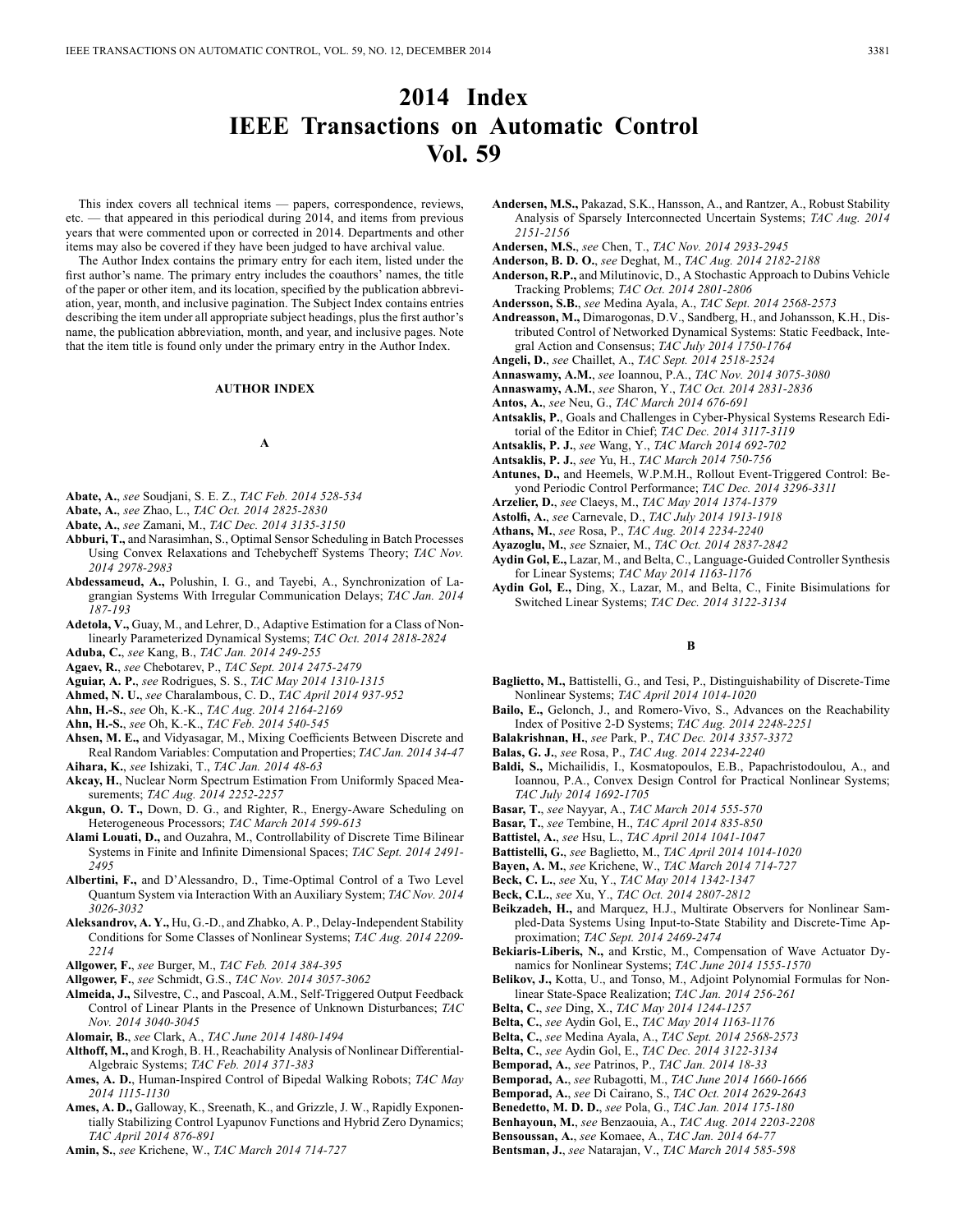**Benzaouia, A.,** Hmamed, A., Mesquine, F., Benhayoun, M., and Tadeo, F., Stabilization of Continuous-Time Fractional Positive Systems by Using a Lyapunov Function; *TAC Aug. 2014 2203-2208*

**Besancon, G.**, *see* Van Pham, T., *TAC Feb. 2014 465-470*

- **Besselink, B.,** van de Wouw, N., Scherpen, J.M.A., and Nijmeijer, H., Model Reduction for Nonlinear Systems by Incremental Balanced Truncation; *TAC Oct. 2014 2739-2753*
- **Bhave, A.**, *see* Rajhans, A., *TAC Dec. 2014 3178-3193*
- **Bini, E.,** and Buttazzo, G. M., The Optimal Sampling Pattern for Linear Control Systems; *TAC Jan. 2014 78-90*
- **Blanchini, F.**, *see* Grammatico, S., *TAC Jan. 2014 107-119*
- **Bloch, G.**, *see* Le, V.L., *TAC Nov. 2014 3008-3013*
- **Blumthaler, I.,** and Trumpf, J., A New Parametrization of Linear Observers; *TAC July 2014 1778-1788*
- **Bodson, M.**, *see* Pin, G., *TAC June 2014 1588-1593*
- **Boimond, J.-L.**, *see* Cottenceau, B., *TAC May 2014 1219-1231*
- **Bokharaie, V. S.,** and Mason, O., On Delay-Independent Stability of a Class of Nonlinear Positive Time-Delay Systems; *TAC July 2014 1974-1977*
- **Borgers, D.P.,** and Heemels, W.P.M.H., Event-Separation Properties of Event-Triggered Control Systems; *TAC Oct. 2014 2644-2656*
- **Borkar, V.,** and Jain, R., Risk-Constrained Markov Decision Processes; *TAC Sept. 2014 2574-2579*
- **Boskovic, J.**, *see* Ioannou, P.A., *TAC Nov. 2014 3075-3080*
- **Braatz, R.D.**, *see* Kishida, M., *TAC Nov. 2014 3063-3068*
- **Bravo, H. J.**, *see* Pena, P. N., *TAC Aug. 2014 2176-2181*
- **Bresch-Pietri, D.,** and Krstic, M., Delay-Adaptive Control for Nonlinear Systems; *TAC May 2014 1203-1218*
- **Bresch-Pietri, D.,** Chauvin, J., and Petit, N., Prediction-Based Stabilization of Linear Systems Subject to Input-Dependent Input Delay of Integral-Type; *TAC Sept. 2014 2385-2399*
- **Brinon-Arranz, L.,** Seuret, A., and Canudas-de-Wit, C., Cooperative Control Design for Time-Varying Formations of Multi-Agent Systems; *TAC Aug. 2014 2283-2288*
- **Broucke, M. E.**, *see* Semsar-Kazerooni, E., *TAC March 2014 738-744*
- **Burger, M.,** Notarstefano, G., and Allgower, F., A Polyhedral Approximation Framework for Convex and Robust Distributed Optimization; *TAC Feb. 2014 384-395*
- **Busawon, K.**, *see* Farza, M., *TAC April 2014 1060-1065*
- **Bushnell, L.**, *see* Clark, A., *TAC Feb. 2014 283-296*
- **Bushnell, L.**, *see* Clark, A., *TAC June 2014 1480-1494*
- **Bushnell, L.**, *see* Lee, P., *TAC Dec. 2014 3224-3237*
- **Buttazzo, G. M.**, *see* Bini, E., *TAC Jan. 2014 78-90*

**C**

- **Cacace, F.,** Germani, A., and Manes, C., Stable Internally Positive Representations of Continuous Time Systems; *TAC April 2014 1048-1053*
- **Cai, K.,** and Wonham, W. M., Supervisor Localization of Discrete-Event Systems Based on State Tree Structures; *TAC May 2014 1329-1335*
- **Cai, K.,** and Ishii, H., Average Consensus on Arbitrary Strongly Connected Digraphs With Time-Varying Topologies; *TAC April 2014 1066-1071*
- **Caines, P. E.**, *see* Nourian, M., *TAC Feb. 2014 449-455*
- **Caiti, A.**, *see* Grammatico, S., *TAC Jan. 2014 107-119*
- **Califano, C.,** and Moog, C.H., The Observer Error Linearization Problem via Dynamic Compensation; *TAC Sept. 2014 2502-2508*
- **Caliskan, S.Y.**, *see* Tabuada, P., *TAC Dec. 2014 3151-3163*
- **Camacho, E.F.**, *see* Ferramosca, A., *TAC Oct. 2014 2657-2667*
- **Camlibel, M. K.**, *see* Zhang, S., *TAC March 2014 745-750*
- **Camlibel, M.K.**, *see* Monshizadeh, N., *TAC Sept. 2014 2562-2567*
- **Canudas-de-Wit, C.**, *see* Brinon-Arranz, L., *TAC Aug. 2014 2283-2288*
- **Cao, M.**, *see* Zhang, S., *TAC March 2014 745-750*
- **Cao, M.**, *see* Xia, W., *TAC Aug. 2014 2228-2233*
- **Cao, X.-R.,** Wang, D.-X., and Qiu, L., Partial-Information State-Based Optimization of Partially Observable Markov Decision Processes and the Separation Principle; *TAC April 2014 921-936*
- **Caramanis, C.,** Dimitrov, N.B., and Morton, D.P., Efficient Algorithms for Budget-Constrained Markov Decision Processes; *TAC Oct. 2014 2813-2817*
- **Carli, R.,** and Zampieri, S., Network Clock Synchronization Based on the Second-Order Linear Consensus Algorithm; *TAC Feb. 2014 409-422*
- **Carnevale, D.,** and Astolfi, A., Semi-Global Multi-Frequency Estimation in the Presence of Deadzone and Saturation; *TAC July 2014 1913-1918*
- **Casadei, G.**, *see* Isidori, A., *TAC Oct. 2014 2680-2691*
- **Casavola, A.,** Garone, E., and Tedesco, F., Improved Feed-Forward Command Governor Strategies for Constrained Discrete-Time Linear Systems; *TAC Jan. 2014 216-223*
- **Casavola, A.,** Garone, E., and Tedesco, F., A Distributed Multi-Agent Command Governor Strategy for the Coordination of Networked Interconnected Systems; *TAC Aug. 2014 2099-2112*
- **Casini, M.,** Garulli, A., and Vicino, A., Feasible Parameter Set Approximation for Linear Models with Bounded Uncertain Regressors; *TAC Nov. 2014 2910-2920*
- **Cerone, V.,** Lasserre, J., Piga, D., and Regruto, D., A Unified Framework for Solving a General Class of Conditional and Robust Set-Membership Estimation Problems; *TAC Nov. 2014 2897-2909*
- **Cerri, J.P.**, *see* Terra, M.H., *TAC Sept. 2014 2586-2591*
- **Chadli, M., and Darouach, M., Further Enhancement on Robust**  $H_{\infty}$  **Control** Design for Discrete-Time Singular Systems; *TAC Feb. 2014 494-499*
- **Chaillet, A.,** Angeli, D., and Ito, H., Combining iISS and ISS With Respect to Small Inputs: The Strong iISS Property; *TAC Sept. 2014 2518-2524*
- **Chakraborty, A.**, *see* Sharon, Y., *TAC Oct. 2014 2831-2836*
- **Chakraborty, D.**, *see* Patil, D.U., *TAC Aug. 2014 2271-2276*
- **Chandlee, J.**, *see* Fu, J., *TAC Feb. 2014 505-511*
- **Chang, T.,** Nedic, A., and Scaglione, A., Distributed Constrained Optimization by Consensus-Based Primal-Dual Perturbation Method; *TAC June 2014 1524-1538*
- **Chang, X.-H.,** and Yang, G.-H., New Results on Output Feedback  $H_{\infty}$  Control for Linear Discrete-Time Systems; *TAC May 2014 1355-1359*
- **Chapman, A.,** Nabi-Abdolyousefi, M., and Mesbahi, M., Controllability and Observability of Network-of-Networks via Cartesian Products; *TAC Oct. 2014 2668-2679*
- **Charalambous, C. D.,** Stavrou, P. A., and Ahmed, N. U., Nonanticipative Rate Distortion Function and Relations to Filtering Theory; *TAC April 2014 937-952*
- **Charalambous, C.D.,** Tzortzis, I., Loyka, S., and Charalambous, T., Extremum Problems With Total Variation Distance and Their Applications; *TAC Sept. 2014 2353-2368*
- **Charalambous, T.**, *see* Hadjicostis, C. N., *TAC March 2014 763-768*
- **Charalambous, T.**, *see* Feyzmahdavian, H.R., *TAC Aug. 2014 2012-2023*
- **Charalambous, T.**, *see* Charalambous, C.D., *TAC Sept. 2014 2353-2368*
- **Charalambous, T.**, *see* Feyzmahdavian, H.R., *TAC June 2014 1594-1599*
- **Chauvin, J.**, *see* Bresch-Pietri, D., *TAC Sept. 2014 2385-2399*
- **Chebotarev, P.,** and Agaev, R., The Forest Consensus Theorem; *TAC Sept. 2014 2475-2479*
- **Chen, B.,** Zhang, W.-A., and Yu, L., Distributed Fusion Estimation With Missing Measurements, Random Transmission Delays and Packet Dropouts; *TAC July 2014 1961-1967*
- **Chen, B.**, *see* Pin, G., *TAC June 2014 1588-1593*
- **Chen, B.-S.**, *see* Zhang, W., *TAC Jan. 2014 237-242*
- **Chen, J.**, *see* He, J., *TAC March 2014 660-675*
- **Chen, J.**, *see* Han, D., *TAC July 2014 1942-1947*
- **Chen, M.Z.Q.**, *see* Li, C., *TAC Nov. 2014 3014-3019*
- **Chen, T.**, *see* Xiao, F., *TAC March 2014 756-762*
- **Chen, T.**, *see* Wang, B., *TAC Aug. 2014 2144-2150*
- **Chen, T.,** Andersen, M.S., Ljung, L., Chiuso, A., and Pillonetto, G., System Identification Via Sparse Multiple Kernel-Based Regularization Using Sequential Convex Optimization Techniques; *TAC Nov. 2014 2933-2945*
- **Chen, W.,** Wen, C., Hua, S., and Sun, C., Distributed Cooperative Adaptive Identification and Control for a Group of Continuous-Time Systems With a Cooperative PE Condition via Consensus; *TAC Jan. 2014 91-106*
- **Chen, W.,** Li, X., Ren, W., and Wen, C., Adaptive Consensus of Multi-Agent Systems With Unknown Identical Control Directions Based on A Novel Nussbaum-Type Function; *TAC July 2014 1887-1892*
- **Chen, Z.**, *see* Fan, M.-C., *TAC Aug. 2014 2222-2227*
- **Chen, Z.,** and Fujioka, H., Performance Analysis of Nonlinear Sampled-Data Emulated Controllers; *TAC Oct. 2014 2778-2783*
- **Cheng, L.,** Hou, Z.-G., and Tan, M., A Mean Square Consensus Protocol for Linear Multi-Agent Systems With Communication Noises and Fixed Topologies; *TAC Jan. 2014 261-267*
- **Cheng, P.**, *see* He, J., *TAC March 2014 660-675*
- **Cheng, P.**, *see* Han, D., *TAC July 2014 1942-1947*
- **Chesi, G.,** and Middleton, R. H., Necessary and Sufficient LMI Conditions for Stability and Performance Analysis of 2-D Mixed Continuous-Discrete-Time Systems; *TAC April 2014 996-1007*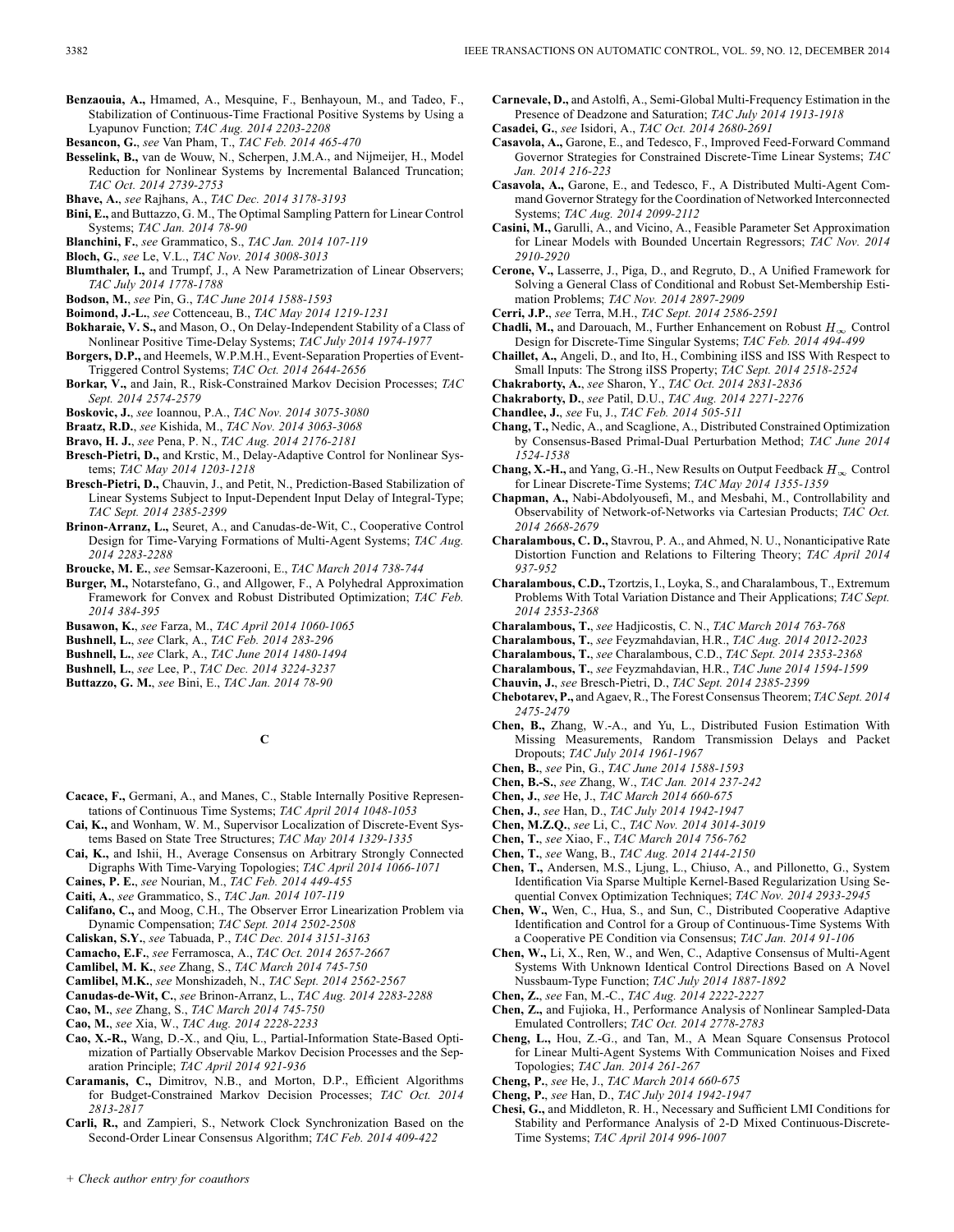**Chesi, G.**, Robust Static Output Feedback Controllers via Robust Stabilizability Functions; *TAC June 2014 1618-1623*

**Chesi, G.**, LMI-Based Estimation of Scene Points in Vision Systems with Generalized Cameras; *TAC Nov. 2014 2996-3001*

- **Chopra, N.**, *see* Tallapragada, P., *TAC Dec. 2014 3312-3324*
- **Chu, Y.-C.**, *see* Gautam, A., *TAC Jan. 2014 134-149*
- **Churilov, A.,** Medvedev, A., and Mattsson, P., Periodical Solutions in a Pulse-Modulated Model of Endocrine Regulation With Time-Delay; *TAC March 2014 728-733*
- **Claeys, M.,** Arzelier, D., Henrion, D., and Lasserre, J.-B., Measures and LMIs for Impulsive Nonlinear Optimal Control; *TAC May 2014 1374-1379*
- **Clark, A.,** Bushnell, L., and Poovendran, R., A Supermodular Optimization Framework for Leader Selection Under Link Noise in Linear Multi-Agent Systems; *TAC Feb. 2014 283-296*
- **Clark, A.,** Alomair, B., Bushnell, L., and Poovendran, R., Minimizing Convergence Error in Multi-Agent Systems Via Leader Selection: A Supermodular Optimization Approach; *TAC June 2014 1480-1494*
- **Clark, A.**, *see* Lee, P., *TAC Dec. 2014 3224-3237*
- **Cogill, R.**, *see* Vargo, E., *TAC Oct. 2014 2796-2800*
- **Constantinides, G.A.**, *see* Jerez, J.L., *TAC Dec. 2014 3238-3251*
- **Cortes, J.**, *see* Gharesifard, B., *TAC March 2014 781-786*
- **Costa, O. L. V.,** and Figueiredo, D. Z., Stochastic Stability of Jump Discrete-Time Linear Systems With Markov Chain in a General Borel Space; *TAC Jan. 2014 223-227*
- **Cottenceau, B.,** Hardouin, L., and Boimond, J.-L., Modeling and Control of Weight-Balanced Timed Event Graphs in Dioids; *TAC May 2014 1219- 1231*
- **Cottenceau, B.**, *see* David-Henriet, X., *TAC July 2014 1968-1973*
- **Cui, X.,** Li, X., and Li, D., Unified Framework of Mean-Field Formulations for Optimal Multi-Period Mean-Variance Portfolio Selection; *TAC July 2014 1833-1844*
- **Cury, J. E. R.**, *see* Pena, P. N., *TAC Aug. 2014 2176-2181*

## **D**

- **D'Alessandro, D.**, *see* Albertini, F., *TAC Nov. 2014 3026-3032*
- **D'Andrea, R.**, *see* Trimpe, S., *TAC April 2014 1105-1110*
- **D'Andrea, R.**, *see* Trimpe, S., *TAC Dec. 2014 3266-3281*
- **da Cunha, A. E. C.**, *see* Pena, P. N., *TAC Aug. 2014 2176-2181*
- **Dabbene, F.,** Sznaier, M., and Tempo, R., Probabilistic Optimal Estimation With Uniformly Distributed Noise; *TAC Aug. 2014 2113-2127*
- **Dabbene, F.**, *see* Regruto, D., *TAC Nov. 2014 2869-2870*
- **Dallal, E.,** and Lafortune, S., On Most Permissive Observers in Dynamic Sensor Activation Problems; *TAC April 2014 966-981*
- **Damm, T.,** and Muhirwa, L. N., Zero Crossings, Overshoot and Initial Undershoot in the Step and Impulse Responses of Linear Systems; *TAC July 2014 1925-1929*
- **Darouach, M.**, Observers and Observer-Based Control for Descriptor Systems Revisited; *TAC May 2014 1367-1373*
- **Darouach, M.**, *see* Chadli, M., *TAC Feb. 2014 494-499*
- **Dashkovskiy, S. N.,** and Pavlichkov, S. S., Robust Stabilization of the Generalized Triangular Form Nonlinear Systems With Disturbances; *TAC June 2014 1577-1582*
- **David-Henriet, X.,** Hardouin, L., Raisch, J., and Cottenceau, B., Holding Time Maximization Preserving Output Performance for Timed Event Graphs; *TAC July 2014 1968-1973*
- **Davison, E. J.**, *see* Lam, S., *TAC Aug. 2014 2189-2195*
- **Davison, E. J.**, *see* Miller, D. E., *TAC Feb. 2014 327-340*
- **De La Torre, G.,** Yucelen, T., and Johnson, E., Bounded Hybrid Connectivity Control of Networked Multiagent Systems; *TAC Sept. 2014 2480-2485*
- **De Leenheer, P.**, Optimal Placement of Marine Protected Areas: a Trade-off Between Fisheries Goals and Conservation Efforts; *TAC June 2014 1583- 1587*
- **Deaecto, G.S.**, *see* Geromel, J.C., *TAC Nov. 2014 3046-3050*
- **Deghat, M.,** Shames, I., Anderson, B. D. O., and Yu, C., Localization and Circumnavigation of a Slowly Moving Target Using Bearing Measurements; *TAC Aug. 2014 2182-2188*
- **Del Vecchio, D.**, *see* Ghaemi, R., *TAC April 2014 982-995*
- **Demirel, B.,** Zou, Z., Soldati, P., and Johansson, M., Modular Design of Jointly Optimal Controllers and Forwarding Policies for Wireless Control; *TAC Dec. 2014 3252-3265*
- **Deng, F.**, *see* Zhao, X., *TAC March 2014 814-819*
- **Deshpande, S.,** and Rivera, D.E., Constrained Optimal Input Signal Design for Data-Centric Estimation Methods; *TAC Nov. 2014 2990-2995*
- **Devane, E.,** and Lestas, I., Stability of a General Class of Distributed Algorithms for Power Control in Time-Varying Wireless Networks; *TAC Aug. 2014 1999-2011*
- **Dey, S.**, *see* Nourian, M., *TAC Aug. 2014 2128-2143*
- **Di Cairano, S.,** Heemels, W.P.M.H., Lazar, M., and Bemporad, A., Stabilizing Dynamic Controllers for Hybrid Systems: A Hybrid Control Lyapunov Function Approach; *TAC Oct. 2014 2629-2643*
- **Diehl, M.**, *see* Wynn, A., *TAC Aug. 2014 2215-2221*
- **Diggavi, S.**, *see* Fawzi, H., *TAC June 2014 1454-1467*
- **Dimarogonas, D. V.**, *see* Guo, M., *TAC March 2014 820-826*
- **Dimarogonas, D.V.**, *see* Andreasson, M., *TAC July 2014 1750-1764*
- **Dimitrov, N.B.**, *see* Caramanis, C., *TAC Oct. 2014 2813-2817*
- **Ding, B.**, *see* Wang, P., *TAC June 2014 1439-1453*
- **Ding, X.,** Smith, S. L., Belta, C., and Rus, D., Optimal Control of Markov Decision Processes With Linear Temporal Logic Constraints; *TAC May 2014 1244-1257*
- **Ding, X.**, *see* Aydin Gol, E., *TAC Dec. 2014 3122-3134*
- **Dixon, W. E.**, *see* Fischer, N., *TAC April 2014 1094-1099*
- **do Val, J. B. R.**, *see* Vargas, A. N., *TAC April 2014 1072-1077*
- **Dochain, D.**, *see* Guay, M., *TAC July 2014 1874-1886*
- **Dominy, J.M.,** Ho, T., and Rabitz, H.A., Characterization of the Critical Sets of Quantum Unitary Control Landscapes; *TAC Aug. 2014 2083-2098*
- **Dong, Y.,** and Huang, J., Cooperative Global Output Regulation for a Class of Nonlinear Multi-Agent Systems; *TAC May 2014 1348-1354*
- **Dong, Y.,** and Huang, J., Leader-Following Connectivity Preservation Rendezvous of Multiple Double Integrator Systems Based on Position Measurement Only; *TAC Sept. 2014 2598-2603*
- **Down, D. G.**, *see* Akgun, O. T., *TAC March 2014 599-613*
- **Doyle, F. J.**, *see* Wang, Y., *TAC Jan. 2014 211-216*
- **Du, H.**, *see* Li, S., *TAC Feb. 2014 546-552*
- **Duan, G.**, *see* Zhou, B., *TAC Aug. 2014 2264-2270*
- **Duan, N.**, *see* Xie, X.-J., *TAC May 2014 1303-1309*
- **Dullerud, G.E.**, *see* Essick, R., *TAC Sept. 2014 2340-2352*

**E**

- **Ebenbauer, C.**, *see* Schmidt, G.S., *TAC Nov. 2014 3057-3062*
- **Edwards, C.**, *see* Yan, X.-G., *TAC July 2014 1906-1912*
- **Edwards, C.**, *see* Menon, P. P., *TAC Feb. 2014 477-482*
- **Egerstedt, M.**, *see* Haque, M., *TAC April 2014 1036-1041*
- **Engwerda, J.C.**, *see* Reddy, P.V., *TAC Sept. 2014 2536-2542*
- **Esbrook, A.,** Tan, X., and Khalil, H. K., Self-Excited Limit Cycles in an Integral-Controlled System With Backlash; *TAC April 2014 1020-1025*
- **Essick, R.,** Lee, J., and Dullerud, G.E., Control of Linear Switched Systems With Receding Horizon Modal Information; *TAC Sept. 2014 2340-2352*

#### **F**

- **Fabian, M.**, *see* Mohajerani, S., *TAC Jan. 2014 150-162*
- **Fall, M. L.**, *see* Farza, M., *TAC April 2014 1060-1065*
- **Falugi, P.,** and Mayne, D. Q., Getting Robustness Against Unstructured Uncertainty: A Tube-Based MPC Approach; *TAC May 2014 1290-1295*
- **Fan, H.,** Liu, B., Shen, Y., and Wang, W., Adaptive Failure Compensation Control for Uncertain Systems With Stochastic Actuator Failures; *TAC March 2014 808-814*
- **Fan, M.-C.,** Chen, Z., and Zhang, H.-T., Semi-Global Consensus of Nonlinear Second-Order Multi-Agent Systems With Measurement Output Feedback; *TAC Aug. 2014 2222-2227*
- **Fantoni, I.**, *see* Zavala-Rio, A., *TAC Feb. 2014 471-477*
- **Fardad, M.**, *see* Lin, F., *TAC July 2014 1789-1802*
- **Fardad, M.,** Lin, F., and Jovanovic, M.R., Design of Optimal Sparse Interconnection Graphs for Synchronization of Oscillator Networks; *TAC Sept. 2014 2457-2462*
- **Farokhi, F.,** and Johansson, K.H., Stochastic Sensor Scheduling for Networked Control Systems; *TAC May 2014 1147-1162*
- **Farza, M.,** M'Saad, M., Fall, M. L., Pigeon, E., Gehan, O., and Busawon, K., Continuous-Discrete Time Observers for a Class of MIMO Nonlinear Systems; *TAC April 2014 1060-1065*
- **Fawzi, H.,** Tabuada, P., and Diggavi, S., Secure Estimation and Control for Cyber-Physical Systems Under Adversarial Attacks; *TAC June 2014 1454- 1467*

**Chiuso, A.**, *see* Chen, T., *TAC Nov. 2014 2933-2945*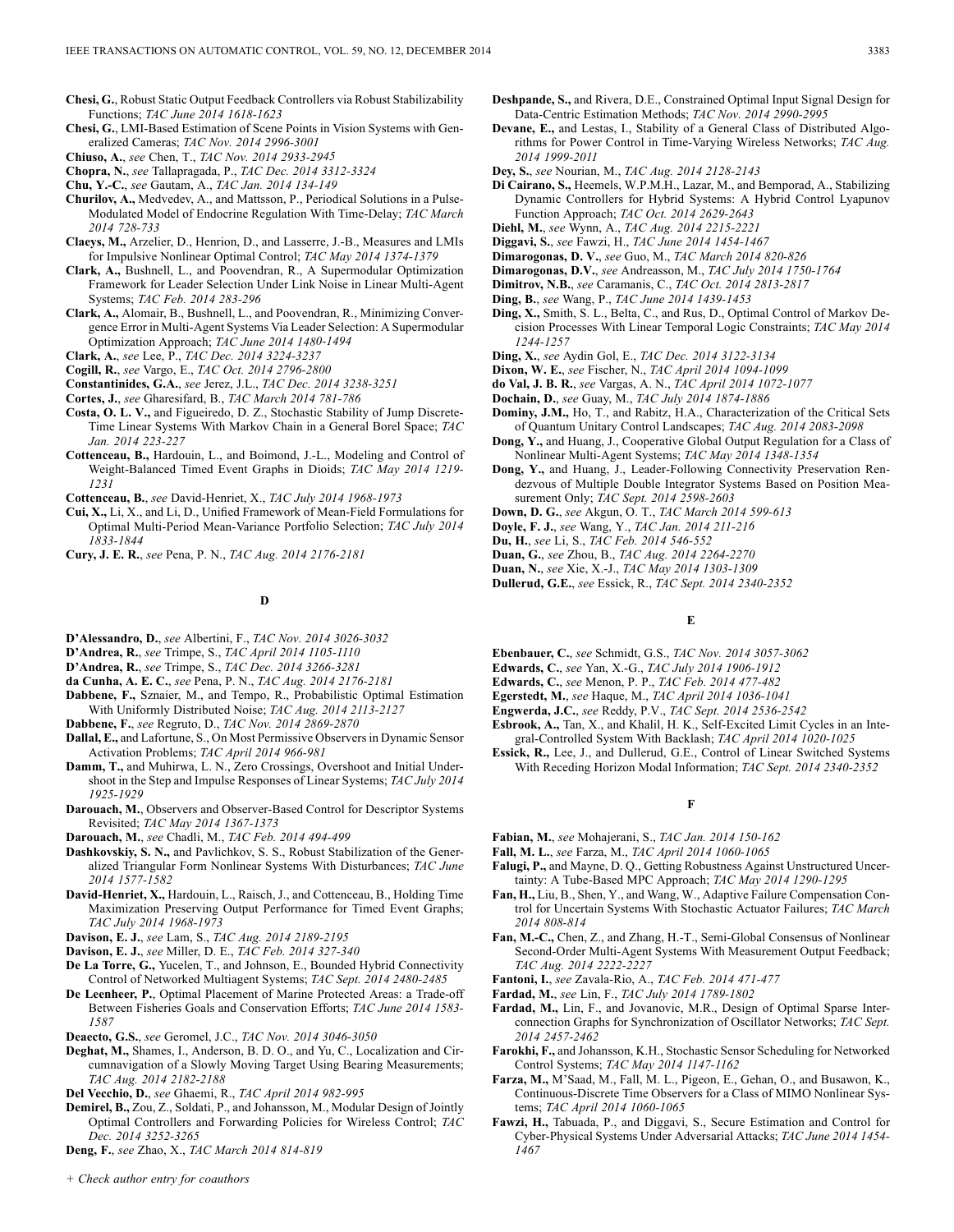- **Feng, J.**, *see* Wang, S., *TAC July 2014 1893-1898*
- **Feng, J.**, *see* Liu, X., *TAC Oct. 2014 2863-2867*
- **Feng, J.-E.**, *see* Zhang, L., *TAC June 2014 1630-1634*
- **Feng, X.**, *see* Zhang, L., *TAC June 2014 1630-1634*
- **Ferramosca, A.,** Limon, D., and Camacho, E.F., Economic MPC for a Changing Economic Criterion for Linear Systems; *TAC Oct. 2014 2657-2667*
- **Feyzmahdavian, H.R.,** Charalambous, T., and Johansson, M., Exponential Stability of Homogeneous Positive Systems of Degree One With Time-Varying Delays; *TAC June 2014 1594-1599*
- **Feyzmahdavian, H.R.,** Charalambous, T., and Johansson, M., Stability and Performance of Continuous-Time Power Control in Wireless Networks; *TAC Aug. 2014 2012-2023*
- **Fiacchini, M.,** and Morarescu, I.-C., Convex Conditions on Decentralized Control for Graph Topology Preservation; *TAC June 2014 1640-1645*
- **Figueiredo, D. Z.**, *see* Costa, O. L. V., *TAC Jan. 2014 223-227*
- **Findeisen, R.**, *see* Kishida, M., *TAC Nov. 2014 3063-3068*
- **Fischer, N.,** Kan, Z., Kamalapurkar, R., and Dixon, W. E., Saturated RISE Feedback Control for a Class of Second-Order Nonlinear Systems; *TAC April 2014 1094-1099*
- **Fornasini, E.,** and Valcher, M. E., Optimal Control of Boolean Control Networks; *TAC May 2014 1258-1270*
- **Forni, F.,** and Sepulchre, R., A Differential Lyapunov Framework for Contraction Analysis; *TAC March 2014 614-628*
- **Freidovich, L.B.**, *see* Shiriaev, A.S., *TAC Sept. 2014 2555-2561*
- **Fu, J.,** Tanner, H. G., Heinz, J., and Chandlee, J., Adaptive Symbolic Control for Finite-State Transition Systems With Grammatical Inference; *TAC Feb. 2014 505-511*
- **Fu, M.**, *see* Lin, Z., *TAC July 2014 1765-1777*
- **Fu, M.**, *see* Rohr, E.R., *TAC Oct. 2014 2724-2738*
- **Fu, M. C.**, *see* Zhou, E., *TAC April 2014 1025-1030*
- **Fujioka, H.**, *see* Chen, Z., *TAC Oct. 2014 2778-2783*

## **G**

- **Galloway, K.**, *see* Ames, A. D., *TAC April 2014 876-891*
- **Gao, H.**, *see* Qin, J., *TAC April 2014 1054-1059*
- **Gao, H.**, *see* Li, X., *TAC April 2014 1008-1014*
- **Gao, M.**, *see* Zhang, W., *TAC Jan. 2014 237-242*
- **Gao, M.**, *see* Sheng, L., *TAC Sept. 2014 2592-2597*
- **Garlan, D.**, *see* Rajhans, A., *TAC Dec. 2014 3178-3193*
- **Garone, E.**, *see* Casavola, A., *TAC Jan. 2014 216-223*
- **Garone, E.**, *see* Casavola, A., *TAC Aug. 2014 2099-2112*
- **Garulli, A.**, *see* Casini, M., *TAC Nov. 2014 2910-2920*
- **Gatsis, K.,** Ribeiro, A., and Pappas, G.J., Optimal Power Management in Wireless Control Systems; *TAC June 2014 1495-1510*
- **Gaudette, D.L.,** and Miller, D.E., Stabilizing a SISO LTI Plant With Gain and Delay Margins as Large as Desired; *TAC Sept. 2014 2324-2339*
- **Gautam, A.,** Chu, Y.-C., and Soh, Y. C., Robust  $H_{\infty}$  Receding Horizon Control for a Class of Coordinated Control Problems Involving Dynamically Decoupled Subsystems; *TAC Jan. 2014 134-149*
- **Ge, S. S.,** and Li, Z., Robust Adaptive Control for a Class of MIMO Nonlinear Systems by State and Output Feedback; *TAC June 2014 1624-1629*
- **Gehan, O.**, *see* Farza, M., *TAC April 2014 1060-1065*
- **Gelonch, J.**, *see* Bailo, E., *TAC Aug. 2014 2248-2251*
- **Georges, D.**, *see* Van Pham, T., *TAC Feb. 2014 465-470*
- **Germani, A.**, *see* Cacace, F., *TAC April 2014 1048-1053*
- **Geromel, J.C.,** and Deaecto, G.S., Stability Analysis of Lur'e-Type Switched Systems; *TAC Nov. 2014 3046-3050*
- **Gershwin, S. B.**, *see* Tubilla, F., *TAC June 2014 1606-1611*
- **Ghaderi, J.,** Ji, T., and Srikant, R., Flow-Level Stability of Wireless Networks: Separation of Congestion Control and Scheduling; *TAC Aug. 2014 2052- 2067*
- **Ghaemi, R.,** and Del Vecchio, D., Control for Safety Specifications of Systems With Imperfect Information on a Partial Order; *TAC April 2014 982-995*
- **Gharesifard, B.,** and Cortes, J., Distributed Continuous-Time Convex Optimization on Weight-Balanced Digraphs; *TAC March 2014 781-786*
- **Gilboa-Freedman, G.,** Hassin, R., and Kerner, Y., The Price of Anarchy in the Markovian Single Server Queue; *TAC Feb. 2014 455-459*
- **Gilliam, D.S.**, *see* Natarajan, V., *TAC Oct. 2014 2708-2723*
- **Girard, A.**, *see* Prieur, C., *TAC Aug. 2014 2196-2202*
- **Giselsson, P.,** and Rantzer, A., On Feasibility, Stability and Performance in Distributed Model Predictive Control; *TAC April 2014 1031-1036*
- **Glad, T.**, *see* Simon, D., *TAC Oct. 2014 2790-2795*
- **Gondhalekar, R.**, *see* Korda, M., *TAC July 2014 1706-1721*
- **Goulart, P.**, *see* Margellos, K., *TAC Aug. 2014 2258-2263*
- **Goulart, P.J.**, *see* Jerez, J.L., *TAC Dec. 2014 3238-3251*
- **Grammatico, S.,** Blanchini, F., and Caiti, A., Control-Sharing and Merging Control Lyapunov Functions; *TAC Jan. 2014 107-119*
- **Grizzle, J. W.**, *see* Ames, A. D., *TAC April 2014 876-891*
- **Grune, L.,** and Kellett, C.M., ISS-Lyapunov Functions for Discontinuous Discrete-Time Systems; *TAC Nov. 2014 3098-3103*
- **Grushkovskaya, V.,** and Zuyev, A., Optimal Stabilization Problem With Minimax Cost in a Critical Case; *TAC Sept. 2014 2512-2517*
- **Guan, P.,** Raginsky, M., and Willett, R. M., Online Markov Decision Processes With Kullback–Leibler Control Cost; *TAC June 2014 1423-1438*
- **Guay, M.,** and Dochain, D., A Minmax Extremum-Seeking Controller Design Technique; *TAC July 2014 1874-1886*
- **Guay, M.**, *see* Adetola, V., *TAC Oct. 2014 2818-2824*
- **Guibas, L.**, *see* Jiang, X., *TAC Nov. 2014 2946-2961*
- **Guo, M.,** Zavlanos, M. M., and Dimarogonas, D. V., Controlling the Relative Agent Motion in Multi-Agent Formation Stabilization; *TAC March 2014 820-826*
- **Guo, X.,** Song, X., and Zhang, Y., First Passage Optimality for Continuous-Time Markov Decision Processes With Varying Discount Factors and History-Dependent Policies; *TAC Jan. 2014 163-174*
- **Gupta, A.**, *see* Nayyar, A., *TAC March 2014 555-570*
- **Gupta, A.**, *see* Kasbekar, G.S., *TAC Oct. 2014 2856-2862*
- **Gupta, V.**, *see* Wang, Y., *TAC March 2014 692-702*
- **Gupta, V.**, *see* Kumar, U., *TAC Sept. 2014 2530-2535*
- **Gupta, V.**, *see* Quevedo, D.E., *TAC Dec. 2014 3373-3379*
- **Gyorgy, A.**, *see* Neu, G., *TAC March 2014 676-691*

#### **H**

- **Haber, A.,** and Verhaegen, M., Subspace Identification of Large-Scale Interconnected Systems; *TAC Oct. 2014 2754-2759*
- **Haddad, W. M.**, *see* Sadikhov, T., *TAC Feb. 2014 423-436*
- **Hadjicostis, C. N.**, *see* Saboori, A., *TAC Jan. 2014 120-133*
- **Hadjicostis, C. N.,** and Charalambous, T., Average Consensus in the Presence of Delays in Directed Graph Topologies; *TAC March 2014 763-768*
- **Hagan, M.**, *see* Jafari, R., *TAC Sept. 2014 2496-2501*
- **Hajek, B.**, *see* Maguluri, S.T., *TAC Aug. 2014 2295-2300*
- **Halabian, H.,** Lambadaris, I., and Lung, C.-H., Explicit Characterization of Stability Region for Stationary Multi-Queue Multi-Server Systems; *TAC Feb. 2014 355-370*
- **Han, D.,** Cheng, P., Chen, J., and Shi, L., An Online Sensor Power Schedule for Remote State Estimation With Communication Energy Constraint; *TAC July 2014 1942-1947*
- **Han, Z.**, *see* Lin, Z., *TAC July 2014 1765-1777*
- **Hansson, A.**, *see* Andersen, M.S., *TAC Aug. 2014 2151-2156*
- **Haque, M.,** Rahmani, A., Egerstedt, M., and Yezzi, A., Efficient Foraging Strategies in Multi-Agent Systems Through Curve Evolutions; *TAC April 2014 1036-1041*
- **Hara, S.**, *see* Wang, Y., *TAC Jan. 2014 211-216*
- **Hara, S.,** Tanaka, H., and Iwasaki, T., Stability Analysis of Systems With Generalized Frequency Variables; *TAC Feb. 2014 313-326*
- **Hardouin, L.**, *see* Cottenceau, B., *TAC May 2014 1219-1231*
- **Hardouin, L.**, *see* David-Henriet, X., *TAC July 2014 1968-1973*
- **Hartung, C.**, *see* Reissig, G., *TAC Nov. 2014 3087-3092*
- **Hassin, R.**, *see* Gilboa-Freedman, G., *TAC Feb. 2014 455-459*
- **He, J.,** Cheng, P., Shi, L., Chen, J., and Sun, Y., Time Synchronization in WSNs: A Maximum-Value-Based Consensus Approach; *TAC March 2014 660-675*
- **He, Q.-M.**, *see* Huang, B., *TAC March 2014 703-713*
- **He, Y.**, *see* Ning, C., *TAC July 2014 1983-1988*
- **Heemels, W.P.M.H.**, *see* Postoyan, R., *TAC June 2014 1539-1554*
- **Heemels, W.P.M.H.**, *see* Borgers, D.P., *TAC Oct. 2014 2644-2656*
- **Heemels, W.P.M.H.**, *see* Di Cairano, S., *TAC Oct. 2014 2629-2643*
- **Heemels, W.P.M.H.**, *see* Antunes, D., *TAC Dec. 2014 3296-3311*
- **Heinz, J.**, *see* Fu, J., *TAC Feb. 2014 505-511*
- **Hendrickx, J.M.,**Johansson, K.H., Jungers, R.M., Sandberg, H., and Sou, K.C., Efficient Computations of a Security Index for False Data Attacks in Power Networks; *TAC Dec. 2014 3194-3208*
- **Henrion, D.**, *see* Claeys, M., *TAC May 2014 1374-1379*
- **Henrion, D.,** and Korda, M., Convex Computation of the Region of Attraction of Polynomial Control Systems; *TAC Feb. 2014 297-312*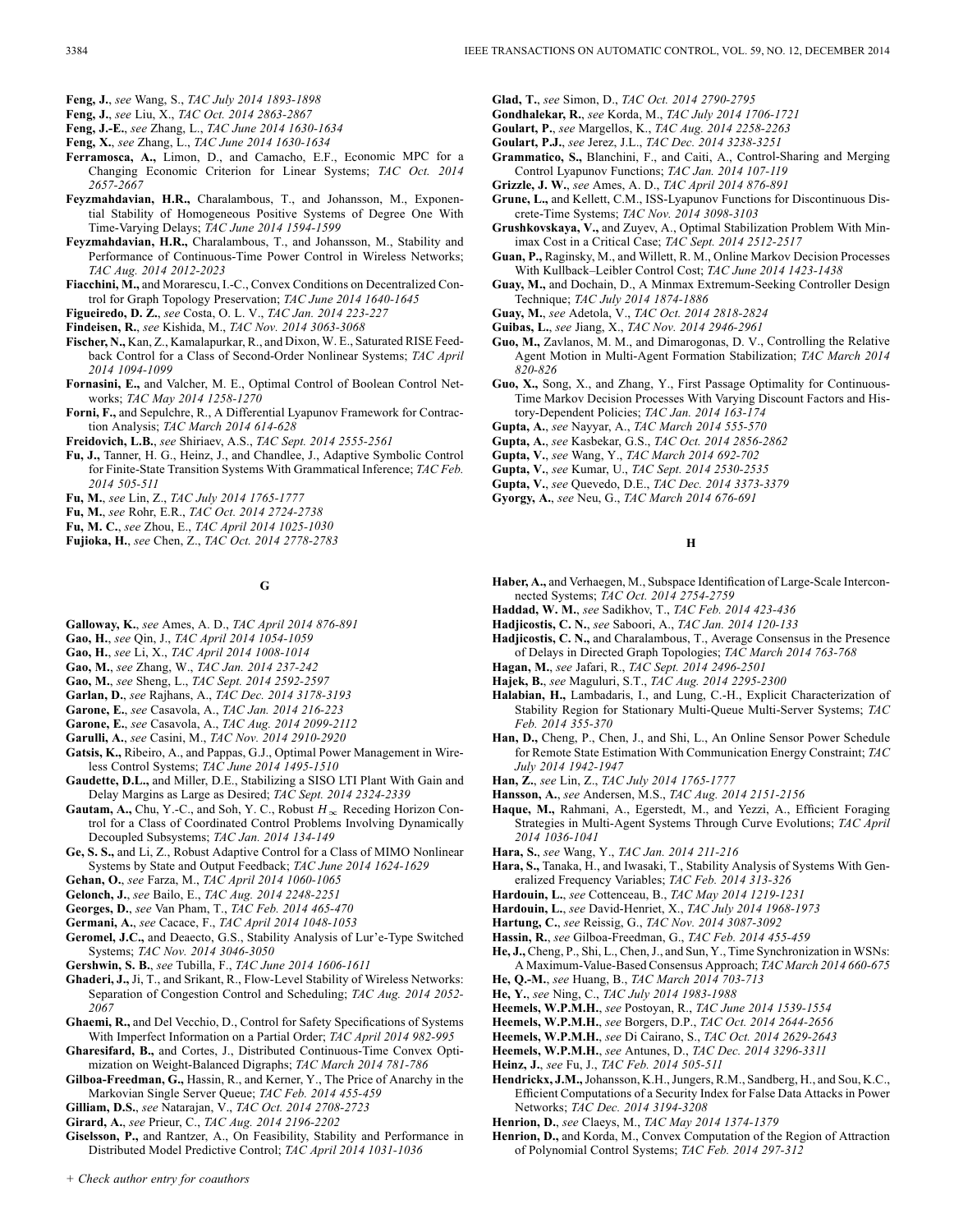- **Hespanha, J. P.**, *see* Teel, A. R., *TAC Feb. 2014 516-522*
- **Hespanha, J.P.**, *see* Teel, A.R., *TAC Sept. 2014 2426-2441*
- **Hespanha, J.P.**, *see* Vamvoudakis, K.G., *TAC Dec. 2014 3209-3223*
- **Hirche, S.**, *see* Molin, A., *TAC Dec. 2014 3282-3295*
- **Hjalmarsson, H.**, *see* Rojas, C.R., *TAC Nov. 2014 2962-2977*
- **Hmamed, A.**, *see* Benzaouia, A., *TAC Aug. 2014 2203-2208*
- **Ho, T.**, *see* Dominy, J.M., *TAC Aug. 2014 2083-2098*
- **Hoagg, J.B.**, *see* Wellman, B.J., *TAC July 2014 1803-1817*
- **Hong, Y.**, *see* Lou, Y., *TAC July 2014 1722-1736*
- **Hong, Y.**, *see* Xu, D., *TAC Oct. 2014 2784-2789*
- **Hori, Y.**, *see* Wang, Y., *TAC Jan. 2014 211-216*
- **Hou, Z.-G.**, *see* Cheng, L., *TAC Jan. 2014 261-267*
- **Hsieh, C.-S.**, H-Infinity Kalman Estimation for Rectangular Descriptor Systems With Unknown Inputs; *TAC March 2014 826-832*
- **Hsu, L.,** Battistel, A., and Nunes, E. V. L., Multivariable MRAC Design Without Gain Symmetry Conditions Using a Stabilizing Multiplier; *TAC April 2014 1041-1047*
- **Hu, G.-D.**, *see* Aleksandrov, A. Y., *TAC Aug. 2014 2209-2214*
- **Hu, J.**, *see* Zhou, E., *TAC July 2014 1818-1832*
- **Hu, J.**, *see* Zhao, L., *TAC Oct. 2014 2825-2830*
- **Hu, Y.**, *see* Liu, X., *TAC Oct. 2014 2863-2867*
- **Hua, S.**, *see* Chen, W., *TAC Jan. 2014 91-106*
- **Huang, B.,** Xie, J., and He, Q.-M., Cyclic Change of Server's Performance: Impacts and Applications; *TAC March 2014 703-713*
- **Huang, C.,** and Ye, X., Cooperative Output Regulation of Heterogeneous Multi-Agent Systems: An  $H_{\infty}$  Criterion; *TAC Jan. 2014 267-273*
- **Huang, D.**, *see* Li, X., *TAC July 2014 1954-1960*

**Huang, J.**, *see* Dong, Y., *TAC May 2014 1348-1354*

- **Huang, J.**, *see* Dong, Y., *TAC Sept. 2014 2598-2603*
- **Hughes, T.H.,** and Smith, M.C., On the Minimality and Uniqueness of the Bott–Duffin Realization Procedure; *TAC July 2014 1858-1873*
- **Hwang, I.**, *see* Liu, W., *TAC Oct. 2014 2615-2628*

## **I**

- **Imura, J.-I.**, *see* Ishizaki, T., *TAC Jan. 2014 48-63*
- **Inanc, T.**, *see* Sznaier, M., *TAC Oct. 2014 2837-2842*
- **Ioannou, P.A.**, *see* Baldi, S., *TAC July 2014 1692-1705*
- **Ioannou, P.A.,** Annaswamy, A.M., Narendra, K.S., Jafari, S., Rudd, L., Ortega, R., and Boskovic, J., L<sub>1</sub>-Adaptive Control: Stability, Robustness, and Interpretations; *TAC Nov. 2014 3075-3080*
- **Ishihara, J.Y.**, *see* Terra, M.H., *TAC Sept. 2014 2586-2591*
- **Ishii, H.**, *see* Cai, K., *TAC April 2014 1066-1071*
- **Ishizaki, T.,** Kashima, K., Imura, J.-I., and Aihara, K., Model Reduction and Clusterization of Large-Scale Bidirectional Networks; *TAC Jan. 2014 48-63*
- **Isidori, A.,** Marconi, L., and Casadei, G., Robust Output Synchronization of a Network of Heterogeneous Nonlinear Agents Via Nonlinear Regulation Theory; *TAC Oct. 2014 2680-2691*

**Ito, H.**, *see* Chaillet, A., *TAC Sept. 2014 2518-2524*

**Iwasaki, T.**, *see* Hara, S., *TAC Feb. 2014 313-326*

## **J**

- **Jadbabaie, A.**, *see* Zargham, M., *TAC April 2014 905-920*
- **Jafari, R., Kable, A., and Hagan, M., Forward and Converse Lyapunov Theo**rems for Discrete Dynamical Systems; *TAC Sept. 2014 2496-2501*
- **Jafari, S.**, *see* Ioannou, P.A., *TAC Nov. 2014 3075-3080*
- **Jain, R.**, *see* Borkar, V., *TAC Sept. 2014 2574-2579*
- **Jakovetic, D.,** Xavier, J., and Moura, J. M. F., Fast Distributed Gradient Methods; *TAC May 2014 1131-1146*
- **Jerez, J.L.,** Goulart, P.J., Richter, S., Constantinides, G.A., Kerrigan, E.C., and Morari, M., Embedded Online Optimization for Model Predictive Control at Megahertz Rates; *TAC Dec. 2014 3238-3251*
- **Ji, T.**, *see* Ghaderi, J., *TAC Aug. 2014 2052-2067*
- **Jia, Y.**, *see* Zhang, B., *TAC June 2014 1600-1605*
- **Jiang, X.,** Yao, Y., Liu, H., and Guibas, L., Compressive Network Analysis; *TAC Nov. 2014 2946-2961*
- **Johansson, K.H.**, *see* Farokhi, F., *TAC May 2014 1147-1162*
- **Johansson, K.H.**, *see* Lou, Y., *TAC July 2014 1722-1736*
- **Johansson, K.H.**, *see* Andreasson, M., *TAC July 2014 1750-1764*
- **Johansson, K.H.**, *see* Wu, J., *TAC Nov. 2014 3110-3116*
- **Johansson, K.H.**, *see* Hendrickx, J.M., *TAC Dec. 2014 3194-3208*
- **Johansson, K.H.,** Pappas, G.J., Tabuada, P., and Tomlin, C.J., Guest Editorial Special Issue on Control of Cyber-Physical Systems; *TAC Dec. 2014 3120- 3121*
- **Johansson, M.**, *see* Feyzmahdavian, H.R., *TAC Aug. 2014 2012-2023*
- **Johansson, M.**, *see* Feyzmahdavian, H.R., *TAC June 2014 1594-1599*
- **Johansson, M.**, *see* Demirel, B., *TAC Dec. 2014 3252-3265*
- **Johnson, E.**, *see* De La Torre, G., *TAC Sept. 2014 2480-2485*
- **Johnston, A. P.,** and Yuksel, S., Stochastic Stabilization of Partially Observed and Multi-Sensor Systems Driven by Unbounded Noise Under Fixed-Rate Information Constraints; *TAC March 2014 792-798*
- **Jones, C.N.**, *see* Zeilinger, M.N., *TAC May 2014 1190-1202*
- **Jones, C.N.**, *see* Korda, M., *TAC July 2014 1706-1721*
- **Joo, Y. H.**, *see* Lee, D. H., *TAC May 2014 1380-1385*
- **Jovanovic, M.R.**, *see* Fardad, M., *TAC Sept. 2014 2457-2462*
- **Jovanovic, M.R.**, *see* Lin, F., *TAC July 2014 1789-1802*
- **Jungers, R.M.**, *see* Hendrickx, J.M., *TAC Dec. 2014 3194-3208*
- **Jurado, I.**, *see* Quevedo, D.E., *TAC May 2014 1296-1302*

## **K**

- **Kable, A.**, *see* Jafari, R., *TAC Sept. 2014 2496-2501*
- **Kallapur, A.G.**, *see* Mabrok, M.A., *TAC Oct. 2014 2692-2707*
- **Kalyon, G.,** Le Gall, T., Marchand, H., and Massart, T., Symbolic Supervisory Control of Distributed Systems With Communications; *TAC Feb. 2014 396-408*
- **Kamalapurkar, R.**, *see* Fischer, N., *TAC April 2014 1094-1099*
- **Kan, Z.**, *see* Fischer, N., *TAC April 2014 1094-1099*
- **Kang, B.,** Aduba, C., and Won, C.-H., Statistical Control for Performance Shaping Using Cost Cumulants; *TAC Jan. 2014 249-255*
- **Kang, Y.,** Zhai, D., Liu, G., Zhao, Y., and Zhao, P., Stability Analysis of A Class of Hybrid Stochastic Retarded Systems Under Asynchronous Switching; *TAC June 2014 1511-1523*
- **Kao, Y.,** Xie, J., and Wang, C., Stabilization of Singular Markovian Jump Systems With Generally Uncertain Transition Rates; *TAC Sept. 2014 2604- 2610*
- **Kar, K.**, *see* Kasbekar, G.S., *TAC Oct. 2014 2856-2862*
- **Kasbekar, G.S.,** Sarkar, S., Kar, K., Muthuswamy, P.K., and Gupta, A., Dynamic Contract Trading in Spectrum Markets; *TAC Oct. 2014 2856-2862*
- **Kashima, K.**, *see* Ishizaki, T., *TAC Jan. 2014 48-63*
- **Kellett, C.M.**, *see* Grune, L., *TAC Nov. 2014 3098-3103*
- **Kempker, P. L.,** Ran, A. C. M., and van Schuppen, J. H., LQ Control for Coordinated Linear Systems; *TAC April 2014 851-862*
- **Kerner, Y.**, *see* Gilboa-Freedman, G., *TAC Feb. 2014 455-459*
- **Kerrigan, E.C.**, *see* Jerez, J.L., *TAC Dec. 2014 3238-3251*
- **Khadilkar, H.**, *see* Park, P., *TAC Dec. 2014 3357-3372*
- **Khalil, H. K.**, *see* Esbrook, A., *TAC April 2014 1020-1025*
- **Khorasani, K.**, *see* Saboori, I., *TAC Nov. 2014 3104-3109*
- **Kim, K.,** and Kumar, P.R., An MPC-Based Approach to Provable System-Wide Safety and Liveness of Autonomous Ground Traffic; *TAC Dec. 2014 3341- 3356*
- **Kishida, M.,** Rumschinski, P., Findeisen, R., and Braatz, R.D., Efficient Polynomial-Time Outer Bounds on State Trajectories for Uncertain Polynomial Systems Using Skewed Structured Singular Values; *TAC Nov. 2014 3063-3068*
- **Koldychev, M.,** and Nielsen, C., Local Observers on Linear Lie Groups With Linear Estimation Error Dynamics; *TAC Oct. 2014 2772-2777*
- **Komaee, A.,** and Bensoussan, A., Optimal Control of Hidden Markov Models With Binary Observations; *TAC Jan. 2014 64-77*
- **Komaee, A.**, Quickest Detection of a Random Pulse in White Gaussian Noise; *TAC June 2014 1468-1479*
- **Korda, M.,** Gondhalekar, R., Oldewurtel, F., and Jones, C.N., Stochastic MPC Framework for Controlling the Average Constraint Violation; *TAC July 2014 1706-1721*
- **Korda, M.**, *see* Henrion, D., *TAC Feb. 2014 297-312*
- **Kordonis, I.,** and Papavassilopoulos, G. P., On Stability and LQ Control of MJLS With a Markov Chain With General State Space; *TAC Feb. 2014 535-540*
- **Kosmatopoulos, E.B.**, *see* Baldi, S., *TAC July 2014 1692-1705*
- **Kotta, U.**, *see* Belikov, J., *TAC Jan. 2014 256-261*
- **Krichene, W.,** Reilly, J. D., Amin, S., and Bayen, A. M., Stackelberg Routing on Parallel Networks With Horizontal Queues; *TAC March 2014 714-727* **Krogh, B. H.**, *see* Althoff, M., *TAC Feb. 2014 371-383*
- **Krogh, B.H.**, *see* Rajhans, A., *TAC Dec. 2014 3178-3193*
-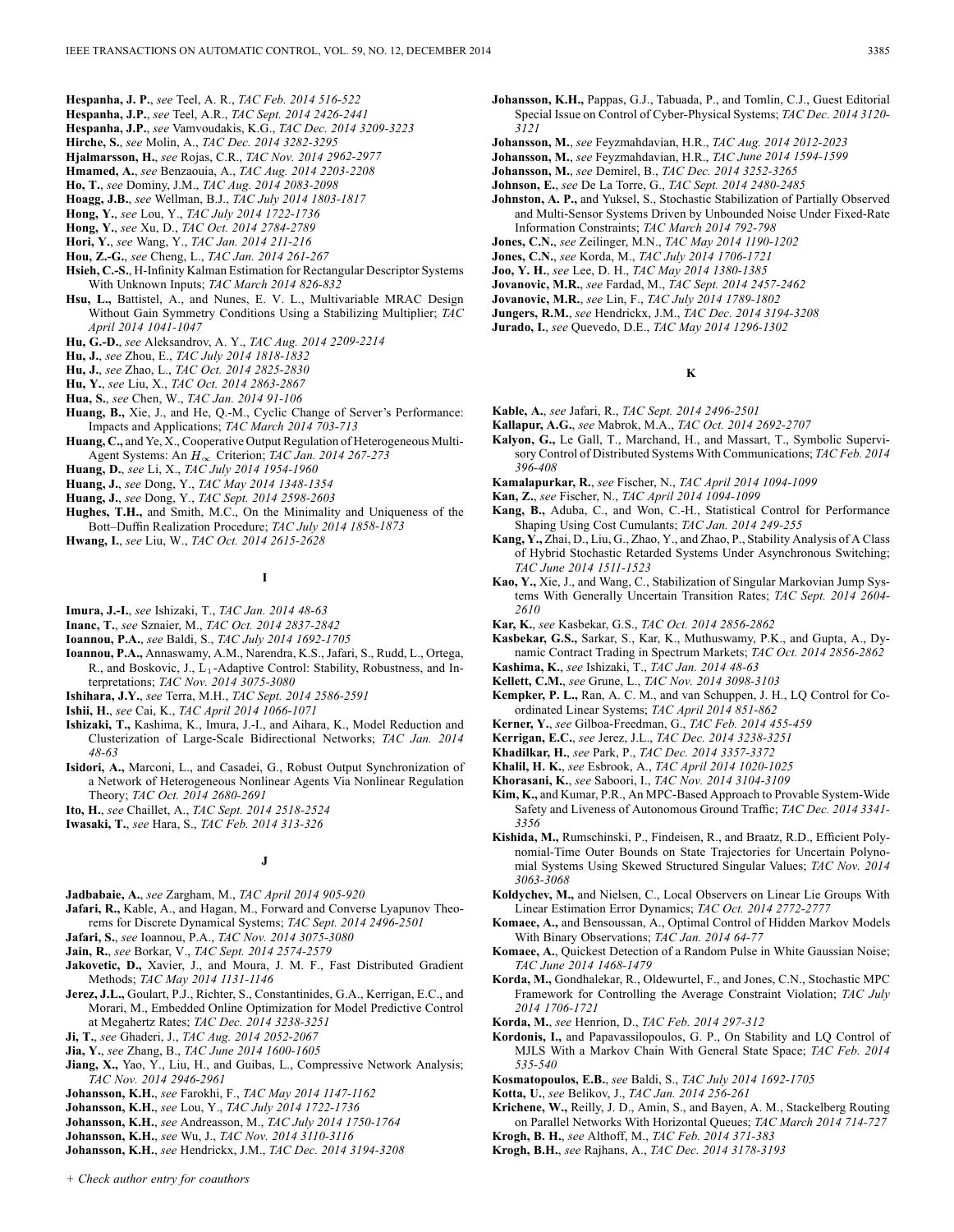**Krstic, M.**, *see* Bresch-Pietri, D., *TAC May 2014 1203-1218*

- **Krstic, M.**, *see* Bekiaris-Liberis, N., *TAC June 2014 1555-1570*
- **Kulikov, G. Yu.,** and Kulikova, M. V., Accurate Numerical Implementation of the Continuous-Discrete Extended Kalman Filter; *TAC Jan. 2014 273-279*
- **Kulikova, M. V.**, *see* Kulikov, G. Yu., *TAC Jan. 2014 273-279*
- **Kumar, P.R.**, *see* Kim, K., *TAC Dec. 2014 3341-3356*
- **Kumar, R.,** and Takai, S., Comments on "Polynomial Time Verification of Decentralized Diagnosability of Discrete Event Systems" versus "Decentralized Failure Diagnosis of Discrete Event Systems": Complexity Clarification; *TAC May 2014 1391-1392*
- **Kumar, U.,** Liu, J., Gupta, V., and Laneman, J.N., Stabilizability Across a Gaussian Product Channel: Necessary and Sufficient Conditions; *TAC Sept. 2014 2530-2535*

- **Lacerda, B.,** and Lima, P.U., On the Notion of Uncontrollable Marking in Supervisory Control of Petri Nets; *TAC Nov. 2014 3069-3074*
- **Lafortune, S.**, *see* Dallal, E., *TAC April 2014 966-981*
- **Lafortune, S.**, *see* Pena, P. N., *TAC Aug. 2014 2176-2181*
- **Lagoa, C.**, *see* Ozay, N., *TAC Nov. 2014 2921-2932*
- **Lall, S.**, *see* Swigart, J., *TAC Sept. 2014 2311-2323*
- **Lam, J.**, *see* Xiong, J., *TAC Jan. 2014 180-186*
- **Lam, S.,** and Davison, E. J., Computation of the Real Controllability Radius and Minimum-Norm Perturbations of Higher-Order, Descriptor, and Time-Delay LTI Systems; *TAC Aug. 2014 2189-2195*
- **Lambadaris, I.**, *see* Halabian, H., *TAC Feb. 2014 355-370*
- **Laneman, J.N.**, *see* Kumar, U., *TAC Sept. 2014 2530-2535*
- **Langbort, C.**, *see* Nayyar, A., *TAC March 2014 555-570*
- **Lanzon, A.**, *see* Mabrok, M.A., *TAC Oct. 2014 2692-2707*
- **Lasserre, J.**, *see* Cerone, V., *TAC Nov. 2014 2897-2909*
- **Lasserre, J.-B.**, *see* Claeys, M., *TAC May 2014 1374-1379*
- **Lauer, F.**, *see* Pham Dinh, T., *TAC Aug. 2014 2277-2282*
- **Lauer, F.**, *see* Le, V.L., *TAC Nov. 2014 3008-3013*
- **Lazar, M.**, *see* Aydin Gol, E., *TAC May 2014 1163-1176*
- **Lazar, M.**, *see* Di Cairano, S., *TAC Oct. 2014 2629-2643*
- **Lazar, M.**, *see* Aydin Gol, E., *TAC Dec. 2014 3122-3134*
- **Le, H. M.**, *see* Pham Dinh, T., *TAC Aug. 2014 2277-2282*
- Le, V.L., Lauer, F., and Bloch, G., Selective  $\ell_1$  Minimization for Sparse Recovery; *TAC Nov. 2014 3008-3013*
- **Le Gall, T.**, *see* Kalyon, G., *TAC Feb. 2014 396-408*
- **Le Gorrec, Y.**, *see* Ramirez, H., *TAC Oct. 2014 2849-2855*
- **Le Ny, J.,** and Pappas, G. J., Differentially Private Filtering; *TAC Feb. 2014 341-354*
- **Le Thi, H. A.**, *see* Pham Dinh, T., *TAC Aug. 2014 2277-2282*
- **Lee, D. H.,** Joo, Y. H., and Tak, M. H., Periodically Time-Varying  $\mathcal{H}_{\infty}$  Memory Filter Design for Discrete-Time LTI Systems With Polytopic Uncertainty; *TAC May 2014 1380-1385*
- **Lee, J.**, *see* Essick, R., *TAC Sept. 2014 2340-2352*
- **Lee, P.,** Clark, A., Bushnell, L., and Poovendran, R., A Passivity Framework for Modeling and Mitigating Wormhole Attacks on Networked Control Systems; *TAC Dec. 2014 3224-3237*
- **Lefebvre, D.**, On-Line Fault Diagnosis With Partially Observed Petri Nets; *TAC July 2014 1919-1924*
- **Lehrer, D.**, *see* Adetola, V., *TAC Oct. 2014 2818-2824*
- **Leong, A.S.**, *see* Nourian, M., *TAC Aug. 2014 2128-2143*
- **Lestas, I.**, *see* Devane, E., *TAC Aug. 2014 1999-2011*
- **Lewis, F.L.**, *see* Movric, K.H., *TAC March 2014 769-774*
- **Lewis, F.L.**, *see* Modares, H., *TAC Nov. 2014 3051-3056*
- **Li, C.,** and Chen, M.Z.Q., On Stabilizability of Nonlinearly Parameterized Discrete-Time Systems; *TAC Nov. 2014 3014-3019*
- **Li, D.**, *see* Cui, X., *TAC July 2014 1833-1844*
- **Li, H.,** Wang, Y., and Liu, Z., Stability Analysis for Switched Boolean Networks Under Arbitrary Switching Signals; *TAC July 2014 1978-1982*
- **Li, H.,** and Shi, Y., Robust Distributed Model Predictive Control of Constrained Continuous-Time Nonlinear Systems: A Robustness Constraint Approach; *TAC June 2014 1673-1678*
- **Li, J.-S.**, *see* Stefanatos, D., *TAC March 2014 733-738*
- **Li, N.**, *see* Zhao, C., *TAC May 2014 1177-1189*
- **Li, N.,** and Marden, J.R., Decoupling Coupled Constraints Through Utility Design; *TAC Aug. 2014 2289-2294*
- **Li, S.,** Du, H., and Yu, X., Discrete-Time Terminal Sliding Mode Control Systems Based on Euler's Discretization; *TAC Feb. 2014 546-552*
- **Li, T.,** Wu, F., and Zhang, J., Multi-Agent Consensus With Relative-State-Dependent Measurement Noises; *TAC Sept. 2014 2463-2468*
- **Li, W.,** and Spong, M. W., Unified Cooperative Control of Multiple Agents on a Sphere for Different Spherical Patterns; *TAC May 2014 1283-1289*
- **Li, X.,** Xu, J.-X., and Huang, D., An Iterative Learning Control Approach for Linear Systems With Randomly Varying Trial Lengths; *TAC July 2014 1954-1960*
- **Li, X.**, *see* Cui, X., *TAC July 2014 1833-1844*
- **Li, X.**, *see* Chen, W., *TAC July 2014 1887-1892*
- **Li, X.,** and Gao, H., A Heuristic Approach to Static Output-Feedback Controller Synthesis With Restricted Frequency-Domain Specifications; *TAC April 2014 1008-1014*
- **Li, Z.**, *see* Liu, S., *TAC Aug. 2014 2170-2175*
- **Li, Z.**, *see* Ge, S. S., *TAC June 2014 1624-1629*
- **Liberzon, D.,** Nesic, D., and Teel, A.R., Lyapunov-Based Small-Gain Theorems for Hybrid Systems; *TAC June 2014 1395-1410*
- **Lima, P.U.**, *see* Lacerda, B., *TAC Nov. 2014 3069-3074*
- **Limon, D.**, *see* Ferramosca, A., *TAC Oct. 2014 2657-2667*
- **Lin, F.,** Fardad, M., and Jovanovic, M.R., Algorithms for Leader Selection in Stochastically Forced Consensus Networks; *TAC July 2014 1789-1802*
- **Lin, F.**, *see* Fardad, M., *TAC Sept. 2014 2457-2462*
- **Lin, P.,** and Ren, W., Constrained Consensus in Unbalanced Networks With Communication Delays; *TAC March 2014 775-781*
- **Lin, Z.,** Wang, L., Han, Z., and Fu, M., Distributed Formation Control of Multi-Agent Systems Using Complex Laplacian; *TAC July 2014 1765-1777*
- **Lin, Z.**, *see* Zhou, B., *TAC Aug. 2014 2157-2163*
- **Liu, B.**, *see* Fan, H., *TAC March 2014 808-814*
- **Liu, G.**, *see* Kang, Y., *TAC June 2014 1511-1523*
- **Liu, H.**, *see* Jiang, X., *TAC Nov. 2014 2946-2961*
- **Liu, J.**, *see* Kumar, U., *TAC Sept. 2014 2530-2535*
- **Liu, K.**, *see* Liu, X., *TAC Oct. 2014 2863-2867*
- **Liu, S.,** Su, C.-Y., and Li, Z., Robust Adaptive Inverse Control of a Class of Nonlinear Systems With Prandtl-Ishlinskii Hysteresis Model; *TAC Aug. 2014 2170-2175*
- **Liu, W.,** and Hwang, I., On Hybrid State Estimation for Stochastic Hybrid Systems; *TAC Oct. 2014 2615-2628*
- **Liu, X.,** Hu, Y., Feng, J., and Liu, K., A Novel Penalty Approach for Nonlinear Dynamic Optimization Problems With Inequality Path Constraints; *TAC Oct. 2014 2863-2867*
- **Liu, Z.**, *see* Li, H., *TAC July 2014 1978-1982*
- **Ljung, L.**, *see* Chen, T., *TAC Nov. 2014 2933-2945*
- **Lofberg, J.**, *see* Simon, D., *TAC Oct. 2014 2790-2795*
- **Long, L.,** and Zhao, J., A Small-Gain Theorem for Switched Interconnected Nonlinear Systems and Its Applications; *TAC April 2014 1082-1088*
- **Lou, Y.,** Shi, G., Johansson, K.H., and Hong, Y., Approximate Projected Consensus for Convex Intersection Computation: Convergence Analysis and Critical Error Angle; *TAC July 2014 1722-1736*
- **Low, S.**, *see* Zhao, C., *TAC May 2014 1177-1189*
- **Loyka, S.**, *see* Charalambous, C.D., *TAC Sept. 2014 2353-2368*
- **Lung, C.-H.**, *see* Halabian, H., *TAC Feb. 2014 355-370*
- **Lygeros, J.**, *see* Margellos, K., *TAC Aug. 2014 2258-2263*
- **Lygeros, J.**, *see* Zamani, M., *TAC Dec. 2014 3135-3150*

## **M**

- **M'Saad, M.**, *see* Farza, M., *TAC April 2014 1060-1065*
- **Ma, W.**, *see* Quevedo, D.E., *TAC Dec. 2014 3373-3379*
- **Mabrok, M.A.,** Kallapur, A.G., Petersen, I.R., and Lanzon, A., Generalizing Negative Imaginary Systems Theory to Include Free Body Dynamics: Control of Highly Resonant Structures With Free Body Motion; *TAC Oct. 2014 2692-2707*
- **Macchelli, A.**, *see* Ramirez, H., *TAC Oct. 2014 2849-2855*
- **Maggiore, M.**, *see* Roza, A., *TAC Sept. 2014 2580-2585*
- **Maguluri, S.T.,** Hajek, B., and Srikant, R., The Stability of Longest-Queue-First Scheduling With Variable Packet Sizes; *TAC Aug. 2014 2295-2300*
- **Majumdar, R.**, *see* Zamani, M., *TAC Dec. 2014 3135-3150*
- **Majumdar, R.**, *see* Tabuada, P., *TAC Dec. 2014 3151-3163*
- **Malhame, R. P.**, *see* Nourian, M., *TAC Feb. 2014 449-455*
- **Malik, R.**, *see* Mohajerani, S., *TAC Jan. 2014 150-162*
- **Malik, R.**, *see* Pena, P. N., *TAC Aug. 2014 2176-2181*
- 
- **Malisoff, M.**, *see* Mazenc, F., *TAC Aug. 2014 2068-2082*
- **Malisoff, M.**, *see* Mazenc, F., *TAC Nov. 2014 3033-3039* **Manes, C.**, *see* Cacace, F., *TAC April 2014 1048-1053*

**L**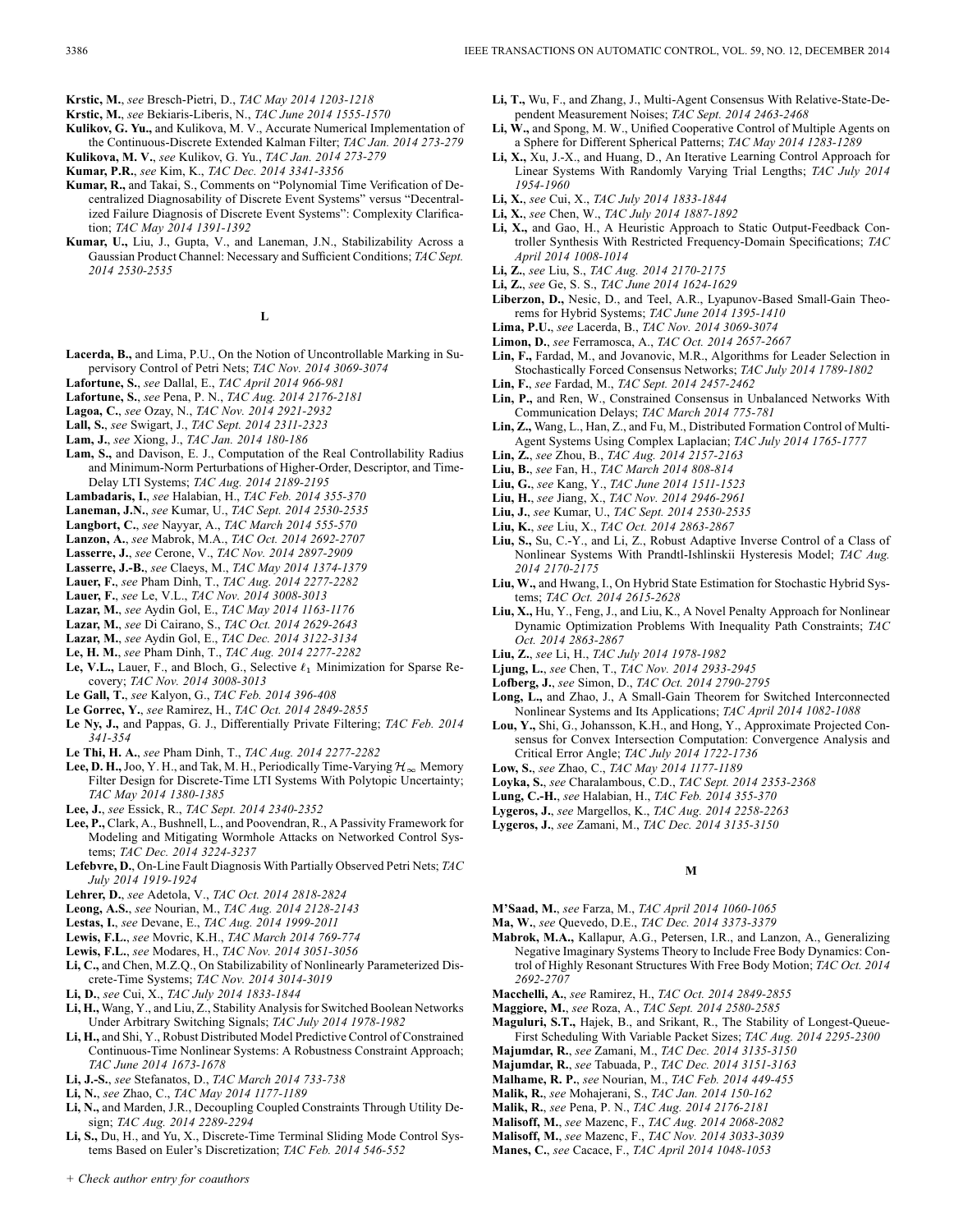- **Mao, X.**, *see* Xiong, J., *TAC Jan. 2014 180-186*
- **Marchand, H.**, *see* Kalyon, G., *TAC Feb. 2014 396-408*
- **Marconi, L.**, *see* Isidori, A., *TAC Oct. 2014 2680-2691*
- **Marcus, S. I.**, *see* Zhou, E., *TAC April 2014 1025-1030*
- **Marden, J. R.,** and Roughgarden, T., Generalized Efficiency Bounds in Distributed Resource Allocation; *TAC March 2014 571-584*
- **Marden, J.R.**, *see* Li, N., *TAC Aug. 2014 2289-2294*
- **Marelli, D.**, *see* Rohr, E.R., *TAC Oct. 2014 2724-2738*
- **Margellos, K.,** Goulart, P., and Lygeros, J., On the Road Between Robust Optimization and the Scenario Approach for Chance Constrained Optimization Problems; *TAC Aug. 2014 2258-2263*
- **Marino, R.,** and Tomei, P., Robust Adaptive Compensation of Periodic Disturbances With Unknown Frequency; *TAC Oct. 2014 2760-2765*
- **Marquardt, W.**, *see* Wurth, L., *TAC Sept. 2014 2543-2548*
- **Marquez, H.J.**, *see* Beikzadeh, H., *TAC Sept. 2014 2469-2474*
- **Martin, W. R.**, Modified Bryson-Frazier Smoother Cross-Covariance; *TAC Jan. 2014 233-236*
- **Martinez, S.**, *see* Zhu, M., *TAC March 2014 804-808*
- **Martins, N.C.**, *see* Sabau, S., *TAC June 2014 1411-1422*
- **Mason, O.**, *see* Bokharaie, V. S., *TAC July 2014 1974-1977*
- **Massart, T.**, *see* Kalyon, G., *TAC Feb. 2014 396-408*
- **Mattsson, P.**, *see* Churilov, A., *TAC March 2014 728-733*
- **Mayne, D. Q.**, *see* Falugi, P., *TAC May 2014 1290-1295*
- **Mayo-Maldonado, J.C.,** Rapisarda, P., and Rocha, P., Stability of Switched Linear Differential Systems; *TAC Aug. 2014 2038-2051*
- **Mazenc, F.,** Malisoff, M., and Niculescu, S., Reduction Model Approach for Linear Time-Varying Systems With Delays; *TAC Aug. 2014 2068-2082*
- **Mazenc, F.,** and Malisoff, M., Local Stabilization of Nonlinear Systems Through the Reduction Model Approach; *TAC Nov. 2014 3033-3039*
- **Medina Ayala, A.,** Andersson, S.B., and Belta, C., Formal Synthesis of Control Policies for Continuous Time Markov Processes From Time-Bounded Temporal Logic Specifications; *TAC Sept. 2014 2568-2573*
- **Medvedev, A.**, *see* Churilov, A., *TAC March 2014 728-733*
- **Mehta, P. G.**, *see* Yin, H., *TAC March 2014 629-644*
- **Meng, X.**, *see* Wang, B., *TAC Aug. 2014 2144-2150*
- **Menon, P. P.,** and Edwards, C., Robust Fault Estimation Using Relative Information in Linear Multi-Agent Networks; *TAC Feb. 2014 477-482*
- **Mercere, G.,** Prot, O., and Ramos, J.A., Identification of Parameterized Gray-Box State-Space Systems: From a Black-Box Linear Time-Invariant Representation to a Structured One; *TAC Nov. 2014 2873-2885*
- **Mesbahi, M.**, *see* Chapman, A., *TAC Oct. 2014 2668-2679*
- **Mesquine, F.**, *see* Benzaouia, A., *TAC Aug. 2014 2203-2208*
- **Meyn, S. P.**, *see* Yin, H., *TAC March 2014 629-644*
- **Michaeli, T.**, *see* Sigalov, D., *TAC Sept. 2014 2549-2554*
- **Michailidis, I.**, *see* Baldi, S., *TAC July 2014 1692-1705*
- **Middleton, R. H.**, *see* Chesi, G., *TAC April 2014 996-1007*
- **Miller, D. E.,** and Davison, E. J., Near Optimal LQR Performance in the Decentralized Setting; *TAC Feb. 2014 327-340*
- **Miller, D.E.**, *see* Gaudette, D.L., *TAC Sept. 2014 2324-2339*
- **Milutinovic, D.**, *see* Anderson, R.P., *TAC Oct. 2014 2801-2806*
- Mirkin, L., Shima, T., and Tadmor, G., Sampled-Data  $H^2$  Optimization of Systems With I/O Delays via Analog Loop Shifting; *TAC March 2014 787-791*
- **Misra, P.**, *see* Valcher, M. E., *TAC July 2014 1936-1941*
- **Mo, Y.**, *see* Vamvoudakis, K.G., *TAC Dec. 2014 3209-3223*
- **Modares, H.,** and Lewis, F.L., Linear Quadratic Tracking Control of Partially-Unknown Continuous-Time Systems Using Reinforcement Learning; *TAC Nov. 2014 3051-3056*
- **Mohajerani, S.,** Malik, R., and Fabian, M., A Framework for Compositional Synthesis of Modular Nonblocking Supervisors; *TAC Jan. 2014 150-162*
- **Mohajerin Esfahani, P.**, *see* Zamani, M., *TAC Dec. 2014 3135-3150*
- **Molin, A.,** and Hirche, S., Price-Based Adaptive Scheduling in Multi-Loop Control Systems With Resource Constraints; *TAC Dec. 2014 3282-3295*
- **Monshizadeh, N.,** Zhang, S., and Camlibel, M.K., Zero Forcing Sets and Controllability of Dynamical Systems Defined on Graphs; *TAC Sept. 2014 2562-2567*
- **Moog, C.H.**, *see* Califano, C., *TAC Sept. 2014 2502-2508*
- **Moore, K. L.**, *see* Pipeleers, G., *TAC April 2014 953-965*
- **Moore, K. L.**, *see* Oh, K.-K., *TAC Aug. 2014 2164-2169*
- **Morarescu, I.-C.**, *see* Fiacchini, M., *TAC June 2014 1640-1645*
- **Morari, M.**, *see* Zeilinger, M.N., *TAC May 2014 1190-1202*
- **Morari, M.**, *see* Jerez, J.L., *TAC Dec. 2014 3238-3251*
- **Morton, D.P.**, *see* Caramanis, C., *TAC Oct. 2014 2813-2817*
- **Motto, A.**, *see* Sharon, Y., *TAC Oct. 2014 2831-2836*
- **Moulay, E.**, Rational Lyapunov Functions and Stable Algebraic Limit Cycles; *TAC April 2014 1077-1081*
- **Moura, J. M. F.**, *see* Jakovetic, D., *TAC May 2014 1131-1146*
- **Movric, K.H.,** and Lewis, F L., Cooperative Optimal Control for Multi-Agent Systems on Directed Graph Topologies; *TAC March 2014 769-774*
- **Muhirwa, L. N.**, *see* Damm, T., *TAC July 2014 1925-1929*
- **Munz, U.,** Pfister, M., and Wolfrum, P., Sensor and Actuator Placement for Linear Systems Based on  $H_2$  and  $H_\infty$  Optimization; *TAC Nov. 2014 2984*-*2989*
- **Muthuswamy, P.K.**, *see* Kasbekar, G.S., *TAC Oct. 2014 2856-2862*

**N**

- **Nabi-Abdolyousefi, M.**, *see* Chapman, A., *TAC Oct. 2014 2668-2679*
- **Nagahara, M.,** Quevedo, D.E., and Ostergaard, J., Sparse Packetized Predictive Control for Networked Control Over Erasure Channels; *TAC July 2014 1899-1905*
- **Narasimhan, S.**, *see* Abburi, T., *TAC Nov. 2014 2978-2983*
- **Narendra, K.S.**, *see* Shorten, R., *TAC Nov. 2014 3020-3025*
- **Narendra, K.S.**, *see* Ioannou, P.A., *TAC Nov. 2014 3075-3080*
- **Natarajan, V.,** and Bentsman, J., Adaptive Projection-Based Observers and Adaptive Controllers for Infinite-Dimensional Systems With Full-State Measurement; *TAC March 2014 585-598*
- **Natarajan, V.,** Gilliam, D.S., and Weiss, G., The State Feedback Regulator Problem for Regular Linear Systems; *TAC Oct. 2014 2708-2723*
- **Nayyar, A.,** Gupta, A., Langbort, C., and Basar, T., Common Information Based Markov Perfect Equilibria for Stochastic Games With Asymmetric Information: Finite Games; *TAC March 2014 555-570*
- **Necoara, I.,** and Nedelcu, V., Rate Analysis of Inexact Dual First-Order Methods Application to Dual Decomposition; *TAC May 2014 1232-1243*
- **Nedelcu, V.**, *see* Necoara, I., *TAC May 2014 1232-1243*
- **Nedic, A.**, *see* Touri, B., *TAC Feb. 2014 437-448*
- **Nedic, A.**, *see* Chang, T., *TAC June 2014 1524-1538*
- **Nesic, D.**, *see* Liberzon, D., *TAC June 2014 1395-1410*
- **Nesic, D.**, *see* Postoyan, R., *TAC June 2014 1539-1554*
- **Neu, G.,** Gyorgy, A., Szepesvari, C., and Antos, A., Online Markov Decision Processes Under Bandit Feedback; *TAC March 2014 676-691*
- **Nguyen, T.**, *see* Schmid, R., *TAC Feb. 2014 500-505*
- **Niculescu, S.**, *see* Mazenc, F., *TAC Aug. 2014 2068-2082*
- **Nielsen, C.**, *see* Koldychev, M., *TAC Oct. 2014 2772-2777*
- **Nijmeijer, H.**, *see* van Gils, R. W., *TAC Jan. 2014 205-210*
- **Nijmeijer, H.**, *see* Besselink, B., *TAC Oct. 2014 2739-2753*
- **Ning, C.,** He, Y., Wu, M., and She, J., Improved Razumikhin-Type Theorem for Input-To-State Stability of Nonlinear Time-Delay Systems; *TAC July 2014 1983-1988*
- **Notarstefano, G.**, *see* Burger, M., *TAC Feb. 2014 384-395*
- **Nourian, M.,** Leong, A.S., and Dey, S., Optimal Energy Allocation for Kalman Filtering Over Packet Dropping Links With Imperfect Acknowledgments and Energy Harvesting Constraints; *TAC Aug. 2014 2128-2143*
- **Nourian, M.,** Caines, P. E., and Malhame, R. P., A Mean Field Game Synthesis of Initial Mean Consensus Problems: A Continuum Approach for Non-Gaussian Behavior; *TAC Feb. 2014 449-455*
- **Nunes, E. V. L.**, *see* Hsu, L., *TAC April 2014 1041-1047*
- **Nurdin, H.I.**, Structures and Transformations for Model Reduction of Linear Quantum Stochastic Systems; *TAC Sept. 2014 2413-2425*

**O**

- **Oechtering, T.J.**, *see* Zaidi, A.A., *TAC Sept. 2014 2369-2384*
- **Oh, K.-K.,** Moore, K. L., and Ahn, H.-S., Disturbance Attenuation in a Consensus Network of Identical Linear Systems: An  $\mathcal{H}_{\infty}$  Approach; *TAC Aug. 2014 2164-2169*
- **Oh, K.-K.,** and Ahn, H.-S., Formation Control and Network Localization via Orientation Alignment; *TAC Feb. 2014 540-545*
- **Ohtsuka, T.**, *see* Yuno, T., *TAC Jan. 2014 243-248*
- **Ohtsuka, T.**, A Recursive Elimination Method for Finite-Horizon Optimal Control Problems of Discrete-Time Rational Systems; *TAC Nov. 2014 3081-3086*
- **Oldewurtel, F.**, *see* Korda, M., *TAC July 2014 1706-1721*
- **Ortega, R.**, *see* Ioannou, P.A., *TAC Nov. 2014 3075-3080*
- **Oshman, Y.**, *see* Sigalov, D., *TAC Sept. 2014 2549-2554*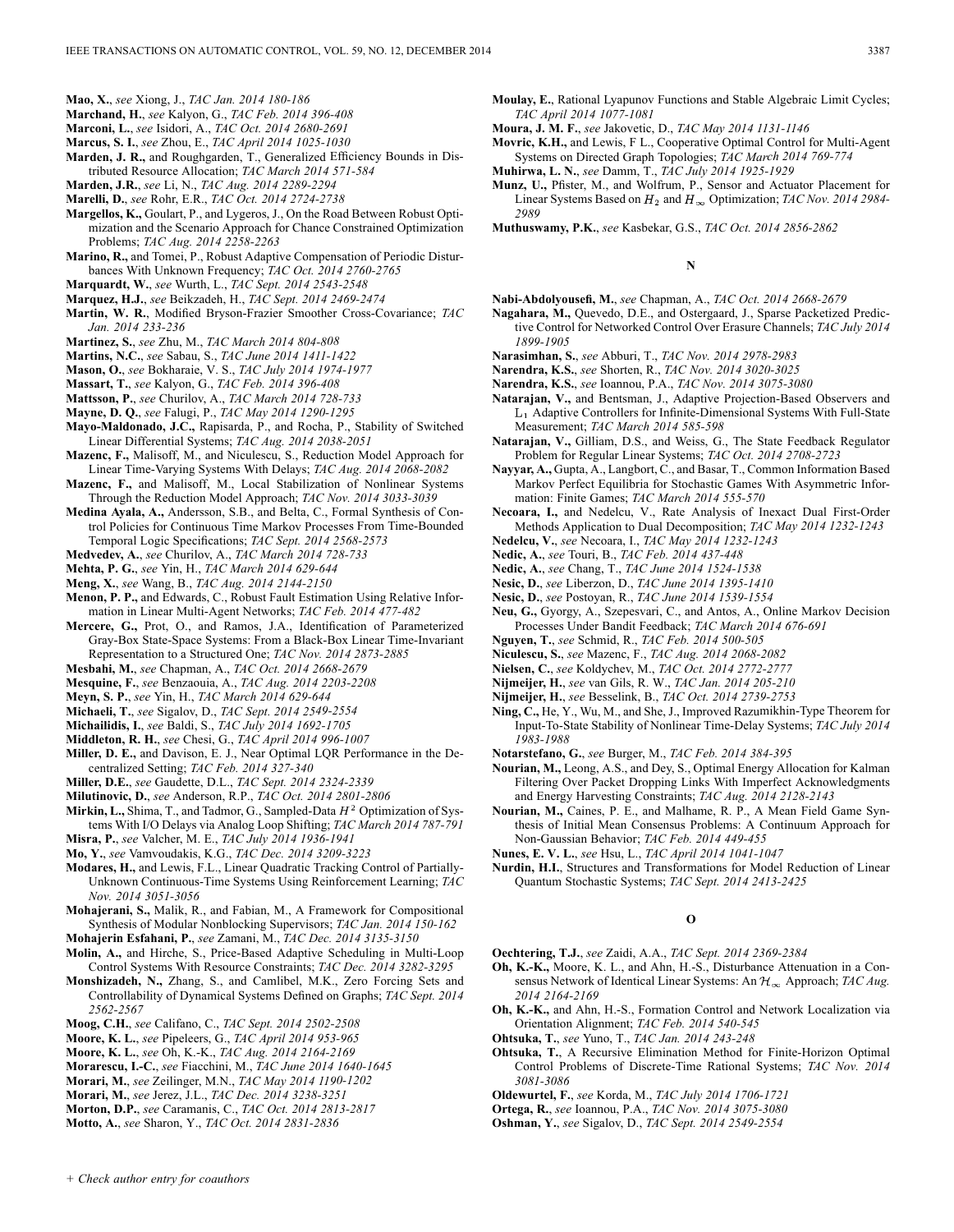- **Ostergaard, J.**, *see* Nagahara, M., *TAC July 2014 1899-1905*
- **Ouzahra, M.**, *see* Alami Louati, D., *TAC Sept. 2014 2491-2495*
- **Ozay, N.,** Sznaier, M., and Lagoa, C., Convex Certificates for Model (In)validation of Switched Affine Systems With Unknown Switches; *TAC Nov. 2014 2921-2932*
- **Ozbay, H.**, *see* Wakaiki, M., *TAC April 2014 1099-1105*
- **Ozdaglar, A.**, *see* Zargham, M., *TAC April 2014 905-920*
- **Pahlajani, C. D.,** Poulakakis, I., and Tanner, H. G., Networked Decision Making for Poisson Processes With Applications to Nuclear Detection;

**P**

- *TAC Jan. 2014 193-198* **Pakazad, S.K.**, *see* Andersen, M.S., *TAC Aug. 2014 2151-2156*
- **Pandey, A.**, *see* Schmid, R., *TAC Feb. 2014 500-505*
- **Papachristodoulou, A.**, *see* Baldi, S., *TAC July 2014 1692-1705*
- **Papavassilopoulos, G. P.**, *see* Kordonis, I., *TAC Feb. 2014 535-540*
- **Pappas, G. J.**, *see* Le Ny, J., *TAC Feb. 2014 341-354*
- **Pappas, G.J.**, *see* Gatsis, K., *TAC June 2014 1495-1510*
- **Pappas, G.J.**, *see* Johansson, K.H., *TAC Dec. 2014 3120-3121*
- **Parisini, T.**, *see* Pin, G., *TAC April 2014 863-875*
- **Parisini, T.**, *see* Pin, G., *TAC June 2014 1588-1593*
- **Park, P.,** Khadilkar, H., Balakrishnan, H., and Tomlin, C.J., High Confidence Networked Control for Next Generation Air Transportation Systems; *TAC Dec. 2014 3357-3372*
- **Park, S.**, How Economic Inequality Has Increased by Tax Cuts? Power-Based Modular Supervisory Control of Discrete Event Systems; *TAC Oct. 2014 2843-2848*
- **Pascoal, A.M.**, *see* Almeida, J., *TAC Nov. 2014 3040-3045*
- **Patil, D.U.,** and Chakraborty, D., Computation of Time Optimal Feedback Control Using Groebner Basis; *TAC Aug. 2014 2271-2276*
- **Patrinos, P.,** and Bemporad, A., An Accelerated Dual Gradient-Projection Algorithm for Embedded Linear Model Predictive Control; *TAC Jan. 2014 18-33*
- **Patrinos, P.**, *see* Sopasakis, P., *TAC April 2014 1088-1093*
- **Patrinos, P.**, *see* Rubagotti, M., *TAC June 2014 1660-1666*
- **Paunonen, L.**, The Role of Exosystems in Output Regulation; *TAC Aug. 2014 2301-2305*
- **Pavlichkov, S. S.**, *see* Dashkovskiy, S. N., *TAC June 2014 1577-1582*
- **Pena, P. N.,** Bravo, H. J., da Cunha, A. E. C., Malik, R., Lafortune, S., and Cury, J. E. R., Verification of the Observer Property in Discrete Event Systems; *TAC Aug. 2014 2176-2181*
- **Petersen, I.R.**, *see* Mabrok, M.A., *TAC Oct. 2014 2692-2707*
- **Petit, N.**, *see* Bresch-Pietri, D., *TAC Sept. 2014 2385-2399*
- **Pfister, M.**, *see* Munz, U., *TAC Nov. 2014 2984-2989*
- **Pham Dinh, T.,** Le, H. M., Le Thi, H. A., and Lauer, F., A Difference of Convex Functions Algorithm for Switched Linear Regression; *TAC Aug. 2014 2277-2282*
- **Piga, D.**, *see* Cerone, V., *TAC Nov. 2014 2897-2909*
- **Pigeon, E.**, *see* Farza, M., *TAC April 2014 1060-1065*
- **Pillonetto, G.**, *see* Varagnolo, D., *TAC March 2014 645-659*
- **Pillonetto, G.**, *see* Chen, T., *TAC Nov. 2014 2933-2945*
- **Pin, G.,** and Parisini, T., On the Robustness of Nominal Nonlinear Minimum-Time Control and Extension to Non-Robustly Controllable Target Sets; *TAC April 2014 863-875*
- **Pin, G.,** Chen, B., Parisini, T., and Bodson, M., Robust Sinusoid Identification With Structured and Unstructured Measurement Uncertainties; *TAC June 2014 1588-1593*
- **Pipeleers, G.,** and Moore, K. L., Unified Analysis of Iterative Learning and Repetitive Controllers in Trial Domain; *TAC April 2014 953-965*
- **Pisano, A.**, *see* Rapaic, M. R., *TAC March 2014 798-803*
- **Platzer, A.**, *see* Rajhans, A., *TAC Dec. 2014 3178-3193*
- **Pola, G.,** and Benedetto, M. D. D., Symbolic Models and Control of Discrete-Time Piecewise Affine Systems: An Approximate Simulation Approach; *TAC Jan. 2014 175-180*
- **Polushin, I. G.**, *see* Abdessameud, A., *TAC Jan. 2014 187-193*
- **Polushin, I.G.**, A Generalization of the Scattering Transformation for Conic Systems; *TAC July 2014 1989-1995*
- **Poovendran, R.**, *see* Clark, A., *TAC Feb. 2014 283-296*
- **Poovendran, R.**, *see* Clark, A., *TAC June 2014 1480-1494*
- **Poovendran, R.**, *see* Lee, P., *TAC Dec. 2014 3224-3237*
- **Postoyan, R.,** van de Wouw, N., Nesic, D., and Heemels, W.P.M.H., Tracking Control for Nonlinear Networked Control Systems; *TAC June 2014 1539- 1554*
- **Poulakakis, I.**, *see* Pahlajani, C. D., *TAC Jan. 2014 193-198*
- **Prieur, C.,** Girard, A., and Witrant, E., Stability of Switched Linear Hyperbolic Systems by Lyapunov Techniques; *TAC Aug. 2014 2196-2202*
- **Prieur, C.**, *see* Tarbouriech, S., *TAC Feb. 2014 488-494*
- **Prieur, C.,** Teel, A.R., and Zaccarian, L., Relaxed Persistent Flow/Jump Conditions for Uniform Global Asymptotic Stability; *TAC Oct. 2014 2766-2771* **Prot, O.**, *see* Mercere, G., *TAC Nov. 2014 2873-2885*

**Q**

- **Qin, J.,** Gao, H., and Yu, C., On Discrete-Time Convergence for General Linear Multi-Agent Systems Under Dynamic Topology; *TAC April 2014 1054- 1059*
- **Qiu, L.**, *see* Cao, X.-R., *TAC April 2014 921-936*
- **Qu, S.,** Xia, X., and Zhang, J., Dynamical Behaviors of an Euler Discretized Sliding Mode Control Systems; *TAC Sept. 2014 2525-2529*
- **Queinnec, I.**, *see* Tarbouriech, S., *TAC Feb. 2014 488-494*
- **Quevedo, D.E.,** and Jurado, I., Stability of Sequence-Based Control With Random Delays and Dropouts; *TAC May 2014 1296-1302*
- **Quevedo, D.E.**, *see* Nagahara, M., *TAC July 2014 1899-1905*
- **Quevedo, D.E.,** Gupta, V., Ma, W., and Yuksel, S., Stochastic Stability of Event-Triggered Anytime Control; *TAC Dec. 2014 3373-3379*

**R**

- **Rabitz, H.A.**, *see* Dominy, J.M., *TAC Aug. 2014 2083-2098*
- **Raghunathan, A.,** and Vaidya, U., Optimal Stabilization Using Lyapunov Measures; *TAC May 2014 1316-1321*
- **Raginsky, M.**, *see* Guan, P., *TAC June 2014 1423-1438*
- **Rahmani, A.**, *see* Haque, M., *TAC April 2014 1036-1041*
- **Raisch, J.**, *see* David-Henriet, X., *TAC July 2014 1968-1973*
- **Rajagopal, R.**, *see* Zhang, B., *TAC Sept. 2014 2442-2456*
- **Rajhans, A.,** Bhave, A., Ruchkin, I., Krogh, B.H., Garlan, D., Platzer, A., and Schmerl, B., Supporting Heterogeneity in Cyber-Physical Systems Architectures; *TAC Dec. 2014 3178-3193*
- **Ramirez, H.,** Le Gorrec, Y., Macchelli, A., and Zwart, H., Exponential Stabilization of Boundary Controlled Port-Hamiltonian Systems With Dynamic Feedback; *TAC Oct. 2014 2849-2855*
- **Ramos, J.A.**, *see* Mercere, G., *TAC Nov. 2014 2873-2885*
- **Ran, A. C. M.**, *see* Kempker, P. L., *TAC April 2014 851-862*
- **Rantzer, A.**, *see* Giselsson, P., *TAC April 2014 1031-1036*
- **Rantzer, A.**, *see* Andersen, M.S., *TAC Aug. 2014 2151-2156*
- **Rapaic, M. R.,** and Pisano, A., Variable-Order Fractional Operators for Adap-
- tive Order and Parameter Estimation; *TAC March 2014 798-803* **Rapisarda, P.**, *see* Mayo-Maldonado, J.C., *TAC Aug. 2014 2038-2051*
- **Reddy, P.V.,** and Engwerda, J.C., Necessary and Sufficient Conditions for Pareto Optimality in Infinite Horizon Cooperative Differential Games; *TAC Sept. 2014 2536-2542*
- **Regruto, D.,** Dabbene, F., and Rivera, D.E., Guest Editorial: Special Issue on Relaxation Methods in Identification and Estimation Problems; *TAC Nov. 2014 2869-2870*
- **Regruto, D.**, *see* Cerone, V., *TAC Nov. 2014 2897-2909*
- **Reilly, J. D.**, *see* Krichene, W., *TAC March 2014 714-727*
- **Reissig, G.,** Hartung, C., and Svaricek, F., Strong Structural Controllability and Observability of Linear Time-Varying Systems; *TAC Nov. 2014 3087-3092*
- **Ren, M.,** Zhang, J., and Wang, H., Minimized Tracking Error Randomness Control for Nonlinear Multivariate and Non-Gaussian Systems Using the Generalized Density Evolution Equation; *TAC Sept. 2014 2486-2490*
- **Ren, W.**, *see* Lin, P., *TAC March 2014 775-781*
- **Ren, W.**, *see* Chen, W., *TAC July 2014 1887-1892*
- **Reveliotis, S.**, On the Linear Separability of the Safe and Unsafe State Subsets of Single-Unit Resource Allocation Systems; *TAC Sept. 2014 2509-2511*
- **Ribeiro, A.**, *see* Zargham, M., *TAC April 2014 905-920*
- **Ribeiro, A.**, *see* Gatsis, K., *TAC June 2014 1495-1510*
- **Richter, S.**, *see* Jerez, J.L., *TAC Dec. 2014 3238-3251*
- **Riedinger, P.**, A Switched LQ Regulator Design in Continuous Time; *TAC May 2014 1322-1328*
- **Righter, R.**, *see* Akgun, O. T., *TAC March 2014 599-613*
- **Rivera, D.E.**, *see* Deshpande, S., *TAC Nov. 2014 2990-2995*
- **Rivera, D.E.**, *see* Regruto, D., *TAC Nov. 2014 2869-2870*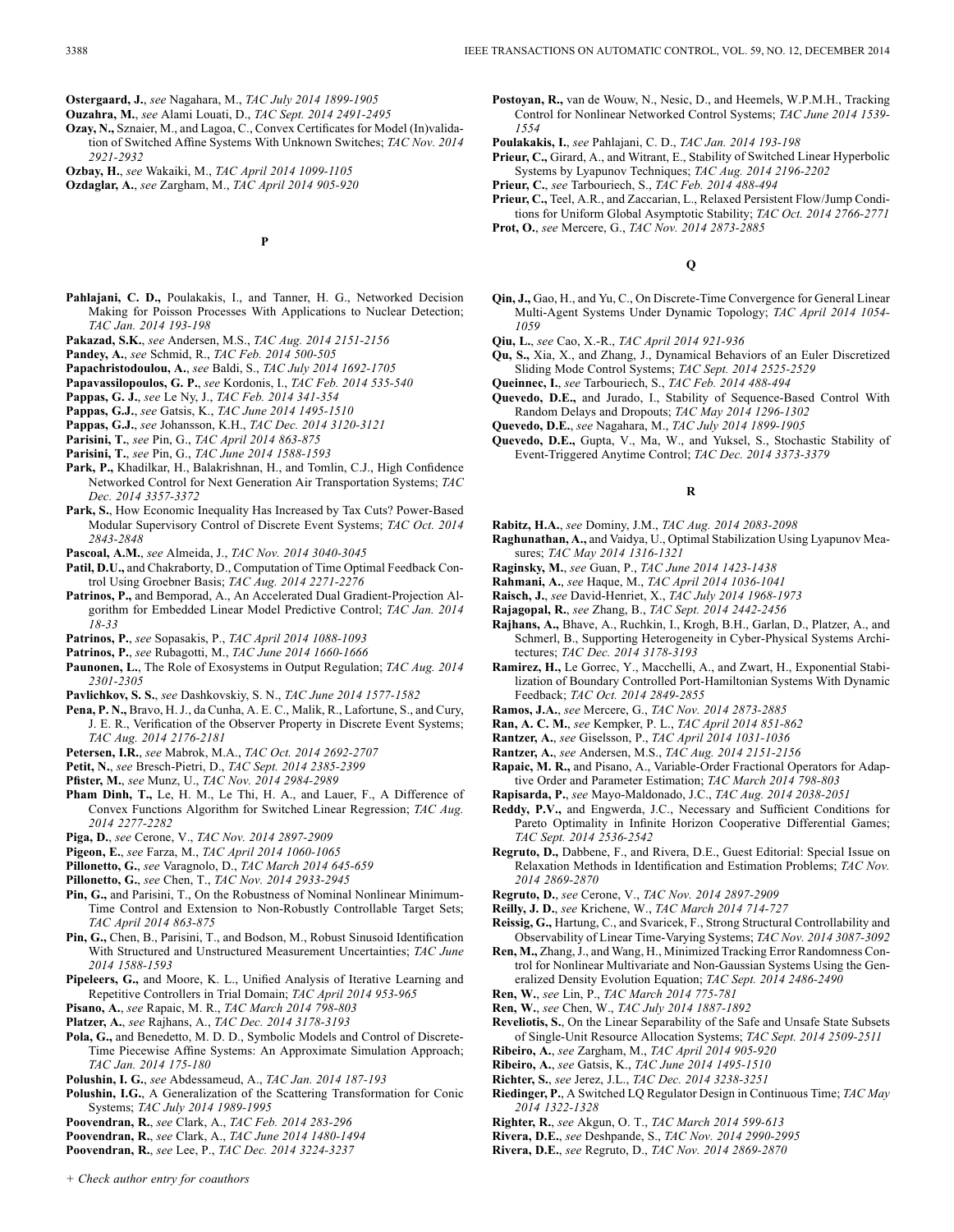**Rocha, P.**, *see* Mayo-Maldonado, J.C., *TAC Aug. 2014 2038-2051*

- **Rodrigues, S. S.,** and Aguiar, A. P., On the Linearization Up to Multi-Output Injection for a Class of Systems With Implicitly Defined Outputs; *TAC May 2014 1310-1315*
- **Rohr, E.R.,** Marelli, D., and Fu, M., Kalman Filtering With Intermittent Observations: On the Boundedness of the Expected Error Covariance; *TAC Oct. 2014 2724-2738*
- **Rojas, C.R.,** Toth, R., and Hjalmarsson, H., Sparse Estimation of Polynomial and Rational Dynamical Models; *TAC Nov. 2014 2962-2977*
- **Romero-Vivo, S.**, *see* Bailo, E., *TAC Aug. 2014 2248-2251*
- **Rosa, P.,** Balas, G. J., Silvestre, C., and Athans, M., A Synthesis Method of LTI MIMO Robust Controllers for Uncertain LPV Plants; *TAC Aug. 2014 2234-2240*
- **Roughgarden, T.**, *see* Marden, J. R., *TAC March 2014 571-584*
- **Roza, A.,** and Maggiore, M., A Class of Position Controllers for Underactuated VTOL Vehicles; *TAC Sept. 2014 2580-2585*
- **Rubagotti, M.,** Patrinos, P., and Bemporad, A., Stabilizing Linear Model Predictive Control Under Inexact Numerical Optimization; *TAC June 2014 1660-1666*
- **Ruchkin, I.**, *see* Rajhans, A., *TAC Dec. 2014 3178-3193*
- **Rudd, L.**, *see* Ioannou, P.A., *TAC Nov. 2014 3075-3080*
- **Rumschinski, P.**, *see* Kishida, M., *TAC Nov. 2014 3063-3068*
- **Rungger, M.**, *see* Tabuada, P., *TAC Dec. 2014 3151-3163*
- **Rus, D.**, *see* Ding, X., *TAC May 2014 1244-1257*

## **S**

- **Sabau, S.,** and Martins, N.C., Youla-Like Parametrizations Subject to QI Subspace Constraints; *TAC June 2014 1411-1422*
- **Saberi, A.**, *see* Wang, X., *TAC June 2014 1667-1672*
- **Saboori, A.,** and Hadjicostis, C. N., Current-State Opacity Formulations in Probabilistic Finite Automata; *TAC Jan. 2014 120-133*
- Saboori, I., and Khorasani, K.,  $H_{\infty}$  Consensus Achievement of Multi-Agent Systems With Directed and Switching Topology Networks; *TAC Nov. 2014 3104-3109*
- **Sadikhov, T.,** and Haddad, W. M., On the Equivalence Between Dissipativity and Optimality of Discontinuous Nonlinear Regulators for Filippov Dynamical Systems; *TAC Feb. 2014 423-436*

**Salapaka, S.M.**, *see* Xu, Y., *TAC May 2014 1342-1347*

- **Salapaka, S.M.**, *see* Sarwar, A., *TAC June 2014 1635-1639*
- **Salapaka, S.M.**, *see* Xu, Y., *TAC Oct. 2014 2807-2812*
- **Sanandaji, B.M.,** Wakin, M.B., and Vincent, T.L., Observability With Random Observations; *TAC Nov. 2014 3002-3007*
- **Sandberg, H.**, *see* Andreasson, M., *TAC July 2014 1750-1764*
- **Sandberg, H.**, *see* Hendrickx, J.M., *TAC Dec. 2014 3194-3208*
- **Sanfelice, R. G.**, Input-Output-to-State Stability Tools for Hybrid Systems and Their Interconnections; *TAC May 2014 1360-1366*
- **Sarimveis, H.**, *see* Sopasakis, P., *TAC April 2014 1088-1093*
- **Sarkar, S.**, *see* Kasbekar, G.S., *TAC Oct. 2014 2856-2862*
- **Sarwar, A.,** Voulgaris, P. G., and Salapaka, S.M., Adaptive Control of Spatially Invariant Systems: A Slowly Varying Approach; *TAC June 2014 1635-1639*
- **Scaglione, A.**, *see* Chang, T., *TAC June 2014 1524-1538* **Schenato, L.**, *see* Varagnolo, D., *TAC March 2014 645-659*
- **Scherpen, J.M.A.**, *see* Besselink, B., *TAC Oct. 2014 2739-2753*
- 
- **Schmerl, B.**, *see* Rajhans, A., *TAC Dec. 2014 3178-3193*
- **Schmid, R.,** Pandey, A., and Nguyen, T., Robust Pole Placement With Moore's Algorithm; *TAC Feb. 2014 500-505*
- **Schmidt, G.S.,** Ebenbauer, C., and Allgower, F., Output Regulation for Control Systems on  $SE(n)$ : A Separation Principle Based Approach; *TAC Nov. 2014 3057-3062*
- **Semsar-Kazerooni, E.,** and Broucke, M. E., Reach Controllability of Single Input Affine Systems on a Simplex; *TAC March 2014 738-744*
- **Sepulchre, R.**, *see* Forni, F., *TAC March 2014 614-628*
- **Seuret, A.**, *see* Brinon-Arranz, L., *TAC Aug. 2014 2283-2288*
- **Shaker, H. R.,** and Tahavori, M., Frequency-Interval Model Reduction of Bilinear Systems; *TAC July 2014 1948-1953*
- **Shames, I.**, *see* Deghat, M., *TAC Aug. 2014 2182-2188*
- **Shanbhag, U. V.**, *see* Yin, H., *TAC March 2014 629-644*
- **Sharon, Y.,** Annaswamy, A.M., Motto, A., and Chakraborty, A., Adaptive Control for Regulation of a Quadratic Function of the State; *TAC Oct. 2014 2831-2836*
- **She, J.**, *see* Ning, C., *TAC July 2014 1983-1988*
- **Shen, Y.**, *see* Fan, H., *TAC March 2014 808-814*
- **Sheng, L.**, *see* Zhang, W., *TAC Jan. 2014 237-242*
- **Sheng, L.,** Zhang, W., and Gao, M., Relationship Between Nash Equilibrium Strategies and  $H_2/H_{\infty}$  Control of Stochastic Markov Jump Systems With Multiplicative Noise; *TAC Sept. 2014 2592-2597*
- **Shi, G.**, *see* Lou, Y., *TAC July 2014 1722-1736*
- **Shi, L.**, *see* He, J., *TAC March 2014 660-675*
- **Shi, L.**, *see* Han, D., *TAC July 2014 1942-1947*
- **Shi, L.**, *see* Wu, J., *TAC Nov. 2014 3110-3116*
- **Shi, P.**, *see* Wu, L., *TAC Jan. 2014 199-204*
- **Shi, Y.**, *see* Li, H., *TAC June 2014 1673-1678*
- **Shima, T.**, *see* Mirkin, L., *TAC March 2014 787-791*
- **Shiriaev, A.S.,** Freidovich, L.B., and Spong, M.W., Controlled Invariants and Trajectory Planning for Underactuated Mechanical Systems; *TAC Sept. 2014 2555-2561*
- **Shorten, R.,** and Narendra, K.S., Classical Results on the Stability of Linear Time-Invariant Systems, and the Schwarz Form; *TAC Nov. 2014 3020-3025*
- **Shroff, N.B.**, *see* Zheng, Z., *TAC Sept. 2014 2400-2412*
- **Shu, Z.**, *see* Xiong, J., *TAC Jan. 2014 180-186*
- **Sigalov, D.,** Michaeli, T., and Oshman, Y., LMMSE Filtering in Feedback Systems With White Random Modes: Application to Tracking in Clutter; *TAC Sept. 2014 2549-2554*
- **Silvestre, C.**, *see* Rosa, P., *TAC Aug. 2014 2234-2240*
- **Silvestre, C.**, *see* Almeida, J., *TAC Nov. 2014 3040-3045*
- **Simon, D.,** Lofberg, J., and Glad, T., Reference Tracking MPC Using Dynamic Terminal Set Transformation; *TAC Oct. 2014 2790-2795*
- **Sinopoli, B.**, *see* Vamvoudakis, K.G., *TAC Dec. 2014 3209-3223*
- **Skoglund, M.**, *see* Zaidi, A.A., *TAC Sept. 2014 2369-2384*
- **Smith, M.C.**, *see* Hughes, T.H., *TAC July 2014 1858-1873*
- **Smith, R.S.**, Frequency Domain Subspace Identification Using Nuclear Norm Minimization and Hankel Matrix Realizations; *TAC Nov. 2014 2886-2896*
- **Smith, S. L.**, *see* Ding, X., *TAC May 2014 1244-1257*
- **Soh, Y. C.**, *see* Gautam, A., *TAC Jan. 2014 134-149*
- **Sokolov, V. F.**, Model Evaluation for Robust Tracking Under Unknown Upper Bounds on Perturbations and Measurement Noise; *TAC Feb. 2014 483-488* **Soldati, P.**, *see* Demirel, B., *TAC Dec. 2014 3252-3265*
- **Song, E.,** Xu, J., and Zhu, Y., Optimal Distributed Kalman Filtering Fusion With Singular Covariances of Filtering Errors and Measurement Noises; *TAC May 2014 1271-1282*
- **Song, X.**, *see* Guo, X., *TAC Jan. 2014 163-174*
- **Sootla, A.**, Nu-Gap Model Reduction in the Frequency Domain; *TAC Jan. 2014 228-233*
- **Sopasakis, P.,** Patrinos, P., and Sarimveis, H., MPC for Sampled-Data Linear Systems: Guaranteeing Constraint Satisfaction in Continuous-Time; *TAC April 2014 1088-1093*
- **Sou, K.C.**, *see* Hendrickx, J.M., *TAC Dec. 2014 3194-3208*
- **Soudjani, S. E. Z.,** and Abate, A., Probabilistic Reach-Avoid Computation for Partially Degenerate Stochastic Processes; *TAC Feb. 2014 528-534*
- **Spall, J. C.**, Identification for Systems With Binary Subsystems; *TAC Jan. 2014 3-17*
- **Speetjens, M. F. M.**, *see* van Gils, R. W., *TAC Jan. 2014 205-210*
- **Spong, M. W.**, *see* Li, W., *TAC May 2014 1283-1289*
- **Spong, M.W.**, *see* Shiriaev, A.S., *TAC Sept. 2014 2555-2561*
- **Spurgeon, S. K.**, *see* Yan, X.-G., *TAC July 2014 1906-1912*
- **Sreenath, K.**, *see* Ames, A. D., *TAC April 2014 876-891*
- **Srikant, R.**, *see* Ghaderi, J., *TAC Aug. 2014 2052-2067*
- **Srikant, R.**, *see* Maguluri, S.T., *TAC Aug. 2014 2295-2300*
- **Stamati, A.**, *see* Tsinias, J., *TAC June 2014 1654-1659*
- **Stavrou, P. A.**, *see* Charalambous, C. D., *TAC April 2014 937-952*
- **Stefanatos, D.,** and Li, J.-S., Minimum-Time Quantum Transport With Bounded Trap Velocity; *TAC March 2014 733-738*
- **Stoorvogel, A. A.**, *see* Wang, X., *TAC June 2014 1667-1672*
- **Su, C.-Y.**, *see* Liu, S., *TAC Aug. 2014 2170-2175*
- **Su, X.**, *see* Wu, L., *TAC Jan. 2014 199-204*
- **Subbaraman, A.**, *see* Teel, A.R., *TAC Sept. 2014 2426-2441*
- **Subbaraman, A.**, *see* Teel, A. R., *TAC Feb. 2014 516-522*
- **Sun, C.**, *see* Chen, W., *TAC Jan. 2014 91-106*
- **Sun, Y.**, *see* He, J., *TAC March 2014 660-675*
- **Svaricek, F.**, *see* Reissig, G., *TAC Nov. 2014 3087-3092*
- 
- **Swigart, J.,** and Lall, S., Optimal Controller Synthesis for Decentralized Systems Over Graphs via Spectral Factorization; *TAC Sept. 2014 2311-2323*
- **Szepesvari, C.**, *see* Neu, G., *TAC March 2014 676-691* **Sznaier, M.**, *see* Dabbene, F., *TAC Aug. 2014 2113-2127*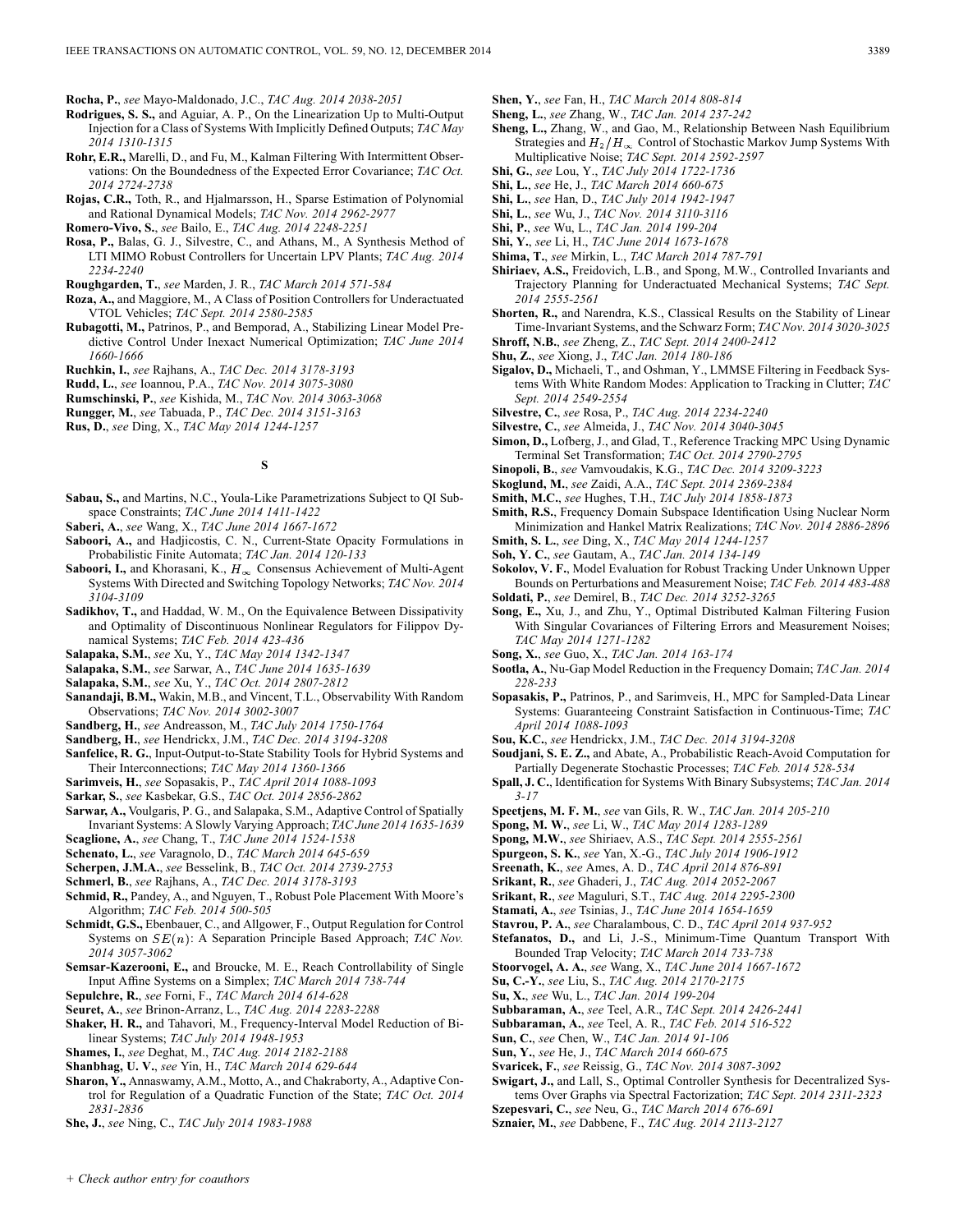**Sznaier, M.**, *see* Ozay, N., *TAC Nov. 2014 2921-2932*

**Sznaier, M.,** Ayazoglu, M., and Inanc, T., Fast Structured Nuclear Norm Minimization With Applications to Set Membership Systems Identification; *TAC Oct. 2014 2837-2842*

#### **T**

- **Tabuada, P.**, *see* Fawzi, H., *TAC June 2014 1454-1467*
- **Tabuada, P.,** Caliskan, S.Y., Rungger, M., and Majumdar, R., Towards Robustness for Cyber-Physical Systems; *TAC Dec. 2014 3151-3163*
- **Tabuada, P.**, *see* Johansson, K.H., *TAC Dec. 2014 3120-3121*
- **Tadeo, F.**, *see* Benzaouia, A., *TAC Aug. 2014 2203-2208*
- **Tadmor, G.**, *see* Mirkin, L., *TAC March 2014 787-791*
- **Tahavori, M.**, *see* Shaker, H. R., *TAC July 2014 1948-1953*
- **Tak, M. H.**, *see* Lee, D. H., *TAC May 2014 1380-1385*
- **Takai, S.**, *see* Kumar, R., *TAC May 2014 1391-1392*
- **Tallapragada, P.,** and Chopra, N., Decentralized Event-Triggering for Control of Nonlinear Systems; *TAC Dec. 2014 3312-3324*
- **Tan, M.**, *see* Cheng, L., *TAC Jan. 2014 261-267*
- **Tan, X.**, *see* Esbrook, A., *TAC April 2014 1020-1025*
- **Tanaka, H.**, *see* Hara, S., *TAC Feb. 2014 313-326*
- **Tanaka, T.**, *see* Zhang, Y., *TAC Nov. 2014 3093-3097*
- **Tang, H.**, *see* Zhang, W., *TAC Jan. 2014 237-242*
- **Tanner, H. G.**, *see* Pahlajani, C. D., *TAC Jan. 2014 193-198*
- **Tanner, H. G.**, *see* Fu, J., *TAC Feb. 2014 505-511*
- **Tarbouriech, S.,** Queinnec, I., and Prieur, C., Stability Analysis and Stabilization of Systems With Input Backlash; *TAC Feb. 2014 488-494*
- **Tarraf, D.C.**, An Input-Output Construction of Finite State  $\rho/\mu$  Approximations for Control Design; *TAC Dec. 2014 3164-3177*
- **Tavassoli, B.**, Stability of Nonlinear Networked Control Systems Over Multiple Communication Links With Asynchronous Sampling; *TAC Feb. 2014 511-515*
- **Tayebi, A.**, *see* Abdessameud, A., *TAC Jan. 2014 187-193*
- **Tedesco, F.**, *see* Casavola, A., *TAC Jan. 2014 216-223*
- **Tedesco, F.**, *see* Casavola, A., *TAC Aug. 2014 2099-2112*
- **Teel, A. R.,** Hespanha, J. P., and Subbaraman, A., Equivalent Characterizations of Input-to-State Stability for Stochastic Discrete-Time Systems; *TAC Feb. 2014 516-522*
- **Teel, A.R.,** Hespanha, J.P., and Subbaraman, A., A Converse Lyapunov Theorem and Robustness for Asymptotic Stability in Probability; *TAC Sept. 2014 2426-2441*
- **Teel, A.R.**, *see* Liberzon, D., *TAC June 2014 1395-1410*
- **Teel, A.R.**, *see* Prieur, C., *TAC Oct. 2014 2766-2771*
- **Tembine, H.,** Zhu, Q., and Basar, T., Risk-Sensitive Mean-Field Games; *TAC April 2014 835-850*
- **Tempo, R.**, *see* Dabbene, F., *TAC Aug. 2014 2113-2127*
- **Terra, M.H.,** Cerri, J.P., and Ishihara, J.Y., Optimal Robust Linear Quadratic Regulator for Systems Subject to Uncertainties; *TAC Sept. 2014 2586-2591* **Tesi, P.**, *see* Baglietto, M., *TAC April 2014 1014-1020*
- **Thistle, J.G.**, *see* Zibaeenejad, M.H., *TAC Aug. 2014 2024-2037*
- **Tomei, P.**, *see* Marino, R., *TAC Oct. 2014 2760-2765*
- **Tomlin, C.J.**, *see* Zhao, L., *TAC Oct. 2014 2825-2830*
- **Tomlin, C.J.**, *see* Park, P., *TAC Dec. 2014 3357-3372*
- **Tomlin, C.J.**, *see* Johansson, K.H., *TAC Dec. 2014 3120-3121*
- **Tonso, M.**, *see* Belikov, J., *TAC Jan. 2014 256-261*
- **Topcu, U.**, *see* Zhao, C., *TAC May 2014 1177-1189*
- **Toth, R.**, *see* Rojas, C.R., *TAC Nov. 2014 2962-2977*
- **Touri, B.,** and Nedic, A., Product of Random Stochastic Matrices; *TAC Feb. 2014 437-448*
- **Trentelman, H.L.**, *see* Trumpf, J., *TAC July 2014 1737-1749*
- **Trimpe, S.,** and D'Andrea, R., A Limiting Property of the Matrix Exponential; *TAC April 2014 1105-1110*
- **Trimpe, S.,** and D'Andrea, R., Event-Based State Estimation With Variance-Based Triggering; *TAC Dec. 2014 3266-3281*
- **Tron, R.,** and Vidal, R., Distributed 3-D Localization of Camera Sensor Networks From 2-D Image Measurements; *TAC Dec. 2014 3325-3340*
- **Trumpf, J.**, *see* Blumthaler, I., *TAC July 2014 1778-1788*
- **Trumpf, J.,** Trentelman, H.L., and Willems, J.C., Internal Model Principles for Observers; *TAC July 2014 1737-1749*
- **Tse, C. K.**, *see* Wang, S., *TAC July 2014 1893-1898*
- **Tse, D.**, *see* Zhang, B., *TAC Sept. 2014 2442-2456*
- **Tsinias, J.,** and Stamati, A., Averaging Criteria for Asymptotic Stability of Time-Varying Systems; *TAC June 2014 1654-1659*
- **Tubilla, F.,** and Gershwin, S. B., Stability of Prioritized Scheduling Policies in Manufacturing Systems With Setup Times; *TAC June 2014 1606-1611*
- **Tzortzis, I.**, *see* Charalambous, C.D., *TAC Sept. 2014 2353-2368*

## **V**

- **Vaidya, U.**, *see* Raghunathan, A., *TAC May 2014 1316-1321*
- **Valcher, M. E.**, *see* Fornasini, E., *TAC May 2014 1258-1270*
- **Valcher, M. E.,** and Misra, P., On the Stabilizability and Consensus of Positive Homogeneous Multi-Agent Dynamical Systems; *TAC July 2014 1936- 1941*
- **Vamvoudakis, K.G.,** Hespanha, J.P., Sinopoli, B., and Mo, Y., Detection in Adversarial Environments; *TAC Dec. 2014 3209-3223*
- **van de Wouw, N.**, *see* Postoyan, R., *TAC June 2014 1539-1554*
- **van de Wouw, N.**, *see* Besselink, B., *TAC Oct. 2014 2739-2753*
- **van Gils, R. W.,** Zwart, H. J., Speetjens, M. F. M., and Nijmeijer, H., Global Exponential Stabilization of a Two-Dimensional Pool-Boiling Model; *TAC Jan. 2014 205-210*
- **Van Pham, T.,** Georges, D., and Besancon, G., Predictive Control With Guaranteed Stability for Water Hammer Equations; *TAC Feb. 2014 465-470*
- **van Schuppen, J. H.**, *see* Kempker, P. L., *TAC April 2014 851-862*
- **Varagnolo, D.,** Pillonetto, G., and Schenato, L., Distributed Cardinality Estimation in Anonymous Networks; *TAC March 2014 645-659*
- **Vargas, A. N.,** and do Val, J. B. R., Almost Periodic Parameters for the Second Moment Stability of Linear Stochastic Systems; *TAC April 2014 1072-1077*
- **Vargo, E.,** and Cogill, R., An Argument for the Bayesian Control of Partially Observable Markov Decision Processes; *TAC Oct. 2014 2796-2800*
- **Verhaegen, M.**, *see* Haber, A., *TAC Oct. 2014 2754-2759*
- **Vicino, A.**, *see* Casini, M., *TAC Nov. 2014 2910-2920*
- **Vidal, R.**, *see* Tron, R., *TAC Dec. 2014 3325-3340*
- **Vidyasagar, M.**, *see* Ahsen, M. E., *TAC Jan. 2014 34-47*
- **Vincent, T.L.**, *see* Sanandaji, B.M., *TAC Nov. 2014 3002-3007*
- **Voulgaris, P. G.**, *see* Sarwar, A., *TAC June 2014 1635-1639*
- **Vukov, M.**, *see* Wynn, A., *TAC Aug. 2014 2215-2221*

#### **W**

- **Wakaiki, M.,** Yamamoto, Y., and Ozbay, H., Sensitivity Reduction by Stable Controllers for MIMO Infinite Dimensional Systems via the Tangential Nevanlinna-Pick Interpolation; *TAC April 2014 1099-1105*
- **Wakin, M.B.**, *see* Sanandaji, B.M., *TAC Nov. 2014 3002-3007*
- **Wang, B.,** Meng, X., and Chen, T., Event Based Pulse-Modulated Control of Linear Stochastic Systems; *TAC Aug. 2014 2144-2150*
- **Wang, B.-C.,** and Zhang, J.-F., Hierarchical Mean Field Games for Multiagent Systems With Tracking-Type Costs: Distributed  $\varepsilon$ -Stackelberg Equilibria; *TAC Aug. 2014 2241-2247*
- **Wang, C.**, *see* Kao, Y., *TAC Sept. 2014 2604-2610*
- **Wang, D.-X.**, *see* Cao, X.-R., *TAC April 2014 921-936*
- **Wang, G.,** Zhang, C., and Zhang, W., Stochastic Maximum Principle for Mean-Field Type Optimal Control Under Partial Information; *TAC Feb. 2014 522-528*
- **Wang, H.**, *see* Ren, M., *TAC Sept. 2014 2486-2490*
- **Wang, H.**, Consensus of Networked Mechanical Systems With Communication Delays: A Unified Framework; *TAC June 2014 1571-1576*
- **Wang, L.**, *see* Xiao, F., *TAC March 2014 756-762*
- **Wang, L.,** and Xu, Z., Quantitative Studies on Asymptotic Growth Behaviors of Trajectories of Nonlinear Discrete Dynamical Systems; *TAC July 2014 1930-1935*
- **Wang, L.**, *see* Lin, Z., *TAC July 2014 1765-1777*
- **Wang, P.,** and Ding, B., Distributed RHC for Tracking and Formation of Nonholonomic Multi-Vehicle Systems; *TAC June 2014 1439-1453*
- **Wang, S.,** Feng, J., and Tse, C. K., A Class of Stable Square-Root Nonlinear Information Filters; *TAC July 2014 1893-1898*
- **Wang, W.**, *see* Fan, H., *TAC March 2014 808-814*
- **Wang, X.,** Saberi, A., and Stoorvogel, A. A., Stabilization of Discrete-Time Linear Systems Subject to Input Saturation and Multiple Unknown Constant Delays; *TAC June 2014 1667-1672*
- **Wang, X.**, *see* Xu, D., *TAC Oct. 2014 2784-2789*
- **Wang, Y.,** Hori, Y., Hara, S., and Doyle, F. J., Intercellular Delay Regulates the Collective Period of Repressively Coupled Gene Regulatory Oscillator Networks; *TAC Jan. 2014 211-216*
- **Wang, Y.,** Gupta, V., and Antsaklis, P. J., On Passivity of a Class of Discrete-Time Switched Nonlinear Systems; *TAC March 2014 692-702*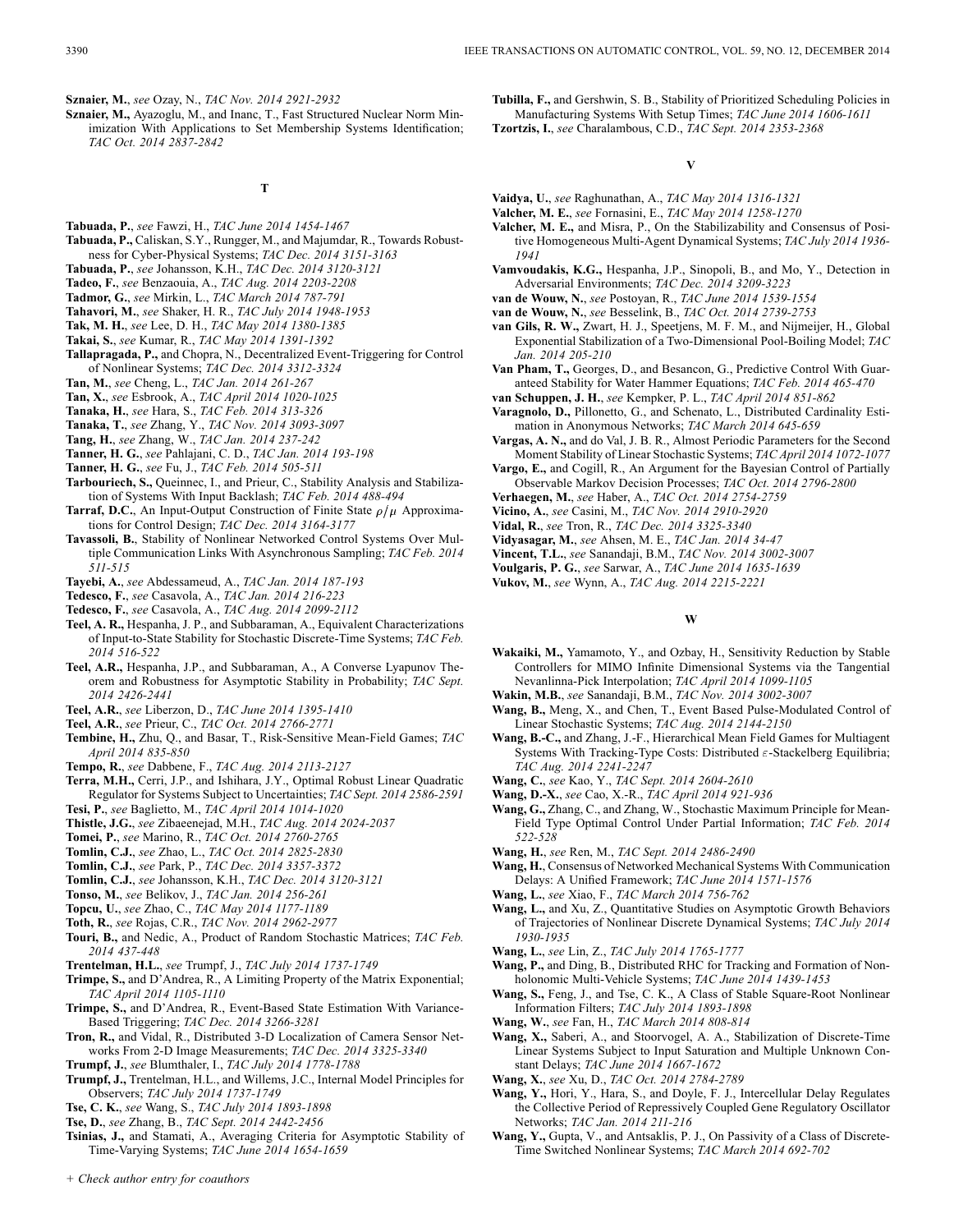- **Wang, Y.**, *see* Li, H., *TAC July 2014 1978-1982*
- **Weiss, G.**, *see* Natarajan, V., *TAC Oct. 2014 2708-2723*
- **Wellman, B.J.,** and Hoagg, J.B., Quadratically Parameterized Root Locus Analysis; *TAC July 2014 1803-1817*
- **Wen, C.**, *see* Chen, W., *TAC Jan. 2014 91-106*
- **Wen, C.**, *see* Chen, W., *TAC July 2014 1887-1892*
- **Wen, C.**, *see* Zhou, J., *TAC Feb. 2014 460-464*
- **Willems, J.C.**, *see* Trumpf, J., *TAC July 2014 1737-1749*
- **Willett, R. M.**, *see* Guan, P., *TAC June 2014 1423-1438*
- **Witrant, E.**, *see* Prieur, C., *TAC Aug. 2014 2196-2202*
- **Wolfrum, P.**, *see* Munz, U., *TAC Nov. 2014 2984-2989*
- **Won, C.-H.**, *see* Kang, B., *TAC Jan. 2014 249-255*
- **Wonham, W. M.**, *see* Cai, K., *TAC May 2014 1329-1335*
- **Wu, F.**, *see* Li, T., *TAC Sept. 2014 2463-2468*
- **Wu, J.,** Johansson, K.H., and Shi, L., A Stochastic Online Sensor Scheduler for Remote State Estimation With Time-Out Condition; *TAC Nov. 2014 3110-3116*
- **Wu, L.,** Su, X., and Shi, P., Output Feedback Control of Markovian Jump Repeated Scalar Nonlinear Systems; *TAC Jan. 2014 199-204*
- **Wu, M.**, *see* Ning, C., *TAC July 2014 1983-1988*
- **Wu, Z.**, *see* Yu, X., *TAC May 2014 1386-1390*
- **Wurth, L.,** and Marquardt, W., Infinite-Horizon Continuous-Time NMPC via Time Transformation; *TAC Sept. 2014 2543-2548*
- **Wynn, A.,** Vukov, M., and Diehl, M., Convergence Guarantees for Moving Horizon Estimation Based on the Real-Time Iteration Scheme; *TAC Aug. 2014 2215-2221*

## **X**

- **Xavier, J.**, *see* Jakovetic, D., *TAC May 2014 1131-1146*
- **Xia, W.,** and Cao, M., Sarymsakov Matrices and Asynchronous Implementation of Distributed Coordination Algorithms; *TAC Aug. 2014 2228-2233*
- **Xia, X.**, *see* Qu, S., *TAC Sept. 2014 2525-2529*
- **Xiao, F.,** Wang, L., and Chen, T., Finite-Time Consensus in Networks of Integrator-Like Dynamic Agents With Directional Link Failure; *TAC March 2014 756-762*
- **Xie, J.**, *see* Huang, B., *TAC March 2014 703-713*
- **Xie, J.**, *see* Kao, Y., *TAC Sept. 2014 2604-2610*
- **Xie, X.-J.,** Duan, N., and Zhao, C.-R., A Combined Homogeneous Domination and Sign Function Approach to Output-Feedback Stabilization of Stochastic High-Order Nonlinear Systems; *TAC May 2014 1303-1309*
- **Xiong, J.,** Lam, J., Shu, Z., and Mao, X., Stability Analysis of Continuous-Time Switched Systems With a Random Switching Signal; *TAC Jan. 2014 180-186*
- **Xu, C.**, *see* Zhou, B., *TAC Aug. 2014 2264-2270*
- **Xu, D.,** Hong, Y., and Wang, X., Distributed Output Regulation of Nonlinear Multi-Agent Systems via Host Internal Model; *TAC Oct. 2014 2784-2789*
- **Xu, J.**, *see* Song, E., *TAC May 2014 1271-1282*
- **Xu, J.-X.**, *see* Li, X., *TAC July 2014 1954-1960*
- **Xu, S.**, *see* Zhang, Z., *TAC May 2014 1336-1341*
- **Xu, Y.,** Salapaka, S.M., and Beck, C. L., Clustering and Coverage Control for Systems With Acceleration-Driven Dynamics; *TAC May 2014 1342-1347*
- **Xu, Y.,** Salapaka, S.M., and Beck, C.L., Aggregation of Graph Models and Markov Chains by Deterministic Annealing; *TAC Oct. 2014 2807-2812*
- **Xu, Z.**, *see* Wang, L., *TAC July 2014 1930-1935*

## **Y**

- **Yamamoto, N.**, Decoherence-Free Linear Quantum Subsystems; *TAC July 2014 1845-1857*
- **Yamamoto, Y.**, *see* Wakaiki, M., *TAC April 2014 1099-1105*
- **Yan, X.**, *see* Zhang, Y., *TAC Nov. 2014 3093-3097*
- **Yan, X.-G.,** Spurgeon, S. K., and Edwards, C., Memoryless Static Output Feedback Sliding Mode Control for Nonlinear Systems With Delayed Disturbances; *TAC July 2014 1906-1912*
- **Yang, G.**, *see* Zhou, J., *TAC Feb. 2014 460-464*
- **Yang, G.-H.**, *see* Chang, X.-H., *TAC May 2014 1355-1359*
- **Yao, J.**, *see* Zhang, L., *TAC June 2014 1630-1634*
- **Yao, Y.**, *see* Jiang, X., *TAC Nov. 2014 2946-2961*
- **Ye, H.**, Saturated Delayed Controls for Feedforward Nonlinear Systems; *TAC June 2014 1646-1653*
- **Ye, X.**, *see* Huang, C., *TAC Jan. 2014 267-273*
- **Yezzi, A.**, *see* Haque, M., *TAC April 2014 1036-1041*
- **Yin, H.,** Mehta, P. G., Meyn, S. P., and Shanbhag, U. V., Learning in Mean-Field Games; *TAC March 2014 629-644*
- **Yu, C.**, *see* Qin, J., *TAC April 2014 1054-1059*
- **Yu, C.**, *see* Deghat, M., *TAC Aug. 2014 2182-2188*
- **Yu, H.,** and Antsaklis, P. J., Output Synchronization of Networked Passive Systems With Event-Driven Communication; *TAC March 2014 750-756*
- **Yu, L.**, *see* Chen, B., *TAC July 2014 1961-1967*
- **Yu, X.,** and Wu, Z., Corrections to "Stochastic Barbalat's Lemma and Its Applications" [Jun 12 1537-1543]; *TAC May 2014 1386-1390*
- **Yu, X.**, *see* Li, S., *TAC Feb. 2014 546-552*
- **Yucelen, T.**, *see* De La Torre, G., *TAC Sept. 2014 2480-2485*
- **Yuksel, S.**, *see* Johnston, A. P., *TAC March 2014 792-798*
- **Yuksel, S.**, *see* Zaidi, A.A., *TAC Sept. 2014 2369-2384*
- **Yuksel, S.**, Jointly Optimal LQG Quantization and Control Policies for Multi-Dimensional Systems; *TAC June 2014 1612-1617*
- **Yuksel, S.**, *see* Quevedo, D.E., *TAC Dec. 2014 3373-3379*
- **Yuno, T.,** and Ohtsuka, T., A Sufficient Condition for the Stability of Discrete-Time Systems With State-Dependent Coefficient Matrices; *TAC Jan. 2014 243-248*

## **Z**

- **Zaccarian, L.**, *see* Prieur, C., *TAC Oct. 2014 2766-2771*
- **Zaidi, A.A.,** Oechtering, T.J., Yuksel, S., and Skoglund, M., Stabilization of Linear Systems Over Gaussian Networks; *TAC Sept. 2014 2369-2384*
- **Zamani, M.,** Mohajerin Esfahani, P., Majumdar, R., Abate, A., and Lygeros, J., Symbolic Control of Stochastic Systems via Approximately Bisimilar Finite Abstractions; *TAC Dec. 2014 3135-3150*
- **Zampieri, S.**, *see* Carli, R., *TAC Feb. 2014 409-422*
- **Zargham, M.,** Ribeiro, A., Ozdaglar, A., and Jadbabaie, A., Accelerated Dual Descent for Network Flow Optimization; *TAC April 2014 905-920*
- **Zavala-Rio, A.,** and Fantoni, I., Global Finite-Time Stability Characterized Through a Local Notion of Homogeneity; *TAC Feb. 2014 471-477*
- **Zavlanos, M. M.**, *see* Guo, M., *TAC March 2014 820-826*
- **Zeilinger, M.N.,** Morari, M., and Jones, C.N., Soft Constrained Model Predictive Control With Robust Stability Guarantees; *TAC May 2014 1190-1202*
- **Zhabko, A. P.**, *see* Aleksandrov, A. Y., *TAC Aug. 2014 2209-2214*
- **Zhai, D.**, *see* Kang, Y., *TAC June 2014 1511-1523*
- **Zhang, B.**, *see* Zhang, Z., *TAC May 2014 1336-1341*
- **Zhang, B.,** Rajagopal, R., and Tse, D., Network Risk Limiting Dispatch: Optimal Control and Price of Uncertainty; *TAC Sept. 2014 2442-2456*
- **Zhang, B.,** and Jia, Y., On Weak-Invariance Principles for Nonlinear Switched Systems; *TAC June 2014 1600-1605*
- **Zhang, C.**, *see* Wang, G., *TAC Feb. 2014 522-528*
- **Zhang, H.-T.**, *see* Fan, M.-C., *TAC Aug. 2014 2222-2227*
- **Zhang, J.**, *see* Qu, S., *TAC Sept. 2014 2525-2529*
- **Zhang, J.**, *see* Ren, M., *TAC Sept. 2014 2486-2490*
- **Zhang, J.**, *see* Li, T., *TAC Sept. 2014 2463-2468*
- **Zhang, J.-F.**, *see* Wang, B.-C., *TAC Aug. 2014 2241-2247*
- **Zhang, L.,** Feng, J.-E., Feng, X., and Yao, J., Further Results on Disturbance Decoupling of Mix-Valued Logical Networks; *TAC June 2014 1630-1634* **Zhang, Q.**, *see* Zhang, Y., *TAC Nov. 2014 3093-3097*
- 
- **Zhang, S.,** Cao, M., and Camlibel, M. K., Upper and Lower Bounds for Controllable Subspaces of Networks of Diffusively Coupled Agents; *TAC March 2014 745-750*
- **Zhang, S.**, *see* Monshizadeh, N., *TAC Sept. 2014 2562-2567*
- **Zhang, W.,** Chen, B.-S., Tang, H., Sheng, L., and Gao, M., Some Remarks on General Nonlinear Stochastic  $H_{\infty}$  Control With State, Control, and Disturbance-Dependent Noise; *TAC Jan. 2014 237-242*
- **Zhang, W.**, *see* Sheng, L., *TAC Sept. 2014 2592-2597*
- **Zhang, W.**, *see* Wang, G., *TAC Feb. 2014 522-528*
- **Zhang, W.**, *see* Zhao, L., *TAC Oct. 2014 2825-2830*
- **Zhang, W.-A.**, *see* Chen, B., *TAC July 2014 1961-1967*
- **Zhang, Y.**, *see* Guo, X., *TAC Jan. 2014 163-174*
- **Zhang, Y.,** Zhang, Q., Tanaka, T., and Yan, X., Positivity of Continuous-Time Descriptor Systems With Time Delays; *TAC Nov. 2014 3093-3097*
- **Zhang, Z.,** Xu, S., and Zhang, B., Asymptotic Tracking Control of Uncertain Nonlinear Systems With Unknown Actuator Nonlinearity; *TAC May 2014 1336-1341*
- **Zhao, C.,** Topcu, U., Li, N., and Low, S., Design and Stability of Load-Side Primary Frequency Control in Power Systems; *TAC May 2014 1177-1189*
- **Zhao, C.-R.**, *see* Xie, X.-J., *TAC May 2014 1303-1309*
- **Zhao, J.**, *see* Long, L., *TAC April 2014 1082-1088*

*+ Check author entry for coauthors*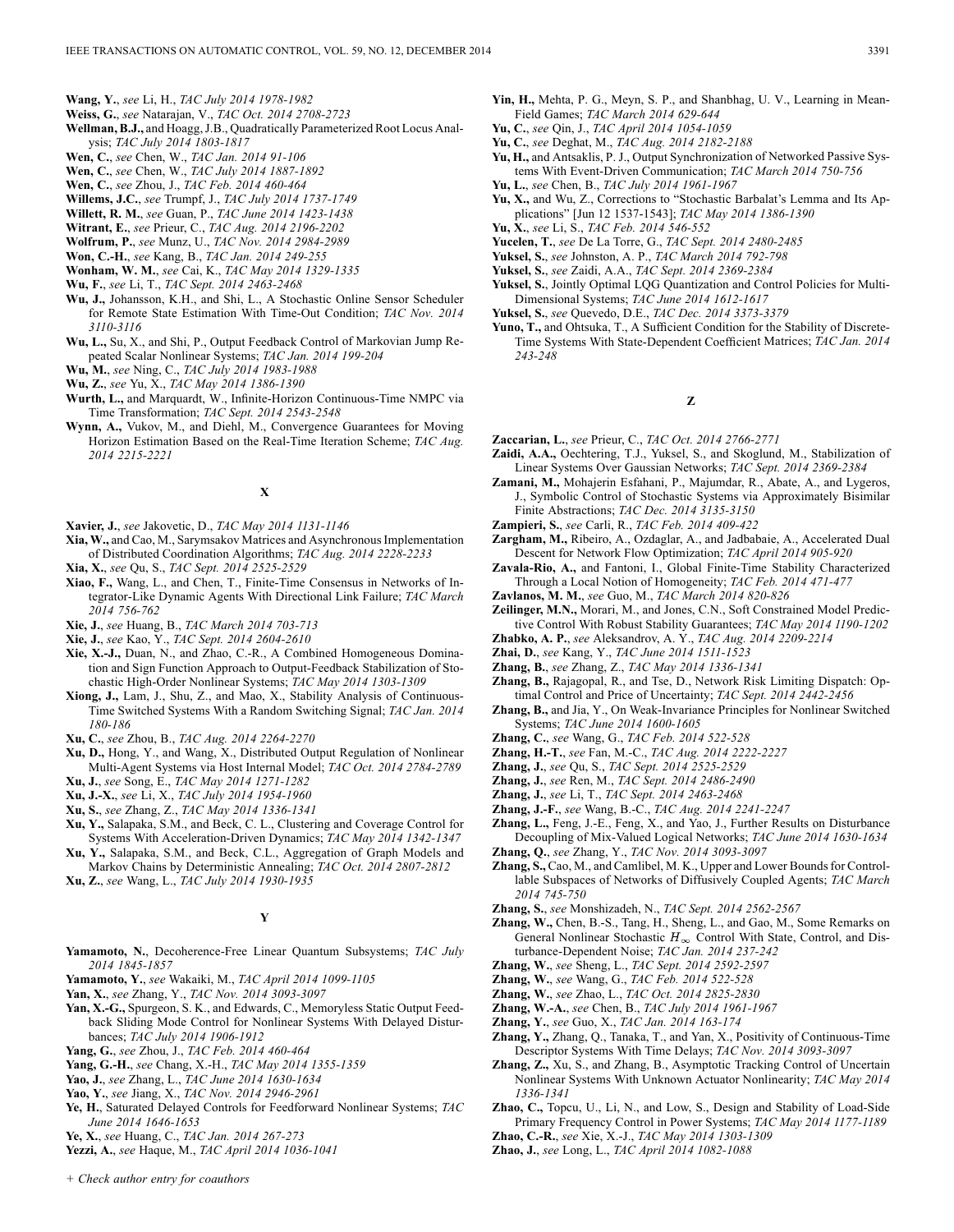**Zhao, L.,** Zhang, W., Hu, J., Abate, A., and Tomlin, C.J., On the Optimal Solutions of the Infinite-Horizon Linear Sensor Scheduling Problem; *TAC Oct. 2014 2825-2830*

- **Zhao, X.,** and Deng, F., Moment Stability of Nonlinear Stochastic Systems With Time-Delays Based on  $H$ -Representation Technique; *TAC March 2014 814-819*
- **Zhao, Y.**, *see* Kang, Y., *TAC June 2014 1511-1523*
- **Zheng, Z.,** and Shroff, N.B., Submodular Utility Maximization for Deadline Constrained Data Collection in Sensor Networks; *TAC Sept. 2014 2400- 2412*
- **Zhou, B.,** Xu, C., and Duan, G., Distributed and Truncated Reduced-Order Observer Based Output Feedback Consensus of Multi-Agent Systems; *TAC Aug. 2014 2264-2270*
- **Zhou, B.,** and Lin, Z., Truncated Predictor Feedback Stabilization of Polynomially Unstable Linear Systems With Multiple Time-Varying Input Delays; *TAC Aug. 2014 2157-2163*
- **Zhou, E.,** and Hu, J., Gradient-Based Adaptive Stochastic Search for Non-Differentiable Optimization; *TAC July 2014 1818-1832*
- **Zhou, E.,** Fu, M. C., and Marcus, S. I., Particle Filtering Framework for a Class of Randomized Optimization Algorithms; *TAC April 2014 1025-1030*
- **Zhou, J.,** Wen, C., and Yang, G., Adaptive Backstepping Stabilization of Nonlinear Uncertain Systems With Quantized Input Signal; *TAC Feb. 2014 460-464*
- **Zhu, M.,** and Martinez, S., On the Performance Analysis of Resilient Networked Control Systems Under Replay Attacks; *TAC March 2014 804-808*

**Zhu, Q.**, *see* Tembine, H., *TAC April 2014 835-850*

**Zhu, Y.**, *see* Song, E., *TAC May 2014 1271-1282*

- **Zibaeenejad, M.H.,** and Thistle, J.G., Weak Invariant Simulation and Its Application to Analysis of Parameterized Networks; *TAC Aug. 2014 2024-2037*
- **Zorzi, M.**, A New Family of High-Resolution Multivariate Spectral Estimators; *TAC April 2014 892-904*

**Zou, Z.**, *see* Demirel, B., *TAC Dec. 2014 3252-3265*

**Zuyev, A.**, *see* Grushkovskaya, V., *TAC Sept. 2014 2512-2517*

**Zwart, H.**, *see* Ramirez, H., *TAC Oct. 2014 2849-2855*

**Zwart, H. J.**, *see* van Gils, R. W., *TAC Jan. 2014 205-210*

## **SUBJECT INDEX**

## **A**

#### **Actuators**

- Adaptive Failure Compensation Control for Uncertain Systems With Stochastic Actuator Failures. *Fan, H.,* +, *TAC March 2014 808-814*
- Asymptotic Tracking Control of Uncertain Nonlinear Systems With Unknown Actuator Nonlinearity. *Zhang, Z.,* +, *TAC May 2014 1336-1341* Delay-Adaptive Control for Nonlinear Systems. *Bresch-Pietri, D.,* +, *TAC May 2014 1203-1218*

## **Ad hoc networks**

The Stability of Longest-Queue-First Scheduling With Variable Packet Sizes. *Maguluri, S.T.,* +, *TAC Aug. 2014 2295-2300*

## **Adaptive control**

- -Adaptive Control: Stability, Robustness, and Interpretations. *Ioannou, P.A.,* +, *TAC Nov. 2014 3075-3080*
- A Minmax Extremum-Seeking Controller Design Technique. *Guay, M.,* +, *TAC July 2014 1874-1886*

Adaptive Backstepping Stabilization of Nonlinear Uncertain Systems With Quantized Input Signal. *Zhou, J.,* +, *TAC Feb. 2014 460-464*

Adaptive Consensus of Multi-Agent Systems With Unknown Identical Control Directions Based on A Novel Nussbaum-Type Function. *Chen, W.,* +, *TAC July 2014 1887-1892*

Adaptive Control for Regulation of a Quadratic Function of the State. *Sharon, Y.,* +, *TAC Oct. 2014 2831-2836*

Adaptive Control of Spatially Invariant Systems: A Slowly Varying Approach. *Sarwar, A.,* +, *TAC June 2014 1635-1639*

Adaptive Failure Compensation Control for Uncertain Systems With Stochastic Actuator Failures. *Fan, H.,* +, *TAC March 2014 808-814*

Adaptive Projection-Based Observers and  $L_1$  Adaptive Controllers for Infinite-Dimensional Systems With Full-State Measurement. *Natarajan, V.,* +, *TAC March 2014 585-598*

Adaptive Symbolic Control for Finite-State Transition Systems With Grammatical Inference. *Fu, J.,* +, *TAC Feb. 2014 505-511*

*+ Check author entry for coauthors*

An Argument for the Bayesian Control of Partially Observable Markov Decision Processes. *Vargo, E.,* +, *TAC Oct. 2014 2796-2800*

- An Iterative Learning Control Approach for Linear Systems With Randomly Varying Trial Lengths. *Li, X.,* +, *TAC July 2014 1954-1960*
- Asymptotic Tracking Control of Uncertain Nonlinear Systems With Unknown Actuator Nonlinearity. *Zhang, Z.,* +, *TAC May 2014 1336-1341*

Consensus of Networked Mechanical Systems With Communication Delays: A Unified Framework. *Wang, H., TAC June 2014 1571-1576*

Delay-Adaptive Control for Nonlinear Systems. *Bresch-Pietri, D.,* +, *TAC May 2014 1203-1218*

Distributed Cooperative Adaptive Identification and Control for a Group of Continuous-Time Systems With a Cooperative PE Condition via Consensus. *Chen, W.,* +, *TAC Jan. 2014 91-106*

On Feasibility, Stability and Performance in Distributed Model Predictive Control. *Giselsson, P.,* +, *TAC April 2014 1031-1036*

On Stabilizability of Nonlinearly Parameterized Discrete-Time Systems. *Li, C.,* +, *TAC Nov. 2014 3014-3019*

Price-Based Adaptive Scheduling in Multi-Loop Control Systems With Resource Constraints. *Molin, A.,* +, *TAC Dec. 2014 3282-3295*

Robust Adaptive Compensation of Periodic Disturbances With Unknown Frequency. *Marino, R.,* +, *TAC Oct. 2014 2760-2765*

Robust Adaptive Control for a Class of MIMO Nonlinear Systems by State and Output Feedback. *Ge, S. S.,* +, *TAC June 2014 1624-1629*

Robust Adaptive Inverse Control of a Class of Nonlinear Systems With Prandtl-Ishlinskii Hysteresis Model. *Liu, S.,* +, *TAC Aug. 2014 2170-2175* Unified Analysis of Iterative Learning and Repetitive Controllers in Trial

Domain. *Pipeleers, G.,* +, *TAC April 2014 953-965*

## **Adaptive estimation**

Adaptive Estimation for a Class of Nonlinearly Parameterized Dynamical Systems. *Adetola, V.,* +, *TAC Oct. 2014 2818-2824*

Variable-Order Fractional Operators for Adaptive Order and Parameter Estimation. *Rapaic, M. R.,* +, *TAC March 2014 798-803*

#### **Adaptive filters**

A Class of Stable Square-Root Nonlinear Information Filters. *Wang, S.,* +, *TAC July 2014 1893-1898*

#### **Adaptive scheduling**

Price-Based Adaptive Scheduling in Multi-Loop Control Systems With Resource Constraints. *Molin, A.,* +, *TAC Dec. 2014 3282-3295*

#### **Adaptive systems**

Distributed Cooperative Adaptive Identification and Control for a Group of Continuous-Time Systems With a Cooperative PE Condition via Consensus. *Chen, W.,* +, *TAC Jan. 2014 91-106*

Infinite-Horizon Continuous-Time NMPC via Time Transformation. *Wurth, L.,* +, *TAC Sept. 2014 2543-2548*

#### **Aerospace safety**

High Confidence Networked Control for Next Generation Air Transportation Systems. *Park, P.,* +, *TAC Dec. 2014 3357-3372*

#### **Affine transforms**

Convex Certificates for Model (In)validation of Switched Affine Systems With Unknown Switches. *Ozay, N.,* +, *TAC Nov. 2014 2921-2932*

#### **Air traffic control**

High Confidence Networked Control for Next Generation Air Transportation Systems. *Park, P.,* +, *TAC Dec. 2014 3357-3372*

## **Aircraft control**

A Class of Position Controllers for Underactuated VTOL Vehicles. *Roza, A.,* +, *TAC Sept. 2014 2580-2585*

High Confidence Networked Control for Next Generation Air Transportation Systems. *Park, P.,* +, *TAC Dec. 2014 3357-3372*

#### **Aircraft navigation**

High Confidence Networked Control for Next Generation Air Transportation Systems. *Park, P.,* +, *TAC Dec. 2014 3357-3372*

#### **Algebra**

Compressive Network Analysis. *Jiang, X.,* +, *TAC Nov. 2014 2946-2961* Modeling and Control of Weight-Balanced Timed Event Graphs in Dioids. *Cottenceau, B.,* +, *TAC May 2014 1219-1231*

Moment Stability of Nonlinear Stochastic Systems With Time-Delays Based on  $H$ -Representation Technique. *Zhao, X.*, +, *TAC March 2014 814-819* 

## **Amplitude estimation**

Robust Sinusoid Identification With Structured and Unstructured Measurement Uncertainties. *Pin, G.,* +, *TAC June 2014 1588-1593*

## **Angular velocity control**

Controlling the Relative Agent Motion in Multi-Agent Formation Stabilization. *Guo, M.,* +, *TAC March 2014 820-826*

**Zhao, P.**, *see* Kang, Y., *TAC June 2014 1511-1523*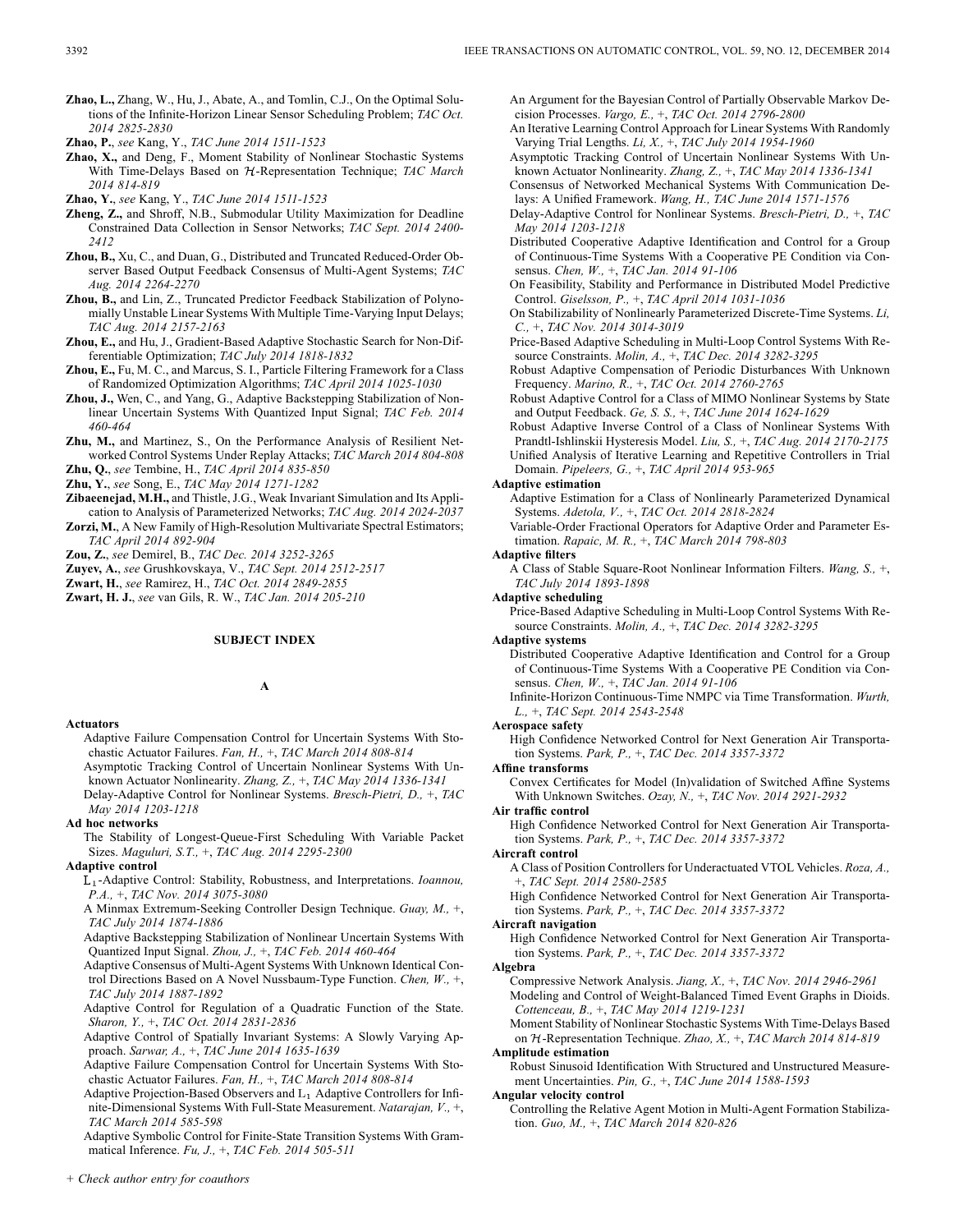#### **Approximation theory**

- A New Family of High-Resolution Multivariate Spectral Estimators. *Zorzi, M., TAC April 2014 892-904*
- A Polyhedral Approximation Framework for Convex and Robust Distributed Optimization. *Burger, M.,* +, *TAC Feb. 2014 384-395*
- An Input-Output Construction of Finite State  $\rho/\mu$  Approximations for Control Design. *Tarraf, D.C., TAC Dec. 2014 3164-3177*
- Compressive Network Analysis. *Jiang, X.,* +, *TAC Nov. 2014 2946-2961* Feasible Parameter Set Approximation for Linear Models with Bounded Un-
- certain Regressors. *Casini, M.,* +, *TAC Nov. 2014 2910-2920* Frequency-Interval Model Reduction of Bilinear Systems. *Shaker, H. R.,* +, *TAC July 2014 1948-1953*
- Gradient-Based Adaptive Stochastic Search for Non-Differentiable Optimization. *Zhou, E.,* +, *TAC July 2014 1818-1832*
- Learning in Mean-Field Games. *Yin, H.,* +, *TAC March 2014 629-644*
- Minimizing Convergence Error in Multi-Agent Systems Via Leader Selection: A Supermodular Optimization Approach. *Clark, A.,* +, *TAC June 2014 1480-1494*
- MPC for Sampled-Data Linear Systems: Guaranteeing Constraint Satisfaction in Continuous-Time. *Sopasakis, P.,* +, *TAC April 2014 1088-1093*
- Multirate Observers for Nonlinear Sampled-Data Systems Using Input-to-State Stability and Discrete-Time Approximation. *Beikzadeh, H.,* +, *TAC Sept. 2014 2469-2474*
- Nu-Gap Model Reduction in the Frequency Domain. *Sootla, A., TAC Jan. 2014 228-233*
- Optimal Stabilization Using Lyapunov Measures. *Raghunathan, A.,* +, *TAC May 2014 1316-1321*
- Rate Analysis of Inexact Dual First-Order Methods Application to Dual Decomposition. *Necoara, I.,* +, *TAC May 2014 1232-1243*
- Risk-Constrained Markov Decision Processes. *Borkar, V.,* +, *TAC Sept. 2014 2574-2579*
- Symbolic Models and Control of Discrete-Time Piecewise Affine Systems: An Approximate Simulation Approach. *Pola, G.,* +, *TAC Jan. 2014 175-180*

#### **Asymptotic stability**

A Converse Lyapunov Theorem and Robustness for Asymptotic Stability in Probability. *Teel, A.R.,* +, *TAC Sept. 2014 2426-2441*

A Sufficient Condition for the Stability of Discrete-Time Systems With State-Dependent Coefficient Matrices. *Yuno, T.,* +, *TAC Jan. 2014 243-248* Averaging Criteria for Asymptotic Stability of Time-Varying Systems. *Tsinias, J.,* +, *TAC June 2014 1654-1659*

Control of Linear Switched Systems With Receding Horizon Modal Information. *Essick, R.,* +, *TAC Sept. 2014 2340-2352*

Decentralized Event-Triggering for Control of Nonlinear Systems. *Tallapragada, P.,* +, *TAC Dec. 2014 3312-3324*

Delay-Adaptive Control for Nonlinear Systems. *Bresch-Pietri, D.,* +, *TAC May 2014 1203-1218*

Delay-Independent Stability Conditions for Some Classes of Nonlinear Systems. *Aleksandrov, A. Y.,* +, *TAC Aug. 2014 2209-2214*

Design and Stability of Load-Side Primary Frequency Control in Power Systems. *Zhao, C.,* +, *TAC May 2014 1177-1189*

Distributed and Truncated Reduced-Order Observer Based Output Feedback Consensus of Multi-Agent Systems. *Zhou, B.,* +, *TAC Aug. 2014 2264-2270*

Distributed Cooperative Adaptive Identification and Control for a Group of Continuous-Time Systems With a Cooperative PE Condition via Consensus. *Chen, W.,* +, *TAC Jan. 2014 91-106*

Economic MPC for a Changing Economic Criterion for Linear Systems. *Ferramosca, A.,* +, *TAC Oct. 2014 2657-2667*

Equivalent Characterizations of Input-to-State Stability for Stochastic Discrete-Time Systems. *Teel, A. R.,* +, *TAC Feb. 2014 516-522*

Explicit Characterization of Stability Region for Stationary Multi-Queue Multi-Server Systems. *Halabian, H.,* +, *TAC Feb. 2014 355-370*

Exponential Stability of Homogeneous Positive Systems of Degree One With Time-Varying Delays. *Feyzmahdavian, H.R.,* +, *TAC June 2014 1594- 1599*

Exponential Stabilization of Boundary Controlled Port-Hamiltonian Systems With Dynamic Feedback. *Ramirez, H.,* +, *TAC Oct. 2014 2849-2855* Global Exponential Stabilization of a Two-Dimensional Pool-Boiling Model. *van Gils, R. W.,* +, *TAC Jan. 2014 205-210*

Input-Output-to-State Stability Tools for Hybrid Systems and Their Interconnections. *Sanfelice, R. G., TAC May 2014 1360-1366*

Local Observers on Linear Lie Groups With Linear Estimation Error Dynamics. *Koldychev, M.,* +, *TAC Oct. 2014 2772-2777*

Local Stabilization of Nonlinear Systems Through the Reduction Model Approach. *Mazenc, F.,* +, *TAC Nov. 2014 3033-3039*

- Localization and Circumnavigation of a Slowly Moving Target Using Bearing Measurements. *Deghat, M.,* +, *TAC Aug. 2014 2182-2188*
- Lyapunov-Based Small-Gain Theorems for Hybrid Systems. *Liberzon, D.,* +, *TAC June 2014 1395-1410*
- Memoryless Static Output Feedback Sliding Mode Control for Nonlinear Systems With Delayed Disturbances. *Yan, X.-G.,* +, *TAC July 2014 1906- 1912*
- MPC for Sampled-Data Linear Systems: Guaranteeing Constraint Satisfaction in Continuous-Time. *Sopasakis, P.,* +, *TAC April 2014 1088-1093*
- Necessary and Sufficient LMI Conditions for Stability and Performance Analysis of 2-D Mixed Continuous-Discrete-Time Systems. *Chesi, G.,* +, *TAC April 2014 996-1007*
- On the Stabilizability and Consensus of Positive Homogeneous Multi-Agent Dynamical Systems. *Valcher, M. E.,* +, *TAC July 2014 1936-1941*
- Output Regulation for Control Systems on  $SE(n)$ : A Separation Principle Based Approach. *Schmidt, G.S.,* +, *TAC Nov. 2014 3057-3062*
- Prediction-Based Stabilization of Linear Systems Subject to Input-Dependent Input Delay of Integral-Type. *Bresch-Pietri, D.,* +, *TAC Sept. 2014 2385-2399*
- Predictive Control With Guaranteed Stability for Water Hammer Equations. *Van Pham, T.,* +, *TAC Feb. 2014 465-470*
- Quantitative Studies on Asymptotic Growth Behaviors of Trajectories of Nonlinear Discrete Dynamical Systems. *Wang, L.,* +, *TAC July 2014 1930- 1935*
- Rapidly Exponentially Stabilizing Control Lyapunov Functions and Hybrid Zero Dynamics. *Ames, A. D.,* +, *TAC April 2014 876-891*
- Rational Lyapunov Functions and Stable Algebraic Limit Cycles. *Moulay, E., TAC April 2014 1077-1081*
- Relaxed Persistent Flow/Jump Conditions for Uniform Global Asymptotic Stability. *Prieur, C.,* +, *TAC Oct. 2014 2766-2771*
- Soft Constrained Model Predictive Control With Robust Stability Guarantees. *Zeilinger, M.N.,* +, *TAC May 2014 1190-1202*
- Stability and Performance of Continuous-Time Power Control in Wireless Networks. *Feyzmahdavian, H.R.,* +, *TAC Aug. 2014 2012-2023*
- Stability of a General Class of Distributed Algorithms for Power Control in Time-Varying Wireless Networks. *Devane, E.,* +, *TAC Aug. 2014 1999- 2011*
- Stability of Nonlinear Networked Control Systems Over Multiple Communication Links With Asynchronous Sampling. *Tavassoli, B., TAC Feb. 2014 511-515*
- Stability of Switched Linear Hyperbolic Systems by Lyapunov Techniques. *Prieur, C.,* +, *TAC Aug. 2014 2196-2202*
- Stabilizing Linear Model Predictive Control Under Inexact Numerical Optimization. *Rubagotti, M.,* +, *TAC June 2014 1660-1666*
- Structures and Transformations for Model Reduction of Linear Quantum Stochastic Systems. *Nurdin, H.I., TAC Sept. 2014 2413-2425*
- The State Feedback Regulator Problem for Regular Linear Systems. *Natarajan, V.,* +, *TAC Oct. 2014 2708-2723*

Tracking Control for Nonlinear Networked Control Systems. *Postoyan, R.,* +, *TAC June 2014 1539-1554*

Truncated Predictor Feedback Stabilization of Polynomially Unstable Linear Systems With Multiple Time-Varying Input Delays. *Zhou, B.,* +, *TAC Aug. 2014 2157-2163*

#### **Attitude control**

A Class of Position Controllers for Underactuated VTOL Vehicles. *Roza, A.,* +, *TAC Sept. 2014 2580-2585*

## **Autonomous aerial vehicles**

A Stochastic Approach to Dubins Vehicle Tracking Problems. *Anderson, R.P.,* +, *TAC Oct. 2014 2801-2806*

Supporting Heterogeneity in Cyber-Physical Systems Architectures. *Rajhans, A.,* +, *TAC Dec. 2014 3178-3193*

## **Autoregressive processes**

Feasible Parameter Set Approximation for Linear Models with Bounded Uncertain Regressors. *Casini, M.,* +, *TAC Nov. 2014 2910-2920*

## **AWGN**

Quickest Detection of a Random Pulse in White Gaussian Noise. *Komaee, A., TAC June 2014 1468-1479*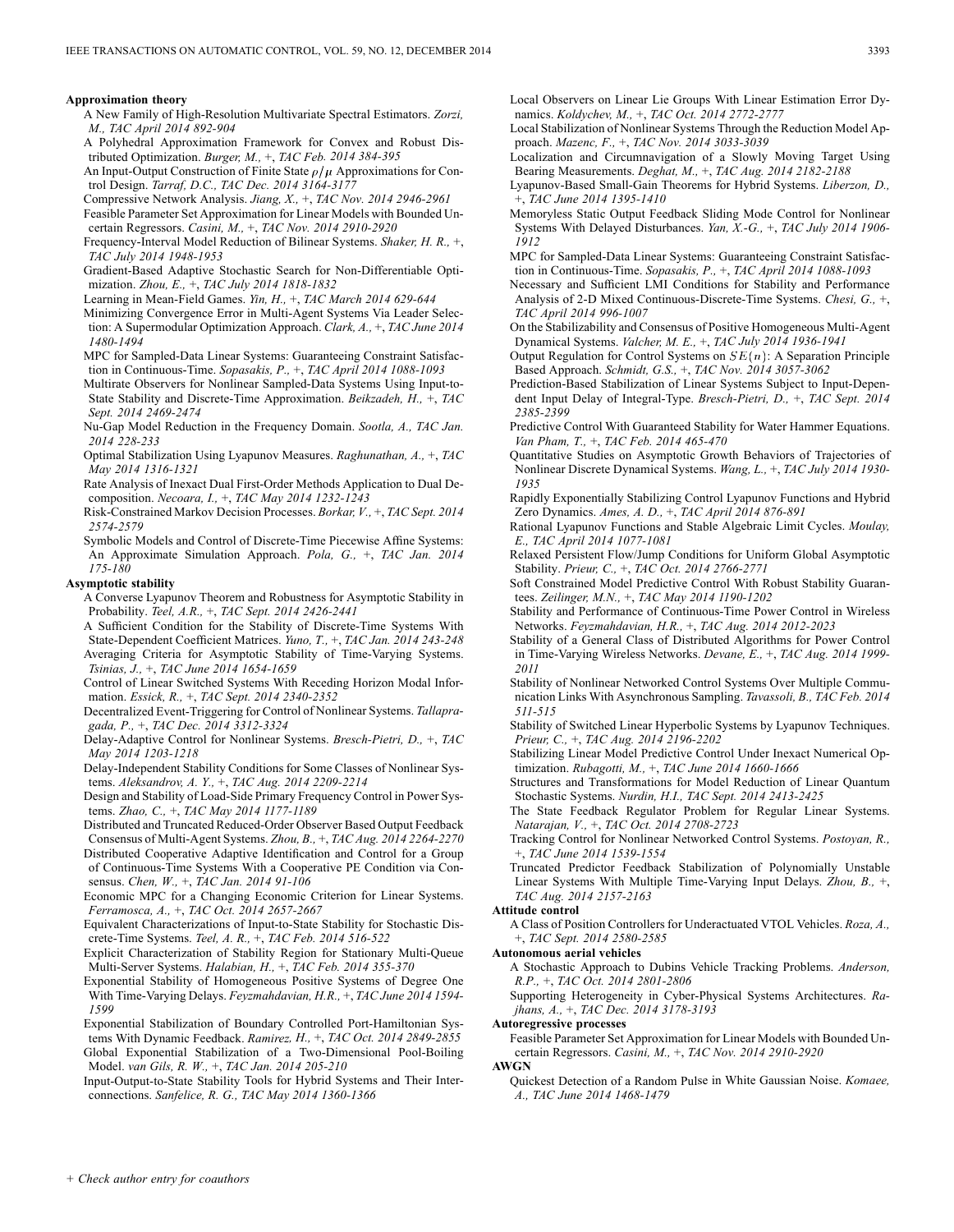#### **Banach spaces**

Stochastic Stability of Jump Discrete-Time Linear Systems With Markov Chain in a General Borel Space. *Costa, O. L. V.,* +, *TAC Jan. 2014 223-227* **Bang-bang control**

Minimum-Time Quantum Transport With Bounded Trap Velocity. *Stefanatos, D.,* +, *TAC March 2014 733-738*

#### **Batch processing (industrial)**

Optimal Sensor Scheduling in Batch Processes Using Convex Relaxations and Tchebycheff Systems Theory. *Abburi, T.,* +, *TAC Nov. 2014 2978-2983* **Bayes methods**

An Argument for the Bayesian Control of Partially Observable Markov Decision Processes. *Vargo, E.,* +, *TAC Oct. 2014 2796-2800*

Common Information Based Markov Perfect Equilibria for Stochastic Games With Asymmetric Information: Finite Games. *Nayyar, A.,* +, *TAC March 2014 555-570*

Quickest Detection of a Random Pulse in White Gaussian Noise. *Komaee, A., TAC June 2014 1468-1479*

#### **Bifurcation**

Periodical Solutions in a Pulse-Modulated Model of Endocrine Regulation With Time-Delay. *Churilov, A.,* +, *TAC March 2014 728-733*

#### **Bilinear systems**

Frequency-Interval Model Reduction of Bilinear Systems. *Shaker, H. R.,* +, *TAC July 2014 1948-1953*

## **Binary decision diagrams**

Supervisor Localization of Discrete-Event Systems Based on State Tree Structures. *Cai, K.,* +, *TAC May 2014 1329-1335*

**Biochemistry**

Intercellular Delay Regulates the Collective Period of Repressively Coupled Gene Regulatory Oscillator Networks. *Wang, Y.,* +, *TAC Jan. 2014 211-216* **Biocontrol**

Periodical Solutions in a Pulse-Modulated Model of Endocrine Regulation With Time-Delay. *Churilov, A.,* +, *TAC March 2014 728-733*

#### **Bisimulation equivalence**

Symbolic Control of Stochastic Systems via Approximately Bisimilar Finite Abstractions. *Zamani, M.,* +, *TAC Dec. 2014 3135-3150*

**Boolean algebra**

Algorithms for Leader Selection in Stochastically Forced Consensus Networks. *Lin, F.,* +, *TAC July 2014 1789-1802*

#### **Boolean functions**

Optimal Control of Boolean Control Networks. *Fornasini, E.,* +, *TAC May 2014 1258-1270*

Stability Analysis for Switched Boolean Networks Under Arbitrary Switching Signals. *Li, H.,* +, *TAC July 2014 1978-1982*

## **Brownian motion**

Multi-Agent Consensus With Relative-State-Dependent Measurement Noises. *Li, T.,* +, *TAC Sept. 2014 2463-2468*

## **C**

#### **Cameras**

Distributed 3-D Localization of Camera Sensor Networks From 2-D Image Measurements. *Tron, R.,* +, *TAC Dec. 2014 3325-3340*

LMI-Based Estimation of Scene Points in Vision Systems with Generalized Cameras. *Chesi, G., TAC Nov. 2014 2996-3001*

## **Carrier sense multiple access**

Flow-Level Stability of Wireless Networks: Separation of Congestion Control and Scheduling. *Ghaderi, J.,* +, *TAC Aug. 2014 2052-2067*

## **Cascade control**

A Class of Position Controllers for Underactuated VTOL Vehicles. *Roza, A.,* +, *TAC Sept. 2014 2580-2585*

Consensus of Networked Mechanical Systems With Communication Delays: A Unified Framework. *Wang, H., TAC June 2014 1571-1576*

#### **Cellular biophysics**

Intercellular Delay Regulates the Collective Period of Repressively Coupled Gene Regulatory Oscillator Networks. *Wang, Y.,* +, *TAC Jan. 2014 211-216* **Centralized control**

Controlling the Relative Agent Motion in Multi-Agent Formation Stabilization. *Guo, M.,* +, *TAC March 2014 820-826*

On Feasibility, Stability and Performance in Distributed Model Predictive Control. *Giselsson, P.,* +, *TAC April 2014 1031-1036*

#### **Channel coding**

Optimal Power Management in Wireless Control Systems. *Gatsis, K.,* +, *TAC June 2014 1495-1510*

#### **Chemical industry**

Optimal Sensor Scheduling in Batch Processes Using Convex Relaxations and Tchebycheff Systems Theory. *Abburi, T.,* +, *TAC Nov. 2014 2978-2983* **Circadian rhythms**

Intercellular Delay Regulates the Collective Period of Repressively Coupled Gene Regulatory Oscillator Networks. *Wang, Y.,* +, *TAC Jan. 2014 211-216*

#### **Closed loop systems**

Adaptive Backstepping Stabilization of Nonlinear Uncertain Systems With Quantized Input Signal. *Zhou, J.,* +, *TAC Feb. 2014 460-464*

Adaptive Consensus of Multi-Agent Systems With Unknown Identical Control Directions Based on A Novel Nussbaum-Type Function. *Chen, W.,* +, *TAC July 2014 1887-1892*

Adaptive Failure Compensation Control for Uncertain Systems With Stochastic Actuator Failures. *Fan, H.,* +, *TAC March 2014 808-814*

Adaptive Projection-Based Observers and  $L_1$  Adaptive Controllers for Infinite-Dimensional Systems With Full-State Measurement. *Natarajan, V.,* +, *TAC March 2014 585-598*

Consensus of Networked Mechanical Systems With Communication Delays: A Unified Framework. *Wang, H., TAC June 2014 1571-1576*

Control for Safety Specifications of Systems With Imperfect Information on a Partial Order. *Ghaemi, R.,* +, *TAC April 2014 982-995*

Controlled Invariants and Trajectory Planning for Underactuated Mechanical Systems. *Shiriaev, A.S.,* +, *TAC Sept. 2014 2555-2561*

Convex Design Control for Practical Nonlinear Systems. *Baldi, S.,* +, *TAC July 2014 1692-1705*

Distributed Cooperative Adaptive Identification and Control for a Group of Continuous-Time Systems With a Cooperative PE Condition via Consensus. *Chen, W.,* +, *TAC Jan. 2014 91-106*

Distributed Formation Control of Multi-Agent Systems Using Complex Laplacian. *Lin, Z.,* +, *TAC July 2014 1765-1777*

Event-Separation Properties of Event-Triggered Control Systems. *Borgers, D.P.,* +, *TAC Oct. 2014 2644-2656*

Global Exponential Stabilization of a Two-Dimensional Pool-Boiling Model. *van Gils, R. W.,* +, *TAC Jan. 2014 205-210*

Hierarchical Mean Field Games for Multiagent Systems With Tracking-Type Costs: Distributed  $\varepsilon$ -Stackelberg Equilibria. *Wang, B.-C., +, TAC Aug. 2014 2241-2247*

Language-Guided Controller Synthesis for Linear Systems. *Aydin Gol, E.,* +, *TAC May 2014 1163-1176*

Local Stabilization of Nonlinear Systems Through the Reduction Model Approach. *Mazenc, F.,* +, *TAC Nov. 2014 3033-3039*

Minimized Tracking Error Randomness Control for Nonlinear Multivariate and Non-Gaussian Systems Using the Generalized Density Evolution Equation. *Ren, M.,* +, *TAC Sept. 2014 2486-2490*

New Results on Output Feedback  $H_{\infty}$  Control for Linear Discrete-Time Systems. *Chang, X.-H.,* +, *TAC May 2014 1355-1359*

Nu-Gap Model Reduction in the Frequency Domain. *Sootla, A., TAC Jan. 2014 228-233*

On Feasibility, Stability and Performance in Distributed Model Predictive Control. *Giselsson, P.,* +, *TAC April 2014 1031-1036*

On the Performance Analysis of Resilient Networked Control Systems Under Replay Attacks. *Zhu, M.,* +, *TAC March 2014 804-808*

Output Regulation for Control Systems on  $SE(n)$ : A Separation Principle Based Approach. *Schmidt, G.S.,* +, *TAC Nov. 2014 3057-3062*

Periodical Solutions in a Pulse-Modulated Model of Endocrine Regulation With Time-Delay. *Churilov, A.,* +, *TAC March 2014 728-733*

Quadratically Parameterized Root Locus Analysis. *Wellman, B.J.,* +, *TAC July 2014 1803-1817*

Reach Controllability of Single Input Affine Systems on a Simplex. *Semsar-Kazerooni, E.,* +, *TAC March 2014 738-744*

Robust Adaptive Compensation of Periodic Disturbances With Unknown Frequency. *Marino, R.,* +, *TAC Oct. 2014 2760-2765*

Robust Adaptive Control for a Class of MIMO Nonlinear Systems by State and Output Feedback. *Ge, S. S.,* +, *TAC June 2014 1624-1629*

Rollout Event-Triggered Control: Beyond Periodic Control Performance. *Antunes, D.,* +, *TAC Dec. 2014 3296-3311*

Self-Excited Limit Cycles in an Integral-Controlled System With Backlash. *Esbrook, A.,* +, *TAC April 2014 1020-1025*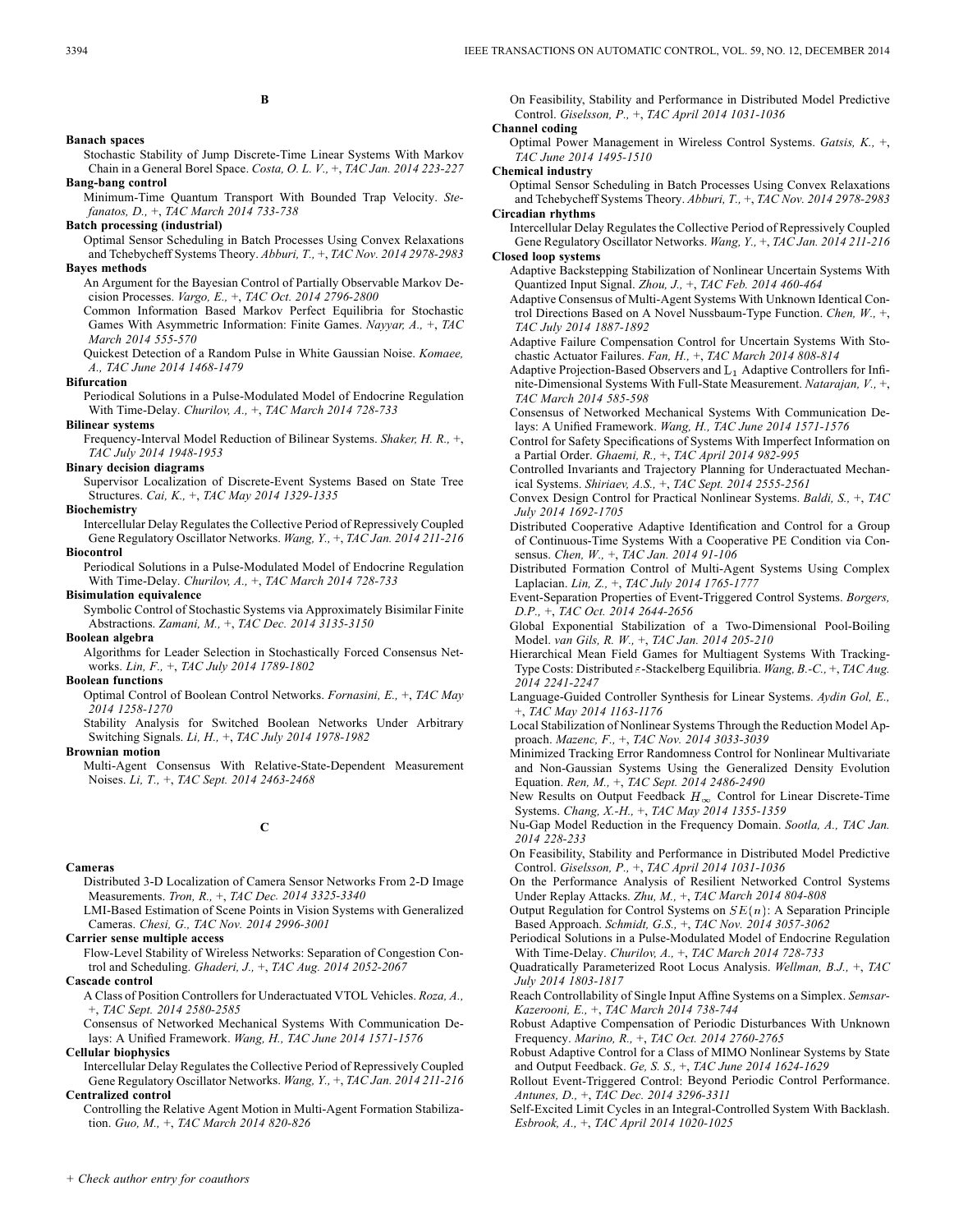Self-Triggered Output Feedback Control of Linear Plants in the Presence of Unknown Disturbances. *Almeida, J.,* +, *TAC Nov. 2014 3040-3045*

Sensor and Actuator Placement for Linear Systems Based on  $H_2$  and  $H_{\infty}$ Optimization. *Munz, U.,* +, *TAC Nov. 2014 2984-2989*

Stability Analysis and Stabilization of Systems With Input Backlash. *Tarbouriech, S.,* +, *TAC Feb. 2014 488-494*

Stability of Sequence-Based Control With Random Delays and Dropouts. *Quevedo, D.E.,* +, *TAC May 2014 1296-1302*

Stabilization of Singular Markovian Jump Systems With Generally Uncertain Transition Rates. *Kao, Y.,* +, *TAC Sept. 2014 2604-2610*

Stabilizing Linear Model Predictive Control Under Inexact Numerical Optimization. *Rubagotti, M.,* +, *TAC June 2014 1660-1666*

Stochastic Sensor Scheduling for Networked Control Systems. *Farokhi, F.,* +, *TAC May 2014 1147-1162*

Stochastic Stability of Event-Triggered Anytime Control. *Quevedo, D.E.,* +, *TAC Dec. 2014 3373-3379*

The State Feedback Regulator Problem for Regular Linear Systems. *Natarajan, V.,* +, *TAC Oct. 2014 2708-2723*

Tracking Control for Nonlinear Networked Control Systems. *Postoyan, R.,* +, *TAC June 2014 1539-1554*

Truncated Predictor Feedback Stabilization of Polynomially Unstable Linear Systems With Multiple Time-Varying Input Delays. *Zhou, B.,* +, *TAC Aug. 2014 2157-2163*

Unified Cooperative Control of Multiple Agents on a Sphere for Different Spherical Patterns. *Li, W.,* +, *TAC May 2014 1283-1289*

#### **Cochannel interference**

Stability and Performance of Continuous-Time Power Control in Wireless Networks. *Feyzmahdavian, H.R.,* +, *TAC Aug. 2014 2012-2023*

## **Collision avoidance**

Distributed RHC for Tracking and Formation of Nonholonomic Multi-Vehicle Systems. *Wang, P.,* +, *TAC June 2014 1439-1453*

Supporting Heterogeneity in Cyber-Physical Systems Architectures. *Rajhans, A.,* +, *TAC Dec. 2014 3178-3193*

### **Combinatorial mathematics**

Clustering and Coverage Control for Systems With Acceleration-Driven Dynamics. *Xu, Y.,* +, *TAC May 2014 1342-1347*

## **Communication complexity**

The Stability of Longest-Queue-First Scheduling With Variable Packet Sizes. *Maguluri, S.T.,* +, *TAC Aug. 2014 2295-2300*

#### **Compensation**

A Class of Position Controllers for Underactuated VTOL Vehicles. *Roza, A.,* +, *TAC Sept. 2014 2580-2585*

Adaptive Failure Compensation Control for Uncertain Systems With Stochastic Actuator Failures. *Fan, H.,* +, *TAC March 2014 808-814*

Asymptotic Tracking Control of Uncertain Nonlinear Systems With Unknown Actuator Nonlinearity. *Zhang, Z.,* +, *TAC May 2014 1336-1341*

Compensation of Wave Actuator Dynamics for Nonlinear Systems. *Bekiaris-Liberis, N.,* +, *TAC June 2014 1555-1570*

Saturated Delayed Controls for Feedforward Nonlinear Systems. *Ye, H., TAC June 2014 1646-1653*

The Observer Error Linearization Problem via Dynamic Compensation. *Califano, C.,* +, *TAC Sept. 2014 2502-2508*

#### **Compressed sensing**

Compressive Network Analysis. *Jiang, X.,* +, *TAC Nov. 2014 2946-2961* Observability With Random Observations. *Sanandaji, B.M.,* +, *TAC Nov. 2014 3002-3007*

#### **Computational complexity**

A Stochastic Online Sensor Scheduler for Remote State Estimation With Time-Out Condition. *Wu, J.,* +, *TAC Nov. 2014 3110-3116*

Comments on "Polynomial Time Verification of Decentralized Diagnosability of Discrete Event Systems" versus "Decentralized Failure Diagnosis of Discrete Event Systems": Complexity Clarification. *Kumar, R.,* +, *TAC May 2014 1391-1392*

Current-State Opacity Formulations in Probabilistic Finite Automata. *Saboori, A.,* +, *TAC Jan. 2014 120-133*

Efficient Algorithms for Budget-Constrained Markov Decision Processes. *Caramanis, C.,* +, *TAC Oct. 2014 2813-2817*

Efficient Polynomial-Time Outer Bounds on State Trajectories for Uncertain Polynomial Systems Using Skewed Structured Singular Values. *Kishida, M.,* +, *TAC Nov. 2014 3063-3068*

Fast Distributed Gradient Methods. *Jakovetic, D.,* +, *TAC May 2014 1131- 1146*

H-Infinity Kalman Estimation for Rectangular Descriptor Systems With Unknown Inputs. *Hsieh, C.-S., TAC March 2014 826-832*

Mixing Coefficients Between Discrete and Real Random Variables: Computation and Properties. *Ahsen, M. E.,* +, *TAC Jan. 2014 34-47*

Network Risk Limiting Dispatch: Optimal Control and Price of Uncertainty. *Zhang, B.,* +, *TAC Sept. 2014 2442-2456*

On-Line Fault Diagnosis With Partially Observed Petri Nets. *Lefebvre, D., TAC July 2014 1919-1924*

Reference Tracking MPC Using Dynamic Terminal Set Transformation. *Simon, D.,* +, *TAC Oct. 2014 2790-2795*

Stackelberg Routing on Parallel Networks With Horizontal Queues. *Krichene, W.,* +, *TAC March 2014 714-727*

Stochastic MPC Framework for Controlling the Average Constraint Violation. *Korda, M.,* +, *TAC July 2014 1706-1721*

Towards Robustness for Cyber-Physical Systems. *Tabuada, P.,* +, *TAC Dec. 2014 3151-3163*

#### **Computer network security**

A Passivity Framework for Modeling and Mitigating Wormhole Attacks on Networked Control Systems. *Lee, P.,* +, *TAC Dec. 2014 3224-3237*

## **Computer vision**

Distributed 3-D Localization of Camera Sensor Networks From 2-D Image Measurements. *Tron, R.,* +, *TAC Dec. 2014 3325-3340*

LMI-Based Estimation of Scene Points in Vision Systems with Generalized Cameras. *Chesi, G., TAC Nov. 2014 2996-3001*

#### **Concave programming**

Constrained Optimal Input Signal Design for Data-Centric Estimation Methods. *Deshpande, S.,* +, *TAC Nov. 2014 2990-2995*

#### **Constraint handling**

On the Road Between Robust Optimization and the Scenario Approach for Chance Constrained Optimization Problems. *Margellos, K.,* +, *TAC Aug. 2014 2258-2263*

#### **Constraint satisfaction problems**

MPC for Sampled-Data Linear Systems: Guaranteeing Constraint Satisfaction in Continuous-Time. *Sopasakis, P.,* +, *TAC April 2014 1088-1093*

**Constraint theory**

Distributed Constrained Optimization by Consensus-Based Primal-Dual Perturbation Method. *Chang, T.,* +, *TAC June 2014 1524-1538*

Embedded Online Optimization for Model Predictive Control at Megahertz Rates. *Jerez, J.L.,* +, *TAC Dec. 2014 3238-3251*

#### **Continuous systems**

A Mean Field Game Synthesis of Initial Mean Consensus Problems: A Continuum Approach for Non-Gaussian Behavior. *Nourian, M.,* +, *TAC Feb. 2014 449-455*

Accurate Numerical Implementation of the Continuous-Discrete Extended Kalman Filter. *Kulikov, G. Yu.,* +, *TAC Jan. 2014 273-279*

Input-Output-to-State Stability Tools for Hybrid Systems and Their Interconnections. *Sanfelice, R. G., TAC May 2014 1360-1366*

Probabilistic Reach-Avoid Computation for Partially Degenerate Stochastic Processes. *Soudjani, S. E. Z.,* +, *TAC Feb. 2014 528-534*

Quantitative Studies on Asymptotic Growth Behaviors of Trajectories of Nonlinear Discrete Dynamical Systems. *Wang, L.,* +, *TAC July 2014 1930- 1935*

#### **Continuous time systems**

A Mean Square Consensus Protocol for Linear Multi-Agent Systems With Communication Noises and Fixed Topologies. *Cheng, L.,* +, *TAC Jan. 2014 261-267*

A New Parametrization of Linear Observers. *Blumthaler, I.,* +, *TAC July 2014 1778-1788*

A Switched LQ Regulator Design in Continuous Time. *Riedinger, P., TAC May 2014 1322-1328*

Computation of Time Optimal Feedback Control Using Groebner Basis. *Patil, D.U.,* +, *TAC Aug. 2014 2271-2276*

Continuous-Discrete Time Observers for a Class of MIMO Nonlinear Systems. *Farza, M.,* +, *TAC April 2014 1060-1065*

Distributed and Truncated Reduced-Order Observer Based Output Feedback Consensus of Multi-Agent Systems. *Zhou, B.,* +, *TAC Aug. 2014 2264-2270* Distributed Continuous-Time Convex Optimization on Weight-Balanced Digraphs. *Gharesifard, B.,* +, *TAC March 2014 781-786*

Distributed Cooperative Adaptive Identification and Control for a Group of Continuous-Time Systems With a Cooperative PE Condition via Consensus. *Chen, W.,* +, *TAC Jan. 2014 91-106*

Exponential Stability of Homogeneous Positive Systems of Degree One With Time-Varying Delays. *Feyzmahdavian, H.R.,* +, *TAC June 2014 1594- 1599*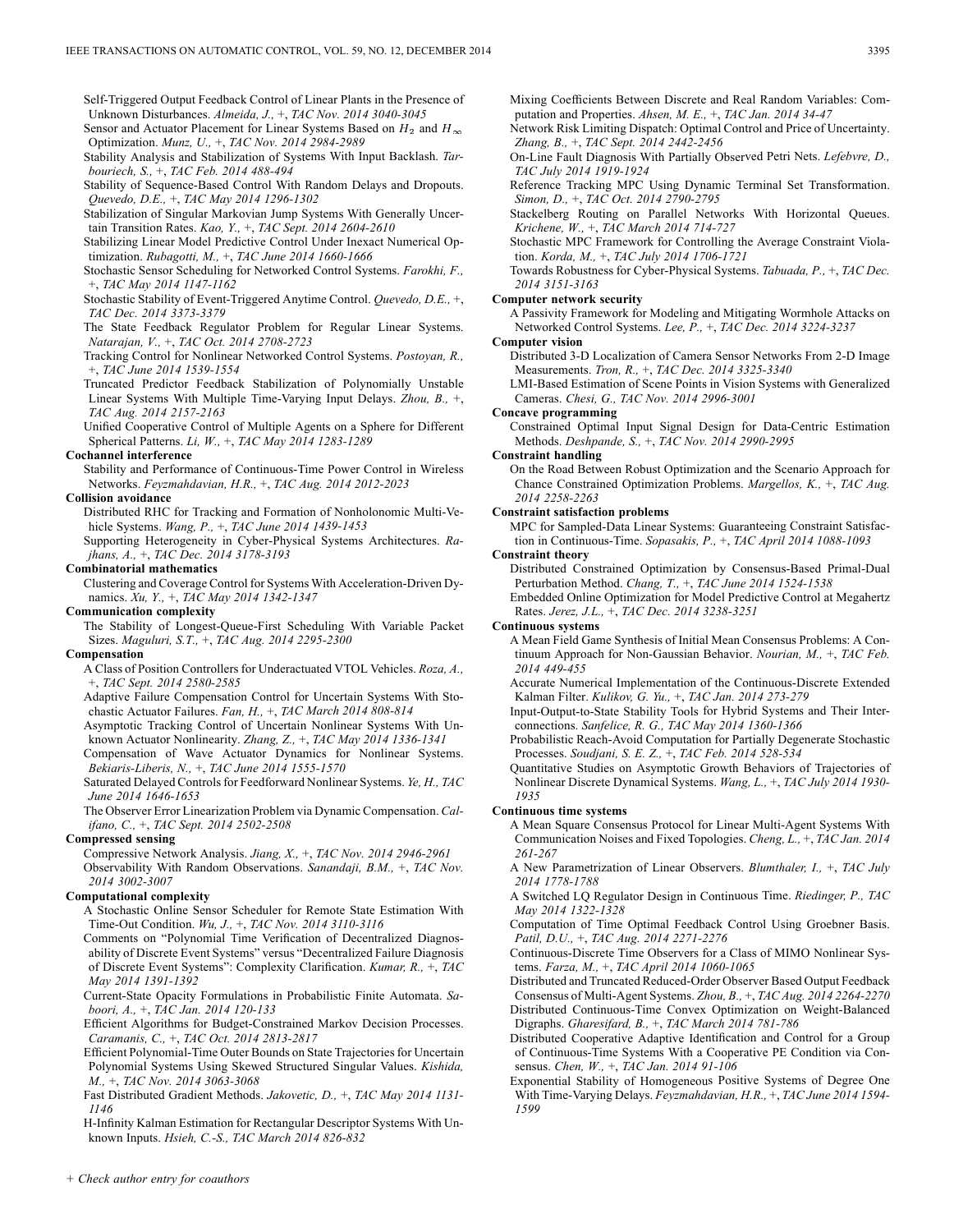- Formal Synthesis of Control Policies for Continuous Time Markov Processes From Time-Bounded Temporal Logic Specifications. *Medina Ayala, A.,* +, *TAC Sept. 2014 2568-2573*
- Infinite-Horizon Continuous-Time NMPC via Time Transformation. *Wurth, L.,* +, *TAC Sept. 2014 2543-2548*
- Linear Quadratic Tracking Control of Partially-Unknown Continuous-Time Systems Using Reinforcement Learning. *Modares, H.,* +, *TAC Nov. 2014 3051-3056*
- Minimized Tracking Error Randomness Control for Nonlinear Multivariate and Non-Gaussian Systems Using the Generalized Density Evolution Equation. *Ren, M.,* +, *TAC Sept. 2014 2486-2490*
- MPC for Sampled-Data Linear Systems: Guaranteeing Constraint Satisfaction in Continuous-Time. *Sopasakis, P.,* +, *TAC April 2014 1088-1093*
- Necessary and Sufficient LMI Conditions for Stability and Performance Analysis of 2-D Mixed Continuous-Discrete-Time Systems. *Chesi, G.,* +, *TAC April 2014 996-1007*
- On Hybrid State Estimation for Stochastic Hybrid Systems. *Liu, W.,* +, *TAC Oct. 2014 2615-2628*
- Performance Analysis of Nonlinear Sampled-Data Emulated Controllers. *Chen, Z.,* +, *TAC Oct. 2014 2778-2783*
- Positivity of Continuous-Time Descriptor Systems With Time Delays. *Zhang, Y.,* +, *TAC Nov. 2014 3093-3097*
- Robust Distributed Model Predictive Control of Constrained Continuous-Time Nonlinear Systems: A Robustness Constraint Approach. *Li, H.,* +, *TAC June 2014 1673-1678*
- Sensor and Actuator Placement for Linear Systems Based on  $H_2$  and  $H_{\infty}$ Optimization. *Munz, U.,* +, *TAC Nov. 2014 2984-2989*
- Stability Analysis of Continuous-Time Switched Systems With a Random Switching Signal. *Xiong, J.,* +, *TAC Jan. 2014 180-186*
- Stability and Performance of Continuous-Time Power Control in Wireless Networks. *Feyzmahdavian, H.R.,* +, *TAC Aug. 2014 2012-2023*
- Stabilizability Across a Gaussian Product Channel: Necessary and Sufficient Conditions. *Kumar, U.,* +, *TAC Sept. 2014 2530-2535*
- Stabilization of Continuous-Time Fractional Positive Systems by Using a Lyapunov Function. *Benzaouia, A.,* +, *TAC Aug. 2014 2203-2208*
- Stabilization of Singular Markovian Jump Systems With Generally Uncertain Transition Rates. *Kao, Y.,* +, *TAC Sept. 2014 2604-2610*
- Stable Internally Positive Representations of Continuous Time Systems. *Cacace, F.,* +, *TAC April 2014 1048-1053*
- Stochastic Sensor Scheduling for Networked Control Systems. *Farokhi, F.,* +, *TAC May 2014 1147-1162*
- Strong Structural Controllability and Observability of Linear Time-Varying Systems. *Reissig, G.,* +, *TAC Nov. 2014 3087-3092*
- The Forest Consensus Theorem. *Chebotarev, P.,* +, *TAC Sept. 2014 2475- 2479*

## **Contracts**

Dynamic Contract Trading in Spectrum Markets. *Kasbekar, G.S.,* +, *TAC Oct. 2014 2856-2862*

## **Control engineering computing**

- A Distributed Multi-Agent Command Governor Strategy for the Coordination of Networked Interconnected Systems. *Casavola, A.,* +, *TAC Aug. 2014 2099-2112*
- Decoupling Coupled Constraints Through Utility Design. *Li, N.,* +, *TAC Aug. 2014 2289-2294*
- Language-Guided Controller Synthesis for Linear Systems. *Aydin Gol, E.,* +, *TAC May 2014 1163-1176*

Sparse Packetized Predictive Control for Networked Control Over Erasure Channels. *Nagahara, M.,* +, *TAC July 2014 1899-1905*

- Supporting Heterogeneity in Cyber-Physical Systems Architectures. *Rajhans, A.,* +, *TAC Dec. 2014 3178-3193*
- Symbolic Supervisory Control of Distributed Systems With Communications. *Kalyon, G.,* +, *TAC Feb. 2014 396-408*

#### **Control nonlinearities**

- Adaptive Failure Compensation Control for Uncertain Systems With Stochastic Actuator Failures. *Fan, H.,* +, *TAC March 2014 808-814*
- Asymptotic Tracking Control of Uncertain Nonlinear Systems With Unknown Actuator Nonlinearity. *Zhang, Z.,* +, *TAC May 2014 1336-1341*
- Compensation of Wave Actuator Dynamics for Nonlinear Systems. *Bekiaris-Liberis, N.,* +, *TAC June 2014 1555-1570*
- Getting Robustness Against Unstructured Uncertainty: A Tube-Based MPC Approach. *Falugi, P.,* +, *TAC May 2014 1290-1295*

Performance Analysis of Nonlinear Sampled-Data Emulated Controllers. *Chen, Z.,* +, *TAC Oct. 2014 2778-2783*

Robust Adaptive Control for a Class of MIMO Nonlinear Systems by State and Output Feedback. *Ge, S. S.,* +, *TAC June 2014 1624-1629*

- Saturated RISE Feedback Control for a Class of Second-Order Nonlinear Systems. *Fischer, N.,* +, *TAC April 2014 1094-1099*
- Semi-Global Consensus of Nonlinear Second-Order Multi-Agent Systems With Measurement Output Feedback. *Fan, M.-C.,* +, *TAC Aug. 2014 2222- 2227*

#### **Control system analysis**

A Small-Gain Theorem for Switched Interconnected Nonlinear Systems and Its Applications. *Long, L.,* +, *TAC April 2014 1082-1088*

- A Synthesis Method of LTI MIMO Robust Controllers for Uncertain LPV Plants. *Rosa, P.,* +, *TAC Aug. 2014 2234-2240*
- ISS-Lyapunov Functions for Discontinuous Discrete-Time Systems. *Grune, L.,* +, *TAC Nov. 2014 3098-3103*
- On Passivity of a Class of Discrete-Time Switched Nonlinear Systems. *Wang, Y.,* +, *TAC March 2014 692-702*
- On the Performance Analysis of Resilient Networked Control Systems Under Replay Attacks. *Zhu, M.,* +, *TAC March 2014 804-808*
- Quadratically Parameterized Root Locus Analysis. *Wellman, B.J.,* +, *TAC July 2014 1803-1817*

## **Control system synthesis**

- $H_{\infty}$  Consensus Achievement of Multi-Agent Systems With Directed and Switching Topology Networks. *Saboori, I.,* +, *TAC Nov. 2014 3104-3109* -Adaptive Control: Stability, Robustness, and Interpretations. *Ioannou, P.A.,* +, *TAC Nov. 2014 3075-3080*
- A Class of Position Controllers for Underactuated VTOL Vehicles. *Roza, A.,* +, *TAC Sept. 2014 2580-2585*
- A Framework for Compositional Synthesis of Modular Nonblocking Supervisors. *Mohajerani, S.,* +, *TAC Jan. 2014 150-162*
- A Heuristic Approach to Static Output-Feedback Controller Synthesis With Restricted Frequency-Domain Specifications. *Li, X.,* +, *TAC April 2014 1008-1014*
- A Minmax Extremum-Seeking Controller Design Technique. *Guay, M.,* +, *TAC July 2014 1874-1886*
- A Small-Gain Theorem for Switched Interconnected Nonlinear Systems and Its Applications. *Long, L.,* +, *TAC April 2014 1082-1088*
- A Switched LQ Regulator Design in Continuous Time. *Riedinger, P., TAC May 2014 1322-1328*
- A Synthesis Method of LTI MIMO Robust Controllers for Uncertain LPV Plants. *Rosa, P.,* +, *TAC Aug. 2014 2234-2240*
- Adaptive Backstepping Stabilization of Nonlinear Uncertain Systems With Quantized Input Signal. *Zhou, J.,* +, *TAC Feb. 2014 460-464*
- Adaptive Consensus of Multi-Agent Systems With Unknown Identical Control Directions Based on A Novel Nussbaum-Type Function. *Chen, W.,* +, *TAC July 2014 1887-1892*

Adaptive Control of Spatially Invariant Systems: A Slowly Varying Approach. *Sarwar, A.,* +, *TAC June 2014 1635-1639*

- An Input-Output Construction of Finite State  $\rho/\mu$  Approximations for Control Design. *Tarraf, D.C., TAC Dec. 2014 3164-3177*
- An Iterative Learning Control Approach for Linear Systems With Randomly Varying Trial Lengths. *Li, X.,* +, *TAC July 2014 1954-1960*
- Asymptotic Tracking Control of Uncertain Nonlinear Systems With Unknown Actuator Nonlinearity. *Zhang, Z.,* +, *TAC May 2014 1336-1341*
- Clustering and Coverage Control for Systems With Acceleration-Driven Dynamics. *Xu, Y.,* +, *TAC May 2014 1342-1347*

Computation of Time Optimal Feedback Control Using Groebner Basis. *Patil, D.U.,* +, *TAC Aug. 2014 2271-2276*

Continuous-Discrete Time Observers for a Class of MIMO Nonlinear Systems. *Farza, M.,* +, *TAC April 2014 1060-1065*

Convex Certificates for Model (In)validation of Switched Affine Systems With Unknown Switches. *Ozay, N.,* +, *TAC Nov. 2014 2921-2932*

Convex Design Control for Practical Nonlinear Systems. *Baldi, S.,* +, *TAC July 2014 1692-1705*

Cooperative Control Design for Time-Varying Formations of Multi-Agent Systems. *Brinon-Arranz, L.,* +, *TAC Aug. 2014 2283-2288*

- Decentralized Event-Triggering for Control of Nonlinear Systems. *Tallapragada, P.,* +, *TAC Dec. 2014 3312-3324*
- Delay-Adaptive Control for Nonlinear Systems. *Bresch-Pietri, D.,* +, *TAC May 2014 1203-1218*
- Design and Stability of Load-Side Primary Frequency Control in Power Systems. *Zhao, C.,* +, *TAC May 2014 1177-1189*

Distributed RHC for Tracking and Formation of Nonholonomic Multi-Vehicle Systems. *Wang, P.,* +, *TAC June 2014 1439-1453*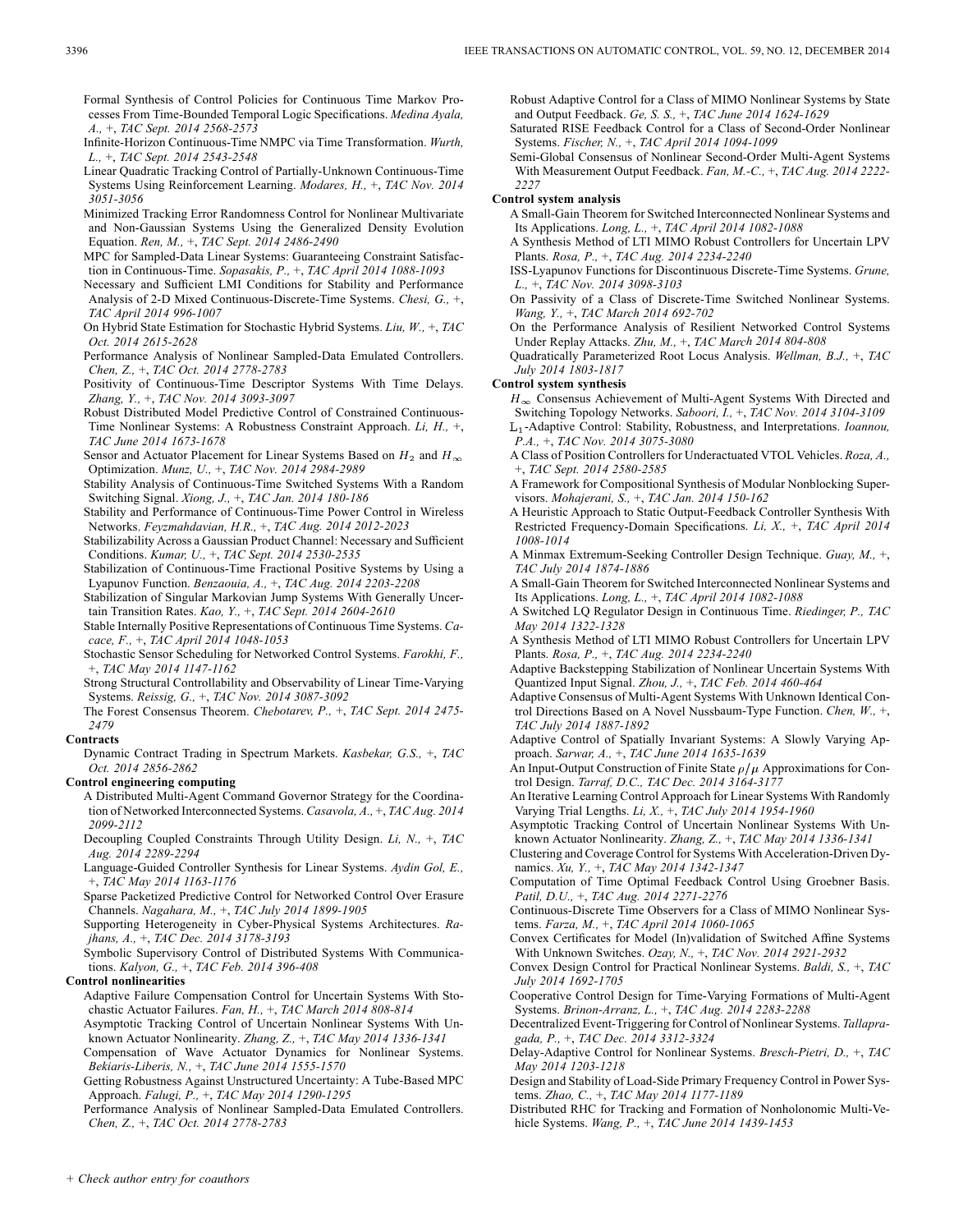Exponential Stabilization of Boundary Controlled Port-Hamiltonian Systems With Dynamic Feedback. *Ramirez, H.,* +, *TAC Oct. 2014 2849-2855* Finite Bisimulations for Switched Linear Systems. *Aydin Gol, E.,* +, *TAC Dec. 2014 3122-3134*

Formal Synthesis of Control Policies for Continuous Time Markov Processes From Time-Bounded Temporal Logic Specifications. *Medina Ayala, A.,* +, *TAC Sept. 2014 2568-2573*

Further Enhancement on Robust  $H_{\infty}$  Control Design for Discrete-Time Singular Systems. *Chadli, M.,* +, *TAC Feb. 2014 494-499*

Global Finite-Time Stability Characterized Through a Local Notion of Homogeneity. *Zavala-Rio, A.,* +, *TAC Feb. 2014 471-477*

ISS-Lyapunov Functions for Discontinuous Discrete-Time Systems. *Grune, L.,* +, *TAC Nov. 2014 3098-3103*

Jointly Optimal LQG Quantization and Control Policies for Multi-Dimensional Systems. *Yuksel, S., TAC June 2014 1612-1617*

Language-Guided Controller Synthesis for Linear Systems. *Aydin Gol, E.,* +, *TAC May 2014 1163-1176*

Lyapunov-Based Small-Gain Theorems for Hybrid Systems. *Liberzon, D.,* +, *TAC June 2014 1395-1410*

Memoryless Static Output Feedback Sliding Mode Control for Nonlinear Systems With Delayed Disturbances. *Yan, X.-G.,* +, *TAC July 2014 1906- 1912*

Modeling and Control of Weight-Balanced Timed Event Graphs in Dioids. *Cottenceau, B.,* +, *TAC May 2014 1219-1231*

MPC for Sampled-Data Linear Systems: Guaranteeing Constraint Satisfaction in Continuous-Time. *Sopasakis, P.,* +, *TAC April 2014 1088-1093*

Multivariable MRAC Design Without Gain Symmetry Conditions Using a Stabilizing Multiplier. *Hsu, L.,* +, *TAC April 2014 1041-1047*

New Results on Output Feedback  $H_{\infty}$  Control for Linear Discrete-Time Systems. *Chang, X.-H.,* +, *TAC May 2014 1355-1359*

Observers and Observer-Based Control for Descriptor Systems Revisited. *Darouach, M., TAC May 2014 1367-1373*

Optimal Control of Markov Decision Processes With Linear Temporal Logic Constraints. *Ding, X.,* +, *TAC May 2014 1244-1257*

Optimal Controller Synthesis for Decentralized Systems Over Graphs via Spectral Factorization. *Swigart, J.,* +, *TAC Sept. 2014 2311-2323*

Optimal Power Management in Wireless Control Systems. *Gatsis, K.,* +, *TAC June 2014 1495-1510*

Optimal Stabilization Problem With Minimax Cost in a Critical Case. *Grushkovskaya, V.,* +, *TAC Sept. 2014 2512-2517*

Output Feedback Control of Markovian Jump Repeated Scalar Nonlinear Systems. *Wu, L.,* +, *TAC Jan. 2014 199-204*

Output Regulation for Control Systems on  $SE(n)$ : A Separation Principle Based Approach. *Schmidt, G.S.,* +, *TAC Nov. 2014 3057-3062*

Periodically Time-Varying  $\mathcal{H}_{\infty}$  Memory Filter Design for Discrete-Time LTI Systems With Polytopic Uncertainty. *Lee, D. H.,* +, *TAC May 2014 1380-1385*

Price-Based Adaptive Scheduling in Multi-Loop Control Systems With Resource Constraints. *Molin, A.,* +, *TAC Dec. 2014 3282-3295*

Probabilistic Optimal Estimation With Uniformly Distributed Noise. *Dabbene, F.,* +, *TAC Aug. 2014 2113-2127*

Robust Adaptive Control for a Class of MIMO Nonlinear Systems by State and Output Feedback. *Ge, S. S.,* +, *TAC June 2014 1624-1629*

Robust Distributed Model Predictive Control of Constrained Continuous-Time Nonlinear Systems: A Robustness Constraint Approach. *Li, H.,* +, *TAC June 2014 1673-1678*

Robust Static Output Feedback Controllers via Robust Stabilizability Functions. *Chesi, G., TAC June 2014 1618-1623*

Sampled-Data  $H^2$  Optimization of Systems With I/O Delays via Analog Loop Shifting. *Mirkin, L.,* +, *TAC March 2014 787-791*

Secure Estimation and Control for Cyber-Physical Systems Under Adversarial Attacks. *Fawzi, H.,* +, *TAC June 2014 1454-1467*

Sensor and Actuator Placement for Linear Systems Based on  $H_2$  and  $H_{\infty}$ Optimization. *Munz, U.,* +, *TAC Nov. 2014 2984-2989*

Soft Constrained Model Predictive Control With Robust Stability Guarantees. *Zeilinger, M.N.,* +, *TAC May 2014 1190-1202*

Stability Analysis of A Class of Hybrid Stochastic Retarded Systems Under Asynchronous Switching. *Kang, Y.,* +, *TAC June 2014 1511-1523*

Stabilization of Continuous-Time Fractional Positive Systems by Using a Lyapunov Function. *Benzaouia, A.,* +, *TAC Aug. 2014 2203-2208*

Symbolic Control of Stochastic Systems via Approximately Bisimilar Finite Abstractions. *Zamani, M.,* +, *TAC Dec. 2014 3135-3150*

Symbolic Models and Control of Discrete-Time Piecewise Affine Systems: An Approximate Simulation Approach. *Pola, G.,* +, *TAC Jan. 2014 175-180*

The Observer Error Linearization Problem via Dynamic Compensation. *Califano, C.,* +, *TAC Sept. 2014 2502-2508*

The Optimal Sampling Pattern for Linear Control Systems. *Bini, E.,* +, *TAC Jan. 2014 78-90*

Towards Robustness for Cyber-Physical Systems. *Tabuada, P.,* +, *TAC Dec. 2014 3151-3163*

Unified Cooperative Control of Multiple Agents on a Sphere for Different Spherical Patterns. *Li, W.,* +, *TAC May 2014 1283-1289*

Youla-Like Parametrizations Subject to QI Subspace Constraints. *Sabau, S.,* +, *TAC June 2014 1411-1422*

### **Controllability**

Computation of the Real Controllability Radius and Minimum-Norm Perturbations of Higher-Order, Descriptor, and Time-Delay LTI Systems. *Lam, S.,* +, *TAC Aug. 2014 2189-2195*

Computation of Time Optimal Feedback Control Using Groebner Basis. *Patil, D.U.,* +, *TAC Aug. 2014 2271-2276*

Controllability and Observability of Network-of-Networks via Cartesian Products. *Chapman, A.,* +, *TAC Oct. 2014 2668-2679*

Controllability of Discrete Time Bilinear Systems in Finite and Infinite Dimensional Spaces. *Alami Louati, D.,* +, *TAC Sept. 2014 2491-2495*

Decoherence-Free Linear Quantum Subsystems. *Yamamoto, N., TAC July 2014 1845-1857*

Model Reduction for Nonlinear Systems by Incremental Balanced Truncation. *Besselink, B.,* +, *TAC Oct. 2014 2739-2753*

On the Notion of Uncontrollable Marking in Supervisory Control of Petri Nets. *Lacerda, B.,* +, *TAC Nov. 2014 3069-3074*

On the Robustness of Nominal Nonlinear Minimum-Time Control and Extension to Non-Robustly Controllable Target Sets. *Pin, G.,* +, *TAC April 2014 863-875*

Reach Controllability of Single Input Affine Systems on a Simplex. *Semsar-Kazerooni, E.,* +, *TAC March 2014 738-744*

Saturated Delayed Controls for Feedforward Nonlinear Systems. *Ye, H., TAC June 2014 1646-1653*

Stabilizing a SISO LTI Plant With Gain and Delay Margins as Large as Desired. *Gaudette, D.L.,* +, *TAC Sept. 2014 2324-2339*

Strong Structural Controllability and Observability of Linear Time-Varying Systems. *Reissig, G.,* +, *TAC Nov. 2014 3087-3092*

Upper and Lower Bounds for Controllable Subspaces of Networks of Diffusively Coupled Agents. *Zhang, S.,* +, *TAC March 2014 745-750*

Zero Forcing Sets and Controllability of Dynamical Systems Defined on Graphs. *Monshizadeh, N.,* +, *TAC Sept. 2014 2562-2567*

**Controllers**

The State Feedback Regulator Problem for Regular Linear Systems. *Natarajan, V.,* +, *TAC Oct. 2014 2708-2723*

**Convergence**

Approximate Projected Consensus for Convex Intersection Computation: Convergence Analysis and Critical Error Angle. *Lou, Y.,* +, *TAC July 2014 1722-1736*

Consensus of Networked Mechanical Systems With Communication Delays: A Unified Framework. *Wang, H., TAC June 2014 1571-1576*

Fast Distributed Gradient Methods. *Jakovetic, D.,* +, *TAC May 2014 1131- 1146*

Gradient-Based Adaptive Stochastic Search for Non-Differentiable Optimization. *Zhou, E.,* +, *TAC July 2014 1818-1832*

Price-Based Adaptive Scheduling in Multi-Loop Control Systems With Resource Constraints. *Molin, A.,* +, *TAC Dec. 2014 3282-3295*

Product of Random Stochastic Matrices. *Touri, B.,* +, *TAC Feb. 2014 437-448*

Semi-Global Multi-Frequency Estimation in the Presence of Deadzone and Saturation. *Carnevale, D.,* +, *TAC July 2014 1913-1918*

Unified Analysis of Iterative Learning and Repetitive Controllers in Trial Domain. *Pipeleers, G.,* +, *TAC April 2014 953-965*

**Convergence of numerical methods**

Convergence Guarantees for Moving Horizon Estimation Based on the Real-Time Iteration Scheme. *Wynn, A.,* +, *TAC Aug. 2014 2215-2221*

Minimizing Convergence Error in Multi-Agent Systems Via Leader Selection: A Supermodular Optimization Approach. *Clark, A.,* +, *TAC June 2014 1480-1494*

Selective  $\ell_1$  Minimization for Sparse Recovery. *Le, V.L.,* +, *TAC Nov.* 2014 *3008-3013*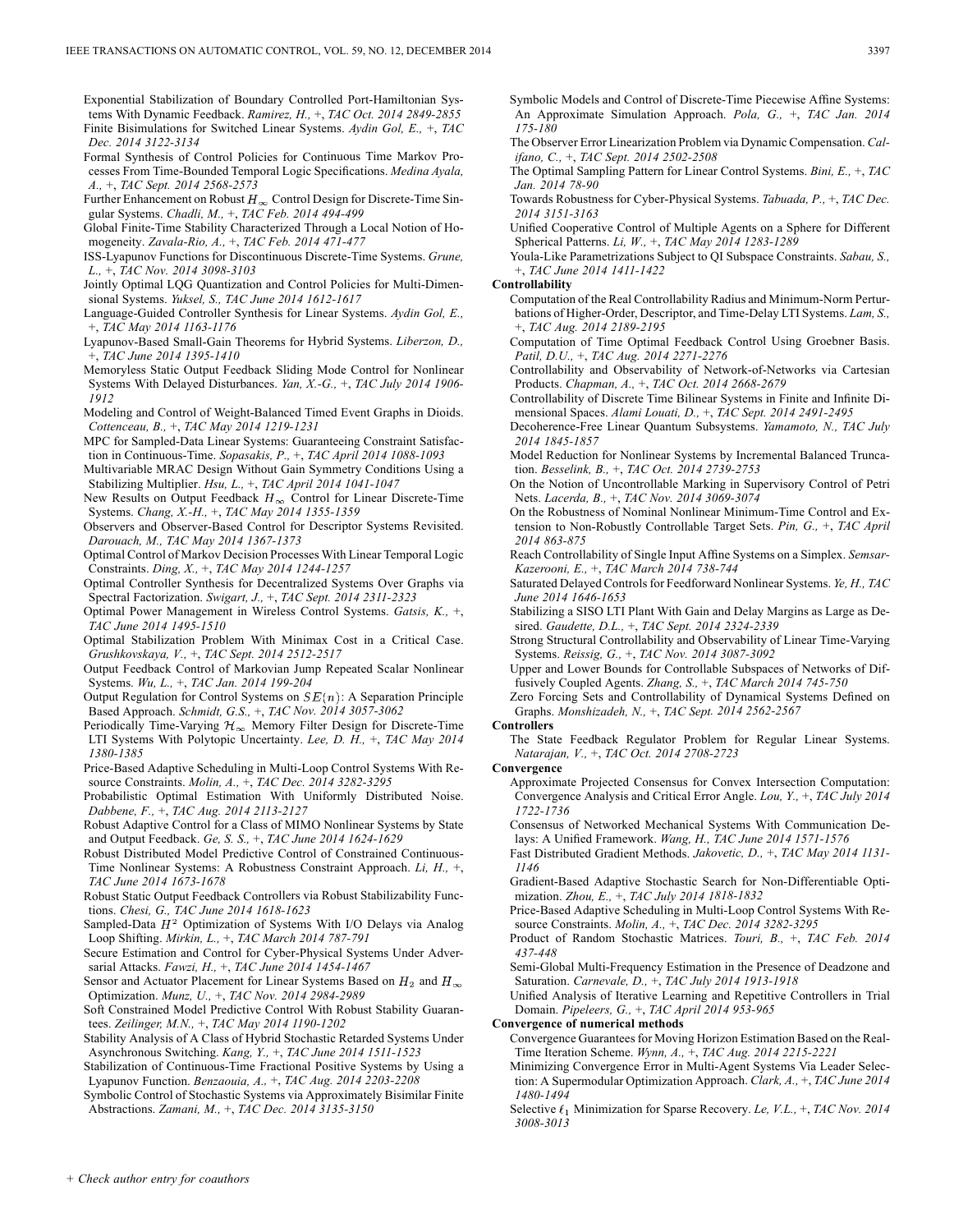#### **Convex programming**

- A Difference of Convex Functions Algorithm for Switched Linear Regression. *Pham Dinh, T.,* +, *TAC Aug. 2014 2277-2282*
- A New Family of High-Resolution Multivariate Spectral Estimators. *Zorzi, M., TAC April 2014 892-904*
- A Polyhedral Approximation Framework for Convex and Robust Distributed Optimization. *Burger, M.,* +, *TAC Feb. 2014 384-395*
- Accelerated Dual Descent for Network Flow Optimization. *Zargham, M.,* +, *TAC April 2014 905-920*
- Approximate Projected Consensus for Convex Intersection Computation: Convergence Analysis and Critical Error Angle. *Lou, Y.,* +, *TAC July 2014 1722-1736*
- Convex Certificates for Model (In)validation of Switched Affine Systems With Unknown Switches. *Ozay, N.,* +, *TAC Nov. 2014 2921-2932*
- Convex Computation of the Region of Attraction of Polynomial Control Systems. *Henrion, D.,* +, *TAC Feb. 2014 297-312*
- Convex Design Control for Practical Nonlinear Systems. *Baldi, S.,* +, *TAC July 2014 1692-1705*
- Distributed Continuous-Time Convex Optimization on Weight-Balanced Digraphs. *Gharesifard, B.,* +, *TAC March 2014 781-786*
- Exponential Stability of Homogeneous Positive Systems of Degree One With Time-Varying Delays. *Feyzmahdavian, H.R.,* +, *TAC June 2014 1594- 1599*
- Identification of Parameterized Gray-Box State-Space Systems: From a Black-Box Linear Time-Invariant Representation to a Structured One. *Mercere, G.,* +, *TAC Nov. 2014 2873-2885*
- LMI-Based Estimation of Scene Points in Vision Systems with Generalized Cameras. *Chesi, G., TAC Nov. 2014 2996-3001*
- Measures and LMIs for Impulsive Nonlinear Optimal Control. *Claeys, M.,* +, *TAC May 2014 1374-1379*
- Necessary and Sufficient LMI Conditions for Stability and Performance Analysis of 2-D Mixed Continuous-Discrete-Time Systems. *Chesi, G.,* +, *TAC April 2014 996-1007*
- Periodically Time-Varying  $\mathcal{H}_{\infty}$  Memory Filter Design for Discrete-Time LTI Systems With Polytopic Uncertainty. *Lee, D. H.,* +, *TAC May 2014 1380-1385*
- Selective  $\ell_1$  Minimization for Sparse Recovery. *Le, V.L.*, +, *TAC Nov.* 2014 *3008-3013*
- Sensor and Actuator Placement for Linear Systems Based on  $H_2$  and  $H_{\infty}$ Optimization. *Munz, U.,* +, *TAC Nov. 2014 2984-2989*
- Stability Analysis and Stabilization of Systems With Input Backlash. *Tarbouriech, S.,* +, *TAC Feb. 2014 488-494*
- Stochastic Maximum Principle for Mean-Field Type Optimal Control Under Partial Information. *Wang, G.,* +, *TAC Feb. 2014 522-528*
- System Identification Via Sparse Multiple Kernel-Based Regularization Using Sequential Convex Optimization Techniques. *Chen, T.,* +, *TAC Nov. 2014 2933-2945*
- Youla-Like Parametrizations Subject to QI Subspace Constraints. *Sabau, S.,* +, *TAC June 2014 1411-1422*

#### **Cooperative systems**

Distributed Cooperative Adaptive Identification and Control for a Group of Continuous-Time Systems With a Cooperative PE Condition via Consensus. *Chen, W.,* +, *TAC Jan. 2014 91-106*

## **Cost optimal control**

Network Risk Limiting Dispatch: Optimal Control and Price of Uncertainty. *Zhang, B.,* +, *TAC Sept. 2014 2442-2456*

Optimal Power Management in Wireless Control Systems. *Gatsis, K.,* +, *TAC June 2014 1495-1510*

#### **Covariance analysis**

Kalman Filtering With Intermittent Observations: On the Boundedness of the Expected Error Covariance. *Rohr, E.R.,* +, *TAC Oct. 2014 2724-2738* **Covariance matrices**

A New Family of High-Resolution Multivariate Spectral Estimators. *Zorzi, M., TAC April 2014 892-904*

Accurate Numerical Implementation of the Continuous-Discrete Extended Kalman Filter. *Kulikov, G. Yu.,* +, *TAC Jan. 2014 273-279*

Modified Bryson-Frazier Smoother Cross-Covariance. *Martin, W. R., TAC Jan. 2014 233-236*

On the Optimal Solutions of the Infinite-Horizon Linear Sensor Scheduling Problem. *Zhao, L.,* +, *TAC Oct. 2014 2825-2830*

Optimal Distributed Kalman Filtering Fusion With Singular Covariances of Filtering Errors and Measurement Noises. *Song, E.,* +, *TAC May 2014 1271- 1282*

Optimal Sensor Scheduling in Batch Processes Using Convex Relaxations and Tchebycheff Systems Theory. *Abburi, T.,* +, *TAC Nov. 2014 2978-2983* **Critical infrastructures**

Secure Estimation and Control for Cyber-Physical Systems Under Adversarial Attacks. *Fawzi, H.,* +, *TAC June 2014 1454-1467*

**Cryptography**

A Passivity Framework for Modeling and Mitigating Wormhole Attacks on Networked Control Systems. *Lee, P.,* +, *TAC Dec. 2014 3224-3237*

**Curve fitting**

Efficient Foraging Strategies in Multi-Agent Systems Through Curve Evolutions. *Haque, M.,* +, *TAC April 2014 1036-1041*

**D**

## **Data acquisition**

- Compressive Network Analysis. *Jiang, X.,* +, *TAC Nov. 2014 2946-2961* **Data privacy**
- Differentially Private Filtering. *Le Ny, J.,* +, *TAC Feb. 2014 341-354* **Data structures**
	- Frequency Domain Subspace Identification Using Nuclear Norm Minimization and Hankel Matrix Realizations. *Smith, R.S., TAC Nov. 2014 2886- 2896*

#### **Decentralized control**

- A Mean Field Game Synthesis of Initial Mean Consensus Problems: A Continuum Approach for Non-Gaussian Behavior. *Nourian, M.,* +, *TAC Feb. 2014 449-455*
- Comments on "Polynomial Time Verification of Decentralized Diagnosability of Discrete Event Systems" versus "Decentralized Failure Diagnosis of Discrete Event Systems": Complexity Clarification. *Kumar, R.,* +, *TAC May 2014 1391-1392*
- Convex Conditions on Decentralized Control for Graph Topology Preservation. *Fiacchini, M.,* +, *TAC June 2014 1640-1645*
- Decentralized Event-Triggering for Control of Nonlinear Systems. *Tallapragada, P.,* +, *TAC Dec. 2014 3312-3324*
- Disturbance Attenuation in a Consensus Network of Identical Linear Systems: An Approach. *Oh, K.-K.,* +, *TAC Aug. 2014 2164-2169*
- LQ Control for Coordinated Linear Systems. *Kempker, P. L.,* +, *TAC April 2014 851-862*
- Near Optimal LQR Performance in the Decentralized Setting. *Miller, D. E.,* +, *TAC Feb. 2014 327-340*
- Optimal Controller Synthesis for Decentralized Systems Over Graphs via Spectral Factorization. *Swigart, J.,* +, *TAC Sept. 2014 2311-2323*
- Risk-Sensitive Mean-Field Games. *Tembine, H.,* +, *TAC April 2014 835-850* Robust Output Synchronization of a Network of Heterogeneous Nonlinear Agents Via Nonlinear Regulation Theory. *Isidori, A.,* +, *TAC Oct. 2014 2680-2691*
- Subspace Identification of Large-Scale Interconnected Systems. *Haber, A.,* +, *TAC Oct. 2014 2754-2759*
- Symbolic Supervisory Control of Distributed Systems With Communications. *Kalyon, G.,* +, *TAC Feb. 2014 396-408*

## **Decidability**

On the Notion of Uncontrollable Marking in Supervisory Control of Petri Nets. *Lacerda, B.,* +, *TAC Nov. 2014 3069-3074*

**Decision making**

First Passage Optimality for Continuous-Time Markov Decision Processes With Varying Discount Factors and History-Dependent Policies. *Guo, X.,* +, *TAC Jan. 2014 163-174*

Networked Decision Making for Poisson Processes With Applications to Nuclear Detection. *Pahlajani, C. D.,* +, *TAC Jan. 2014 193-198*

## **Decision theory**

An Argument for the Bayesian Control of Partially Observable Markov Decision Processes. *Vargo, E.,* +, *TAC Oct. 2014 2796-2800*

Efficient Algorithms for Budget-Constrained Markov Decision Processes. *Caramanis, C.,* +, *TAC Oct. 2014 2813-2817*

- First Passage Optimality for Continuous-Time Markov Decision Processes With Varying Discount Factors and History-Dependent Policies. *Guo, X.,* +, *TAC Jan. 2014 163-174*
- Online Markov Decision Processes Under Bandit Feedback. *Neu, G.,* +, *TAC March 2014 676-691*
- Partial-Information State-Based Optimization of Partially Observable Markov Decision Processes and the Separation Principle. *Cao, X.-R.,* +, *TAC April 2014 921-936*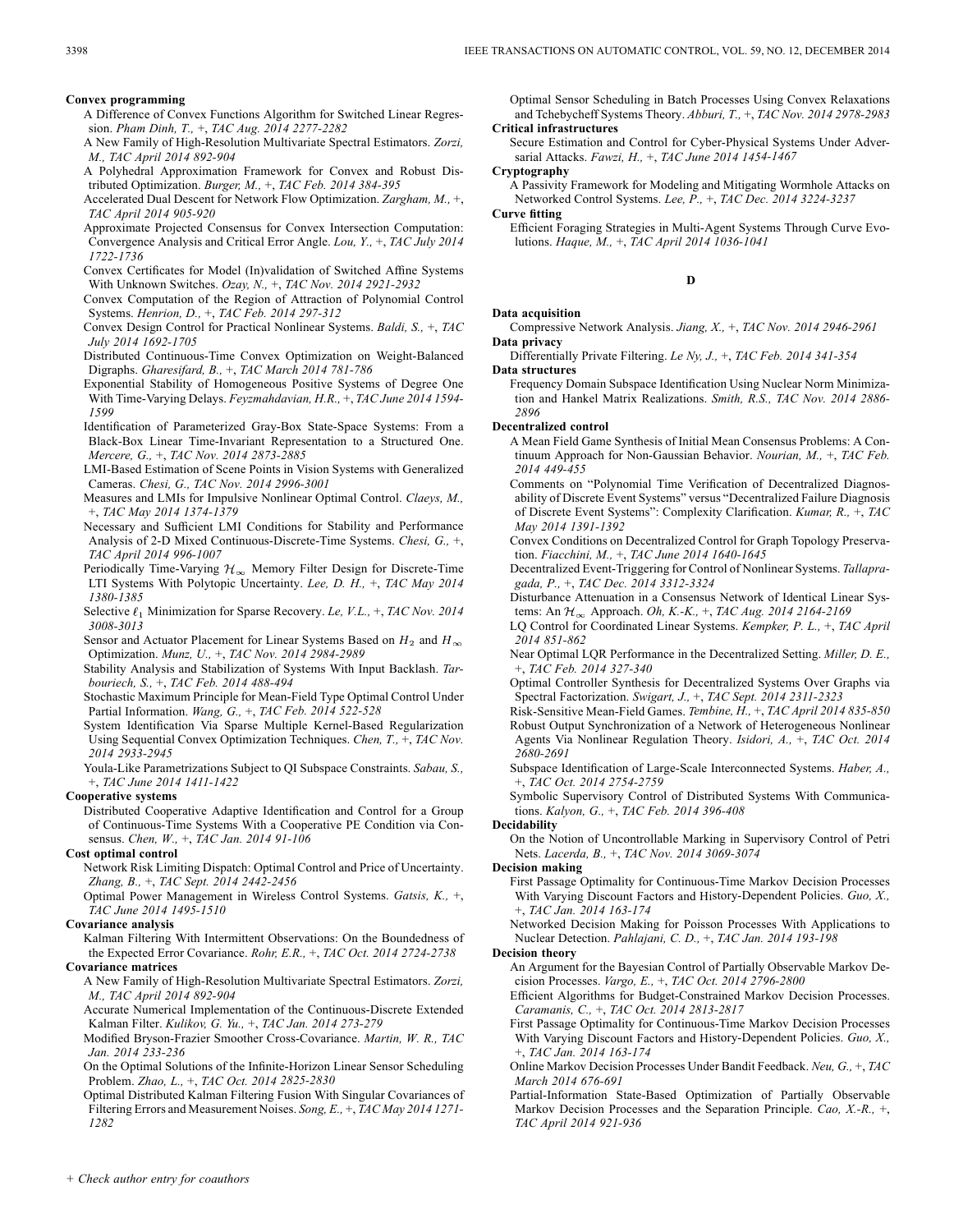Price-Based Adaptive Scheduling in Multi-Loop Control Systems With Resource Constraints. *Molin, A.,* +, *TAC Dec. 2014 3282-3295*

**Delay systems**

Computation of the Real Controllability Radius and Minimum-Norm Perturbations of Higher-Order, Descriptor, and Time-Delay LTI Systems. *Lam, S.,* +, *TAC Aug. 2014 2189-2195*

Consensus of Networked Mechanical Systems With Communication Delays: A Unified Framework. *Wang, H., TAC June 2014 1571-1576*

Constrained Consensus in Unbalanced Networks With Communication Delays. *Lin, P.,* +, *TAC March 2014 775-781*

Delay-Independent Stability Conditions for Some Classes of Nonlinear Systems. *Aleksandrov, A. Y.,* +, *TAC Aug. 2014 2209-2214*

Improved Razumikhin-Type Theorem for Input-To-State Stability of Nonlinear Time-Delay Systems. *Ning, C.,* +, *TAC July 2014 1983-1988*

On Delay-Independent Stability of a Class of Nonlinear Positive Time-Delay Systems. *Bokharaie, V. S.,* +, *TAC July 2014 1974-1977*

Positivity of Continuous-Time Descriptor Systems With Time Delays. *Zhang, Y.,* +, *TAC Nov. 2014 3093-3097*

Stability and Performance of Continuous-Time Power Control in Wireless Networks. *Feyzmahdavian, H.R.,* +, *TAC Aug. 2014 2012-2023*

Stability of a General Class of Distributed Algorithms for Power Control in Time-Varying Wireless Networks. *Devane, E.,* +, *TAC Aug. 2014 1999- 2011*

Stability of Nonlinear Networked Control Systems Over Multiple Communication Links With Asynchronous Sampling. *Tavassoli, B., TAC Feb. 2014 511-515*

Stability of Sequence-Based Control With Random Delays and Dropouts. *Quevedo, D.E.,* +, *TAC May 2014 1296-1302*

Stabilization of Discrete-Time Linear Systems Subject to Input Saturation and Multiple Unknown Constant Delays. *Wang, X.,* +, *TAC June 2014 1667- 1672*

Synchronization of Lagrangian Systems With Irregular Communication Delays. *Abdessameud, A.,* +, *TAC Jan. 2014 187-193*

## **Delays**

A Generalization of the Scattering Transformation for Conic Systems. *Polushin, I.G., TAC July 2014 1989-1995*

A Passivity Framework for Modeling and Mitigating Wormhole Attacks on Networked Control Systems. *Lee, P.,* +, *TAC Dec. 2014 3224-3237*

Average Consensus in the Presence of Delays in Directed Graph Topologies. *Hadjicostis, C. N.,* +, *TAC March 2014 763-768*

Delay-Adaptive Control for Nonlinear Systems. *Bresch-Pietri, D.,* +, *TAC May 2014 1203-1218*

Delay-Independent Stability Conditions for Some Classes of Nonlinear Systems. *Aleksandrov, A. Y.,* +, *TAC Aug. 2014 2209-2214*

Exponential Stability of Homogeneous Positive Systems of Degree One With Time-Varying Delays. *Feyzmahdavian, H.R.,* +, *TAC June 2014 1594- 1599*

Local Stabilization of Nonlinear Systems Through the Reduction Model Approach. *Mazenc, F.,* +, *TAC Nov. 2014 3033-3039*

Memoryless Static Output Feedback Sliding Mode Control for Nonlinear Systems With Delayed Disturbances. *Yan, X.-G.,* +, *TAC July 2014 1906- 1912*

Moment Stability of Nonlinear Stochastic Systems With Time-Delays Based on  $H$ -Representation Technique. *Zhao, X.*, +, *TAC March 2014 814-819* 

Output Synchronization of Networked Passive Systems With Event-Driven Communication. *Yu, H.,* +, *TAC March 2014 750-756*

Periodical Solutions in a Pulse-Modulated Model of Endocrine Regulation With Time-Delay. *Churilov, A.,* +, *TAC March 2014 728-733*

Prediction-Based Stabilization of Linear Systems Subject to Input-Dependent Input Delay of Integral-Type. *Bresch-Pietri, D.,* +, *TAC Sept. 2014 2385-2399*

Reduction Model Approach for Linear Time-Varying Systems With Delays. *Mazenc, F.,* +, *TAC Aug. 2014 2068-2082*

Sampled-Data  $H^2$  Optimization of Systems With I/O Delays via Analog Loop Shifting. *Mirkin, L.,* +, *TAC March 2014 787-791*

Saturated Delayed Controls for Feedforward Nonlinear Systems. *Ye, H., TAC June 2014 1646-1653*

Stability Analysis of A Class of Hybrid Stochastic Retarded Systems Under Asynchronous Switching. *Kang, Y.,* +, *TAC June 2014 1511-1523*

Stabilizing a SISO LTI Plant With Gain and Delay Margins as Large as Desired. *Gaudette, D.L.,* +, *TAC Sept. 2014 2324-2339*

Truncated Predictor Feedback Stabilization of Polynomially Unstable Linear Systems With Multiple Time-Varying Input Delays. *Zhou, B.,* +, *TAC Aug. 2014 2157-2163*

Zero Crossings, Overshoot and Initial Undershoot in the Step and Impulse Responses of Linear Systems. *Damm, T.,* +, *TAC July 2014 1925-1929*

**Deterministic algorithms** Probabilistic Optimal Estimation With Uniformly Distributed Noise.

*Dabbene, F.,* +, *TAC Aug. 2014 2113-2127*

**Difference equations**

Prediction-Based Stabilization of Linear Systems Subject to Input-Dependent Input Delay of Integral-Type. *Bresch-Pietri, D.,* +, *TAC Sept. 2014 2385-2399*

**Differential algebraic equations**

Reachability Analysis of Nonlinear Differential-Algebraic Systems. *Althoff, M.,* +, *TAC Feb. 2014 371-383*

**Differential equations**

-Adaptive Control: Stability, Robustness, and Interpretations. *Ioannou, P.A.,* +, *TAC Nov. 2014 3075-3080*

A Differential Lyapunov Framework for Contraction Analysis. *Forni, F.,* +, *TAC March 2014 614-628*

Accurate Numerical Implementation of the Continuous-Discrete Extended Kalman Filter. *Kulikov, G. Yu.,* +, *TAC Jan. 2014 273-279*

Adjoint Polynomial Formulas for Nonlinear State-Space Realization. *Belikov, J.,* +, *TAC Jan. 2014 256-261*

Classical Results on the Stability of Linear Time-Invariant Systems, and the Schwarz Form. *Shorten, R.,* +, *TAC Nov. 2014 3020-3025*

Continuous-Discrete Time Observers for a Class of MIMO Nonlinear Systems. *Farza, M.,* +, *TAC April 2014 1060-1065*

Event Based Pulse-Modulated Control of Linear Stochastic Systems. *Wang, B.,* +, *TAC Aug. 2014 2144-2150*

Multi-Agent Consensus With Relative-State-Dependent Measurement Noises. *Li, T.,* +, *TAC Sept. 2014 2463-2468*

Rational Lyapunov Functions and Stable Algebraic Limit Cycles. *Moulay, E., TAC April 2014 1077-1081*

Stochastic Maximum Principle for Mean-Field Type Optimal Control Under Partial Information. *Wang, G.,* +, *TAC Feb. 2014 522-528*

Symbolic Control of Stochastic Systems via Approximately Bisimilar Finite Abstractions. *Zamani, M.,* +, *TAC Dec. 2014 3135-3150*

Truncated Predictor Feedback Stabilization of Polynomially Unstable Linear Systems With Multiple Time-Varying Input Delays. *Zhou, B.,* +, *TAC Aug. 2014 2157-2163*

**Differential games**

Risk-Sensitive Mean-Field Games. *Tembine, H.,* +, *TAC April 2014 835-850* **Diffusion processes**

Corrections to "Stochastic Barbalat's Lemma and Its Applications" [Jun 12 1537-1543]. *Yu, X.,* +, *TAC May 2014 1386-1390*

**Directed graphs**

 $H_{\infty}$  Consensus Achievement of Multi-Agent Systems With Directed and Switching Topology Networks. *Saboori, I.,* +, *TAC Nov. 2014 3104-3109* Aggregation of Graph Models and Markov Chains by Deterministic Annealing. *Xu, Y.,* +, *TAC Oct. 2014 2807-2812*

Approximate Projected Consensus for Convex Intersection Computation: Convergence Analysis and Critical Error Angle. *Lou, Y.,* +, *TAC July 2014 1722-1736*

Average Consensus in the Presence of Delays in Directed Graph Topologies. *Hadjicostis, C. N.,* +, *TAC March 2014 763-768*

Average Consensus on Arbitrary Strongly Connected Digraphs With Time-Varying Topologies. *Cai, K.,* +, *TAC April 2014 1066-1071*

Consensus of Networked Mechanical Systems With Communication Delays: A Unified Framework. *Wang, H., TAC June 2014 1571-1576*

Constrained Consensus in Unbalanced Networks With Communication Delays. *Lin, P.,* +, *TAC March 2014 775-781*

Cooperative Optimal Control for Multi-Agent Systems on Directed Graph Topologies. *Movric, K.H.,* +, *TAC March 2014 769-774*

Distributed Continuous-Time Convex Optimization on Weight-Balanced Digraphs. *Gharesifard, B.,* +, *TAC March 2014 781-786*

Finite-Time Consensus in Networks of Integrator-Like Dynamic Agents With Directional Link Failure. *Xiao, F.,* +, *TAC March 2014 756-762*

Synchronization of Lagrangian Systems With Irregular Communication Delays. *Abdessameud, A.,* +, *TAC Jan. 2014 187-193*

The Forest Consensus Theorem. *Chebotarev, P.,* +, *TAC Sept. 2014 2475- 2479*

Zero Forcing Sets and Controllability of Dynamical Systems Defined on Graphs. *Monshizadeh, N.,* +, *TAC Sept. 2014 2562-2567*

## **Discrete event systems**

A Framework for Compositional Synthesis of Modular Nonblocking Supervisors. *Mohajerani, S.,* +, *TAC Jan. 2014 150-162*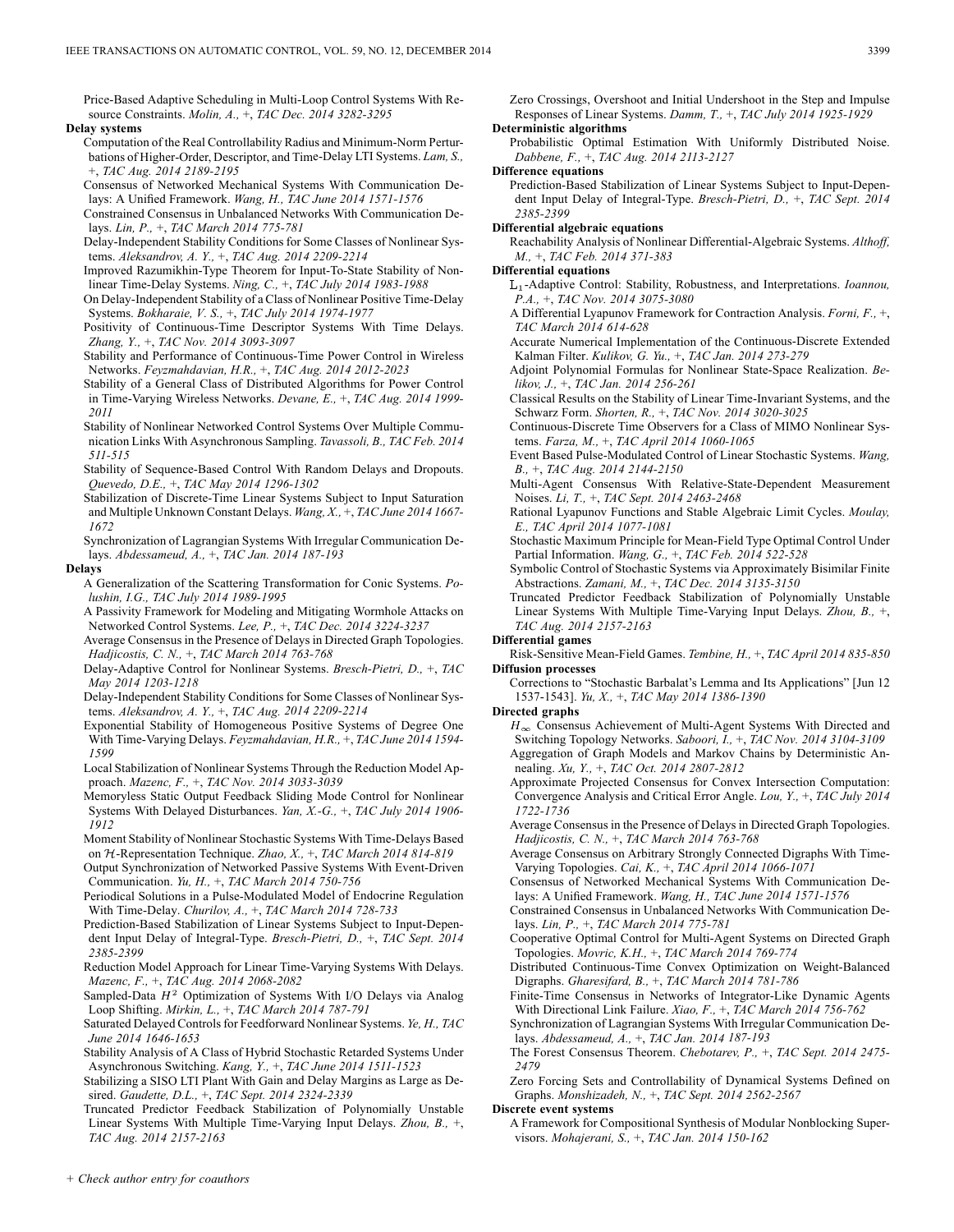- Comments on "Polynomial Time Verification of Decentralized Diagnosability of Discrete Event Systems" versus "Decentralized Failure Diagnosis of Discrete Event Systems": Complexity Clarification. *Kumar, R.,* +, *TAC May 2014 1391-1392*
- How Economic Inequality Has Increased by Tax Cuts? Power-Based Modular Supervisory Control of Discrete Event Systems. *Park, S., TAC Oct. 2014 2843-2848*
- Modeling and Control of Weight-Balanced Timed Event Graphs in Dioids. *Cottenceau, B.,* +, *TAC May 2014 1219-1231*
- On Most Permissive Observers in Dynamic Sensor Activation Problems. *Dallal, E.,* +, *TAC April 2014 966-981*
- On the Linear Separability of the Safe and Unsafe State Subsets of Single-Unit Resource Allocation Systems. *Reveliotis, S., TAC Sept. 2014 2509- 2511*
- On the Notion of Uncontrollable Marking in Supervisory Control of Petri Nets. *Lacerda, B.,* +, *TAC Nov. 2014 3069-3074*
- On-Line Fault Diagnosis With Partially Observed Petri Nets. *Lefebvre, D., TAC July 2014 1919-1924*
- Supervisor Localization of Discrete-Event Systems Based on State Tree Structures. *Cai, K.,* +, *TAC May 2014 1329-1335*
- Verification of the Observer Property in Discrete Event Systems. *Pena, P. N.,* +, *TAC Aug. 2014 2176-2181*
- Weak Invariant Simulation and Its Application to Analysis of Parameterized Networks. *Zibaeenejad, M.H.,* +, *TAC Aug. 2014 2024-2037*

#### **Discrete systems**

- Accurate Numerical Implementation of the Continuous-Discrete Extended Kalman Filter. *Kulikov, G. Yu.,* +, *TAC Jan. 2014 273-279*
- Characterization of the Critical Sets of Quantum Unitary Control Landscapes. *Dominy, J.M.,* +, *TAC Aug. 2014 2083-2098*
- Controlling the Relative Agent Motion in Multi-Agent Formation Stabilization. *Guo, M.,* +, *TAC March 2014 820-826*
- Forward and Converse Lyapunov Theorems for Discrete Dynamical Systems. *Jafari, R.,* +, *TAC Sept. 2014 2496-2501*
- Input-Output-to-State Stability Tools for Hybrid Systems and Their Interconnections. *Sanfelice, R. G., TAC May 2014 1360-1366*
- Minimum-Time Quantum Transport With Bounded Trap Velocity. *Stefanatos, D.,* +, *TAC March 2014 733-738*
- On Hybrid State Estimation for Stochastic Hybrid Systems. *Liu, W.,* +, *TAC Oct. 2014 2615-2628*
- Quantitative Studies on Asymptotic Growth Behaviors of Trajectories of Nonlinear Discrete Dynamical Systems. *Wang, L.,* +, *TAC July 2014 1930- 1935*
- Time-Optimal Control of a Two Level Quantum System via Interaction With an Auxiliary System. *Albertini, F.,* +, *TAC Nov. 2014 3026-3032*

#### **Discrete time systems**

- A Converse Lyapunov Theorem and Robustness for Asymptotic Stability in Probability. *Teel, A.R.,* +, *TAC Sept. 2014 2426-2441*
- A New Parametrization of Linear Observers. *Blumthaler, I.,* +, *TAC July 2014 1778-1788*
- A Recursive Elimination Method for Finite-Horizon Optimal Control Problems of Discrete-Time Rational Systems. *Ohtsuka, T., TAC Nov. 2014 3081- 3086*
- A Sufficient Condition for the Stability of Discrete-Time Systems With State-Dependent Coefficient Matrices. *Yuno, T.,* +, *TAC Jan. 2014 243-248* An Input-Output Construction of Finite State  $\rho/\mu$  Approximations for Control Design. *Tarraf, D.C., TAC Dec. 2014 3164-3177*
- An Iterative Learning Control Approach for Linear Systems With Randomly Varying Trial Lengths. *Li, X.,* +, *TAC July 2014 1954-1960*
- Continuous-Discrete Time Observers for a Class of MIMO Nonlinear Systems. *Farza, M.,* +, *TAC April 2014 1060-1065*
- Controllability of Discrete Time Bilinear Systems in Finite and Infinite Dimensional Spaces. *Alami Louati, D.,* +, *TAC Sept. 2014 2491-2495*
- Convex Conditions on Decentralized Control for Graph Topology Preservation. *Fiacchini, M.,* +, *TAC June 2014 1640-1645*
- Discrete-Time Terminal Sliding Mode Control Systems Based on Euler's Discretization. *Li, S.,* +, *TAC Feb. 2014 546-552*
- Distinguishability of Discrete-Time Nonlinear Systems. *Baglietto, M.,* +, *TAC April 2014 1014-1020*
- Distributed and Truncated Reduced-Order Observer Based Output Feedback Consensus of Multi-Agent Systems. *Zhou, B.,* +, *TAC Aug. 2014 2264-2270* Efficient Polynomial-Time Outer Bounds on State Trajectories for Uncertain Polynomial Systems Using Skewed Structured Singular Values. *Kishida,*
- *M.,* +, *TAC Nov. 2014 3063-3068*

Equivalent Characterizations of Input-to-State Stability for Stochastic Discrete-Time Systems. *Teel, A. R.,* +, *TAC Feb. 2014 516-522*

- Exponential Stability of Homogeneous Positive Systems of Degree One With Time-Varying Delays. *Feyzmahdavian, H.R.,* +, *TAC June 2014 1594- 1599*
- Finite Bisimulations for Switched Linear Systems. *Aydin Gol, E.,* +, *TAC Dec. 2014 3122-3134*
- Further Enhancement on Robust  $H_{\infty}$  Control Design for Discrete-Time Singular Systems. *Chadli, M.,* +, *TAC Feb. 2014 494-499*
- Improved Feed-Forward Command Governor Strategies for Constrained Discrete-Time Linear Systems. *Casavola, A.,* +, *TAC Jan. 2014 216-223*
- ISS-Lyapunov Functions for Discontinuous Discrete-Time Systems. *Grune, L.,* +, *TAC Nov. 2014 3098-3103*
- Language-Guided Controller Synthesis for Linear Systems. *Aydin Gol, E.,* +, *TAC May 2014 1163-1176*
- Model Evaluation for Robust Tracking Under Unknown Upper Bounds on Perturbations and Measurement Noise. *Sokolov, V. F., TAC Feb. 2014 483-488*
- Multirate Observers for Nonlinear Sampled-Data Systems Using Input-to-State Stability and Discrete-Time Approximation. *Beikzadeh, H.,* +, *TAC Sept. 2014 2469-2474*
- Near Optimal LQR Performance in the Decentralized Setting. *Miller, D. E.,* +, *TAC Feb. 2014 327-340*
- Necessary and Sufficient LMI Conditions for Stability and Performance Analysis of 2-D Mixed Continuous-Discrete-Time Systems. *Chesi, G.,* +, *TAC April 2014 996-1007*
- New Results on Output Feedback  $H_{\infty}$  Control for Linear Discrete-Time Systems. *Chang, X.-H.,* +, *TAC May 2014 1355-1359*
- Nuclear Norm Spectrum Estimation From Uniformly Spaced Measurements. *Akcay, H., TAC Aug. 2014 2252-2257*
- On Discrete-Time Convergence for General Linear Multi-Agent Systems Under Dynamic Topology. *Qin, J.,* +, *TAC April 2014 1054-1059*
- On Passivity of a Class of Discrete-Time Switched Nonlinear Systems. *Wang, Y.,* +, *TAC March 2014 692-702*
- On Stability and LQ Control of MJLS With a Markov Chain With General State Space. *Kordonis, I.,* +, *TAC Feb. 2014 535-540*
- On Stabilizability of Nonlinearly Parameterized Discrete-Time Systems. *Li, C.,* +, *TAC Nov. 2014 3014-3019*
- On the Performance Analysis of Resilient Networked Control Systems Under Replay Attacks. *Zhu, M.,* +, *TAC March 2014 804-808*
- On the Robustness of Nominal Nonlinear Minimum-Time Control and Extension to Non-Robustly Controllable Target Sets. *Pin, G.,* +, *TAC April 2014 863-875*
- Online Markov Decision Processes With Kullback–Leibler Control Cost. *Guan, P.,* +, *TAC June 2014 1423-1438*
- Optimal Robust Linear Quadratic Regulator for Systems Subject to Uncertainties. *Terra, M.H.,* +, *TAC Sept. 2014 2586-2591*
- Optimal Stabilization Using Lyapunov Measures. *Raghunathan, A.,* +, *TAC May 2014 1316-1321*
- Output Feedback Control of Markovian Jump Repeated Scalar Nonlinear Systems. *Wu, L.,* +, *TAC Jan. 2014 199-204*
- Periodically Time-Varying  $\mathcal{H}_{\infty}$  Memory Filter Design for Discrete-Time LTI Systems With Polytopic Uncertainty. *Lee, D. H.,* +, *TAC May 2014 1380-1385*
- Price-Based Adaptive Scheduling in Multi-Loop Control Systems With Resource Constraints. *Molin, A.,* +, *TAC Dec. 2014 3282-3295*
- Probabilistic Reach-Avoid Computation for Partially Degenerate Stochastic Processes. *Soudjani, S. E. Z.,* +, *TAC Feb. 2014 528-534*
- Sensor and Actuator Placement for Linear Systems Based on  $H_2$  and  $H_{\infty}$ Optimization. *Munz, U.,* +, *TAC Nov. 2014 2984-2989*
- Stabilizability Across a Gaussian Product Channel: Necessary and Sufficient Conditions. *Kumar, U.,* +, *TAC Sept. 2014 2530-2535*
- Stabilization of Discrete-Time Linear Systems Subject to Input Saturation and Multiple Unknown Constant Delays. *Wang, X.,* +, *TAC June 2014 1667- 1672*
- Stabilizing Dynamic Controllers for Hybrid Systems: A Hybrid Control Lyapunov Function Approach. *Di Cairano, S.,* +, *TAC Oct. 2014 2629-2643*
- Stabilizing Linear Model Predictive Control Under Inexact Numerical Optimization. *Rubagotti, M.,* +, *TAC June 2014 1660-1666*
- Stochastic MPC Framework for Controlling the Average Constraint Violation. *Korda, M.,* +, *TAC July 2014 1706-1721*
- Stochastic Stability of Jump Discrete-Time Linear Systems With Markov Chain in a General Borel Space. *Costa, O. L. V.,* +, *TAC Jan. 2014 223-227*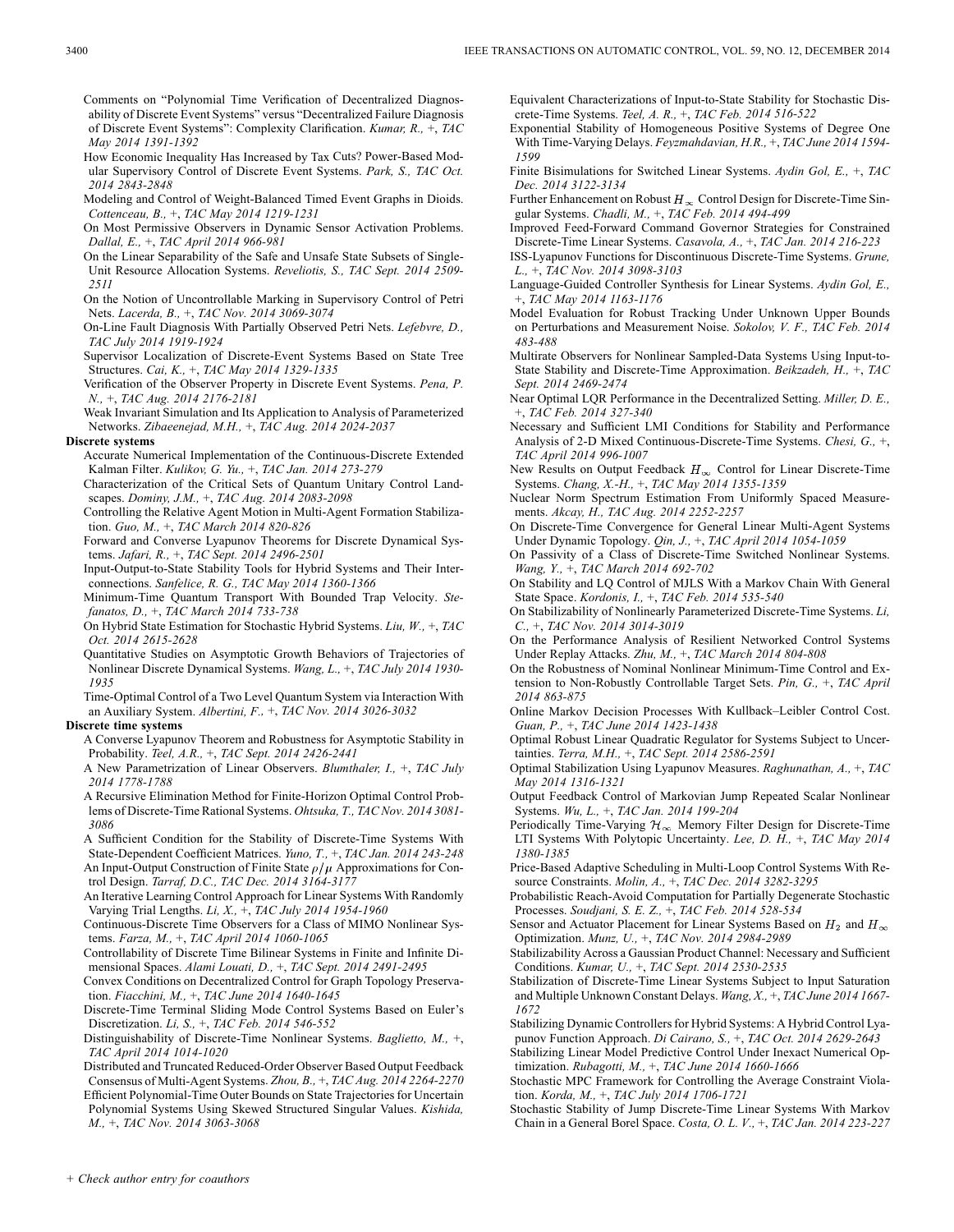Stochastic Stabilization of Partially Observed and Multi-Sensor Systems Driven by Unbounded Noise Under Fixed-Rate Information Constraints. *Johnston, A. P.,* +, *TAC March 2014 792-798*

Strong Structural Controllability and Observability of Linear Time-Varying Systems. *Reissig, G.,* +, *TAC Nov. 2014 3087-3092*

Symbolic Models and Control of Discrete-Time Piecewise Affine Systems: An Approximate Simulation Approach. *Pola, G.,* +, *TAC Jan. 2014 175-180*

## **Distributed algorithms**

A Polyhedral Approximation Framework for Convex and Robust Distributed Optimization. *Burger, M.,* +, *TAC Feb. 2014 384-395*

Algorithms for Leader Selection in Stochastically Forced Consensus Networks. *Lin, F.,* +, *TAC July 2014 1789-1802*

Average Consensus in the Presence of Delays in Directed Graph Topologies. *Hadjicostis, C. N.,* +, *TAC March 2014 763-768*

Fast Distributed Gradient Methods. *Jakovetic, D.,* +, *TAC May 2014 1131- 1146*

Network Clock Synchronization Based on the Second-Order Linear Consensus Algorithm. *Carli, R.,* +, *TAC Feb. 2014 409-422*

Sarymsakov Matrices and Asynchronous Implementation of Distributed Coordination Algorithms. *Xia, W.,* +, *TAC Aug. 2014 2228-2233*

## **Distributed control**

 $H_{\infty}$  Consensus Achievement of Multi-Agent Systems With Directed and Switching Topology Networks. *Saboori, I.,* +, *TAC Nov. 2014 3104-3109* Adaptive Control of Spatially Invariant Systems: A Slowly Varying Approach. *Sarwar, A.,* +, *TAC June 2014 1635-1639*

Constrained Consensus in Unbalanced Networks With Communication Delays. *Lin, P.,* +, *TAC March 2014 775-781*

Cooperative Global Output Regulation for a Class of Nonlinear Multi-Agent Systems. *Dong, Y.,* +, *TAC May 2014 1348-1354*

Cooperative Optimal Control for Multi-Agent Systems on Directed Graph Topologies. *Movric, K.H.,* +, *TAC March 2014 769-774*

Decoupling Coupled Constraints Through Utility Design. *Li, N.,* +, *TAC Aug. 2014 2289-2294*

Design and Stability of Load-Side Primary Frequency Control in Power Systems. *Zhao, C.,* +, *TAC May 2014 1177-1189*

Distributed Control of Networked Dynamical Systems: Static Feedback, Integral Action and Consensus. *Andreasson, M.,* +, *TAC July 2014 1750-1764* Distributed Cooperative Adaptive Identification and Control for a Group

of Continuous-Time Systems With a Cooperative PE Condition via Consensus. *Chen, W.,* +, *TAC Jan. 2014 91-106*

Distributed Formation Control of Multi-Agent Systems Using Complex Laplacian. *Lin, Z.,* +, *TAC July 2014 1765-1777*

Distributed RHC for Tracking and Formation of Nonholonomic Multi-Vehicle Systems. *Wang, P.,* +, *TAC June 2014 1439-1453*

Disturbance Attenuation in a Consensus Network of Identical Linear Systems: An Approach. *Oh, K.-K.,* +, *TAC Aug. 2014 2164-2169*

On Feasibility, Stability and Performance in Distributed Model Predictive Control. *Giselsson, P.,* +, *TAC April 2014 1031-1036*

On the Performance Analysis of Resilient Networked Control Systems Under Replay Attacks. *Zhu, M.,* +, *TAC March 2014 804-808*

Robust Distributed Model Predictive Control of Constrained Continuous-Time Nonlinear Systems: A Robustness Constraint Approach. *Li, H.,* +, *TAC June 2014 1673-1678*

Supervisor Localization of Discrete-Event Systems Based on State Tree Structures. *Cai, K.,* +, *TAC May 2014 1329-1335*

Symbolic Supervisory Control of Distributed Systems With Communications. *Kalyon, G.,* +, *TAC Feb. 2014 396-408*

## **Distributed parameter systems**

Generalized Efficiency Bounds in Distributed Resource Allocation. *Marden, J. R.,* +, *TAC March 2014 571-584*

#### **Distributed sensors**

Event-Based State Estimation With Variance-Based Triggering. *Trimpe, S.,* +, *TAC Dec. 2014 3266-3281*

### **Doppler effect**

High Confidence Networked Control for Next Generation Air Transportation Systems. *Park, P.,* +, *TAC Dec. 2014 3357-3372*

## **Dynamic programming**

A Novel Penalty Approach for Nonlinear Dynamic Optimization Problems With Inequality Path Constraints. *Liu, X.,* +, *TAC Oct. 2014 2863-2867* Dynamic Contract Trading in Spectrum Markets. *Kasbekar, G.S.,* +, *TAC Oct. 2014 2856-2862*

Learning in Mean-Field Games. *Yin, H.,* +, *TAC March 2014 629-644*

Optimal Control of Markov Decision Processes With Linear Temporal Logic Constraints. *Ding, X.,* +, *TAC May 2014 1244-1257*

Optimal Power Management in Wireless Control Systems. *Gatsis, K.,* +, *TAC June 2014 1495-1510*

Quickest Detection of a Random Pulse in White Gaussian Noise. *Komaee, A., TAC June 2014 1468-1479*

Rollout Event-Triggered Control: Beyond Periodic Control Performance. *Antunes, D.,* +, *TAC Dec. 2014 3296-3311*

Stochastic Maximum Principle for Mean-Field Type Optimal Control Under Partial Information. *Wang, G.,* +, *TAC Feb. 2014 522-528*

Unified Framework of Mean-Field Formulations for Optimal Multi-Period Mean-Variance Portfolio Selection. *Cui, X.,* +, *TAC July 2014 1833-1844* **Dynamic scheduling**

Stability of Prioritized Scheduling Policies in Manufacturing Systems With Setup Times. *Tubilla, F.,* +, *TAC June 2014 1606-1611*

## **E**

#### **Economic indicators**

How Economic Inequality Has Increased by Tax Cuts? Power-Based Modular Supervisory Control of Discrete Event Systems. *Park, S., TAC Oct. 2014 2843-2848*

#### **Economics**

Economic MPC for a Changing Economic Criterion for Linear Systems. *Ferramosca, A.,* +, *TAC Oct. 2014 2657-2667*

**Eigenvalues and eigenfunctions**

Computation of Time Optimal Feedback Control Using Groebner Basis. *Patil, D.U.,* +, *TAC Aug. 2014 2271-2276*

Distributed Formation Control of Multi-Agent Systems Using Complex Laplacian. *Lin, Z.,* +, *TAC July 2014 1765-1777*

Disturbance Attenuation in a Consensus Network of Identical Linear Systems: An Approach. *Oh, K.-K.,* +, *TAC Aug. 2014 2164-2169*

Fast Structured Nuclear Norm Minimization With Applications to Set Membership Systems Identification. *Sznaier, M.,* +, *TAC Oct. 2014 2837-2842*

Necessary and Sufficient LMI Conditions for Stability and Performance Analysis of 2-D Mixed Continuous-Discrete-Time Systems. *Chesi, G.,* +, *TAC April 2014 996-1007*

Nuclear Norm Spectrum Estimation From Uniformly Spaced Measurements. *Akcay, H., TAC Aug. 2014 2252-2257*

Optimal Stabilization Problem With Minimax Cost in a Critical Case. *Grushkovskaya, V.,* +, *TAC Sept. 2014 2512-2517*

Robust Pole Placement With Moore's Algorithm. *Schmid, R.,* +, *TAC Feb. 2014 500-505*

Stability Analysis of Systems With Generalized Frequency Variables. *Hara, S.,* +, *TAC Feb. 2014 313-326*

Stabilization of Discrete-Time Linear Systems Subject to Input Saturation and Multiple Unknown Constant Delays. *Wang, X.,* +, *TAC June 2014 1667- 1672*

Stable Internally Positive Representations of Continuous Time Systems. *Cacace, F.,* +, *TAC April 2014 1048-1053*

#### **Electric admittance**

Design of Optimal Sparse Interconnection Graphs for Synchronization of Oscillator Networks. *Fardad, M.,* +, *TAC Sept. 2014 2457-2462*

## **Electronic data interchange**

A Distributed Multi-Agent Command Governor Strategy for the Coordination of Networked Interconnected Systems. *Casavola, A.,* +, *TAC Aug. 2014 2099-2112*

#### **Energy harvesting**

Optimal Energy Allocation for Kalman Filtering Over Packet Dropping Links With Imperfect Acknowledgments and Energy Harvesting Constraints. *Nourian, M.,* +, *TAC Aug. 2014 2128-2143*

## **Entropy**

Extremum Problems With Total Variation Distance and Their Applications. *Charalambous, C.D.,* +, *TAC Sept. 2014 2353-2368*

# **Error analysis**

Model Reduction and Clusterization of Large-Scale Bidirectional Networks. *Ishizaki, T.,* +, *TAC Jan. 2014 48-63*

## **Error compensation**

Robust Adaptive Compensation of Periodic Disturbances With Unknown Frequency. *Marino, R.,* +, *TAC Oct. 2014 2760-2765*

Robust Adaptive Inverse Control of a Class of Nonlinear Systems With Prandtl-Ishlinskii Hysteresis Model. *Liu, S.,* +, *TAC Aug. 2014 2170-2175*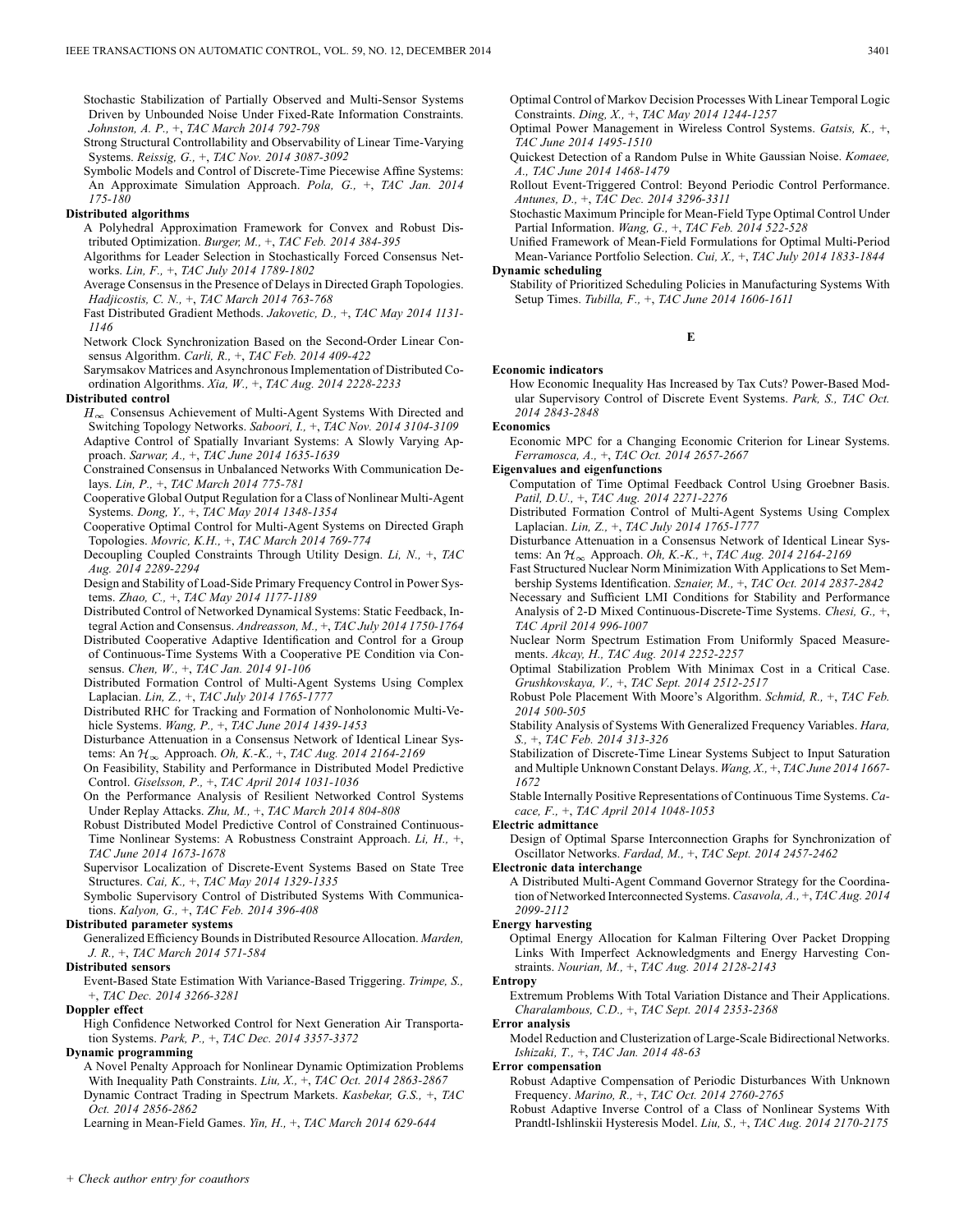- A Unified Framework for Solving a General Class of Conditional and Robust Set-Membership Estimation Problems. *Cerone, V.,* +, *TAC Nov. 2014 2897- 2909*
- Detection in Adversarial Environments. *Vamvoudakis, K.G.,* +, *TAC Dec. 2014 3209-3223*
- Distributed Fusion Estimation With Missing Measurements, Random Transmission Delays and Packet Dropouts. *Chen, B.,* +, *TAC July 2014 1961- 1967*
- Mixing Coefficients Between Discrete and Real Random Variables: Computation and Properties. *Ahsen, M. E.,* +, *TAC Jan. 2014 34-47*

#### **Evolutionary computation**

Efficient Foraging Strategies in Multi-Agent Systems Through Curve Evolutions. *Haque, M.,* +, *TAC April 2014 1036-1041*

## **Expectation-maximization algorithms**

Modified Bryson-Frazier Smoother Cross-Covariance. *Martin, W. R., TAC Jan. 2014 233-236*

#### **Exponential distribution**

A Stochastic Approach to Dubins Vehicle Tracking Problems. *Anderson, R.P.,* +, *TAC Oct. 2014 2801-2806*

**F**

#### **Fading channels**

- Optimal Energy Allocation for Kalman Filtering Over Packet Dropping Links With Imperfect Acknowledgments and Energy Harvesting Constraints. *Nourian, M.,* +, *TAC Aug. 2014 2128-2143*
- Optimal Power Management in Wireless Control Systems. *Gatsis, K.,* +, *TAC June 2014 1495-1510*

#### **Failure analysis**

- Adaptive Failure Compensation Control for Uncertain Systems With Stochastic Actuator Failures. *Fan, H.,* +, *TAC March 2014 808-814*
- Comments on "Polynomial Time Verification of Decentralized Diagnosability of Discrete Event Systems" versus "Decentralized Failure Diagnosis of Discrete Event Systems": Complexity Clarification. *Kumar, R.,* +, *TAC May 2014 1391-1392*
- Finite-Time Consensus in Networks of Integrator-Like Dynamic Agents With Directional Link Failure. *Xiao, F.,* +, *TAC March 2014 756-762*

#### **Fault diagnosis**

- On Most Permissive Observers in Dynamic Sensor Activation Problems. *Dallal, E.,* +, *TAC April 2014 966-981*
- On-Line Fault Diagnosis With Partially Observed Petri Nets. *Lefebvre, D., TAC July 2014 1919-1924*
- Robust Fault Estimation Using Relative Information in Linear Multi-Agent Networks. *Menon, P. P.,* +, *TAC Feb. 2014 477-482*

## **Fault tolerant control**

High Confidence Networked Control for Next Generation Air Transportation Systems. *Park, P.,* +, *TAC Dec. 2014 3357-3372*

Secure Estimation and Control for Cyber-Physical Systems Under Adversarial Attacks. *Fawzi, H.,* +, *TAC June 2014 1454-1467*

#### **Feedback**

- A Class of Position Controllers for Underactuated VTOL Vehicles. *Roza, A.,* +, *TAC Sept. 2014 2580-2585*
- A Combined Homogeneous Domination and Sign Function Approach to Output-Feedback Stabilization of Stochastic High-Order Nonlinear Systems. *Xie, X.-J.,* +, *TAC May 2014 1303-1309*
- A Heuristic Approach to Static Output-Feedback Controller Synthesis With Restricted Frequency-Domain Specifications. *Li, X.,* +, *TAC April 2014 1008-1014*
- A Stochastic Approach to Dubins Vehicle Tracking Problems. *Anderson, R.P.,* +, *TAC Oct. 2014 2801-2806*
- Adaptive Backstepping Stabilization of Nonlinear Uncertain Systems With Quantized Input Signal. *Zhou, J.,* +, *TAC Feb. 2014 460-464*
- Controlled Invariants and Trajectory Planning for Underactuated Mechanical Systems. *Shiriaev, A.S.,* +, *TAC Sept. 2014 2555-2561*
- Convex Conditions on Decentralized Control for Graph Topology Preservation. *Fiacchini, M.,* +, *TAC June 2014 1640-1645*
- Cooperative Global Output Regulation for a Class of Nonlinear Multi-Agent Systems. *Dong, Y.,* +, *TAC May 2014 1348-1354*
- Delay-Adaptive Control for Nonlinear Systems. *Bresch-Pietri, D.,* +, *TAC May 2014 1203-1218*
- Exponential Stabilization of Boundary Controlled Port-Hamiltonian Systems With Dynamic Feedback. *Ramirez, H.,* +, *TAC Oct. 2014 2849-2855*

ISS-Lyapunov Functions for Discontinuous Discrete-Time Systems. *Grune, L.,* +, *TAC Nov. 2014 3098-3103*

- Language-Guided Controller Synthesis for Linear Systems. *Aydin Gol, E.,* +, *TAC May 2014 1163-1176*
- Leader-Following Connectivity Preservation Rendezvous of Multiple Double Integrator Systems Based on Position Measurement Only. *Dong, Y.,* +, *TAC Sept. 2014 2598-2603*
- LMMSE Filtering in Feedback Systems With White Random Modes: Application to Tracking in Clutter. *Sigalov, D.,* +, *TAC Sept. 2014 2549-2554* Local Stabilization of Nonlinear Systems Through the Reduction Model Approach. *Mazenc, F.,* +, *TAC Nov. 2014 3033-3039*
- Memoryless Static Output Feedback Sliding Mode Control for Nonlinear Systems With Delayed Disturbances. *Yan, X.-G.,* +, *TAC July 2014 1906- 1912*
- New Results on Output Feedback  $H_{\infty}$  Control for Linear Discrete-Time Systems. *Chang, X.-H.,* +, *TAC May 2014 1355-1359*
- On Passivity of a Class of Discrete-Time Switched Nonlinear Systems. *Wang, Y.,* +, *TAC March 2014 692-702*
- On the Equivalence Between Dissipativity and Optimality of Discontinuous Nonlinear Regulators for Filippov Dynamical Systems. *Sadikhov, T.,* +, *TAC Feb. 2014 423-436*
- On the Stabilizability and Consensus of Positive Homogeneous Multi-Agent Dynamical Systems. *Valcher, M. E.,* +, *TAC July 2014 1936-1941*
- Online Markov Decision Processes Under Bandit Feedback. *Neu, G.,* +, *TAC March 2014 676-691*
- Optimal Distributed Kalman Filtering Fusion With Singular Covariances of Filtering Errors and Measurement Noises. *Song, E.,* +, *TAC May 2014 1271- 1282*
- Optimal Stabilization Using Lyapunov Measures. *Raghunathan, A.,* +, *TAC May 2014 1316-1321*
- Output Feedback Control of Markovian Jump Repeated Scalar Nonlinear Systems. *Wu, L.,* +, *TAC Jan. 2014 199-204*
- Prediction-Based Stabilization of Linear Systems Subject to Input-Dependent Input Delay of Integral-Type. *Bresch-Pietri, D.,* +, *TAC Sept. 2014 2385-2399*
- Robust Adaptive Compensation of Periodic Disturbances With Unknown Frequency. *Marino, R.,* +, *TAC Oct. 2014 2760-2765*
- Robust Static Output Feedback Controllers via Robust Stabilizability Functions. *Chesi, G., TAC June 2014 1618-1623*
- Saturated Delayed Controls for Feedforward Nonlinear Systems. *Ye, H., TAC June 2014 1646-1653*
- Saturated RISE Feedback Control for a Class of Second-Order Nonlinear Systems. *Fischer, N.,* +, *TAC April 2014 1094-1099*
- Secure Estimation and Control for Cyber-Physical Systems Under Adversarial Attacks. *Fawzi, H.,* +, *TAC June 2014 1454-1467*
- Semi-Global Consensus of Nonlinear Second-Order Multi-Agent Systems With Measurement Output Feedback. *Fan, M.-C.,* +, *TAC Aug. 2014 2222- 2227*
- Sparse Packetized Predictive Control for Networked Control Over Erasure Channels. *Nagahara, M.,* +, *TAC July 2014 1899-1905*
- Truncated Predictor Feedback Stabilization of Polynomially Unstable Linear Systems With Multiple Time-Varying Input Delays. *Zhou, B.,* +, *TAC Aug. 2014 2157-2163*
- Youla-Like Parametrizations Subject to QI Subspace Constraints. *Sabau, S.,* +, *TAC June 2014 1411-1422*

#### **Feedforward**

Improved Feed-Forward Command Governor Strategies for Constrained Discrete-Time Linear Systems. *Casavola, A.,* +, *TAC Jan. 2014 216-223* Saturated Delayed Controls for Feedforward Nonlinear Systems. *Ye, H., TAC June 2014 1646-1653*

## **Field programmable gate arrays**

Embedded Online Optimization for Model Predictive Control at Megahertz Rates. *Jerez, J.L.,* +, *TAC Dec. 2014 3238-3251*

- **File servers**
	- Energy-Aware Scheduling on Heterogeneous Processors. *Akgun, O. T.,* +, *TAC March 2014 599-613*

#### **Filtering theory**

Nonanticipative Rate Distortion Function and Relations to Filtering Theory. *Charalambous, C. D.,* +, *TAC April 2014 937-952*

#### **Finite automata**

- Current-State Opacity Formulations in Probabilistic Finite Automata. *Saboori, A.,* +, *TAC Jan. 2014 120-133*
- On Most Permissive Observers in Dynamic Sensor Activation Problems. *Dallal, E.,* +, *TAC April 2014 966-981*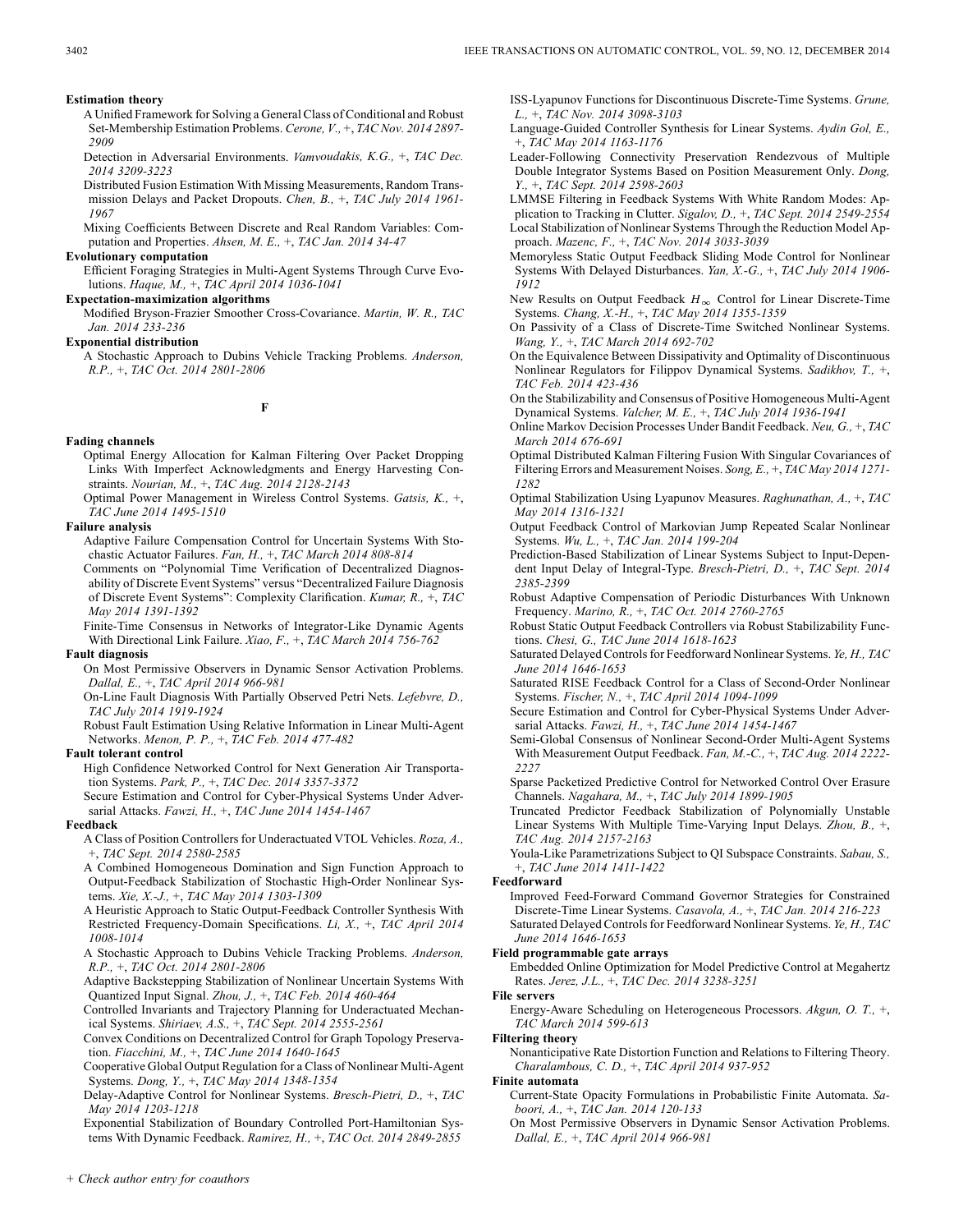Symbolic Models and Control of Discrete-Time Piecewise Affine Systems: An Approximate Simulation Approach. *Pola, G.,* +, *TAC Jan. 2014 175-180*

## **Finite difference methods**

On Hybrid State Estimation for Stochastic Hybrid Systems. *Liu, W.,* +, *TAC Oct. 2014 2615-2628*

## **Finite state machines**

A Framework for Compositional Synthesis of Modular Nonblocking Supervisors. *Mohajerani, S.,* +, *TAC Jan. 2014 150-162*

Symbolic Control of Stochastic Systems via Approximately Bisimilar Finite Abstractions. *Zamani, M.,* +, *TAC Dec. 2014 3135-3150*

Symbolic Supervisory Control of Distributed Systems With Communications. *Kalyon, G.,* +, *TAC Feb. 2014 396-408*

#### **Fishing industry**

Optimal Placement of Marine Protected Areas: a Trade-off Between Fisheries Goals and Conservation Efforts. *De Leenheer, P., TAC June 2014 1583-1587*

## **Fixed point arithmetic**

Embedded Online Optimization for Model Predictive Control at Megahertz Rates. *Jerez, J.L.,* +, *TAC Dec. 2014 3238-3251*

#### **Flexible manipulators**

Continuous-Discrete Time Observers for a Class of MIMO Nonlinear Systems. *Farza, M.,* +, *TAC April 2014 1060-1065*

Generalizing Negative Imaginary Systems Theory to Include Free Body Dynamics: Control of Highly Resonant Structures With Free Body Motion. *Mabrok, M.A.,* +, *TAC Oct. 2014 2692-2707*

## **Fokker-Planck equation**

Risk-Sensitive Mean-Field Games. *Tembine, H.,* +, *TAC April 2014 835-850* **Formal logic**

Formal Synthesis of Control Policies for Continuous Time Markov Processes From Time-Bounded Temporal Logic Specifications. *Medina Ayala, A.,* +, *TAC Sept. 2014 2568-2573*

Further Results on Disturbance Decoupling of Mix-Valued Logical Networks. *Zhang, L.,* +, *TAC June 2014 1630-1634*

## **Formal verification**

Reachability Analysis of Nonlinear Differential-Algebraic Systems. *Althoff, M.,* +, *TAC Feb. 2014 371-383*

Supporting Heterogeneity in Cyber-Physical Systems Architectures. *Rajhans, A.,* +, *TAC Dec. 2014 3178-3193*

#### **Forward error correction**

Optimal Power Management in Wireless Control Systems. *Gatsis, K.,* +, *TAC June 2014 1495-1510*

#### **Fourier series**

Robust Adaptive Compensation of Periodic Disturbances With Unknown Frequency. *Marino, R.,* +, *TAC Oct. 2014 2760-2765*

#### **Frequency control**

Design and Stability of Load-Side Primary Frequency Control in Power Systems. *Zhao, C.,* +, *TAC May 2014 1177-1189*

#### **Frequency estimation**

Robust Adaptive Compensation of Periodic Disturbances With Unknown Frequency. *Marino, R.,* +, *TAC Oct. 2014 2760-2765*

Robust Sinusoid Identification With Structured and Unstructured Measurement Uncertainties. *Pin, G.,* +, *TAC June 2014 1588-1593*

Semi-Global Multi-Frequency Estimation in the Presence of Deadzone and Saturation. *Carnevale, D.,* +, *TAC July 2014 1913-1918*

#### **Frequency response**

Nu-Gap Model Reduction in the Frequency Domain. *Sootla, A., TAC Jan. 2014 228-233*

#### **Frequency-domain analysis**

Consensus of Networked Mechanical Systems With Communication Delays: A Unified Framework. *Wang, H., TAC June 2014 1571-1576*

Frequency Domain Subspace Identification Using Nuclear Norm Minimization and Hankel Matrix Realizations. *Smith, R.S., TAC Nov. 2014 2886- 2896*

Nu-Gap Model Reduction in the Frequency Domain. *Sootla, A., TAC Jan. 2014 228-233*

Stability Analysis of Lur'e-Type Switched Systems. *Geromel, J.C.,* +, *TAC Nov. 2014 3046-3050*

Stabilization of Discrete-Time Linear Systems Subject to Input Saturation and Multiple Unknown Constant Delays. *Wang, X.,* +, *TAC June 2014 1667- 1672*

Zero Crossings, Overshoot and Initial Undershoot in the Step and Impulse Responses of Linear Systems. *Damm, T.,* +, *TAC July 2014 1925-1929*

A Heuristic Approach to Static Output-Feedback Controller Synthesis With Restricted Frequency-Domain Specifications. *Li, X.,* +, *TAC April 2014 1008-1014*

## **Function approximation**

Constrained Optimal Input Signal Design for Data-Centric Estimation Methods. *Deshpande, S.,* +, *TAC Nov. 2014 2990-2995*

**Functional equations**

Extremum Problems With Total Variation Distance and Their Applications. *Charalambous, C.D.,* +, *TAC Sept. 2014 2353-2368*

**G**

Human-Inspired Control of Bipedal Walking Robots. *Ames, A. D., TAC May 2014 1115-1130*

#### **Galerkin method**

Learning in Mean-Field Games. *Yin, H.,* +, *TAC March 2014 629-644*

## **Game theory**

**Gait analysis**

A Distributed Multi-Agent Command Governor Strategy for the Coordination of Networked Interconnected Systems. *Casavola, A.,* +, *TAC Aug. 2014 2099-2112*

A Mean Field Game Synthesis of Initial Mean Consensus Problems: A Continuum Approach for Non-Gaussian Behavior. *Nourian, M.,* +, *TAC Feb. 2014 449-455*

Adaptive Symbolic Control for Finite-State Transition Systems With Grammatical Inference. *Fu, J.,* +, *TAC Feb. 2014 505-511*

Decoupling Coupled Constraints Through Utility Design. *Li, N.,* +, *TAC Aug. 2014 2289-2294*

Detection in Adversarial Environments. *Vamvoudakis, K.G.,* +, *TAC Dec. 2014 3209-3223*

Generalized Efficiency Bounds in Distributed Resource Allocation. *Marden, J. R.,* +, *TAC March 2014 571-584*

Hierarchical Mean Field Games for Multiagent Systems With Tracking-Type Costs: Distributed  $\varepsilon$ -Stackelberg Equilibria. *Wang, B.-C., +, TAC Aug. 2014 2241-2247*

Learning in Mean-Field Games. *Yin, H.,* +, *TAC March 2014 629-644*

Necessary and Sufficient Conditions for Pareto Optimality in Infinite Horizon Cooperative Differential Games. *Reddy, P.V.,* +, *TAC Sept. 2014 2536-2542*

Relationship Between Nash Equilibrium Strategies and  $H_2/H_{\infty}$  Control of Stochastic Markov Jump Systems With Multiplicative Noise. *Sheng, L.,* +, *TAC Sept. 2014 2592-2597*

Stackelberg Routing on Parallel Networks With Horizontal Queues. *Krichene, W.,* +, *TAC March 2014 714-727*

The Price of Anarchy in the Markovian Single Server Queue. *Gilboa-Freedman, G.,* +, *TAC Feb. 2014 455-459*

#### **Gaussian noise**

Jointly Optimal LQG Quantization and Control Policies for Multi-Dimensional Systems. *Yuksel, S., TAC June 2014 1612-1617*

#### **Gaussian processes**

On the Optimal Solutions of the Infinite-Horizon Linear Sensor Scheduling Problem. *Zhao, L.,* +, *TAC Oct. 2014 2825-2830*

Stabilizability Across a Gaussian Product Channel: Necessary and Sufficient Conditions. *Kumar, U.,* +, *TAC Sept. 2014 2530-2535*

#### **Genetics**

Intercellular Delay Regulates the Collective Period of Repressively Coupled Gene Regulatory Oscillator Networks. *Wang, Y.,* +, *TAC Jan. 2014 211-216* Optimal Control of Boolean Control Networks. *Fornasini, E.,* +, *TAC May 2014 1258-1270*

#### **Geometric programming**

A Stochastic Online Sensor Scheduler for Remote State Estimation With Time-Out Condition. *Wu, J.,* +, *TAC Nov. 2014 3110-3116* **Geometry**

LMI-Based Estimation of Scene Points in Vision Systems with Generalized Cameras. *Chesi, G., TAC Nov. 2014 2996-3001*

**Global Positioning System**

High Confidence Networked Control for Next Generation Air Transportation Systems. *Park, P.,* +, *TAC Dec. 2014 3357-3372*

#### **Gradient methods**

An Accelerated Dual Gradient-Projection Algorithm for Embedded Linear Model Predictive Control. *Patrinos, P.,* +, *TAC Jan. 2014 18-33*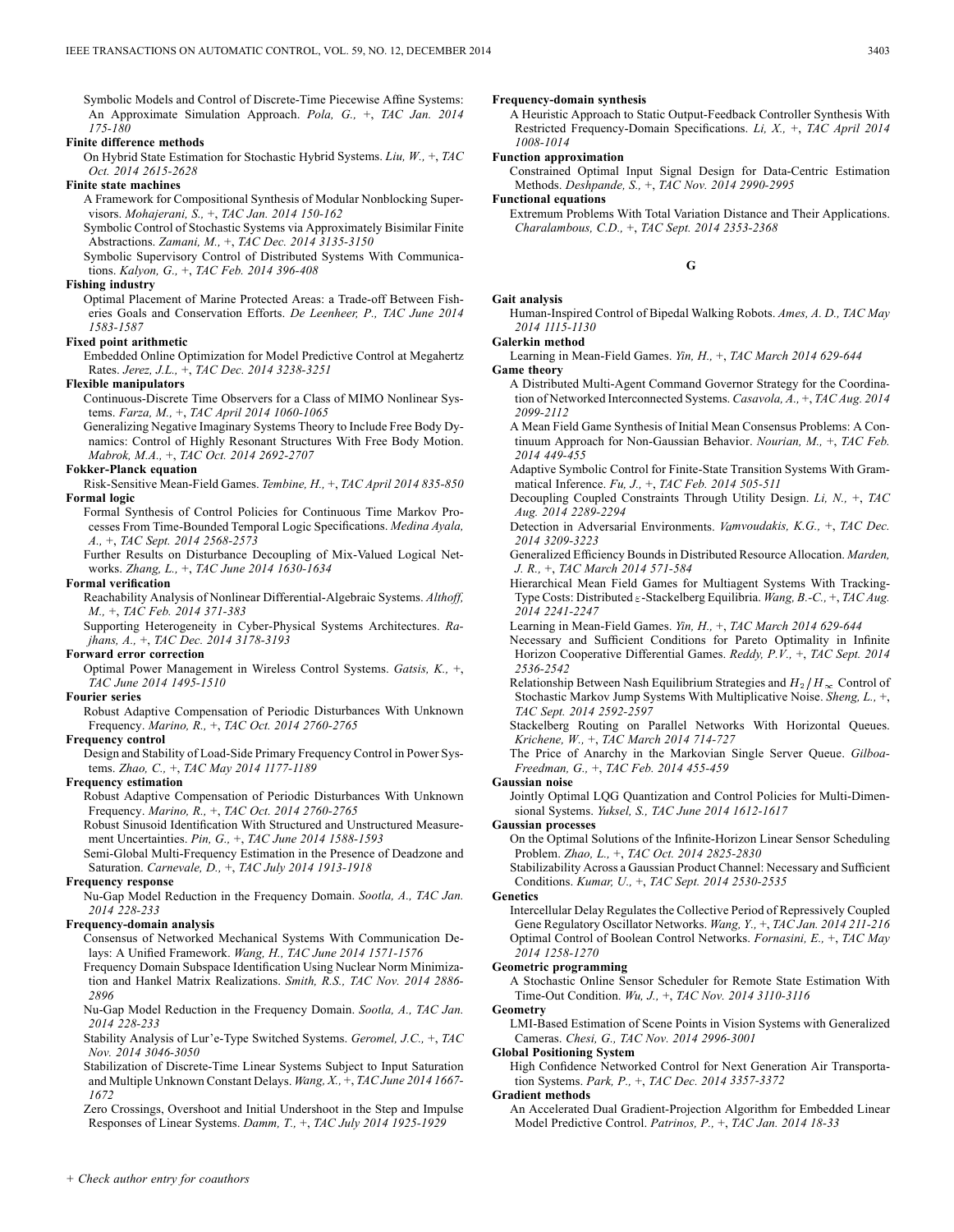Gradient-Based Adaptive Stochastic Search for Non-Differentiable Optimization. *Zhou, E.,* +, *TAC July 2014 1818-1832*

Learning in Mean-Field Games. *Yin, H.,* +, *TAC March 2014 629-644*

- Minimized Tracking Error Randomness Control for Nonlinear Multivariate and Non-Gaussian Systems Using the Generalized Density Evolution Equation. *Ren, M.,* +, *TAC Sept. 2014 2486-2490*
- Rate Analysis of Inexact Dual First-Order Methods Application to Dual Decomposition. *Necoara, I.,* +, *TAC May 2014 1232-1243*
- Robust  $H_{\infty}$  Receding Horizon Control for a Class of Coordinated Control Problems Involving Dynamically Decoupled Subsystems. *Gautam, A.,* +, *TAC Jan. 2014 134-149*

Stabilizing Linear Model Predictive Control Under Inexact Numerical Optimization. *Rubagotti, M.,* +, *TAC June 2014 1660-1666*

## **Graph theory**

Compressive Network Analysis. *Jiang, X.,* +, *TAC Nov. 2014 2946-2961* Controllability and Observability of Network-of-Networks via Cartesian Products. *Chapman, A.,* +, *TAC Oct. 2014 2668-2679*

Convex Conditions on Decentralized Control for Graph Topology Preservation. *Fiacchini, M.,* +, *TAC June 2014 1640-1645*

Distributed Cardinality Estimation in Anonymous Networks. *Varagnolo, D.,* +, *TAC March 2014 645-659*

Distributed Formation Control of Multi-Agent Systems Using Complex Laplacian. *Lin, Z.,* +, *TAC July 2014 1765-1777*

Disturbance Attenuation in a Consensus Network of Identical Linear Systems: An Approach. *Oh, K.-K.,* +, *TAC Aug. 2014 2164-2169*

Efficient Computations of a Security Index for False Data Attacks in Power Networks. *Hendrickx, J.M.,* +, *TAC Dec. 2014 3194-3208*

Formation Control and Network Localization via Orientation Alignment. *Oh, K.-K.,* +, *TAC Feb. 2014 540-545*

Holding Time Maximization Preserving Output Performance for Timed Event Graphs. *David-Henriet, X.,* +, *TAC July 2014 1968-1973*

Modeling and Control of Weight-Balanced Timed Event Graphs in Dioids. *Cottenceau, B.,* +, *TAC May 2014 1219-1231*

Optimal Controller Synthesis for Decentralized Systems Over Graphs via Spectral Factorization. *Swigart, J.,* +, *TAC Sept. 2014 2311-2323*

Output Synchronization of Networked Passive Systems With Event-Driven Communication. *Yu, H.,* +, *TAC March 2014 750-756*

Robust Output Synchronization of a Network of Heterogeneous Nonlinear Agents Via Nonlinear Regulation Theory. *Isidori, A.,* +, *TAC Oct. 2014 2680-2691*

Upper and Lower Bounds for Controllable Subspaces of Networks of Diffusively Coupled Agents. *Zhang, S.,* +, *TAC March 2014 745-750*

## **Greedy algorithms**

Algorithms for Leader Selection in Stochastically Forced Consensus Networks. *Lin, F.,* +, *TAC July 2014 1789-1802*

The Stability of Longest-Queue-First Scheduling With Variable Packet Sizes. *Maguluri, S.T.,* +, *TAC Aug. 2014 2295-2300*

## **H**

## $H^2$  control

Sampled-Data  $H^2$  Optimization of Systems With I/O Delays via Analog Loop Shifting. *Mirkin, L.,* +, *TAC March 2014 787-791*

Sensor and Actuator Placement for Linear Systems Based on  $H_2$  and  $H_{\infty}$ Optimization. *Munz, U.,* +, *TAC Nov. 2014 2984-2989*

## $H_{\infty}$  control

 $H_{\infty}$  Consensus Achievement of Multi-Agent Systems With Directed and Switching Topology Networks. *Saboori, I.,* +, *TAC Nov. 2014 3104-3109* Cooperative Output Regulation of Heterogeneous Multi-Agent Systems: An Criterion. *Huang, C.,* +, *TAC Jan. 2014 267-273*

Disturbance Attenuation in a Consensus Network of Identical Linear Systems: An Approach. *Oh, K.-K.,* +, *TAC Aug. 2014 2164-2169*

Further Enhancement on Robust  $H_\infty$  Control Design for Discrete-Time Singular Systems. *Chadli, M.,* +, *TAC Feb. 2014 494-499*

New Results on Output Feedback  $H_{\infty}$  Control for Linear Discrete-Time Systems. *Chang, X.-H.,* +, *TAC May 2014 1355-1359*

Optimal Robust Linear Quadratic Regulator for Systems Subject to Uncertainties. *Terra, M.H.,* +, *TAC Sept. 2014 2586-2591*

Relationship Between Nash Equilibrium Strategies and  $H_2/H_{\infty}$  Control of Stochastic Markov Jump Systems With Multiplicative Noise. *Sheng, L.,* +, *TAC Sept. 2014 2592-2597*

Risk-Sensitive Mean-Field Games. *Tembine, H.,* +, *TAC April 2014 835-850* Robust  $H_{\infty}$  Receding Horizon Control for a Class of Coordinated Control Problems Involving Dynamically Decoupled Subsystems. *Gautam, A.,* +, *TAC Jan. 2014 134-149*

Sensor and Actuator Placement for Linear Systems Based on  $H_2$  and  $H_{\infty}$ Optimization. *Munz, U.,* +, *TAC Nov. 2014 2984-2989*

Some Remarks on General Nonlinear Stochastic  $H_{\infty}$  Control With State, Control, and Disturbance-Dependent Noise. *Zhang, W.,* +, *TAC Jan. 2014 237-242*

## $H_{\infty}$  filters

Periodically Time-Varying  $\mathcal{H}_{\infty}$  Memory Filter Design for Discrete-Time LTI Systems With Polytopic Uncertainty. *Lee, D. H.,* +, *TAC May 2014 1380-1385*

## **Hankel matrices**

Nuclear Norm Spectrum Estimation From Uniformly Spaced Measurements. *Akcay, H., TAC Aug. 2014 2252-2257*

#### **Harmonic analysis**

Minimum-Time Quantum Transport With Bounded Trap Velocity. *Stefanatos, D.,* +, *TAC March 2014 733-738*

## **Heisenberg model**

Decoherence-Free Linear Quantum Subsystems. *Yamamoto, N., TAC July 2014 1845-1857*

#### **Helicopters**

Supporting Heterogeneity in Cyber-Physical Systems Architectures. *Rajhans, A.,* +, *TAC Dec. 2014 3178-3193*

#### **Hermitian matrices**

Frequency-Interval Model Reduction of Bilinear Systems. *Shaker, H. R.,* +, *TAC July 2014 1948-1953*

#### **Hidden Markov models**

An Argument for the Bayesian Control of Partially Observable Markov Decision Processes. *Vargo, E.,* +, *TAC Oct. 2014 2796-2800*

Optimal Control of Hidden Markov Models With Binary Observations. *Komaee, A.,* +, *TAC Jan. 2014 64-77*

#### **Higher order statistics**

Statistical Control for Performance Shaping Using Cost Cumulants. *Kang, B.,* +, *TAC Jan. 2014 249-255*

# **Hilbert spaces**

Characterization of the Critical Sets of Quantum Unitary Control Landscapes. *Dominy, J.M.,* +, *TAC Aug. 2014 2083-2098*

**Hydraulic systems**

Predictive Control With Guaranteed Stability for Water Hammer Equations. *Van Pham, T.,* +, *TAC Feb. 2014 465-470*

## **Hysteresis**

Robust Adaptive Inverse Control of a Class of Nonlinear Systems With Prandtl-Ishlinskii Hysteresis Model. *Liu, S.,* +, *TAC Aug. 2014 2170-2175*

## **I**

#### **Identification**

A Difference of Convex Functions Algorithm for Switched Linear Regression. *Pham Dinh, T.,* +, *TAC Aug. 2014 2277-2282*

Fast Structured Nuclear Norm Minimization With Applications to Set Membership Systems Identification. *Sznaier, M.,* +, *TAC Oct. 2014 2837-2842*

Probabilistic Optimal Estimation With Uniformly Distributed Noise. *Dabbene, F.,* +, *TAC Aug. 2014 2113-2127*

Selective  $\ell_1$  Minimization for Sparse Recovery. *Le, V.L.,* +, *TAC Nov. 2014 3008-3013*

- Subspace Identification of Large-Scale Interconnected Systems. *Haber, A.,* +, *TAC Oct. 2014 2754-2759*
- System Identification Via Sparse Multiple Kernel-Based Regularization Using Sequential Convex Optimization Techniques. *Chen, T.,* +, *TAC Nov. 2014 2933-2945*

## **IEEE publishing**

List of Reviewers for 2013. *, TAC July 2014 1681-1689*

**Inertial navigation**

High Confidence Networked Control for Next Generation Air Transportation Systems. *Park, P.,* +, *TAC Dec. 2014 3357-3372*

## **Infinite horizon**

- Event Based Pulse-Modulated Control of Linear Stochastic Systems. *Wang, B.,* +, *TAC Aug. 2014 2144-2150*
- Infinite-Horizon Continuous-Time NMPC via Time Transformation. *Wurth, L.,* +, *TAC Sept. 2014 2543-2548*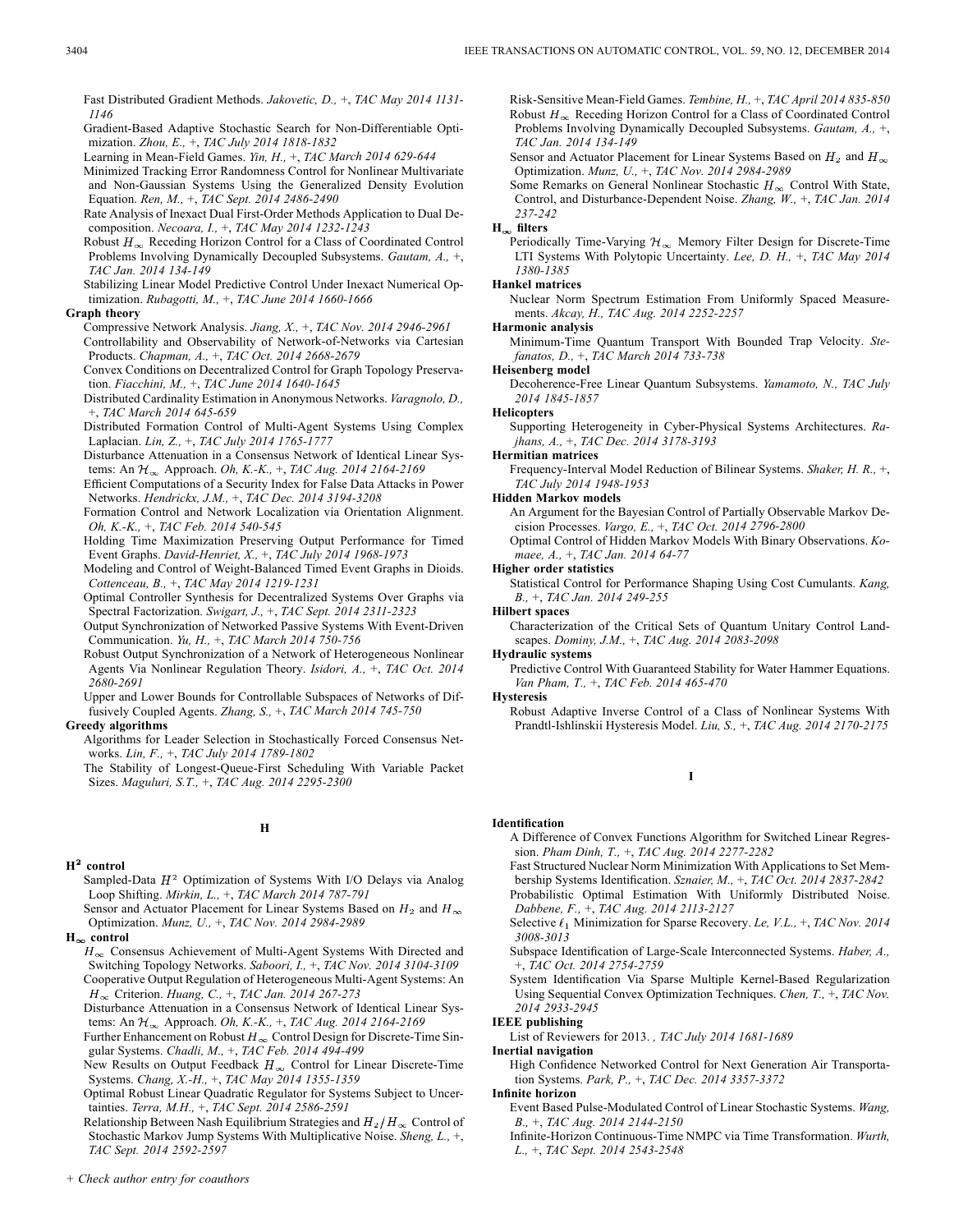On the Optimal Solutions of the Infinite-Horizon Linear Sensor Scheduling Problem. *Zhao, L.,* +, *TAC Oct. 2014 2825-2830*

Optimal Control of Boolean Control Networks. *Fornasini, E.,* +, *TAC May 2014 1258-1270*

Optimal Power Management in Wireless Control Systems. *Gatsis, K.,* +, *TAC June 2014 1495-1510*

Some Remarks on General Nonlinear Stochastic  $H_{\infty}$  Control With State, Control, and Disturbance-Dependent Noise. *Zhang, W.,* +, *TAC Jan. 2014 237-242*

#### **Input-output stability**

A Small-Gain Theorem for Switched Interconnected Nonlinear Systems and Its Applications. *Long, L.,* +, *TAC April 2014 1082-1088*

Combining iISS and ISS With Respect to Small Inputs: The Strong iISS Property. *Chaillet, A.,* +, *TAC Sept. 2014 2518-2524*

Input-Output-to-State Stability Tools for Hybrid Systems and Their Interconnections. *Sanfelice, R. G., TAC May 2014 1360-1366*

Symbolic Control of Stochastic Systems via Approximately Bisimilar Finite Abstractions. *Zamani, M.,* +, *TAC Dec. 2014 3135-3150*

#### **Integral equations**

On Stability and LQ Control of MJLS With a Markov Chain With General State Space. *Kordonis, I.,* +, *TAC Feb. 2014 535-540*

#### **Interconnected systems**

A Distributed Multi-Agent Command Governor Strategy for the Coordination of Networked Interconnected Systems. *Casavola, A.,* +, *TAC Aug. 2014 2099-2112*

A Small-Gain Theorem for Switched Interconnected Nonlinear Systems and Its Applications. *Long, L.,* +, *TAC April 2014 1082-1088*

Convex Conditions on Decentralized Control for Graph Topology Preservation. *Fiacchini, M.,* +, *TAC June 2014 1640-1645*

Performance Analysis of Nonlinear Sampled-Data Emulated Controllers. *Chen, Z.,* +, *TAC Oct. 2014 2778-2783*

Robust Stability Analysis of Sparsely Interconnected Uncertain Systems. *Andersen, M.S.,* +, *TAC Aug. 2014 2151-2156*

Subspace Identification of Large-Scale Interconnected Systems. *Haber, A.,* +, *TAC Oct. 2014 2754-2759*

#### **Interconnections**

Design of Optimal Sparse Interconnection Graphs for Synchronization of Oscillator Networks. *Fardad, M.,* +, *TAC Sept. 2014 2457-2462*

#### **Interpolation**

Sensitivity Reduction by Stable Controllers for MIMO Infinite Dimensional Systems via the Tangential Nevanlinna-Pick Interpolation. *Wakaiki, M.,* +, *TAC April 2014 1099-1105*

#### **Investment**

Dynamic Contract Trading in Spectrum Markets. *Kasbekar, G.S.,* +, *TAC Oct. 2014 2856-2862*

The Price of Anarchy in the Markovian Single Server Queue. *Gilboa-Freedman, G.,* +, *TAC Feb. 2014 455-459*

Unified Framework of Mean-Field Formulations for Optimal Multi-Period Mean-Variance Portfolio Selection. *Cui, X.,* +, *TAC July 2014 1833-1844*

## **Iterative methods**

An Iterative Learning Control Approach for Linear Systems With Randomly Varying Trial Lengths. *Li, X.,* +, *TAC July 2014 1954-1960*

Approximate Projected Consensus for Convex Intersection Computation: Convergence Analysis and Critical Error Angle. *Lou, Y.,* +, *TAC July 2014 1722-1736*

Convergence Guarantees for Moving Horizon Estimation Based on the Real-Time Iteration Scheme. *Wynn, A.,* +, *TAC Aug. 2014 2215-2221*

First Passage Optimality for Continuous-Time Markov Decision Processes With Varying Discount Factors and History-Dependent Policies. *Guo, X.,* +, *TAC Jan. 2014 163-174*

Frequency-Interval Model Reduction of Bilinear Systems. *Shaker, H. R.,* +, *TAC July 2014 1948-1953*

Multi-Agent Consensus With Relative-State-Dependent Measurement Noises. *Li, T.,* +, *TAC Sept. 2014 2463-2468*

On the Robustness of Nominal Nonlinear Minimum-Time Control and Extension to Non-Robustly Controllable Target Sets. *Pin, G.,* +, *TAC April 2014 863-875*

Partial-Information State-Based Optimization of Partially Observable Markov Decision Processes and the Separation Principle. *Cao, X.-R.,* +, *TAC April 2014 921-936*

Risk-Constrained Markov Decision Processes. *Borkar, V.,* +, *TAC Sept. 2014 2574-2579*

Selective  $\ell_1$  Minimization for Sparse Recovery. *Le, V.L.,* +, *TAC Nov. 2014 3008-3013*

*+ Check author entry for coauthors*

#### Sensor and Actuator Placement for Linear Systems Based on  $H_2$  and  $H_{\infty}$ Optimization. *Munz, U.,* +, *TAC Nov. 2014 2984-2989*

The Forest Consensus Theorem. *Chebotarev, P.,* +, *TAC Sept. 2014 2475- 2479*

Unified Analysis of Iterative Learning and Repetitive Controllers in Trial Domain. *Pipeleers, G.,* +, *TAC April 2014 953-965*

**J**

**Jitter** Stability of Nonlinear Networked Control Systems Over Multiple Communication Links With Asynchronous Sampling. *Tavassoli, B., TAC Feb. 2014 511-515*

#### **K**

## **Kalman filters**

Accurate Numerical Implementation of the Continuous-Discrete Extended Kalman Filter. *Kulikov, G. Yu.,* +, *TAC Jan. 2014 273-279*

Differentially Private Filtering. *Le Ny, J.,* +, *TAC Feb. 2014 341-354*

- Distributed Fusion Estimation With Missing Measurements, Random Transmission Delays and Packet Dropouts. *Chen, B.,* +, *TAC July 2014 1961- 1967*
- Event-Based State Estimation With Variance-Based Triggering. *Trimpe, S.,* +, *TAC Dec. 2014 3266-3281*
- H-Infinity Kalman Estimation for Rectangular Descriptor Systems With Unknown Inputs. *Hsieh, C.-S., TAC March 2014 826-832*
- High Confidence Networked Control for Next Generation Air Transportation Systems. *Park, P.,* +, *TAC Dec. 2014 3357-3372*

Kalman Filtering With Intermittent Observations: On the Boundedness of the Expected Error Covariance. *Rohr, E.R.,* +, *TAC Oct. 2014 2724-2738*

- Modified Bryson-Frazier Smoother Cross-Covariance. *Martin, W. R., TAC Jan. 2014 233-236*
- Optimal Distributed Kalman Filtering Fusion With Singular Covariances of Filtering Errors and Measurement Noises. *Song, E.,* +, *TAC May 2014 1271- 1282*

Optimal Energy Allocation for Kalman Filtering Over Packet Dropping Links With Imperfect Acknowledgments and Energy Harvesting Constraints. *Nourian, M.,* +, *TAC Aug. 2014 2128-2143*

Optimal Sensor Scheduling in Batch Processes Using Convex Relaxations and Tchebycheff Systems Theory. *Abburi, T.,* +, *TAC Nov. 2014 2978-2983*

#### **L**

#### **Laplace equations**

Cooperative Optimal Control for Multi-Agent Systems on Directed Graph Topologies. *Movric, K.H.,* +, *TAC March 2014 769-774*

Distributed Formation Control of Multi-Agent Systems Using Complex Laplacian. *Lin, Z.,* +, *TAC July 2014 1765-1777*

Robust Fault Estimation Using Relative Information in Linear Multi-Agent Networks. *Menon, P. P.,* +, *TAC Feb. 2014 477-482*

#### **Large-scale systems**

Delay-Independent Stability Conditions for Some Classes of Nonlinear Systems. *Aleksandrov, A. Y.,* +, *TAC Aug. 2014 2209-2214*

Exponential Stabilization of Boundary Controlled Port-Hamiltonian Systems With Dynamic Feedback. *Ramirez, H.,* +, *TAC Oct. 2014 2849-2855* Stability Analysis of Systems With Generalized Frequency Variables. *Hara, S.,* +, *TAC Feb. 2014 313-326*

## **Lattice Boltzmann methods**

Predictive Control With Guaranteed Stability for Water Hammer Equations. *Van Pham, T.,* +, *TAC Feb. 2014 465-470*

**Learning (artificial intelligence)**

Learning in Mean-Field Games. *Yin, H.,* +, *TAC March 2014 629-644*

Linear Quadratic Tracking Control of Partially-Unknown Continuous-Time Systems Using Reinforcement Learning. *Modares, H.,* +, *TAC Nov. 2014 3051-3056*

Online Markov Decision Processes Under Bandit Feedback. *Neu, G.,* +, *TAC March 2014 676-691*

#### **Learning systems**

An Iterative Learning Control Approach for Linear Systems With Randomly Varying Trial Lengths. *Li, X.,* +, *TAC July 2014 1954-1960*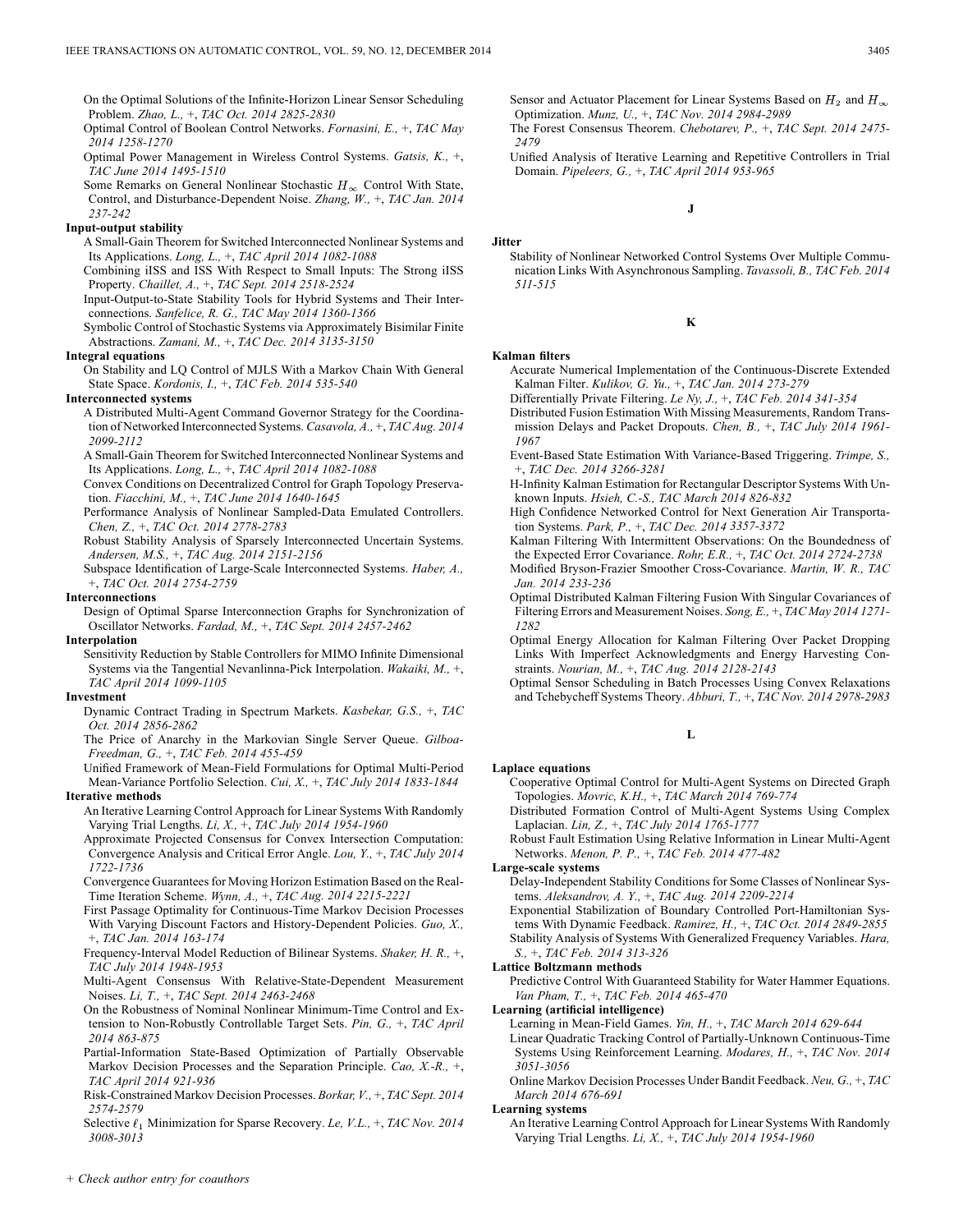Online Markov Decision Processes With Kullback–Leibler Control Cost. *Guan, P.,* +, *TAC June 2014 1423-1438*

Unified Analysis of Iterative Learning and Repetitive Controllers in Trial Domain. *Pipeleers, G.,* +, *TAC April 2014 953-965*

#### **Least squares approximations**

Optimal Robust Linear Quadratic Regulator for Systems Subject to Uncertainties. *Terra, M.H.,* +, *TAC Sept. 2014 2586-2591*

## **Legged locomotion**

Human-Inspired Control of Bipedal Walking Robots. *Ames, A. D., TAC May 2014 1115-1130*

Rapidly Exponentially Stabilizing Control Lyapunov Functions and Hybrid Zero Dynamics. *Ames, A. D.,* +, *TAC April 2014 876-891*

#### **Lie groups**

Local Observers on Linear Lie Groups With Linear Estimation Error Dynamics. *Koldychev, M.,* +, *TAC Oct. 2014 2772-2777*

## **Limit cycles**

Self-Excited Limit Cycles in an Integral-Controlled System With Backlash. *Esbrook, A.,* +, *TAC April 2014 1020-1025*

#### **Linear algebra**

Local Observers on Linear Lie Groups With Linear Estimation Error Dynamics. *Koldychev, M.,* +, *TAC Oct. 2014 2772-2777*

## **Linear differential equations**

Local Observers on Linear Lie Groups With Linear Estimation Error Dynamics. *Koldychev, M.,* +, *TAC Oct. 2014 2772-2777*

Stability of Switched Linear Differential Systems. *Mayo-Maldonado, J.C.,* +, *TAC Aug. 2014 2038-2051*

#### **Linear matrix inequalities**

 $H_{\infty}$  Consensus Achievement of Multi-Agent Systems With Directed and Switching Topology Networks. *Saboori, I.,* +, *TAC Nov. 2014 3104-3109* Control of Linear Switched Systems With Receding Horizon Modal Information. *Essick, R.,* +, *TAC Sept. 2014 2340-2352*

Control-Sharing and Merging Control Lyapunov Functions. *Grammatico, S.,* +, *TAC Jan. 2014 107-119*

Convex Computation of the Region of Attraction of Polynomial Control Systems. *Henrion, D.,* +, *TAC Feb. 2014 297-312*

Convex Conditions on Decentralized Control for Graph Topology Preservation. *Fiacchini, M.,* +, *TAC June 2014 1640-1645*

Disturbance Attenuation in a Consensus Network of Identical Linear Systems: An Approach. *Oh, K.-K.,* +, *TAC Aug. 2014 2164-2169*

Further Enhancement on Robust  $H_{\infty}$  Control Design for Discrete-Time Singular Systems. *Chadli, M.,* +, *TAC Feb. 2014 494-499*

LMI-Based Estimation of Scene Points in Vision Systems with Generalized Cameras. *Chesi, G., TAC Nov. 2014 2996-3001*

Measures and LMIs for Impulsive Nonlinear Optimal Control. *Claeys, M.,* +, *TAC May 2014 1374-1379*

Necessary and Sufficient LMI Conditions for Stability and Performance Analysis of 2-D Mixed Continuous-Discrete-Time Systems. *Chesi, G.,* +, *TAC April 2014 996-1007*

New Results on Output Feedback  $H_{\infty}$  Control for Linear Discrete-Time Systems. *Chang, X.-H.,* +, *TAC May 2014 1355-1359*

Observers and Observer-Based Control for Descriptor Systems Revisited. *Darouach, M., TAC May 2014 1367-1373*

On-Line Fault Diagnosis With Partially Observed Petri Nets. *Lefebvre, D., TAC July 2014 1919-1924*

Periodically Time-Varying  $\mathcal{H}_{\infty}$  Memory Filter Design for Discrete-Time LTI Systems With Polytopic Uncertainty. *Lee, D. H.,* +, *TAC May 2014 1380-1385*

Robust Stability Analysis of Sparsely Interconnected Uncertain Systems. *Andersen, M.S.,* +, *TAC Aug. 2014 2151-2156*

Stability Analysis of Continuous-Time Switched Systems With a Random Switching Signal. *Xiong, J.,* +, *TAC Jan. 2014 180-186*

Stability Analysis of Systems With Generalized Frequency Variables. *Hara, S.,* +, *TAC Feb. 2014 313-326*

Stability of Nonlinear Networked Control Systems Over Multiple Communication Links With Asynchronous Sampling. *Tavassoli, B., TAC Feb. 2014 511-515*

Stability of Switched Linear Differential Systems. *Mayo-Maldonado, J.C.,* +, *TAC Aug. 2014 2038-2051*

Stabilization of Singular Markovian Jump Systems With Generally Uncertain Transition Rates. *Kao, Y.,* +, *TAC Sept. 2014 2604-2610*

## **Linear programming**

Convex Computation of the Region of Attraction of Polynomial Control Systems. *Henrion, D.,* +, *TAC Feb. 2014 297-312*

Efficient Algorithms for Budget-Constrained Markov Decision Processes. *Caramanis, C.,* +, *TAC Oct. 2014 2813-2817*

Language-Guided Controller Synthesis for Linear Systems. *Aydin Gol, E.,* +, *TAC May 2014 1163-1176*

Measures and LMIs for Impulsive Nonlinear Optimal Control. *Claeys, M.,* +, *TAC May 2014 1374-1379*

MPC for Sampled-Data Linear Systems: Guaranteeing Constraint Satisfaction in Continuous-Time. *Sopasakis, P.,* +, *TAC April 2014 1088-1093*

Optimal Stabilization Using Lyapunov Measures. *Raghunathan, A.,* +, *TAC May 2014 1316-1321*

Stabilization of Continuous-Time Fractional Positive Systems by Using a Lyapunov Function. *Benzaouia, A.,* +, *TAC Aug. 2014 2203-2208*

## **Linear quadratic control**

A Recursive Elimination Method for Finite-Horizon Optimal Control Problems of Discrete-Time Rational Systems. *Ohtsuka, T., TAC Nov. 2014 3081- 3086*

A Switched LQ Regulator Design in Continuous Time. *Riedinger, P., TAC May 2014 1322-1328*

Embedded Online Optimization for Model Predictive Control at Megahertz Rates. *Jerez, J.L.,* +, *TAC Dec. 2014 3238-3251*

Linear Quadratic Tracking Control of Partially-Unknown Continuous-Time Systems Using Reinforcement Learning. *Modares, H.,* +, *TAC Nov. 2014 3051-3056*

LQ Control for Coordinated Linear Systems. *Kempker, P. L.,* +, *TAC April 2014 851-862*

Near Optimal LQR Performance in the Decentralized Setting. *Miller, D. E.,* +, *TAC Feb. 2014 327-340*

On Stability and LQ Control of MJLS With a Markov Chain With General State Space. *Kordonis, I.,* +, *TAC Feb. 2014 535-540*

Optimal Power Management in Wireless Control Systems. *Gatsis, K.,* +, *TAC June 2014 1495-1510*

Optimal Robust Linear Quadratic Regulator for Systems Subject to Uncertainties. *Terra, M.H.,* +, *TAC Sept. 2014 2586-2591*

The Optimal Sampling Pattern for Linear Control Systems. *Bini, E.,* +, *TAC Jan. 2014 78-90*

Youla-Like Parametrizations Subject to QI Subspace Constraints. *Sabau, S.,* +, *TAC June 2014 1411-1422*

#### **Linear quadratic Gaussian control**

A Mean Field Game Synthesis of Initial Mean Consensus Problems: A Continuum Approach for Non-Gaussian Behavior. *Nourian, M.,* +, *TAC Feb. 2014 449-455*

Jointly Optimal LQG Quantization and Control Policies for Multi-Dimensional Systems. *Yuksel, S., TAC June 2014 1612-1617*

Rollout Event-Triggered Control: Beyond Periodic Control Performance. *Antunes, D.,* +, *TAC Dec. 2014 3296-3311*

#### **Linear systems**

A Difference of Convex Functions Algorithm for Switched Linear Regression. *Pham Dinh, T.,* +, *TAC Aug. 2014 2277-2282*

A New Parametrization of Linear Observers. *Blumthaler, I.,* +, *TAC July 2014 1778-1788*

A Supermodular Optimization Framework for Leader Selection Under Link Noise in Linear Multi-Agent Systems. *Clark, A.,* +, *TAC Feb. 2014 283-296* A Switched LQ Regulator Design in Continuous Time. *Riedinger, P., TAC May 2014 1322-1328*

A Synthesis Method of LTI MIMO Robust Controllers for Uncertain LPV Plants. *Rosa, P.,* +, *TAC Aug. 2014 2234-2240*

Adaptive Control of Spatially Invariant Systems: A Slowly Varying Approach. *Sarwar, A.,* +, *TAC June 2014 1635-1639*

Adaptive Projection-Based Observers and  $L_1$  Adaptive Controllers for Infinite-Dimensional Systems With Full-State Measurement. *Natarajan, V.,* +, *TAC March 2014 585-598*

Almost Periodic Parameters for the Second Moment Stability of Linear Stochastic Systems. *Vargas, A. N.,* +, *TAC April 2014 1072-1077*

An Accelerated Dual Gradient-Projection Algorithm for Embedded Linear Model Predictive Control. *Patrinos, P.,* +, *TAC Jan. 2014 18-33*

An Iterative Learning Control Approach for Linear Systems With Randomly Varying Trial Lengths. *Li, X.,* +, *TAC July 2014 1954-1960*

Classical Results on the Stability of Linear Time-Invariant Systems, and the Schwarz Form. *Shorten, R.,* +, *TAC Nov. 2014 3020-3025*

Computation of the Real Controllability Radius and Minimum-Norm Perturbations of Higher-Order, Descriptor, and Time-Delay LTI Systems. *Lam, S.,* +, *TAC Aug. 2014 2189-2195*

Computation of Time Optimal Feedback Control Using Groebner Basis. *Patil, D.U.,* +, *TAC Aug. 2014 2271-2276*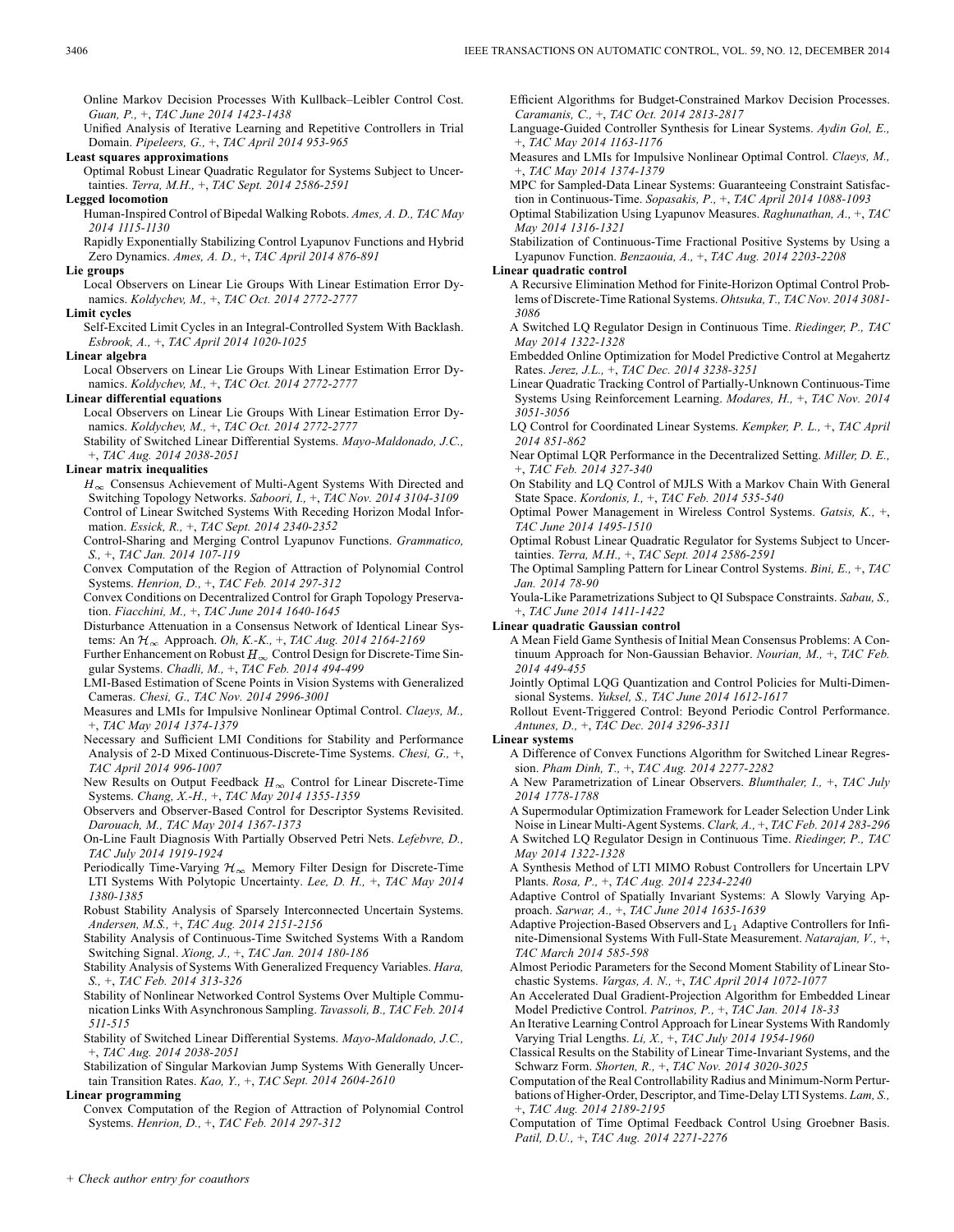Control of Linear Switched Systems With Receding Horizon Modal Information. *Essick, R.,* +, *TAC Sept. 2014 2340-2352*

Control-Sharing and Merging Control Lyapunov Functions. *Grammatico, S.,* +, *TAC Jan. 2014 107-119*

Controllability of Discrete Time Bilinear Systems in Finite and Infinite Dimensional Spaces. *Alami Louati, D.,* +, *TAC Sept. 2014 2491-2495*

Cooperative Output Regulation of Heterogeneous Multi-Agent Systems: An Criterion. *Huang, C.,* +, *TAC Jan. 2014 267-273*

Decentralized Event-Triggering for Control of Nonlinear Systems. *Tallapragada, P.,* +, *TAC Dec. 2014 3312-3324*

Decoherence-Free Linear Quantum Subsystems. *Yamamoto, N., TAC July 2014 1845-1857*

Distinguishability of Discrete-Time Nonlinear Systems. *Baglietto, M.,* +, *TAC April 2014 1014-1020*

Distributed and Truncated Reduced-Order Observer Based Output Feedback Consensus of Multi-Agent Systems. *Zhou, B.,* +, *TAC Aug. 2014 2264-2270* Disturbance Attenuation in a Consensus Network of Identical Linear Systems: An Approach. *Oh, K.-K.,* +, *TAC Aug. 2014 2164-2169*

Economic MPC for a Changing Economic Criterion for Linear Systems. *Ferramosca, A.,* +, *TAC Oct. 2014 2657-2667*

Event Based Pulse-Modulated Control of Linear Stochastic Systems. *Wang, B.,* +, *TAC Aug. 2014 2144-2150*

Exponential Stability of Homogeneous Positive Systems of Degree One With Time-Varying Delays. *Feyzmahdavian, H.R.,* +, *TAC June 2014 1594- 1599*

Finite Bisimulations for Switched Linear Systems. *Aydin Gol, E.,* +, *TAC Dec. 2014 3122-3134*

Improved Feed-Forward Command Governor Strategies for Constrained Discrete-Time Linear Systems. *Casavola, A.,* +, *TAC Jan. 2014 216-223*

Jointly Optimal LQG Quantization and Control Policies for Multi-Dimensional Systems. *Yuksel, S., TAC June 2014 1612-1617*

Language-Guided Controller Synthesis for Linear Systems. *Aydin Gol, E.,* +, *TAC May 2014 1163-1176*

LQ Control for Coordinated Linear Systems. *Kempker, P. L.,* +, *TAC April 2014 851-862*

Minimum-Time Quantum Transport With Bounded Trap Velocity. *Stefanatos, D.,* +, *TAC March 2014 733-738*

Model Evaluation for Robust Tracking Under Unknown Upper Bounds on Perturbations and Measurement Noise. *Sokolov, V. F., TAC Feb. 2014 483-488*

Model Reduction for Nonlinear Systems by Incremental Balanced Truncation. *Besselink, B.,* +, *TAC Oct. 2014 2739-2753*

Modeling and Control of Weight-Balanced Timed Event Graphs in Dioids. *Cottenceau, B.,* +, *TAC May 2014 1219-1231*

MPC for Sampled-Data Linear Systems: Guaranteeing Constraint Satisfaction in Continuous-Time. *Sopasakis, P.,* +, *TAC April 2014 1088-1093*

New Results on Output Feedback  $H_{\infty}$  Control for Linear Discrete-Time Systems. *Chang, X.-H.,* +, *TAC May 2014 1355-1359*

Nuclear Norm Spectrum Estimation From Uniformly Spaced Measurements. *Akcay, H., TAC Aug. 2014 2252-2257*

Observers and Observer-Based Control for Descriptor Systems Revisited. *Darouach, M., TAC May 2014 1367-1373*

On Stability and LQ Control of MJLS With a Markov Chain With General State Space. *Kordonis, I.,* +, *TAC Feb. 2014 535-540*

On the Minimality and Uniqueness of the Bott–Duffin Realization Procedure. *Hughes, T.H.,* +, *TAC July 2014 1858-1873*

On the Performance Analysis of Resilient Networked Control Systems Under Replay Attacks. *Zhu, M.,* +, *TAC March 2014 804-808*

Prediction-Based Stabilization of Linear Systems Subject to Input-Dependent Input Delay of Integral-Type. *Bresch-Pietri, D.,* +, *TAC Sept. 2014 2385-2399*

Price-Based Adaptive Scheduling in Multi-Loop Control Systems With Resource Constraints. *Molin, A.,* +, *TAC Dec. 2014 3282-3295*

Reduction Model Approach for Linear Time-Varying Systems With Delays. *Mazenc, F.,* +, *TAC Aug. 2014 2068-2082*

Robust Adaptive Compensation of Periodic Disturbances With Unknown Frequency. *Marino, R.,* +, *TAC Oct. 2014 2760-2765*

Robust Output Synchronization of a Network of Heterogeneous Nonlinear Agents Via Nonlinear Regulation Theory. *Isidori, A.,* +, *TAC Oct. 2014 2680-2691*

Robust Pole Placement With Moore's Algorithm. *Schmid, R.,* +, *TAC Feb. 2014 500-505*

Rollout Event-Triggered Control: Beyond Periodic Control Performance. *Antunes, D.,* +, *TAC Dec. 2014 3296-3311*

Saturated Delayed Controls for Feedforward Nonlinear Systems. *Ye, H., TAC June 2014 1646-1653*

Secure Estimation and Control for Cyber-Physical Systems Under Adversarial Attacks. *Fawzi, H.,* +, *TAC June 2014 1454-1467*

Selective  $\ell_1$  Minimization for Sparse Recovery. *Le, V.L.,* +, *TAC Nov.* 2014 *3008-3013*

Self-Triggered Output Feedback Control of Linear Plants in the Presence of Unknown Disturbances. *Almeida, J.,* +, *TAC Nov. 2014 3040-3045*

Sensor and Actuator Placement for Linear Systems Based on  $H_2$  and  $H_{\infty}$ Optimization. *Munz, U.,* +, *TAC Nov. 2014 2984-2989*

Stability Analysis and Stabilization of Systems With Input Backlash. *Tarbouriech, S.,* +, *TAC Feb. 2014 488-494*

Stability Analysis of Systems With Generalized Frequency Variables. *Hara, S.,* +, *TAC Feb. 2014 313-326*

Stability of Switched Linear Differential Systems. *Mayo-Maldonado, J.C.,* +, *TAC Aug. 2014 2038-2051*

Stability of Switched Linear Hyperbolic Systems by Lyapunov Techniques. *Prieur, C.,* +, *TAC Aug. 2014 2196-2202*

- Stabilization of Discrete-Time Linear Systems Subject to Input Saturation and Multiple Unknown Constant Delays. *Wang, X.,* +, *TAC June 2014 1667- 1672*
- Stabilization of Linear Systems Over Gaussian Networks. *Zaidi, A.A.,* +, *TAC Sept. 2014 2369-2384*

Stabilizing Linear Model Predictive Control Under Inexact Numerical Optimization. *Rubagotti, M.,* +, *TAC June 2014 1660-1666*

Stochastic MPC Framework for Controlling the Average Constraint Violation. *Korda, M.,* +, *TAC July 2014 1706-1721*

Stochastic Stability of Jump Discrete-Time Linear Systems With Markov Chain in a General Borel Space. *Costa, O. L. V.,* +, *TAC Jan. 2014 223-227*

Stochastic Stabilization of Partially Observed and Multi-Sensor Systems Driven by Unbounded Noise Under Fixed-Rate Information Constraints. *Johnston, A. P.,* +, *TAC March 2014 792-798*

Strong Structural Controllability and Observability of Linear Time-Varying Systems. *Reissig, G.,* +, *TAC Nov. 2014 3087-3092*

Structures and Transformations for Model Reduction of Linear Quantum Stochastic Systems. *Nurdin, H.I., TAC Sept. 2014 2413-2425*

The Role of Exosystems in Output Regulation. *Paunonen, L., TAC Aug. 2014 2301-2305*

The State Feedback Regulator Problem for Regular Linear Systems. *Natarajan, V.,* +, *TAC Oct. 2014 2708-2723*

Truncated Predictor Feedback Stabilization of Polynomially Unstable Linear Systems With Multiple Time-Varying Input Delays. *Zhou, B.,* +, *TAC Aug. 2014 2157-2163*

Zero Crossings, Overshoot and Initial Undershoot in the Step and Impulse Responses of Linear Systems. *Damm, T.,* +, *TAC July 2014 1925-1929*

#### **Linearization techniques**

Minimized Tracking Error Randomness Control for Nonlinear Multivariate and Non-Gaussian Systems Using the Generalized Density Evolution Equation. *Ren, M.,* +, *TAC Sept. 2014 2486-2490*

Rapidly Exponentially Stabilizing Control Lyapunov Functions and Hybrid Zero Dynamics. *Ames, A. D.,* +, *TAC April 2014 876-891*

The Observer Error Linearization Problem via Dynamic Compensation. *Califano, C.,* +, *TAC Sept. 2014 2502-2508*

### **Liouville equation**

Minimized Tracking Error Randomness Control for Nonlinear Multivariate and Non-Gaussian Systems Using the Generalized Density Evolution Equation. *Ren, M.,* +, *TAC Sept. 2014 2486-2490*

#### **Load regulation**

Design and Stability of Load-Side Primary Frequency Control in Power Systems. *Zhao, C.,* +, *TAC May 2014 1177-1189*

## **Lyapunov matrix equations**

Frequency-Interval Model Reduction of Bilinear Systems. *Shaker, H. R.,* +, *TAC July 2014 1948-1953*

Product of Random Stochastic Matrices. *Touri, B.,* +, *TAC Feb. 2014 437-448*

Stochastic Stability of Jump Discrete-Time Linear Systems With Markov Chain in a General Borel Space. *Costa, O. L. V.,* +, *TAC Jan. 2014 223-227*

**Lyapunov methods**

 $H_{\infty}$  Consensus Achievement of Multi-Agent Systems With Directed and Switching Topology Networks. *Saboori, I.,* +, *TAC Nov. 2014 3104-3109* A Converse Lyapunov Theorem and Robustness for Asymptotic Stability in Probability. *Teel, A.R.,* +, *TAC Sept. 2014 2426-2441*

A Differential Lyapunov Framework for Contraction Analysis. *Forni, F.,* +, *TAC March 2014 614-628*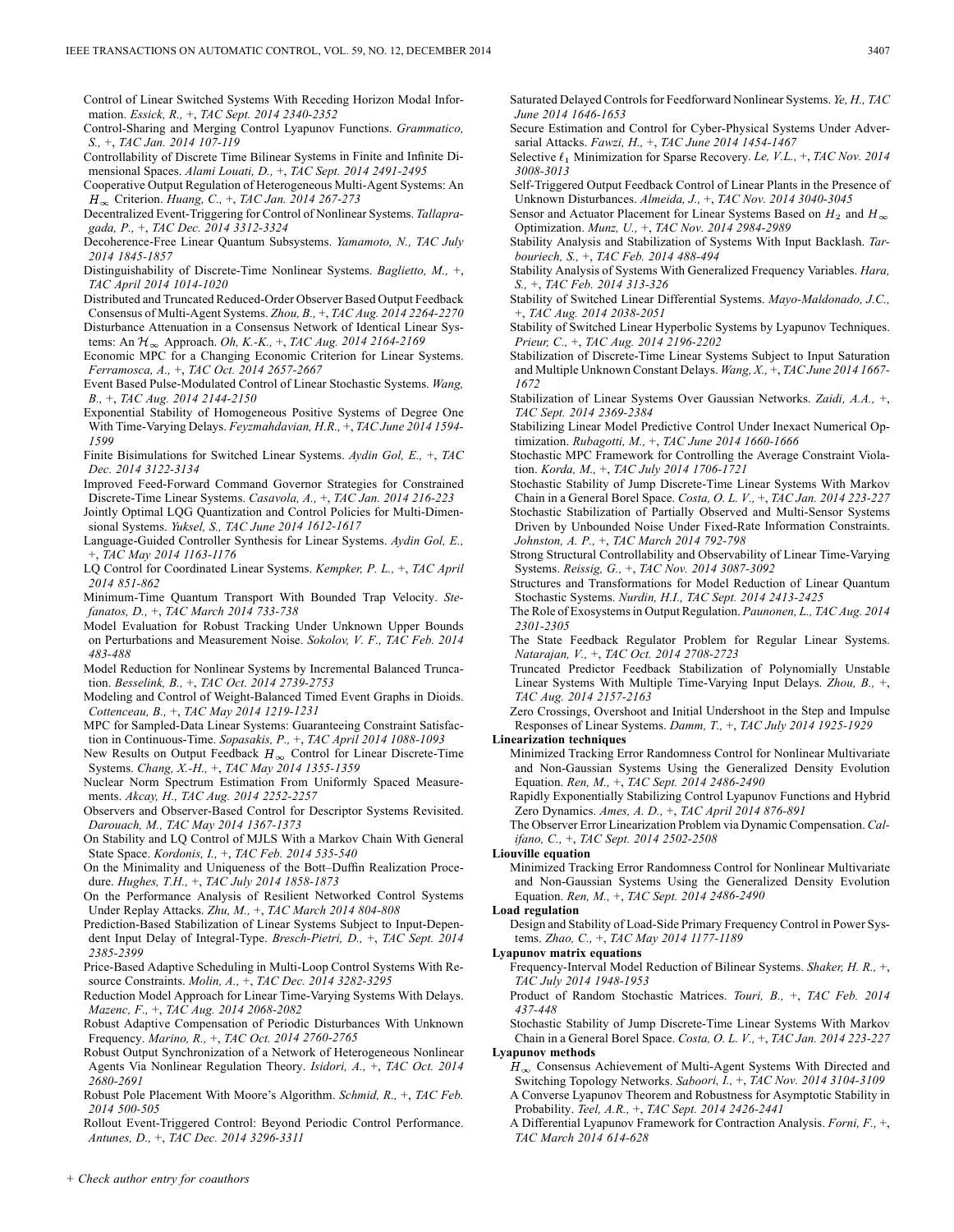- A Sufficient Condition for the Stability of Discrete-Time Systems With State-Dependent Coefficient Matrices. *Yuno, T.,* +, *TAC Jan. 2014 243-248* A Switched LQ Regulator Design in Continuous Time. *Riedinger, P., TAC*
- *May 2014 1322-1328* Adaptive Projection-Based Observers and  $L_1$  Adaptive Controllers for Infi-
- nite-Dimensional Systems With Full-State Measurement. *Natarajan, V.,* +, *TAC March 2014 585-598*
- Combining iISS and ISS With Respect to Small Inputs: The Strong iISS Property. *Chaillet, A.,* +, *TAC Sept. 2014 2518-2524*
- Compensation of Wave Actuator Dynamics for Nonlinear Systems. *Bekiaris-Liberis, N.,* +, *TAC June 2014 1555-1570*
- Control-Sharing and Merging Control Lyapunov Functions. *Grammatico, S.,* +, *TAC Jan. 2014 107-119*
- Convex Computation of the Region of Attraction of Polynomial Control Systems. *Henrion, D.,* +, *TAC Feb. 2014 297-312*
- Delay-Adaptive Control for Nonlinear Systems. *Bresch-Pietri, D.,* +, *TAC May 2014 1203-1218*
- Delay-Independent Stability Conditions for Some Classes of Nonlinear Systems. *Aleksandrov, A. Y.,* +, *TAC Aug. 2014 2209-2214*
- Distributed Control of Networked Dynamical Systems: Static Feedback, Integral Action and Consensus. *Andreasson, M.,* +, *TAC July 2014 1750-1764* Distributed Output Regulation of Nonlinear Multi-Agent Systems via Host Internal Model. *Xu, D.,* +, *TAC Oct. 2014 2784-2789*
- Economic MPC for a Changing Economic Criterion for Linear Systems. *Ferramosca, A.,* +, *TAC Oct. 2014 2657-2667*
- Equivalent Characterizations of Input-to-State Stability for Stochastic Discrete-Time Systems. *Teel, A. R.,* +, *TAC Feb. 2014 516-522*
- Finite Bisimulations for Switched Linear Systems. *Aydin Gol, E.,* +, *TAC Dec. 2014 3122-3134*
- Forward and Converse Lyapunov Theorems for Discrete Dynamical Systems. *Jafari, R.,* +, *TAC Sept. 2014 2496-2501*
- Input-Output-to-State Stability Tools for Hybrid Systems and Their Interconnections. *Sanfelice, R. G., TAC May 2014 1360-1366*
- ISS-Lyapunov Functions for Discontinuous Discrete-Time Systems. *Grune, L.,* +, *TAC Nov. 2014 3098-3103*
- Local Stabilization of Nonlinear Systems Through the Reduction Model Approach. *Mazenc, F.,* +, *TAC Nov. 2014 3033-3039*
- Lyapunov-Based Small-Gain Theorems for Hybrid Systems. *Liberzon, D.,* +, *TAC June 2014 1395-1410*
- Memoryless Static Output Feedback Sliding Mode Control for Nonlinear Systems With Delayed Disturbances. *Yan, X.-G.,* +, *TAC July 2014 1906- 1912*
- Necessary and Sufficient LMI Conditions for Stability and Performance Analysis of 2-D Mixed Continuous-Discrete-Time Systems. *Chesi, G.,* +, *TAC April 2014 996-1007*
- On Stability and LQ Control of MJLS With a Markov Chain With General State Space. *Kordonis, I.,* +, *TAC Feb. 2014 535-540*
- Optimal Stabilization Problem With Minimax Cost in a Critical Case. *Grushkovskaya, V.,* +, *TAC Sept. 2014 2512-2517*
- Optimal Stabilization Using Lyapunov Measures. *Raghunathan, A.,* +, *TAC May 2014 1316-1321*
- Output Feedback Control of Markovian Jump Repeated Scalar Nonlinear Systems. *Wu, L.,* +, *TAC Jan. 2014 199-204*
- Rapidly Exponentially Stabilizing Control Lyapunov Functions and Hybrid Zero Dynamics. *Ames, A. D.,* +, *TAC April 2014 876-891*
- Rational Lyapunov Functions and Stable Algebraic Limit Cycles. *Moulay, E., TAC April 2014 1077-1081*
- Relaxed Persistent Flow/Jump Conditions for Uniform Global Asymptotic Stability. *Prieur, C.,* +, *TAC Oct. 2014 2766-2771*
- Robust Adaptive Control for a Class of MIMO Nonlinear Systems by State and Output Feedback. *Ge, S. S.,* +, *TAC June 2014 1624-1629*
- Robust Stabilization of the Generalized Triangular Form Nonlinear Systems With Disturbances. *Dashkovskiy, S. N.,* +, *TAC June 2014 1577-1582*
- Saturated Delayed Controls for Feedforward Nonlinear Systems. *Ye, H., TAC June 2014 1646-1653*
- Stability Analysis of A Class of Hybrid Stochastic Retarded Systems Under Asynchronous Switching. *Kang, Y.,* +, *TAC June 2014 1511-1523*
- Stability Analysis of Continuous-Time Switched Systems With a Random Switching Signal. *Xiong, J.,* +, *TAC Jan. 2014 180-186*
- Stability Analysis of Systems With Generalized Frequency Variables. *Hara, S.,* +, *TAC Feb. 2014 313-326*
- Stability of a General Class of Distributed Algorithms for Power Control in Time-Varying Wireless Networks. *Devane, E.,* +, *TAC Aug. 2014 1999- 2011*
- Stability of Nonlinear Networked Control Systems Over Multiple Communication Links With Asynchronous Sampling. *Tavassoli, B., TAC Feb. 2014 511-515*
- Stability of Prioritized Scheduling Policies in Manufacturing Systems With Setup Times. *Tubilla, F.,* +, *TAC June 2014 1606-1611*
- Stability of Switched Linear Hyperbolic Systems by Lyapunov Techniques. *Prieur, C.,* +, *TAC Aug. 2014 2196-2202*
- Stabilization of Continuous-Time Fractional Positive Systems by Using a Lyapunov Function. *Benzaouia, A.,* +, *TAC Aug. 2014 2203-2208*
- Stabilizing Dynamic Controllers for Hybrid Systems: A Hybrid Control Lyapunov Function Approach. *Di Cairano, S.,* +, *TAC Oct. 2014 2629-2643* Truncated Predictor Feedback Stabilization of Polynomially Unstable
- Linear Systems With Multiple Time-Varying Input Delays. *Zhou, B.,* +, *TAC Aug. 2014 2157-2163*

## **M**

## **Manipulators**

- Global Finite-Time Stability Characterized Through a Local Notion of Homogeneity. *Zavala-Rio, A.,* +, *TAC Feb. 2014 471-477*
- Stability of Nonlinear Networked Control Systems Over Multiple Communication Links With Asynchronous Sampling. *Tavassoli, B., TAC Feb. 2014 511-515*

### **Manufacturing systems**

Stability of Prioritized Scheduling Policies in Manufacturing Systems With Setup Times. *Tubilla, F.,* +, *TAC June 2014 1606-1611*

**Marine safety**

Optimal Placement of Marine Protected Areas: a Trade-off Between Fisheries Goals and Conservation Efforts. *De Leenheer, P., TAC June 2014 1583-1587*

### **Markov processes**

- A Stochastic Approach to Dubins Vehicle Tracking Problems. *Anderson, R.P.,* +, *TAC Oct. 2014 2801-2806*
- Adaptive Failure Compensation Control for Uncertain Systems With Stochastic Actuator Failures. *Fan, H.,* +, *TAC March 2014 808-814*
- Aggregation of Graph Models and Markov Chains by Deterministic Annealing. *Xu, Y.,* +, *TAC Oct. 2014 2807-2812*
- Common Information Based Markov Perfect Equilibria for Stochastic Games With Asymmetric Information: Finite Games. *Nayyar, A.,* +, *TAC March 2014 555-570*
- Current-State Opacity Formulations in Probabilistic Finite Automata. *Saboori, A.,* +, *TAC Jan. 2014 120-133*
- Efficient Algorithms for Budget-Constrained Markov Decision Processes. *Caramanis, C.,* +, *TAC Oct. 2014 2813-2817*
- First Passage Optimality for Continuous-Time Markov Decision Processes With Varying Discount Factors and History-Dependent Policies. *Guo, X.,* +, *TAC Jan. 2014 163-174*
- Formal Synthesis of Control Policies for Continuous Time Markov Processes From Time-Bounded Temporal Logic Specifications. *Medina Ayala, A.,* +, *TAC Sept. 2014 2568-2573*
- Kalman Filtering With Intermittent Observations: On the Boundedness of the Expected Error Covariance. *Rohr, E.R.,* +, *TAC Oct. 2014 2724-2738* On Hybrid State Estimation for Stochastic Hybrid Systems. *Liu, W.,* +, *TAC*

*Oct. 2014 2615-2628*

- On Stability and LQ Control of MJLS With a Markov Chain With General State Space. *Kordonis, I.,* +, *TAC Feb. 2014 535-540*
- Online Markov Decision Processes Under Bandit Feedback. *Neu, G.,* +, *TAC March 2014 676-691*
- Online Markov Decision Processes With Kullback–Leibler Control Cost. *Guan, P.,* +, *TAC June 2014 1423-1438*
- Optimal Control of Markov Decision Processes With Linear Temporal Logic Constraints. *Ding, X.,* +, *TAC May 2014 1244-1257*
- Optimal Power Management in Wireless Control Systems. *Gatsis, K.,* +, *TAC June 2014 1495-1510*
- Partial-Information State-Based Optimization of Partially Observable Markov Decision Processes and the Separation Principle. *Cao, X.-R.,* +, *TAC April 2014 921-936*
- Price-Based Adaptive Scheduling in Multi-Loop Control Systems With Resource Constraints. *Molin, A.,* +, *TAC Dec. 2014 3282-3295*
- Relationship Between Nash Equilibrium Strategies and  $H_2/H_{\infty}$  Control of Stochastic Markov Jump Systems With Multiplicative Noise. *Sheng, L.,* +, *TAC Sept. 2014 2592-2597*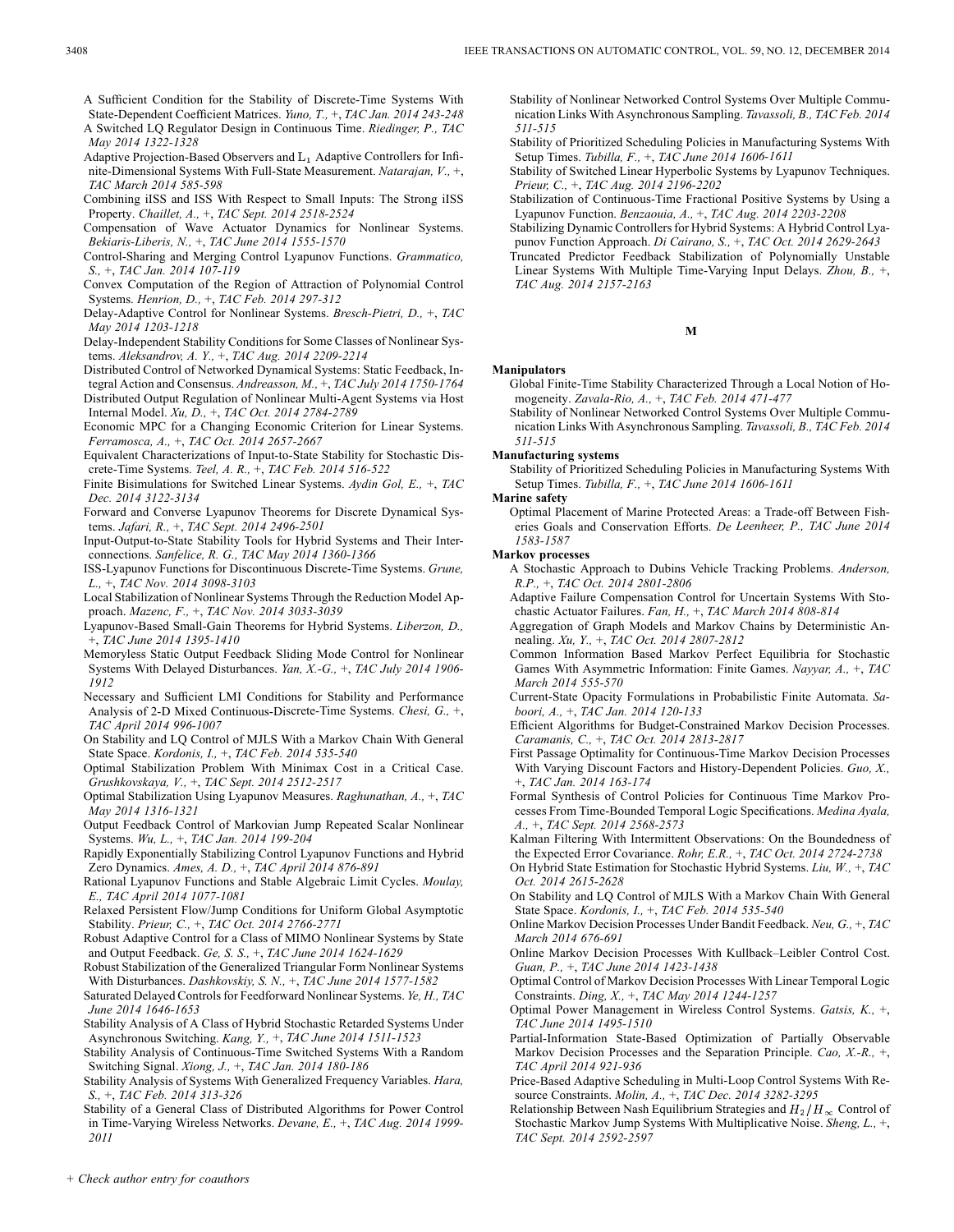Risk-Constrained Markov Decision Processes. *Borkar, V.,* +, *TAC Sept. 2014 2574-2579*

Stability Analysis of A Class of Hybrid Stochastic Retarded Systems Under Asynchronous Switching. *Kang, Y.,* +, *TAC June 2014 1511-1523*

Stability of Sequence-Based Control With Random Delays and Dropouts. *Quevedo, D.E.,* +, *TAC May 2014 1296-1302*

Stabilization of Singular Markovian Jump Systems With Generally Uncertain Transition Rates. *Kao, Y.,* +, *TAC Sept. 2014 2604-2610*

Stochastic Sensor Scheduling for Networked Control Systems. *Farokhi, F.,* +, *TAC May 2014 1147-1162*

Stochastic Stability of Jump Discrete-Time Linear Systems With Markov Chain in a General Borel Space. *Costa, O. L. V.,* +, *TAC Jan. 2014 223-227* The Price of Anarchy in the Markovian Single Server Queue. *Gilboa-Freedman, G.,* +, *TAC Feb. 2014 455-459*

#### **Mathematical programming**

A Unified Framework for Solving a General Class of Conditional and Robust Set-Membership Estimation Problems. *Cerone, V.,* +, *TAC Nov. 2014 2897- 2909*

Control of Linear Switched Systems With Receding Horizon Modal Information. *Essick, R.,* +, *TAC Sept. 2014 2340-2352*

Design of Optimal Sparse Interconnection Graphs for Synchronization of Oscillator Networks. *Fardad, M.,* +, *TAC Sept. 2014 2457-2462*

Efficient Computations of a Security Index for False Data Attacks in Power Networks. *Hendrickx, J.M.,* +, *TAC Dec. 2014 3194-3208*

Nu-Gap Model Reduction in the Frequency Domain. *Sootla, A., TAC Jan. 2014 228-233*

#### **Matrix algebra**

A Limiting Property of the Matrix Exponential. *Trimpe, S.,* +, *TAC April 2014 1105-1110*

A Sufficient Condition for the Stability of Discrete-Time Systems With State-Dependent Coefficient Matrices. *Yuno, T.,* +, *TAC Jan. 2014 243-248* A Synthesis Method of LTI MIMO Robust Controllers for Uncertain LPV Plants. *Rosa, P.,* +, *TAC Aug. 2014 2234-2240*

Advances on the Reachability Index of Positive 2-D Systems. *Bailo, E.,* +, *TAC Aug. 2014 2248-2251*

Aggregation of Graph Models and Markov Chains by Deterministic Annealing. *Xu, Y.,* +, *TAC Oct. 2014 2807-2812*

Average Consensus in the Presence of Delays in Directed Graph Topologies. *Hadjicostis, C. N.,* +, *TAC March 2014 763-768*

Classical Results on the Stability of Linear Time-Invariant Systems, and the Schwarz Form. *Shorten, R.,* +, *TAC Nov. 2014 3020-3025*

Cooperative Output Regulation of Heterogeneous Multi-Agent Systems: An Criterion. *Huang, C.,* +, *TAC Jan. 2014 267-273*

Cyclic Change of Server's Performance: Impacts and Applications. *Huang, B.,* +, *TAC March 2014 703-713*

Distributed Continuous-Time Convex Optimization on Weight-Balanced Digraphs. *Gharesifard, B.,* +, *TAC March 2014 781-786*

Distributed Cooperative Adaptive Identification and Control for a Group of Continuous-Time Systems With a Cooperative PE Condition via Consensus. *Chen, W.,* +, *TAC Jan. 2014 91-106*

Fast Distributed Gradient Methods. *Jakovetic, D.,* +, *TAC May 2014 1131- 1146*

Identification of Parameterized Gray-Box State-Space Systems: From a Black-Box Linear Time-Invariant Representation to a Structured One. *Mercere, G.,* +, *TAC Nov. 2014 2873-2885*

Multivariable MRAC Design Without Gain Symmetry Conditions Using a Stabilizing Multiplier. *Hsu, L.,* +, *TAC April 2014 1041-1047*

On Discrete-Time Convergence for General Linear Multi-Agent Systems Under Dynamic Topology. *Qin, J.,* +, *TAC April 2014 1054-1059*

On the Stabilizability and Consensus of Positive Homogeneous Multi-Agent Dynamical Systems. *Valcher, M. E.,* +, *TAC July 2014 1936-1941*

Optimal Control of Hidden Markov Models With Binary Observations. *Komaee, A.,* +, *TAC Jan. 2014 64-77*

Relationship Between Nash Equilibrium Strategies and  $H_2/H_{\infty}$  Control of Stochastic Markov Jump Systems With Multiplicative Noise. *Sheng, L.,* +, *TAC Sept. 2014 2592-2597*

Robust Pole Placement With Moore's Algorithm. *Schmid, R.,* +, *TAC Feb. 2014 500-505*

Sarymsakov Matrices and Asynchronous Implementation of Distributed Coordination Algorithms. *Xia, W.,* +, *TAC Aug. 2014 2228-2233*

Sensor and Actuator Placement for Linear Systems Based on  $H_2$  and  $H_{\infty}$ Optimization. *Munz, U.,* +, *TAC Nov. 2014 2984-2989*

Stability Analysis for Switched Boolean Networks Under Arbitrary Switching Signals. *Li, H.,* +, *TAC July 2014 1978-1982*

Stability Analysis of Lur'e-Type Switched Systems. *Geromel, J.C.,* +, *TAC Nov. 2014 3046-3050*

Strong Structural Controllability and Observability of Linear Time-Varying Systems. *Reissig, G.,* +, *TAC Nov. 2014 3087-3092*

Subspace Identification of Large-Scale Interconnected Systems. *Haber, A.,* +, *TAC Oct. 2014 2754-2759*

The Forest Consensus Theorem. *Chebotarev, P.,* +, *TAC Sept. 2014 2475- 2479*

Zero Forcing Sets and Controllability of Dynamical Systems Defined on Graphs. *Monshizadeh, N.,* +, *TAC Sept. 2014 2562-2567*

## **Matrix decomposition**

Robust Stability Analysis of Sparsely Interconnected Uncertain Systems. *Andersen, M.S.,* +, *TAC Aug. 2014 2151-2156*

## **Maximum likelihood estimation**

Distributed Cardinality Estimation in Anonymous Networks. *Varagnolo, D.,* +, *TAC March 2014 645-659*

H-Infinity Kalman Estimation for Rectangular Descriptor Systems With Unknown Inputs. *Hsieh, C.-S., TAC March 2014 826-832*

Identification for Systems With Binary Subsystems. *Spall, J. C., TAC Jan. 2014 3-17*

#### **Maximum principle**

Stochastic Maximum Principle for Mean-Field Type Optimal Control Under Partial Information. *Wang, G.,* +, *TAC Feb. 2014 522-528*

## **Mean square error methods**

A Mean Square Consensus Protocol for Linear Multi-Agent Systems With Communication Noises and Fixed Topologies. *Cheng, L.,* +, *TAC Jan. 2014 261-267*

A Supermodular Optimization Framework for Leader Selection Under Link Noise in Linear Multi-Agent Systems. *Clark, A.,* +, *TAC Feb. 2014 283-296* Design of Optimal Sparse Interconnection Graphs for Synchronization of Oscillator Networks. *Fardad, M.,* +, *TAC Sept. 2014 2457-2462*

Distributed Cardinality Estimation in Anonymous Networks. *Varagnolo, D.,* +, *TAC March 2014 645-659*

Minimized Tracking Error Randomness Control for Nonlinear Multivariate and Non-Gaussian Systems Using the Generalized Density Evolution Equation. *Ren, M.,* +, *TAC Sept. 2014 2486-2490*

Multi-Agent Consensus With Relative-State-Dependent Measurement Noises. *Li, T.,* +, *TAC Sept. 2014 2463-2468*

Stabilizability Across a Gaussian Product Channel: Necessary and Sufficient Conditions. *Kumar, U.,* +, *TAC Sept. 2014 2530-2535*

#### **Measurement errors**

Adaptive Control for Regulation of a Quadratic Function of the State. *Sharon, Y.,* +, *TAC Oct. 2014 2831-2836*

Model Evaluation for Robust Tracking Under Unknown Upper Bounds on Perturbations and Measurement Noise. *Sokolov, V. F., TAC Feb. 2014 483-488*

Multi-Agent Consensus With Relative-State-Dependent Measurement Noises. *Li, T.,* +, *TAC Sept. 2014 2463-2468*

Optimal Distributed Kalman Filtering Fusion With Singular Covariances of Filtering Errors and Measurement Noises. *Song, E.,* +, *TAC May 2014 1271- 1282*

## **Mechanical engineering**

Consensus of Networked Mechanical Systems With Communication Delays: A Unified Framework. *Wang, H., TAC June 2014 1571-1576*

#### **Memoryless systems**

Memoryless Static Output Feedback Sliding Mode Control for Nonlinear Systems With Delayed Disturbances. *Yan, X.-G.,* +, *TAC July 2014 1906- 1912*

## **Method of moments**

Measures and LMIs for Impulsive Nonlinear Optimal Control. *Claeys, M.,* +, *TAC May 2014 1374-1379*

**MIMO systems**

A Synthesis Method of LTI MIMO Robust Controllers for Uncertain LPV Plants. *Rosa, P.,* +, *TAC Aug. 2014 2234-2240*

Adjoint Polynomial Formulas for Nonlinear State-Space Realization. *Belikov, J.,* +, *TAC Jan. 2014 256-261*

Continuous-Discrete Time Observers for a Class of MIMO Nonlinear Systems. *Farza, M.,* +, *TAC April 2014 1060-1065*

Convex Certificates for Model (In)validation of Switched Affine Systems With Unknown Switches. *Ozay, N.,* +, *TAC Nov. 2014 2921-2932*

Nuclear Norm Spectrum Estimation From Uniformly Spaced Measurements. *Akcay, H., TAC Aug. 2014 2252-2257*

Robust Adaptive Control for a Class of MIMO Nonlinear Systems by State and Output Feedback. *Ge, S. S.,* +, *TAC June 2014 1624-1629*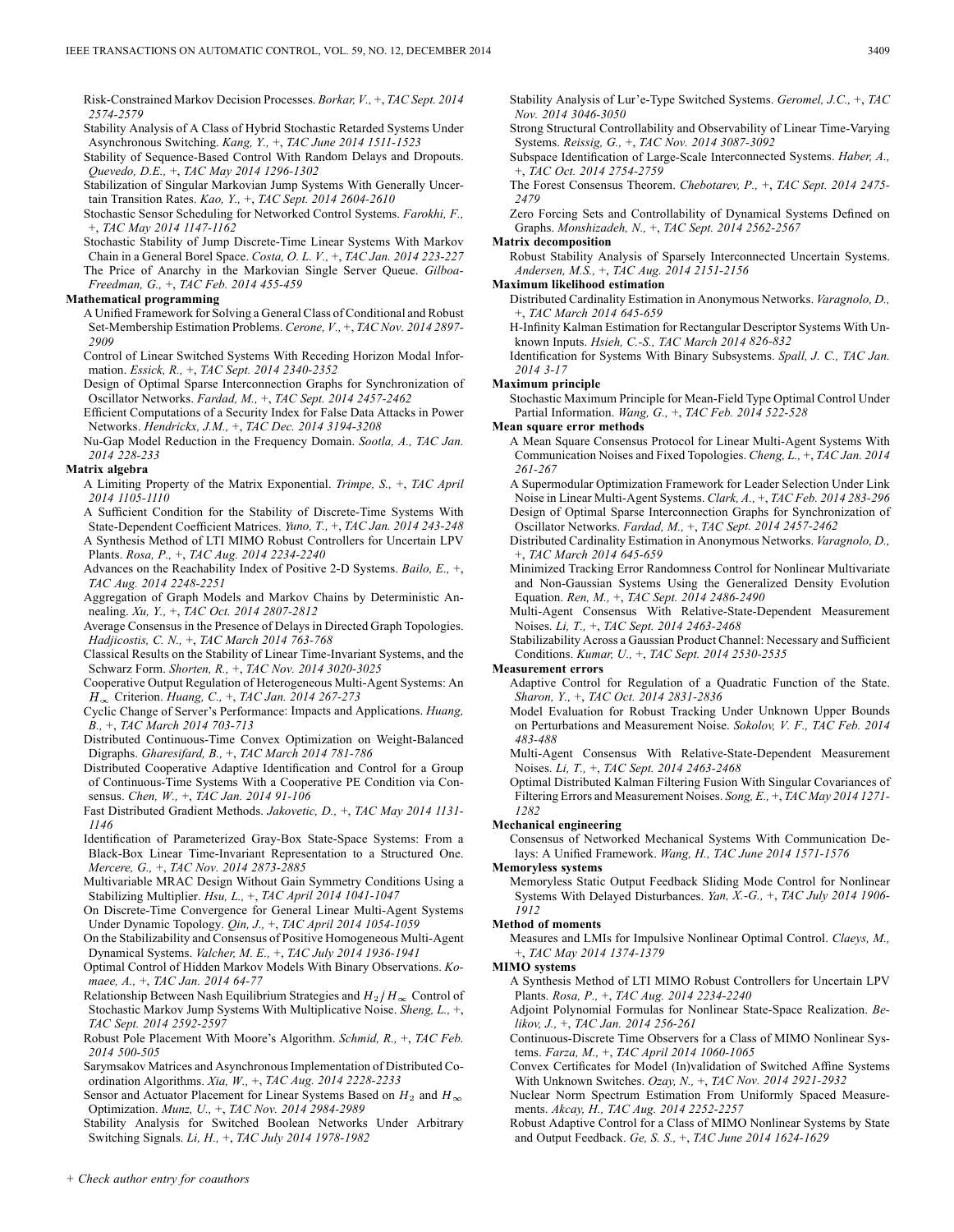Sensitivity Reduction by Stable Controllers for MIMO Infinite Dimensional Systems via the Tangential Nevanlinna-Pick Interpolation. *Wakaiki, M.,* +, *TAC April 2014 1099-1105*

Stable Internally Positive Representations of Continuous Time Systems. *Cacace, F.,* +, *TAC April 2014 1048-1053*

#### **Minimax techniques**

A Minmax Extremum-Seeking Controller Design Technique. *Guay, M.,* +, *TAC July 2014 1874-1886*

A Unified Framework for Solving a General Class of Conditional and Robust Set-Membership Estimation Problems. *Cerone, V.,* +, *TAC Nov. 2014 2897- 2909*

Extremum Problems With Total Variation Distance and Their Applications. *Charalambous, C.D.,* +, *TAC Sept. 2014 2353-2368*

Optimal Stabilization Problem With Minimax Cost in a Critical Case. *Grushkovskaya, V.,* +, *TAC Sept. 2014 2512-2517*

Robust  $H_{\infty}$  Receding Horizon Control for a Class of Coordinated Control Problems Involving Dynamically Decoupled Subsystems. *Gautam, A.,* +, *TAC Jan. 2014 134-149*

#### **Minimization**

A Minmax Extremum-Seeking Controller Design Technique. *Guay, M.,* +, *TAC July 2014 1874-1886*

A Supermodular Optimization Framework for Leader Selection Under Link Noise in Linear Multi-Agent Systems. *Clark, A.,* +, *TAC Feb. 2014 283-296* Fast Structured Nuclear Norm Minimization With Applications to Set Membership Systems Identification. *Sznaier, M.,* +, *TAC Oct. 2014 2837-2842*

Frequency Domain Subspace Identification Using Nuclear Norm Minimization and Hankel Matrix Realizations. *Smith, R.S., TAC Nov. 2014 2886- 2896*

Minimizing Convergence Error in Multi-Agent Systems Via Leader Selection: A Supermodular Optimization Approach. *Clark, A.,* +, *TAC June 2014 1480-1494*

Quickest Detection of a Random Pulse in White Gaussian Noise. *Komaee, A., TAC June 2014 1468-1479*

Selective  $\ell_1$  Minimization for Sparse Recovery. *Le, V.L.,* +, *TAC Nov.* 2014 *3008-3013*

The Optimal Sampling Pattern for Linear Control Systems. *Bini, E.,* +, *TAC Jan. 2014 78-90*

#### **Minimum principle**

Minimum-Time Quantum Transport With Bounded Trap Velocity. *Stefanatos, D.,* +, *TAC March 2014 733-738*

## **Mobile agents**

Controlling the Relative Agent Motion in Multi-Agent Formation Stabilization. *Guo, M.,* +, *TAC March 2014 820-826*

#### **Mobile robots**

A Supermodular Optimization Framework for Leader Selection Under Link Noise in Linear Multi-Agent Systems. *Clark, A.,* +, *TAC Feb. 2014 283-296* Cooperative Control Design for Time-Varying Formations of Multi-Agent Systems. *Brinon-Arranz, L.,* +, *TAC Aug. 2014 2283-2288*

Cooperative Optimal Control for Multi-Agent Systems on Directed Graph Topologies. *Movric, K.H.,* +, *TAC March 2014 769-774*

Formation Control and Network Localization via Orientation Alignment. *Oh, K.-K.,* +, *TAC Feb. 2014 540-545*

Localization and Circumnavigation of a Slowly Moving Target Using Bearing Measurements. *Deghat, M.,* +, *TAC Aug. 2014 2182-2188*

Supporting Heterogeneity in Cyber-Physical Systems Architectures. *Rajhans, A.,* +, *TAC Dec. 2014 3178-3193*

## **Model reference adaptive control systems**

Multivariable MRAC Design Without Gain Symmetry Conditions Using a Stabilizing Multiplier. *Hsu, L.,* +, *TAC April 2014 1041-1047*

## **Monte Carlo methods**

Network Risk Limiting Dispatch: Optimal Control and Price of Uncertainty. *Zhang, B.,* +, *TAC Sept. 2014 2442-2456*

Particle Filtering Framework for a Class of Randomized Optimization Algorithms. *Zhou, E.,* +, *TAC April 2014 1025-1030*

System Identification Via Sparse Multiple Kernel-Based Regularization Using Sequential Convex Optimization Techniques. *Chen, T.,* +, *TAC Nov. 2014 2933-2945*

## **Motion control**

Controlling the Relative Agent Motion in Multi-Agent Formation Stabilization. *Guo, M.,* +, *TAC March 2014 820-826*

Cooperative Control Design for Time-Varying Formations of Multi-Agent Systems. *Brinon-Arranz, L.,* +, *TAC Aug. 2014 2283-2288*

Generalizing Negative Imaginary Systems Theory to Include Free Body Dynamics: Control of Highly Resonant Structures With Free Body Motion. *Mabrok, M.A.,* +, *TAC Oct. 2014 2692-2707*

Localization and Circumnavigation of a Slowly Moving Target Using Bearing Measurements. *Deghat, M.,* +, *TAC Aug. 2014 2182-2188*

Rapidly Exponentially Stabilizing Control Lyapunov Functions and Hybrid Zero Dynamics. *Ames, A. D.,* +, *TAC April 2014 876-891*

## **Multi-agent systems**

 $H_{\infty}$  Consensus Achievement of Multi-Agent Systems With Directed and Switching Topology Networks. *Saboori, I.,* +, *TAC Nov. 2014 3104-3109* A Distributed Multi-Agent Command Governor Strategy for the Coordination of Networked Interconnected Systems. *Casavola, A.,* +, *TAC Aug. 2014 2099-2112*

A Mean Square Consensus Protocol for Linear Multi-Agent Systems With Communication Noises and Fixed Topologies. *Cheng, L.,* +, *TAC Jan. 2014 261-267*

Adaptive Consensus of Multi-Agent Systems With Unknown Identical Control Directions Based on A Novel Nussbaum-Type Function. *Chen, W.,* +, *TAC July 2014 1887-1892*

Bounded Hybrid Connectivity Control of Networked Multiagent Systems. *De La Torre, G.,* +, *TAC Sept. 2014 2480-2485*

Constrained Consensus in Unbalanced Networks With Communication Delays. *Lin, P.,* +, *TAC March 2014 775-781*

Controlling the Relative Agent Motion in Multi-Agent Formation Stabilization. *Guo, M.,* +, *TAC March 2014 820-826*

Cooperative Global Output Regulation for a Class of Nonlinear Multi-Agent Systems. *Dong, Y.,* +, *TAC May 2014 1348-1354*

Cooperative Optimal Control for Multi-Agent Systems on Directed Graph Topologies. *Movric, K.H.,* +, *TAC March 2014 769-774*

Cooperative Output Regulation of Heterogeneous Multi-Agent Systems: An Criterion. *Huang, C.,* +, *TAC Jan. 2014 267-273*

Decoupling Coupled Constraints Through Utility Design. *Li, N.,* +, *TAC Aug. 2014 2289-2294*

Distributed Output Regulation of Nonlinear Multi-Agent Systems via Host Internal Model. *Xu, D.,* +, *TAC Oct. 2014 2784-2789*

Efficient Foraging Strategies in Multi-Agent Systems Through Curve Evolutions. *Haque, M.,* +, *TAC April 2014 1036-1041*

Finite-Time Consensus in Networks of Integrator-Like Dynamic Agents With Directional Link Failure. *Xiao, F.,* +, *TAC March 2014 756-762*

Generalized Efficiency Bounds in Distributed Resource Allocation. *Marden, J. R.,* +, *TAC March 2014 571-584*

Hierarchical Mean Field Games for Multiagent Systems With Tracking-Type Costs: Distributed  $\varepsilon$ -Stackelberg Equilibria. *Wang, B.-C., +, TAC Aug. 2014 2241-2247*

Leader-Following Connectivity Preservation Rendezvous of Multiple Double Integrator Systems Based on Position Measurement Only. *Dong, Y.,* +, *TAC Sept. 2014 2598-2603*

Minimizing Convergence Error in Multi-Agent Systems Via Leader Selection: A Supermodular Optimization Approach. *Clark, A.,* +, *TAC June 2014 1480-1494*

Multi-Agent Consensus With Relative-State-Dependent Measurement Noises. *Li, T.,* +, *TAC Sept. 2014 2463-2468*

On Discrete-Time Convergence for General Linear Multi-Agent Systems Under Dynamic Topology. *Qin, J.,* +, *TAC April 2014 1054-1059*

On Weak-Invariance Principles for Nonlinear Switched Systems. *Zhang, B.,* +, *TAC June 2014 1600-1605*

Online Markov Decision Processes Under Bandit Feedback. *Neu, G.,* +, *TAC March 2014 676-691*

Output Synchronization of Networked Passive Systems With Event-Driven Communication. *Yu, H.,* +, *TAC March 2014 750-756*

Robust Distributed Model Predictive Control of Constrained Continuous-Time Nonlinear Systems: A Robustness Constraint Approach. *Li, H.,* +, *TAC June 2014 1673-1678*

Robust Fault Estimation Using Relative Information in Linear Multi-Agent Networks. *Menon, P. P.,* +, *TAC Feb. 2014 477-482*

Sarymsakov Matrices and Asynchronous Implementation of Distributed Coordination Algorithms. *Xia, W.,* +, *TAC Aug. 2014 2228-2233*

Semi-Global Consensus of Nonlinear Second-Order Multi-Agent Systems With Measurement Output Feedback. *Fan, M.-C.,* +, *TAC Aug. 2014 2222- 2227*

Stability Analysis of Systems With Generalized Frequency Variables. *Hara, S.,* +, *TAC Feb. 2014 313-326*

Upper and Lower Bounds for Controllable Subspaces of Networks of Diffusively Coupled Agents. *Zhang, S.,* +, *TAC March 2014 745-750*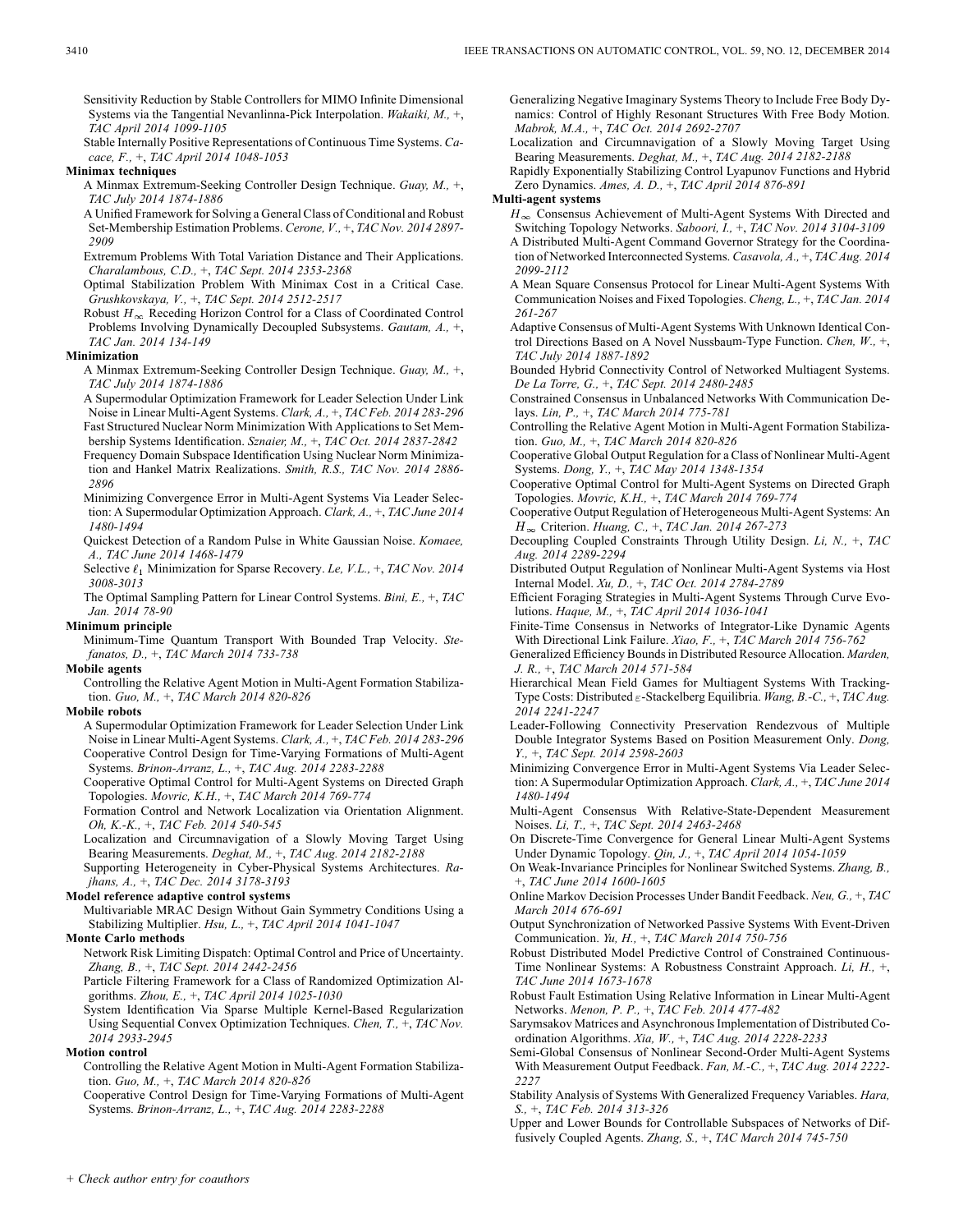#### **Multi-robot systems**

- A Mean Square Consensus Protocol for Linear Multi-Agent Systems With Communication Noises and Fixed Topologies. *Cheng, L.,* +, *TAC Jan. 2014 261-267*
- A Supermodular Optimization Framework for Leader Selection Under Link
- Noise in Linear Multi-Agent Systems. *Clark, A.,* +, *TAC Feb. 2014 283-296* Adaptive Consensus of Multi-Agent Systems With Unknown Identical Control Directions Based on A Novel Nussbaum-Type Function. *Chen, W.,* +, *TAC July 2014 1887-1892*
- Controlling the Relative Agent Motion in Multi-Agent Formation Stabilization. *Guo, M.,* +, *TAC March 2014 820-826*
- Convex Conditions on Decentralized Control for Graph Topology Preservation. *Fiacchini, M.,* +, *TAC June 2014 1640-1645*
- Cooperative Control Design for Time-Varying Formations of Multi-Agent Systems. *Brinon-Arranz, L.,* +, *TAC Aug. 2014 2283-2288*
- Cooperative Optimal Control for Multi-Agent Systems on Directed Graph Topologies. *Movric, K.H.,* +, *TAC March 2014 769-774*
- Distributed and Truncated Reduced-Order Observer Based Output Feedback
- Consensus of Multi-Agent Systems. *Zhou, B.,* +, *TAC Aug. 2014 2264-2270* Distributed Formation Control of Multi-Agent Systems Using Complex Laplacian. *Lin, Z.,* +, *TAC July 2014 1765-1777*
- Formation Control and Network Localization via Orientation Alignment. *Oh, K.-K.,* +, *TAC Feb. 2014 540-545*
- On the Stabilizability and Consensus of Positive Homogeneous Multi-Agent Dynamical Systems. *Valcher, M. E.,* +, *TAC July 2014 1936-1941*
- On Weak-Invariance Principles for Nonlinear Switched Systems. *Zhang, B.,* +, *TAC June 2014 1600-1605*
- Output Synchronization of Networked Passive Systems With Event-Driven Communication. *Yu, H.,* +, *TAC March 2014 750-756*
- Supervisor Localization of Discrete-Event Systems Based on State Tree Structures. *Cai, K.,* +, *TAC May 2014 1329-1335*
- Unified Cooperative Control of Multiple Agents on a Sphere for Different Spherical Patterns. *Li, W.,* +, *TAC May 2014 1283-1289*

#### **Multidimensional systems**

- Adaptive Projection-Based Observers and  $L_1$  Adaptive Controllers for Infinite-Dimensional Systems With Full-State Measurement. *Natarajan, V.,* +, *TAC March 2014 585-598*
- Characterization of the Critical Sets of Quantum Unitary Control Landscapes. *Dominy, J.M.,* +, *TAC Aug. 2014 2083-2098*
- Computation of the Real Controllability Radius and Minimum-Norm Perturbations of Higher-Order, Descriptor, and Time-Delay LTI Systems. *Lam, S.,* +, *TAC Aug. 2014 2189-2195*
- Convex Computation of the Region of Attraction of Polynomial Control Systems. *Henrion, D.,* +, *TAC Feb. 2014 297-312*
- Sensitivity Reduction by Stable Controllers for MIMO Infinite Dimensional Systems via the Tangential Nevanlinna-Pick Interpolation. *Wakaiki, M.,* +, *TAC April 2014 1099-1105*
- Stability of Switched Linear Hyperbolic Systems by Lyapunov Techniques. *Prieur, C.,* +, *TAC Aug. 2014 2196-2202*
- Stabilization of Discrete-Time Linear Systems Subject to Input Saturation and Multiple Unknown Constant Delays. *Wang, X.,* +, *TAC June 2014 1667- 1672*
- Stochastic Stabilization of Partially Observed and Multi-Sensor Systems Driven by Unbounded Noise Under Fixed-Rate Information Constraints. *Johnston, A. P.,* +, *TAC March 2014 792-798*

#### **Multivariable control systems**

- Adaptive Control for Regulation of a Quadratic Function of the State. *Sharon, Y.,* +, *TAC Oct. 2014 2831-2836*
- Minimized Tracking Error Randomness Control for Nonlinear Multivariate and Non-Gaussian Systems Using the Generalized Density Evolution Equation. *Ren, M.,* +, *TAC Sept. 2014 2486-2490*
- Multivariable MRAC Design Without Gain Symmetry Conditions Using a Stabilizing Multiplier. *Hsu, L.,* +, *TAC April 2014 1041-1047*
- Near Optimal LQR Performance in the Decentralized Setting. *Miller, D. E.,* +, *TAC Feb. 2014 327-340*

**N**

#### **Navigation**

Localization and Circumnavigation of a Slowly Moving Target Using Bearing Measurements. *Deghat, M.,* +, *TAC Aug. 2014 2182-2188*

## **Network synthesis**

- On the Minimality and Uniqueness of the Bott–Duffin Realization Procedure. *Hughes, T.H.,* +, *TAC July 2014 1858-1873*
- **Network theory (graphs)**
	- Algorithms for Leader Selection in Stochastically Forced Consensus Networks. *Lin, F.,* +, *TAC July 2014 1789-1802*
	- Average Consensus in the Presence of Delays in Directed Graph Topologies. *Hadjicostis, C. N.,* +, *TAC March 2014 763-768*
	- Average Consensus on Arbitrary Strongly Connected Digraphs With Time-Varying Topologies. *Cai, K.,* +, *TAC April 2014 1066-1071*
	- Bounded Hybrid Connectivity Control of Networked Multiagent Systems. *De La Torre, G.,* +, *TAC Sept. 2014 2480-2485*
	- Controllability and Observability of Network-of-Networks via Cartesian Products. *Chapman, A.,* +, *TAC Oct. 2014 2668-2679*
	- Distributed Cardinality Estimation in Anonymous Networks. *Varagnolo, D.,* +, *TAC March 2014 645-659*
	- Finite-Time Consensus in Networks of Integrator-Like Dynamic Agents With Directional Link Failure. *Xiao, F.,* +, *TAC March 2014 756-762*
	- Minimizing Convergence Error in Multi-Agent Systems Via Leader Selection: A Supermodular Optimization Approach. *Clark, A.,* +, *TAC June 2014 1480-1494*
	- Model Reduction and Clusterization of Large-Scale Bidirectional Networks. *Ishizaki, T.,* +, *TAC Jan. 2014 48-63*
	- Upper and Lower Bounds for Controllable Subspaces of Networks of Diffusively Coupled Agents. *Zhang, S.,* +, *TAC March 2014 745-750*

#### **Networked control systems**

- A Passivity Framework for Modeling and Mitigating Wormhole Attacks on Networked Control Systems. *Lee, P.,* +, *TAC Dec. 2014 3224-3237*
- A Stochastic Online Sensor Scheduler for Remote State Estimation With Time-Out Condition. *Wu, J.,* +, *TAC Nov. 2014 3110-3116*
- Consensus of Networked Mechanical Systems With Communication Delays: A Unified Framework. *Wang, H., TAC June 2014 1571-1576*
- Convex Conditions on Decentralized Control for Graph Topology Preservation. *Fiacchini, M.,* +, *TAC June 2014 1640-1645*
- Distributed Control of Networked Dynamical Systems: Static Feedback, Integral Action and Consensus. *Andreasson, M.,* +, *TAC July 2014 1750-1764* Event-Based State Estimation With Variance-Based Triggering. *Trimpe, S.,* +, *TAC Dec. 2014 3266-3281*
- High Confidence Networked Control for Next Generation Air Transportation Systems. *Park, P.,* +, *TAC Dec. 2014 3357-3372*
- Modular Design of Jointly Optimal Controllers and Forwarding Policies for Wireless Control. *Demirel, B.,* +, *TAC Dec. 2014 3252-3265*
- On Stability and LQ Control of MJLS With a Markov Chain With General State Space. *Kordonis, I.,* +, *TAC Feb. 2014 535-540*
- On the Performance Analysis of Resilient Networked Control Systems Under Replay Attacks. *Zhu, M.,* +, *TAC March 2014 804-808*
- Optimal Power Management in Wireless Control Systems. *Gatsis, K.,* +, *TAC June 2014 1495-1510*
- Robust Output Synchronization of a Network of Heterogeneous Nonlinear Agents Via Nonlinear Regulation Theory. *Isidori, A.,* +, *TAC Oct. 2014 2680-2691*
- Sparse Packetized Predictive Control for Networked Control Over Erasure Channels. *Nagahara, M.,* +, *TAC July 2014 1899-1905*
- Stability of Nonlinear Networked Control Systems Over Multiple Communication Links With Asynchronous Sampling. *Tavassoli, B., TAC Feb. 2014 511-515*
- Stabilization of Linear Systems Over Gaussian Networks. *Zaidi, A.A.,* +, *TAC Sept. 2014 2369-2384*
- Stochastic Sensor Scheduling for Networked Control Systems. *Farokhi, F.,* +, *TAC May 2014 1147-1162*
- Tracking Control for Nonlinear Networked Control Systems. *Postoyan, R.,* +, *TAC June 2014 1539-1554*
- Upper and Lower Bounds for Controllable Subspaces of Networks of Diffusively Coupled Agents. *Zhang, S.,* +, *TAC March 2014 745-750*

## **Neurocontrollers**

Statistical Control for Performance Shaping Using Cost Cumulants. *Kang, B.,* +, *TAC Jan. 2014 249-255*

## **Newton method**

- A New Family of High-Resolution Multivariate Spectral Estimators. *Zorzi, M., TAC April 2014 892-904*
- Accelerated Dual Descent for Network Flow Optimization. *Zargham, M.,* +, *TAC April 2014 905-920*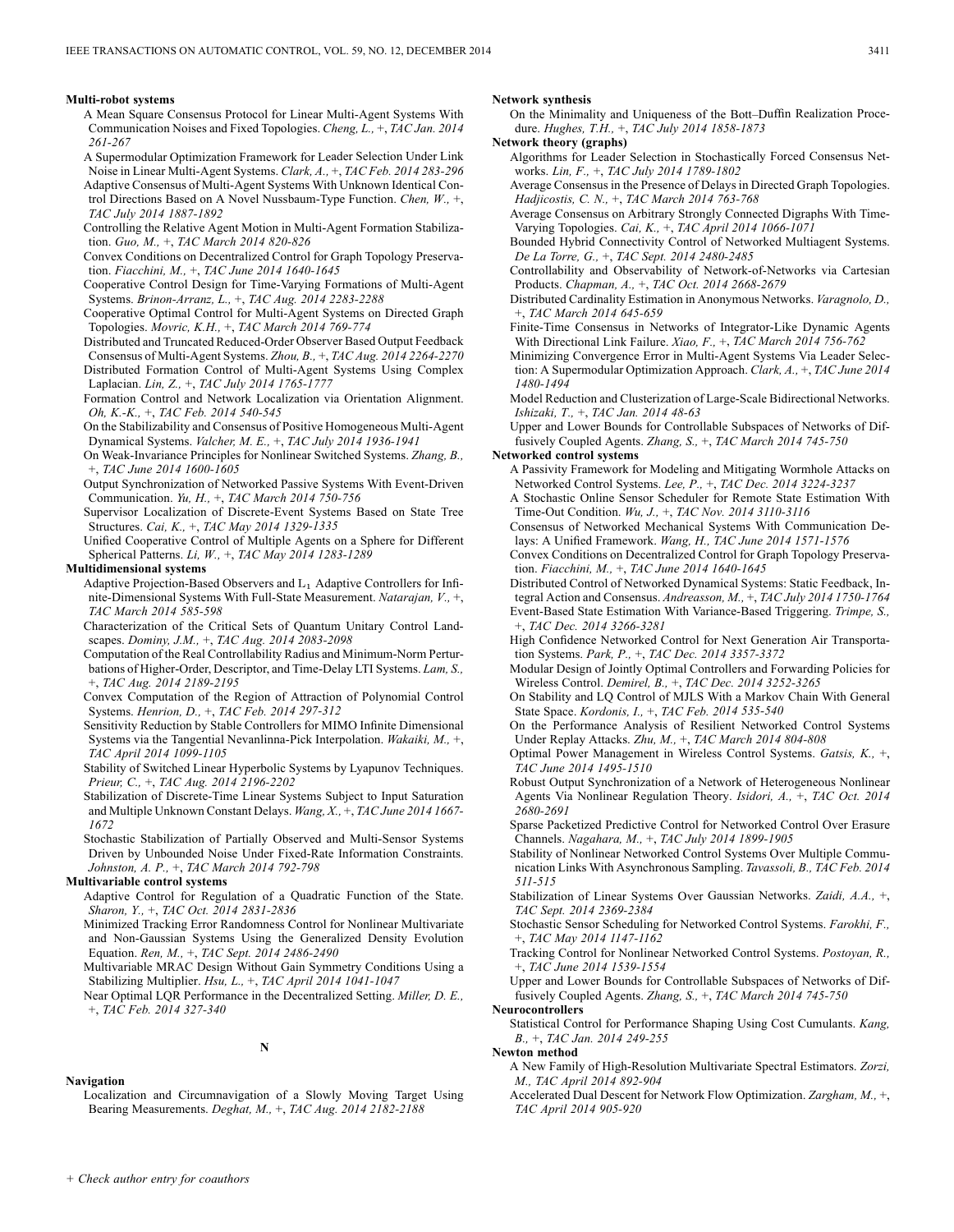Self-Excited Limit Cycles in an Integral-Controlled System With Backlash. *Esbrook, A.,* +, *TAC April 2014 1020-1025*

**Noise**

A Mean Square Consensus Protocol for Linear Multi-Agent Systems With Communication Noises and Fixed Topologies. *Cheng, L.,* +, *TAC Jan. 2014 261-267*

### **Nonlinear control systems**

A Combined Homogeneous Domination and Sign Function Approach to Output-Feedback Stabilization of Stochastic High-Order Nonlinear Systems. *Xie, X.-J.,* +, *TAC May 2014 1303-1309*

A Minmax Extremum-Seeking Controller Design Technique. *Guay, M.,* +, *TAC July 2014 1874-1886*

A Small-Gain Theorem for Switched Interconnected Nonlinear Systems and Its Applications. *Long, L.,* +, *TAC April 2014 1082-1088*

- A Sufficient Condition for the Stability of Discrete-Time Systems With State-Dependent Coefficient Matrices. *Yuno, T.,* +, *TAC Jan. 2014 243-248* Adaptive Backstepping Stabilization of Nonlinear Uncertain Systems With Quantized Input Signal. *Zhou, J.,* +, *TAC Feb. 2014 460-464*
- Adaptive Control for Regulation of a Quadratic Function of the State. *Sharon, Y.,* +, *TAC Oct. 2014 2831-2836*
- Adaptive Failure Compensation Control for Uncertain Systems With Stochastic Actuator Failures. *Fan, H.,* +, *TAC March 2014 808-814*

Adjoint Polynomial Formulas for Nonlinear State-Space Realization. *Belikov, J.,* +, *TAC Jan. 2014 256-261*

Asymptotic Tracking Control of Uncertain Nonlinear Systems With Unknown Actuator Nonlinearity. *Zhang, Z.,* +, *TAC May 2014 1336-1341*

Averaging Criteria for Asymptotic Stability of Time-Varying Systems. *Tsinias, J.,* +, *TAC June 2014 1654-1659*

Compensation of Wave Actuator Dynamics for Nonlinear Systems. *Bekiaris-Liberis, N.,* +, *TAC June 2014 1555-1570*

Continuous-Discrete Time Observers for a Class of MIMO Nonlinear Systems. *Farza, M.,* +, *TAC April 2014 1060-1065*

Control-Sharing and Merging Control Lyapunov Functions. *Grammatico, S.,* +, *TAC Jan. 2014 107-119*

Convex Computation of the Region of Attraction of Polynomial Control Systems. *Henrion, D.,* +, *TAC Feb. 2014 297-312*

Convex Design Control for Practical Nonlinear Systems. *Baldi, S.,* +, *TAC July 2014 1692-1705*

Cooperative Control Design for Time-Varying Formations of Multi-Agent Systems. *Brinon-Arranz, L.,* +, *TAC Aug. 2014 2283-2288*

Decentralized Event-Triggering for Control of Nonlinear Systems. *Tallapragada, P.,* +, *TAC Dec. 2014 3312-3324*

Delay-Adaptive Control for Nonlinear Systems. *Bresch-Pietri, D.,* +, *TAC May 2014 1203-1218*

Delay-Independent Stability Conditions for Some Classes of Nonlinear Systems. *Aleksandrov, A. Y.,* +, *TAC Aug. 2014 2209-2214*

Distinguishability of Discrete-Time Nonlinear Systems. *Baglietto, M.,* +, *TAC April 2014 1014-1020*

Efficient Polynomial-Time Outer Bounds on State Trajectories for Uncertain Polynomial Systems Using Skewed Structured Singular Values. *Kishida, M.,* +, *TAC Nov. 2014 3063-3068*

Exponential Stability of Homogeneous Positive Systems of Degree One With Time-Varying Delays. *Feyzmahdavian, H.R.,* +, *TAC June 2014 1594- 1599*

Getting Robustness Against Unstructured Uncertainty: A Tube-Based MPC Approach. *Falugi, P.,* +, *TAC May 2014 1290-1295*

Global Exponential Stabilization of a Two-Dimensional Pool-Boiling Model. *van Gils, R. W.,* +, *TAC Jan. 2014 205-210*

Improved Razumikhin-Type Theorem for Input-To-State Stability of Nonlinear Time-Delay Systems. *Ning, C.,* +, *TAC July 2014 1983-1988*

Infinite-Horizon Continuous-Time NMPC via Time Transformation. *Wurth, L.,* +, *TAC Sept. 2014 2543-2548*

ISS-Lyapunov Functions for Discontinuous Discrete-Time Systems. *Grune, L.,* +, *TAC Nov. 2014 3098-3103*

Measures and LMIs for Impulsive Nonlinear Optimal Control. *Claeys, M.,* +, *TAC May 2014 1374-1379*

Memoryless Static Output Feedback Sliding Mode Control for Nonlinear Systems With Delayed Disturbances. *Yan, X.-G.,* +, *TAC July 2014 1906- 1912*

Minimized Tracking Error Randomness Control for Nonlinear Multivariate and Non-Gaussian Systems Using the Generalized Density Evolution Equation. *Ren, M.,* +, *TAC Sept. 2014 2486-2490*

Model Reduction for Nonlinear Systems by Incremental Balanced Truncation. *Besselink, B.,* +, *TAC Oct. 2014 2739-2753*

Moment Stability of Nonlinear Stochastic Systems With Time-Delays Based on  $H$ -Representation Technique. *Zhao, X.*, +, *TAC March 2014 814-819* 

Multirate Observers for Nonlinear Sampled-Data Systems Using Input-to-State Stability and Discrete-Time Approximation. *Beikzadeh, H.,* +, *TAC Sept. 2014 2469-2474*

On Delay-Independent Stability of a Class of Nonlinear Positive Time-Delay Systems. *Bokharaie, V. S.,* +, *TAC July 2014 1974-1977*

On Passivity of a Class of Discrete-Time Switched Nonlinear Systems. *Wang, Y.,* +, *TAC March 2014 692-702*

On the Robustness of Nominal Nonlinear Minimum-Time Control and Extension to Non-Robustly Controllable Target Sets. *Pin, G.,* +, *TAC April 2014 863-875*

On Weak-Invariance Principles for Nonlinear Switched Systems. *Zhang, B.,* +, *TAC June 2014 1600-1605*

Optimal Stabilization Problem With Minimax Cost in a Critical Case. *Grushkovskaya, V.,* +, *TAC Sept. 2014 2512-2517*

Performance Analysis of Nonlinear Sampled-Data Emulated Controllers. *Chen, Z.,* +, *TAC Oct. 2014 2778-2783*

Robust Adaptive Control for a Class of MIMO Nonlinear Systems by State and Output Feedback. *Ge, S. S.,* +, *TAC June 2014 1624-1629*

Robust Adaptive Inverse Control of a Class of Nonlinear Systems With Prandtl-Ishlinskii Hysteresis Model. *Liu, S.,* +, *TAC Aug. 2014 2170-2175*

Robust Distributed Model Predictive Control of Constrained Continuous-Time Nonlinear Systems: A Robustness Constraint Approach. *Li, H.,* +, *TAC June 2014 1673-1678*

Robust Output Synchronization of a Network of Heterogeneous Nonlinear Agents Via Nonlinear Regulation Theory. *Isidori, A.,* +, *TAC Oct. 2014 2680-2691*

Robust Stabilization of the Generalized Triangular Form Nonlinear Systems With Disturbances. *Dashkovskiy, S. N.,* +, *TAC June 2014 1577-1582*

Saturated Delayed Controls for Feedforward Nonlinear Systems. *Ye, H., TAC June 2014 1646-1653*

Saturated RISE Feedback Control for a Class of Second-Order Nonlinear Systems. *Fischer, N.,* +, *TAC April 2014 1094-1099*

Self-Triggered Output Feedback Control of Linear Plants in the Presence of Unknown Disturbances. *Almeida, J.,* +, *TAC Nov. 2014 3040-3045*

Semi-Global Consensus of Nonlinear Second-Order Multi-Agent Systems With Measurement Output Feedback. *Fan, M.-C.,* +, *TAC Aug. 2014 2222- 2227*

Some Remarks on General Nonlinear Stochastic  $H_{\infty}$  Control With State, Control, and Disturbance-Dependent Noise. *Zhang, W.,* +, *TAC Jan. 2014 237-242*

Stability Analysis and Stabilization of Systems With Input Backlash. *Tarbouriech, S.,* +, *TAC Feb. 2014 488-494*

Stability of Nonlinear Networked Control Systems Over Multiple Communication Links With Asynchronous Sampling. *Tavassoli, B., TAC Feb. 2014 511-515*

Stability of Sequence-Based Control With Random Delays and Dropouts. *Quevedo, D.E.,* +, *TAC May 2014 1296-1302*

Stabilizing a SISO LTI Plant With Gain and Delay Margins as Large as Desired. *Gaudette, D.L.,* +, *TAC Sept. 2014 2324-2339*

Stochastic Stability of Event-Triggered Anytime Control. *Quevedo, D.E.,* +, *TAC Dec. 2014 3373-3379*

The Observer Error Linearization Problem via Dynamic Compensation. *Califano, C.,* +, *TAC Sept. 2014 2502-2508*

Tracking Control for Nonlinear Networked Control Systems. *Postoyan, R.,* +, *TAC June 2014 1539-1554*

#### **Nonlinear differential equations**

Robust Output Synchronization of a Network of Heterogeneous Nonlinear Agents Via Nonlinear Regulation Theory. *Isidori, A.,* +, *TAC Oct. 2014 2680-2691*

#### **Nonlinear dynamical systems**

A Minmax Extremum-Seeking Controller Design Technique. *Guay, M.,* +, *TAC July 2014 1874-1886*

Adaptive Estimation for a Class of Nonlinearly Parameterized Dynamical Systems. *Adetola, V.,* +, *TAC Oct. 2014 2818-2824*

Combining iISS and ISS With Respect to Small Inputs: The Strong iISS Property. *Chaillet, A.,* +, *TAC Sept. 2014 2518-2524*

Distributed Control of Networked Dynamical Systems: Static Feedback, Integral Action and Consensus. *Andreasson, M.,* +, *TAC July 2014 1750-1764* Distributed Output Regulation of Nonlinear Multi-Agent Systems via Host Internal Model. *Xu, D.,* +, *TAC Oct. 2014 2784-2789*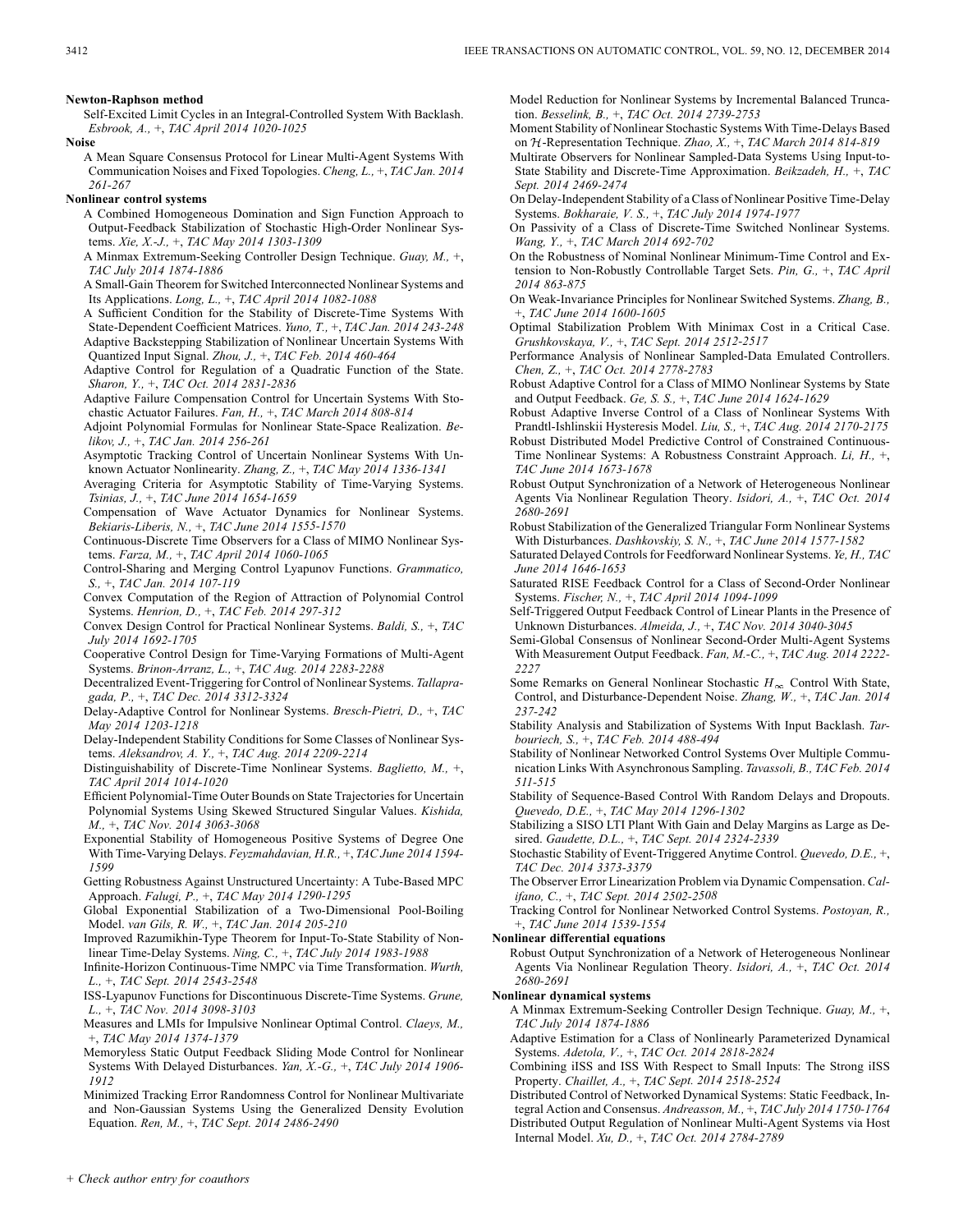Efficient Polynomial-Time Outer Bounds on State Trajectories for Uncertain Polynomial Systems Using Skewed Structured Singular Values. *Kishida, M.,* +, *TAC Nov. 2014 3063-3068*

Forward and Converse Lyapunov Theorems for Discrete Dynamical Systems. *Jafari, R.,* +, *TAC Sept. 2014 2496-2501*

Internal Model Principles for Observers. *Trumpf, J.,* +, *TAC July 2014 1737- 1749*

On the Equivalence Between Dissipativity and Optimality of Discontinuous Nonlinear Regulators for Filippov Dynamical Systems. *Sadikhov, T.,* +, *TAC Feb. 2014 423-436*

Quantitative Studies on Asymptotic Growth Behaviors of Trajectories of Nonlinear Discrete Dynamical Systems. *Wang, L.,* +, *TAC July 2014 1930- 1935*

#### **Nonlinear estimation**

A Class of Stable Square-Root Nonlinear Information Filters. *Wang, S.,* +, *TAC July 2014 1893-1898*

#### **Nonlinear filters**

A Class of Stable Square-Root Nonlinear Information Filters. *Wang, S.,* +, *TAC July 2014 1893-1898*

Accurate Numerical Implementation of the Continuous-Discrete Extended Kalman Filter. *Kulikov, G. Yu.,* +, *TAC Jan. 2014 273-279*

Stochastic Maximum Principle for Mean-Field Type Optimal Control Under Partial Information. *Wang, G.,* +, *TAC Feb. 2014 522-528*

#### **Nonlinear programming**

A Novel Penalty Approach for Nonlinear Dynamic Optimization Problems With Inequality Path Constraints. *Liu, X.,* +, *TAC Oct. 2014 2863-2867*

Robust Pole Placement With Moore's Algorithm. *Schmid, R.,* +, *TAC Feb. 2014 500-505*

## **Nonlinear systems**

Controlled Invariants and Trajectory Planning for Underactuated Mechanical Systems. *Shiriaev, A.S.,* +, *TAC Sept. 2014 2555-2561*

Cooperative Global Output Regulation for a Class of Nonlinear Multi-Agent Systems. *Dong, Y.,* +, *TAC May 2014 1348-1354*

Corrections to "Stochastic Barbalat's Lemma and Its Applications" [Jun 12 1537-1543]. *Yu, X.,* +, *TAC May 2014 1386-1390*

Local Stabilization of Nonlinear Systems Through the Reduction Model Approach. *Mazenc, F.,* +, *TAC Nov. 2014 3033-3039*

On Stabilizability of Nonlinearly Parameterized Discrete-Time Systems. *Li, C.,* +, *TAC Nov. 2014 3014-3019*

On the Linearization Up to Multi-Output Injection for a Class of Systems With Implicitly Defined Outputs. *Rodrigues, S. S.,* +, *TAC May 2014 1310- 1315*

Output Feedback Control of Markovian Jump Repeated Scalar Nonlinear Systems. *Wu, L.,* +, *TAC Jan. 2014 199-204*

Reachability Analysis of Nonlinear Differential-Algebraic Systems. *Althoff, M.,* +, *TAC Feb. 2014 371-383*

Stability Analysis of Lur'e-Type Switched Systems. *Geromel, J.C.,* +, *TAC Nov. 2014 3046-3050*

Statistical Control for Performance Shaping Using Cost Cumulants. *Kang, B.,* +, *TAC Jan. 2014 249-255*

## **Nuclear engineering computing**

Networked Decision Making for Poisson Processes With Applications to Nuclear Detection. *Pahlajani, C. D.,* +, *TAC Jan. 2014 193-198*

## **Nuclear materials safeguards**

Networked Decision Making for Poisson Processes With Applications to Nuclear Detection. *Pahlajani, C. D.,* +, *TAC Jan. 2014 193-198*

## **Number theory**

Mixing Coefficients Between Discrete and Real Random Variables: Computation and Properties. *Ahsen, M. E.,* +, *TAC Jan. 2014 34-47*

Output Regulation for Control Systems on  $SE(n)$ : A Separation Principle Based Approach. *Schmidt, G.S.,* +, *TAC Nov. 2014 3057-3062*

#### **Numerical analysis**

Improved Feed-Forward Command Governor Strategies for Constrained Discrete-Time Linear Systems. *Casavola, A.,* +, *TAC Jan. 2014 216-223* Optimal Control of Hidden Markov Models With Binary Observations. *Komaee, A.,* +, *TAC Jan. 2014 64-77*

Stability of Switched Linear Hyperbolic Systems by Lyapunov Techniques. *Prieur, C.,* +, *TAC Aug. 2014 2196-2202*

#### **Numerical stability**

-Adaptive Control: Stability, Robustness, and Interpretations. *Ioannou, P.A.,* +, *TAC Nov. 2014 3075-3080*

Controllability and Observability of Network-of-Networks via Cartesian Products. *Chapman, A.,* +, *TAC Oct. 2014 2668-2679*

**O**

- Decoherence-Free Linear Quantum Subsystems. *Yamamoto, N., TAC July 2014 1845-1857*
- How Economic Inequality Has Increased by Tax Cuts? Power-Based Modular Supervisory Control of Discrete Event Systems. *Park, S., TAC Oct. 2014 2843-2848*

Model Reduction for Nonlinear Systems by Incremental Balanced Truncation. *Besselink, B.,* +, *TAC Oct. 2014 2739-2753*

Observability With Random Observations. *Sanandaji, B.M.,* +, *TAC Nov. 2014 3002-3007*

Stabilizing a SISO LTI Plant With Gain and Delay Margins as Large as Desired. *Gaudette, D.L.,* +, *TAC Sept. 2014 2324-2339*

Strong Structural Controllability and Observability of Linear Time-Varying Systems. *Reissig, G.,* +, *TAC Nov. 2014 3087-3092*

Subspace Identification of Large-Scale Interconnected Systems. *Haber, A.,* +, *TAC Oct. 2014 2754-2759*

#### **Observers**

**Observability**

A New Parametrization of Linear Observers. *Blumthaler, I.,* +, *TAC July 2014 1778-1788*

A Stochastic Approach to Dubins Vehicle Tracking Problems. *Anderson, R.P.,* +, *TAC Oct. 2014 2801-2806*

Adaptive Projection-Based Observers and  $L_1$  Adaptive Controllers for Infinite-Dimensional Systems With Full-State Measurement. *Natarajan, V.,* +, *TAC March 2014 585-598*

Continuous-Discrete Time Observers for a Class of MIMO Nonlinear Systems. *Farza, M.,* +, *TAC April 2014 1060-1065*

Distributed and Truncated Reduced-Order Observer Based Output Feedback Consensus of Multi-Agent Systems. *Zhou, B.,* +, *TAC Aug. 2014 2264-2270* Internal Model Principles for Observers. *Trumpf, J.,* +, *TAC July 2014 1737- 1749*

Local Observers on Linear Lie Groups With Linear Estimation Error Dynamics. *Koldychev, M.,* +, *TAC Oct. 2014 2772-2777*

Multirate Observers for Nonlinear Sampled-Data Systems Using Input-to-State Stability and Discrete-Time Approximation. *Beikzadeh, H.,* +, *TAC Sept. 2014 2469-2474*

New Results on Output Feedback  $H_{\infty}$  Control for Linear Discrete-Time Systems. *Chang, X.-H.,* +, *TAC May 2014 1355-1359*

Observers and Observer-Based Control for Descriptor Systems Revisited. *Darouach, M., TAC May 2014 1367-1373*

- On the Linearization Up to Multi-Output Injection for a Class of Systems With Implicitly Defined Outputs. *Rodrigues, S. S.,* +, *TAC May 2014 1310- 1315*
- Output Regulation for Control Systems on  $SE(n)$ : A Separation Principle Based Approach. *Schmidt, G.S.,* +, *TAC Nov. 2014 3057-3062*

Robust Adaptive Control for a Class of MIMO Nonlinear Systems by State and Output Feedback. *Ge, S. S.,* +, *TAC June 2014 1624-1629*

Robust Fault Estimation Using Relative Information in Linear Multi-Agent Networks. *Menon, P. P.,* +, *TAC Feb. 2014 477-482*

Self-Triggered Output Feedback Control of Linear Plants in the Presence of Unknown Disturbances. *Almeida, J.,* +, *TAC Nov. 2014 3040-3045*

Semi-Global Consensus of Nonlinear Second-Order Multi-Agent Systems With Measurement Output Feedback. *Fan, M.-C.,* +, *TAC Aug. 2014 2222- 2227*

Semi-Global Multi-Frequency Estimation in the Presence of Deadzone and Saturation. *Carnevale, D.,* +, *TAC July 2014 1913-1918*

Sensor and Actuator Placement for Linear Systems Based on  $H_2$  and  $H_{\infty}$ Optimization. *Munz, U.,* +, *TAC Nov. 2014 2984-2989*

The Observer Error Linearization Problem via Dynamic Compensation. *Califano, C.,* +, *TAC Sept. 2014 2502-2508*

Verification of the Observer Property in Discrete Event Systems. *Pena, P. N.,* +, *TAC Aug. 2014 2176-2181*

#### **Oil drilling**

Compensation of Wave Actuator Dynamics for Nonlinear Systems. *Bekiaris-Liberis, N.,* +, *TAC June 2014 1555-1570* **Opacity**

Current-State Opacity Formulations in Probabilistic Finite Automata. *Saboori, A.,* +, *TAC Jan. 2014 120-133*

#### **Open loop systems**

Control for Safety Specifications of Systems With Imperfect Information on a Partial Order. *Ghaemi, R.,* +, *TAC April 2014 982-995*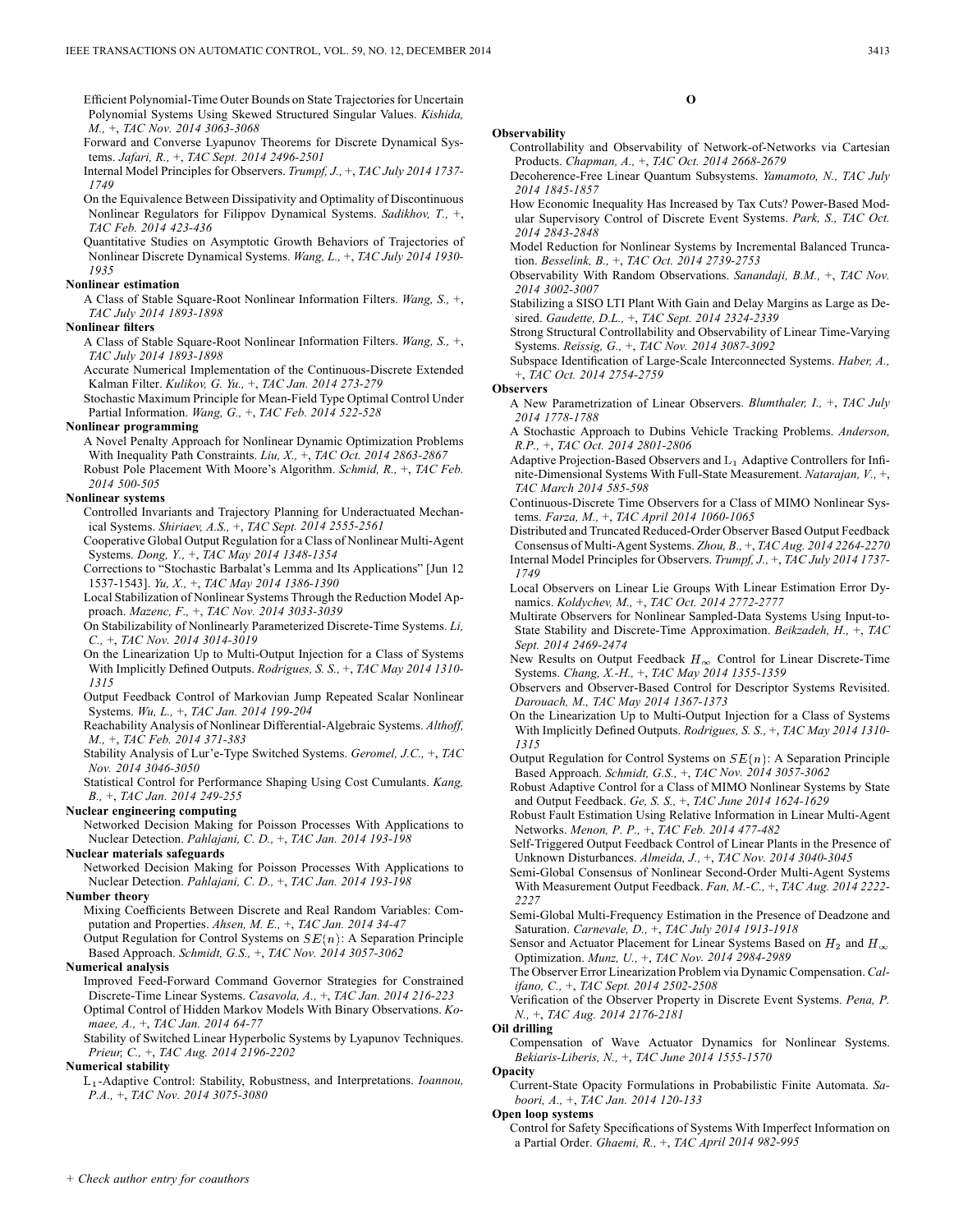Distributed and Truncated Reduced-Order Observer Based Output Feedback Consensus of Multi-Agent Systems. *Zhou, B.,* +, *TAC Aug. 2014 2264-2270* Stabilization of Discrete-Time Linear Systems Subject to Input Saturation and Multiple Unknown Constant Delays. *Wang, X.,* +, *TAC June 2014 1667- 1672*

Truncated Predictor Feedback Stabilization of Polynomially Unstable Linear Systems With Multiple Time-Varying Input Delays. *Zhou, B.,* +, *TAC Aug. 2014 2157-2163*

## **Operating systems**

Goals and Challenges in Cyber-Physical Systems Research Editorial of the Editor in Chief. *Antsaklis, P., TAC Dec. 2014 3117-3119*

Guest Editorial Special Issue on Control of Cyber-Physical Systems. *Johansson, K.H.,* +, *TAC Dec. 2014 3120-3121*

#### **Optimal control**

A Minmax Extremum-Seeking Controller Design Technique. *Guay, M.,* +, *TAC July 2014 1874-1886*

A Stochastic Approach to Dubins Vehicle Tracking Problems. *Anderson, R.P.,* +, *TAC Oct. 2014 2801-2806*

An Argument for the Bayesian Control of Partially Observable Markov Decision Processes. *Vargo, E.,* +, *TAC Oct. 2014 2796-2800*

Characterization of the Critical Sets of Quantum Unitary Control Landscapes. *Dominy, J.M.,* +, *TAC Aug. 2014 2083-2098*

Control of Linear Switched Systems With Receding Horizon Modal Information. *Essick, R.,* +, *TAC Sept. 2014 2340-2352*

Convex Design Control for Practical Nonlinear Systems. *Baldi, S.,* +, *TAC July 2014 1692-1705*

Cooperative Optimal Control for Multi-Agent Systems on Directed Graph Topologies. *Movric, K.H.,* +, *TAC March 2014 769-774*

Cyclic Change of Server's Performance: Impacts and Applications. *Huang, B.,* +, *TAC March 2014 703-713*

Design and Stability of Load-Side Primary Frequency Control in Power Systems. *Zhao, C.,* +, *TAC May 2014 1177-1189*

Energy-Aware Scheduling on Heterogeneous Processors. *Akgun, O. T.,* +, *TAC March 2014 599-613*

Explicit Characterization of Stability Region for Stationary Multi-Queue Multi-Server Systems. *Halabian, H.,* +, *TAC Feb. 2014 355-370*

Guest Editorial Special Issue on Control of Cyber-Physical Systems. *Johansson, K.H.,* +, *TAC Dec. 2014 3120-3121*

Measures and LMIs for Impulsive Nonlinear Optimal Control. *Claeys, M.,* +, *TAC May 2014 1374-1379*

Minimized Tracking Error Randomness Control for Nonlinear Multivariate and Non-Gaussian Systems Using the Generalized Density Evolution Equation. *Ren, M.,* +, *TAC Sept. 2014 2486-2490*

Modular Design of Jointly Optimal Controllers and Forwarding Policies for Wireless Control. *Demirel, B.,* +, *TAC Dec. 2014 3252-3265*

Necessary and Sufficient Conditions for Pareto Optimality in Infinite Horizon Cooperative Differential Games. *Reddy, P.V.,* +, *TAC Sept. 2014 2536-2542*

On the Equivalence Between Dissipativity and Optimality of Discontinuous Nonlinear Regulators for Filippov Dynamical Systems. *Sadikhov, T.,* +, *TAC Feb. 2014 423-436*

On the Optimal Solutions of the Infinite-Horizon Linear Sensor Scheduling Problem. *Zhao, L.,* +, *TAC Oct. 2014 2825-2830*

Optimal Control of Boolean Control Networks. *Fornasini, E.,* +, *TAC May 2014 1258-1270*

Optimal Control of Hidden Markov Models With Binary Observations. *Komaee, A.,* +, *TAC Jan. 2014 64-77*

Optimal Control of Markov Decision Processes With Linear Temporal Logic Constraints. *Ding, X.,* +, *TAC May 2014 1244-1257*

Optimal Controller Synthesis for Decentralized Systems Over Graphs via Spectral Factorization. *Swigart, J.,* +, *TAC Sept. 2014 2311-2323*

Optimal Placement of Marine Protected Areas: a Trade-off Between Fisheries Goals and Conservation Efforts. *De Leenheer, P., TAC June 2014 1583-1587*

Optimal Robust Linear Quadratic Regulator for Systems Subject to Uncertainties. *Terra, M.H.,* +, *TAC Sept. 2014 2586-2591*

Optimal Stabilization Problem With Minimax Cost in a Critical Case. *Grushkovskaya, V.,* +, *TAC Sept. 2014 2512-2517*

Optimal Stabilization Using Lyapunov Measures. *Raghunathan, A.,* +, *TAC May 2014 1316-1321*

Predictive Control With Guaranteed Stability for Water Hammer Equations. *Van Pham, T.,* +, *TAC Feb. 2014 465-470*

Probabilistic Optimal Estimation With Uniformly Distributed Noise. *Dabbene, F.,* +, *TAC Aug. 2014 2113-2127*

Quickest Detection of a Random Pulse in White Gaussian Noise. *Komaee, A., TAC June 2014 1468-1479*

Rate Analysis of Inexact Dual First-Order Methods Application to Dual Decomposition. *Necoara, I.,* +, *TAC May 2014 1232-1243*

Sampled-Data  $H^2$  Optimization of Systems With I/O Delays via Analog Loop Shifting. *Mirkin, L.,* +, *TAC March 2014 787-791*

Statistical Control for Performance Shaping Using Cost Cumulants. *Kang, B.,* +, *TAC Jan. 2014 249-255*

Stochastic Sensor Scheduling for Networked Control Systems. *Farokhi, F.,* +, *TAC May 2014 1147-1162*

Supervisor Localization of Discrete-Event Systems Based on State Tree Structures. *Cai, K.,* +, *TAC May 2014 1329-1335*

Unified Framework of Mean-Field Formulations for Optimal Multi-Period Mean-Variance Portfolio Selection. *Cui, X.,* +, *TAC July 2014 1833-1844* **Optimization**

A Heuristic Approach to Static Output-Feedback Controller Synthesis With Restricted Frequency-Domain Specifications. *Li, X.,* +, *TAC April 2014 1008-1014*

An MPC-Based Approach to Provable System-Wide Safety and Liveness of Autonomous Ground Traffic. *Kim, K.,* +, *TAC Dec. 2014 3341-3356*

Convergence Guarantees for Moving Horizon Estimation Based on the Real-Time Iteration Scheme. *Wynn, A.,* +, *TAC Aug. 2014 2215-2221*

Cooperative Optimal Control for Multi-Agent Systems on Directed Graph Topologies. *Movric, K.H.,* +, *TAC March 2014 769-774*

Distributed 3-D Localization of Camera Sensor Networks From 2-D Image Measurements. *Tron, R.,* +, *TAC Dec. 2014 3325-3340*

Distributed Constrained Optimization by Consensus-Based Primal-Dual Perturbation Method. *Chang, T.,* +, *TAC June 2014 1524-1538*

Embedded Online Optimization for Model Predictive Control at Megahertz Rates. *Jerez, J.L.,* +, *TAC Dec. 2014 3238-3251*

Fast Distributed Gradient Methods. *Jakovetic, D.,* +, *TAC May 2014 1131- 1146*

Human-Inspired Control of Bipedal Walking Robots. *Ames, A. D., TAC May 2014 1115-1130*

Nuclear Norm Spectrum Estimation From Uniformly Spaced Measurements. *Akcay, H., TAC Aug. 2014 2252-2257*

On Feasibility, Stability and Performance in Distributed Model Predictive Control. *Giselsson, P.,* +, *TAC April 2014 1031-1036*

On the Optimal Solutions of the Infinite-Horizon Linear Sensor Scheduling Problem. *Zhao, L.,* +, *TAC Oct. 2014 2825-2830*

On the Road Between Robust Optimization and the Scenario Approach for Chance Constrained Optimization Problems. *Margellos, K.,* +, *TAC Aug. 2014 2258-2263*

On the Robustness of Nominal Nonlinear Minimum-Time Control and Extension to Non-Robustly Controllable Target Sets. *Pin, G.,* +, *TAC April 2014 863-875*

Partial-Information State-Based Optimization of Partially Observable Markov Decision Processes and the Separation Principle. *Cao, X.-R.,* +, *TAC April 2014 921-936*

Particle Filtering Framework for a Class of Randomized Optimization Algorithms. *Zhou, E.,* +, *TAC April 2014 1025-1030*

Price-Based Adaptive Scheduling in Multi-Loop Control Systems With Resource Constraints. *Molin, A.,* +, *TAC Dec. 2014 3282-3295*

Reference Tracking MPC Using Dynamic Terminal Set Transformation. *Simon, D.,* +, *TAC Oct. 2014 2790-2795*

Sampled-Data  $H^2$  Optimization of Systems With I/O Delays via Analog Loop Shifting. *Mirkin, L.,* +, *TAC March 2014 787-791*

Soft Constrained Model Predictive Control With Robust Stability Guarantees. *Zeilinger, M.N.,* +, *TAC May 2014 1190-1202*

Sparse Estimation of Polynomial and Rational Dynamical Models. *Rojas, C.R.,* +, *TAC Nov. 2014 2962-2977*

Sparse Packetized Predictive Control for Networked Control Over Erasure Channels. *Nagahara, M.,* +, *TAC July 2014 1899-1905*

Submodular Utility Maximization for Deadline Constrained Data Collection in Sensor Networks. *Zheng, Z.,* +, *TAC Sept. 2014 2400-2412*

The Price of Anarchy in the Markovian Single Server Queue. *Gilboa-Freedman, G.,* +, *TAC Feb. 2014 455-459*

**Oscillators**

Design of Optimal Sparse Interconnection Graphs for Synchronization of Oscillator Networks. *Fardad, M.,* +, *TAC Sept. 2014 2457-2462*

Intercellular Delay Regulates the Collective Period of Repressively Coupled Gene Regulatory Oscillator Networks. *Wang, Y.,* +, *TAC Jan. 2014 211-216* Statistical Control for Performance Shaping Using Cost Cumulants. *Kang, B.,* +, *TAC Jan. 2014 249-255*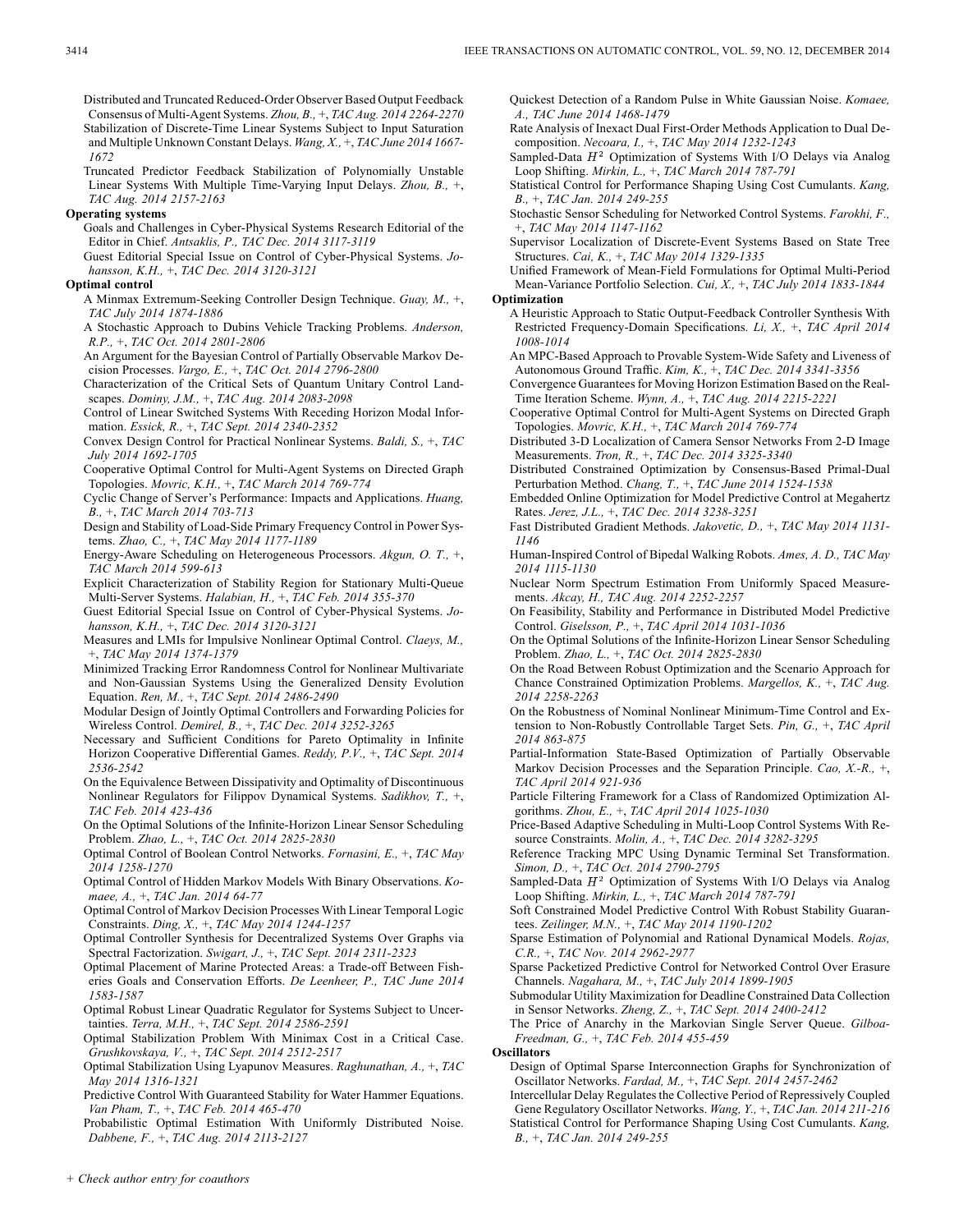**P**

#### **Parameter estimation**

Adaptive Estimation for a Class of Nonlinearly Parameterized Dynamical Systems. *Adetola, V.,* +, *TAC Oct. 2014 2818-2824*

Identification of Parameterized Gray-Box State-Space Systems: From a Black-Box Linear Time-Invariant Representation to a Structured One. *Mercere, G.,* +, *TAC Nov. 2014 2873-2885*

Modified Bryson-Frazier Smoother Cross-Covariance. *Martin, W. R., TAC Jan. 2014 233-236*

Price-Based Adaptive Scheduling in Multi-Loop Control Systems With Resource Constraints. *Molin, A.,* +, *TAC Dec. 2014 3282-3295*

Sparse Estimation of Polynomial and Rational Dynamical Models. *Rojas, C.R.,* +, *TAC Nov. 2014 2962-2977*

Variable-Order Fractional Operators for Adaptive Order and Parameter Estimation. *Rapaic, M. R.,* +, *TAC March 2014 798-803*

#### **Pareto optimization**

A Distributed Multi-Agent Command Governor Strategy for the Coordination of Networked Interconnected Systems. *Casavola, A.,* +, *TAC Aug. 2014 2099-2112*

Necessary and Sufficient Conditions for Pareto Optimality in Infinite Horizon Cooperative Differential Games. *Reddy, P.V.,* +, *TAC Sept. 2014 2536-2542*

#### **Partial differential equations**

Compensation of Wave Actuator Dynamics for Nonlinear Systems. *Bekiaris-Liberis, N.,* +, *TAC June 2014 1555-1570*

Delay-Adaptive Control for Nonlinear Systems. *Bresch-Pietri, D.,* +, *TAC May 2014 1203-1218*

Exponential Stabilization of Boundary Controlled Port-Hamiltonian Systems With Dynamic Feedback. *Ramirez, H.,* +, *TAC Oct. 2014 2849-2855* Learning in Mean-Field Games. *Yin, H.,* +, *TAC March 2014 629-644*

On Hybrid State Estimation for Stochastic Hybrid Systems. *Liu, W.,* +, *TAC Oct. 2014 2615-2628*

Predictive Control With Guaranteed Stability for Water Hammer Equations. *Van Pham, T.,* +, *TAC Feb. 2014 465-470*

Some Remarks on General Nonlinear Stochastic  $H_{\infty}$  Control With State, Control, and Disturbance-Dependent Noise. *Zhang, W.,* +, *TAC Jan. 2014 237-242*

Statistical Control for Performance Shaping Using Cost Cumulants. *Kang, B.,* +, *TAC Jan. 2014 249-255*

#### **Particle filtering (numerical methods)**

Particle Filtering Framework for a Class of Randomized Optimization Algorithms. *Zhou, E.,* +, *TAC April 2014 1025-1030*

## **Particle interferometry**

Minimum-Time Quantum Transport With Bounded Trap Velocity. *Stefanatos, D.,* +, *TAC March 2014 733-738*

#### **Particle traps**

Minimum-Time Quantum Transport With Bounded Trap Velocity. *Stefanatos, D.,* +, *TAC March 2014 733-738*

#### **Passive networks**

On the Minimality and Uniqueness of the Bott–Duffin Realization Procedure. *Hughes, T.H.,* +, *TAC July 2014 1858-1873*

#### **Path planning**

A Stochastic Approach to Dubins Vehicle Tracking Problems. *Anderson, R.P.,* +, *TAC Oct. 2014 2801-2806*

An MPC-Based Approach to Provable System-Wide Safety and Liveness of Autonomous Ground Traffic. *Kim, K.,* +, *TAC Dec. 2014 3341-3356*

Controlled Invariants and Trajectory Planning for Underactuated Mechanical Systems. *Shiriaev, A.S.,* +, *TAC Sept. 2014 2555-2561*

Controlling the Relative Agent Motion in Multi-Agent Formation Stabilization. *Guo, M.,* +, *TAC March 2014 820-826*

#### **Pattern clustering**

Clustering and Coverage Control for Systems With Acceleration-Driven Dynamics. *Xu, Y.,* +, *TAC May 2014 1342-1347*

#### **Peer-to-peer computing**

A Polyhedral Approximation Framework for Convex and Robust Distributed Optimization. *Burger, M.,* +, *TAC Feb. 2014 384-395*

#### **Pendulums**

Controlled Invariants and Trajectory Planning for Underactuated Mechanical Systems. *Shiriaev, A.S.,* +, *TAC Sept. 2014 2555-2561*

Reduction Model Approach for Linear Time-Varying Systems With Delays. *Mazenc, F.,* +, *TAC Aug. 2014 2068-2082*

#### **Performance index**

Minimized Tracking Error Randomness Control for Nonlinear Multivariate and Non-Gaussian Systems Using the Generalized Density Evolution Equation. *Ren, M.,* +, *TAC Sept. 2014 2486-2490*

## **Periodic control**

Almost Periodic Parameters for the Second Moment Stability of Linear Stochastic Systems. *Vargas, A. N.,* +, *TAC April 2014 1072-1077*

Event-Based State Estimation With Variance-Based Triggering. *Trimpe, S.,* +, *TAC Dec. 2014 3266-3281*

Event-Separation Properties of Event-Triggered Control Systems. *Borgers, D.P.,* +, *TAC Oct. 2014 2644-2656*

#### **Perturbation techniques**

Computation of the Real Controllability Radius and Minimum-Norm Perturbations of Higher-Order, Descriptor, and Time-Delay LTI Systems. *Lam, S.,* +, *TAC Aug. 2014 2189-2195*

Distributed Constrained Optimization by Consensus-Based Primal-Dual Perturbation Method. *Chang, T.,* +, *TAC June 2014 1524-1538*

Model Evaluation for Robust Tracking Under Unknown Upper Bounds on Perturbations and Measurement Noise. *Sokolov, V. F., TAC Feb. 2014 483-488*

#### **Petri nets**

On the Notion of Uncontrollable Marking in Supervisory Control of Petri Nets. *Lacerda, B.,* +, *TAC Nov. 2014 3069-3074*

On-Line Fault Diagnosis With Partially Observed Petri Nets. *Lefebvre, D., TAC July 2014 1919-1924*

#### **Phase estimation**

Robust Sinusoid Identification With Structured and Unstructured Measurement Uncertainties. *Pin, G.,* +, *TAC June 2014 1588-1593*

#### **Phase measurement**

Sensor and Actuator Placement for Linear Systems Based on  $H_2$  and  $H_{\infty}$ Optimization. *Munz, U.,* +, *TAC Nov. 2014 2984-2989*

#### **Physiological models**

Periodical Solutions in a Pulse-Modulated Model of Endocrine Regulation With Time-Delay. *Churilov, A.,* +, *TAC March 2014 728-733*

#### **PI control**

Distributed Control of Networked Dynamical Systems: Static Feedback, Integral Action and Consensus. *Andreasson, M.,* +, *TAC July 2014 1750-1764*

## **Piecewise constant techniques**

Stability of Switched Linear Hyperbolic Systems by Lyapunov Techniques. *Prieur, C.,* +, *TAC Aug. 2014 2196-2202*

#### **Piezoelectric actuators**

Generalizing Negative Imaginary Systems Theory to Include Free Body Dynamics: Control of Highly Resonant Structures With Free Body Motion. *Mabrok, M.A.,* +, *TAC Oct. 2014 2692-2707*

#### **Pipelines**

Predictive Control With Guaranteed Stability for Water Hammer Equations. *Van Pham, T.,* +, *TAC Feb. 2014 465-470*

## **Pole assignment**

Robust Pole Placement With Moore's Algorithm. *Schmid, R.,* +, *TAC Feb. 2014 500-505*

#### **Poles and zeros**

Sensitivity Reduction by Stable Controllers for MIMO Infinite Dimensional Systems via the Tangential Nevanlinna-Pick Interpolation. *Wakaiki, M.,* +, *TAC April 2014 1099-1105*

#### **Politics**

How Economic Inequality Has Increased by Tax Cuts? Power-Based Modular Supervisory Control of Discrete Event Systems. *Park, S., TAC Oct. 2014 2843-2848*

## **Polynomial approximation**

A Unified Framework for Solving a General Class of Conditional and Robust Set-Membership Estimation Problems. *Cerone, V.,* +, *TAC Nov. 2014 2897- 2909*

Robust Static Output Feedback Controllers via Robust Stabilizability Functions. *Chesi, G., TAC June 2014 1618-1623*

#### **Polynomials**

- A Limiting Property of the Matrix Exponential. *Trimpe, S.,* +, *TAC April 2014 1105-1110*
- Adjoint Polynomial Formulas for Nonlinear State-Space Realization. *Belikov, J.,* +, *TAC Jan. 2014 256-261*
- Convex Computation of the Region of Attraction of Polynomial Control Systems. *Henrion, D.,* +, *TAC Feb. 2014 297-312*
- Efficient Polynomial-Time Outer Bounds on State Trajectories for Uncertain Polynomial Systems Using Skewed Structured Singular Values. *Kishida, M.,* +, *TAC Nov. 2014 3063-3068*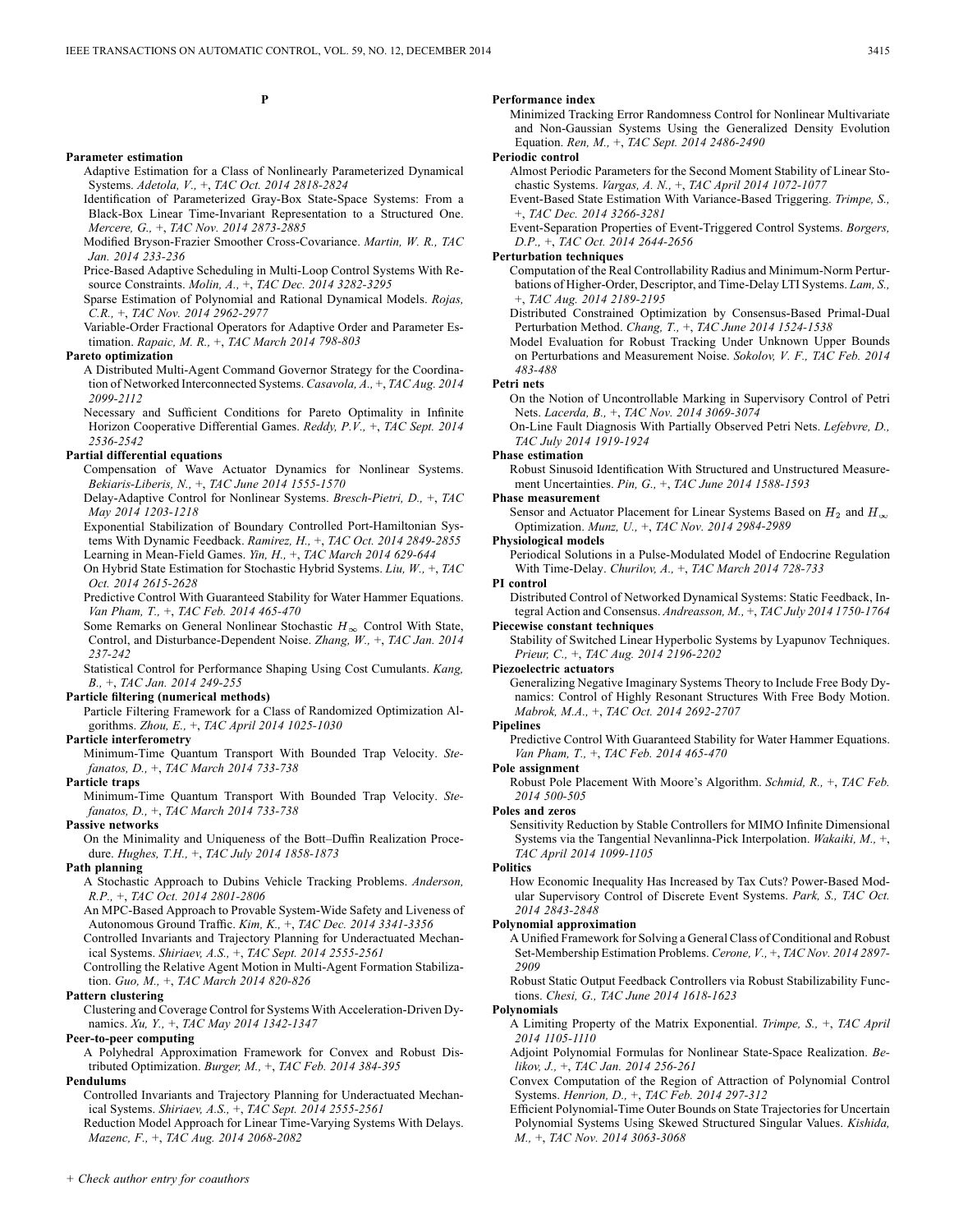Quadratically Parameterized Root Locus Analysis. *Wellman, B.J.,* +, *TAC July 2014 1803-1817*

Sparse Estimation of Polynomial and Rational Dynamical Models. *Rojas, C.R.,* +, *TAC Nov. 2014 2962-2977*

**Pose estimation**

Distributed 3-D Localization of Camera Sensor Networks From 2-D Image Measurements. *Tron, R.,* +, *TAC Dec. 2014 3325-3340*

### **Position control**

A Class of Position Controllers for Underactuated VTOL Vehicles. *Roza, A.,* +, *TAC Sept. 2014 2580-2585*

Distributed Formation Control of Multi-Agent Systems Using Complex Laplacian. *Lin, Z.,* +, *TAC July 2014 1765-1777*

Formation Control and Network Localization via Orientation Alignment. *Oh, K.-K.,* +, *TAC Feb. 2014 540-545*

High Confidence Networked Control for Next Generation Air Transportation Systems. *Park, P.,* +, *TAC Dec. 2014 3357-3372*

Leader-Following Connectivity Preservation Rendezvous of Multiple Double Integrator Systems Based on Position Measurement Only. *Dong, Y.,* +, *TAC Sept. 2014 2598-2603*

Unified Cooperative Control of Multiple Agents on a Sphere for Different Spherical Patterns. *Li, W.,* +, *TAC May 2014 1283-1289*

#### **Position measurement**

Leader-Following Connectivity Preservation Rendezvous of Multiple Double Integrator Systems Based on Position Measurement Only. *Dong, Y.,* +, *TAC Sept. 2014 2598-2603*

### **Power aware computing**

Energy-Aware Scheduling on Heterogeneous Processors. *Akgun, O. T.,* +, *TAC March 2014 599-613*

#### **Power control**

Stability and Performance of Continuous-Time Power Control in Wireless Networks. *Feyzmahdavian, H.R.,* +, *TAC Aug. 2014 2012-2023*

## **Power generation dispatch**

Network Risk Limiting Dispatch: Optimal Control and Price of Uncertainty. *Zhang, B.,* +, *TAC Sept. 2014 2442-2456*

#### **Power grids**

Sensor and Actuator Placement for Linear Systems Based on  $H_2$  and  $H_{\infty}$ Optimization. *Munz, U.,* +, *TAC Nov. 2014 2984-2989*

#### **Power markets**

Network Risk Limiting Dispatch: Optimal Control and Price of Uncertainty. *Zhang, B.,* +, *TAC Sept. 2014 2442-2456*

## **Power station control**

Sensor and Actuator Placement for Linear Systems Based on  $H_2$  and  $H_{\infty}$ Optimization. *Munz, U.,* +, *TAC Nov. 2014 2984-2989*

#### **Power system control**

Design and Stability of Load-Side Primary Frequency Control in Power Systems. *Zhao, C.,* +, *TAC May 2014 1177-1189*

#### **Power system security**

Efficient Computations of a Security Index for False Data Attacks in Power Networks. *Hendrickx, J.M.,* +, *TAC Dec. 2014 3194-3208*

#### **Predator-prey systems**

Efficient Foraging Strategies in Multi-Agent Systems Through Curve Evolutions. *Haque, M.,* +, *TAC April 2014 1036-1041*

#### **Predictive control**

- An Accelerated Dual Gradient-Projection Algorithm for Embedded Linear Model Predictive Control. *Patrinos, P.,* +, *TAC Jan. 2014 18-33*
- An MPC-Based Approach to Provable System-Wide Safety and Liveness of Autonomous Ground Traffic. *Kim, K.,* +, *TAC Dec. 2014 3341-3356*

Economic MPC for a Changing Economic Criterion for Linear Systems. *Ferramosca, A.,* +, *TAC Oct. 2014 2657-2667*

Embedded Online Optimization for Model Predictive Control at Megahertz Rates. *Jerez, J.L.,* +, *TAC Dec. 2014 3238-3251*

Getting Robustness Against Unstructured Uncertainty: A Tube-Based MPC Approach. *Falugi, P.,* +, *TAC May 2014 1290-1295*

Infinite-Horizon Continuous-Time NMPC via Time Transformation. *Wurth, L.,* +, *TAC Sept. 2014 2543-2548*

MPC for Sampled-Data Linear Systems: Guaranteeing Constraint Satisfaction in Continuous-Time. *Sopasakis, P.,* +, *TAC April 2014 1088-1093*

On Feasibility, Stability and Performance in Distributed Model Predictive Control. *Giselsson, P.,* +, *TAC April 2014 1031-1036*

Predictive Control With Guaranteed Stability for Water Hammer Equations. *Van Pham, T.,* +, *TAC Feb. 2014 465-470*

Rate Analysis of Inexact Dual First-Order Methods Application to Dual Decomposition. *Necoara, I.,* +, *TAC May 2014 1232-1243*

Reference Tracking MPC Using Dynamic Terminal Set Transformation. *Simon, D.,* +, *TAC Oct. 2014 2790-2795*

Robust Distributed Model Predictive Control of Constrained Continuous-Time Nonlinear Systems: A Robustness Constraint Approach. *Li, H.,* +, *TAC June 2014 1673-1678*

Soft Constrained Model Predictive Control With Robust Stability Guarantees. *Zeilinger, M.N.,* +, *TAC May 2014 1190-1202*

Sparse Packetized Predictive Control for Networked Control Over Erasure Channels. *Nagahara, M.,* +, *TAC July 2014 1899-1905*

Stabilizing Linear Model Predictive Control Under Inexact Numerical Optimization. *Rubagotti, M.,* +, *TAC June 2014 1660-1666*

Stochastic MPC Framework for Controlling the Average Constraint Violation. *Korda, M.,* +, *TAC July 2014 1706-1721*

#### **Pricing**

Dynamic Contract Trading in Spectrum Markets. *Kasbekar, G.S.,* +, *TAC Oct. 2014 2856-2862*

Network Risk Limiting Dispatch: Optimal Control and Price of Uncertainty. *Zhang, B.,* +, *TAC Sept. 2014 2442-2456*

#### **Probabilistic automata**

Current-State Opacity Formulations in Probabilistic Finite Automata. *Saboori, A.,* +, *TAC Jan. 2014 120-133*

## **Probability**

A Converse Lyapunov Theorem and Robustness for Asymptotic Stability in Probability. *Teel, A.R.,* +, *TAC Sept. 2014 2426-2441*

Detection in Adversarial Environments. *Vamvoudakis, K.G.,* +, *TAC Dec. 2014 3209-3223*

Equivalent Characterizations of Input-to-State Stability for Stochastic Discrete-Time Systems. *Teel, A. R.,* +, *TAC Feb. 2014 516-522*

Event Based Pulse-Modulated Control of Linear Stochastic Systems. *Wang, B.,* +, *TAC Aug. 2014 2144-2150*

Minimized Tracking Error Randomness Control for Nonlinear Multivariate and Non-Gaussian Systems Using the Generalized Density Evolution Equation. *Ren, M.,* +, *TAC Sept. 2014 2486-2490*

Online Markov Decision Processes Under Bandit Feedback. *Neu, G.,* +, *TAC March 2014 676-691*

Optimal Control of Markov Decision Processes With Linear Temporal Logic Constraints. *Ding, X.,* +, *TAC May 2014 1244-1257*

Probabilistic Optimal Estimation With Uniformly Distributed Noise. *Dabbene, F.,* +, *TAC Aug. 2014 2113-2127*

Probabilistic Reach-Avoid Computation for Partially Degenerate Stochastic Processes. *Soudjani, S. E. Z.,* +, *TAC Feb. 2014 528-534*

Statistical Control for Performance Shaping Using Cost Cumulants. *Kang, B.,* +, *TAC Jan. 2014 249-255*

## **Processor scheduling**

Energy-Aware Scheduling on Heterogeneous Processors. *Akgun, O. T.,* +, *TAC March 2014 599-613*

## **Protocols**

Average Consensus in the Presence of Delays in Directed Graph Topologies. *Hadjicostis, C. N.,* +, *TAC March 2014 763-768*

Distributed and Truncated Reduced-Order Observer Based Output Feedback Consensus of Multi-Agent Systems. *Zhou, B.,* +, *TAC Aug. 2014 2264-2270* Finite-Time Consensus in Networks of Integrator-Like Dynamic Agents

With Directional Link Failure. *Xiao, F.,* +, *TAC March 2014 756-762* Time Synchronization in WSNs: A Maximum-Value-Based Consensus Approach. *He, J.,* +, *TAC March 2014 660-675*

## **Pulsatile flow**

Periodical Solutions in a Pulse-Modulated Model of Endocrine Regulation With Time-Delay. *Churilov, A.,* +, *TAC March 2014 728-733*

#### **Pulse modulation**

Event Based Pulse-Modulated Control of Linear Stochastic Systems. *Wang, B.,* +, *TAC Aug. 2014 2144-2150*

## **Q**

#### **Quadratic programming**

An Accelerated Dual Gradient-Projection Algorithm for Embedded Linear Model Predictive Control. *Patrinos, P.,* +, *TAC Jan. 2014 18-33* MPC for Sampled-Data Linear Systems: Guaranteeing Constraint Satisfaction in Continuous-Time. *Sopasakis, P.,* +, *TAC April 2014 1088-1093* Stabilizing Linear Model Predictive Control Under Inexact Numerical Optimization. *Rubagotti, M.,* +, *TAC June 2014 1660-1666*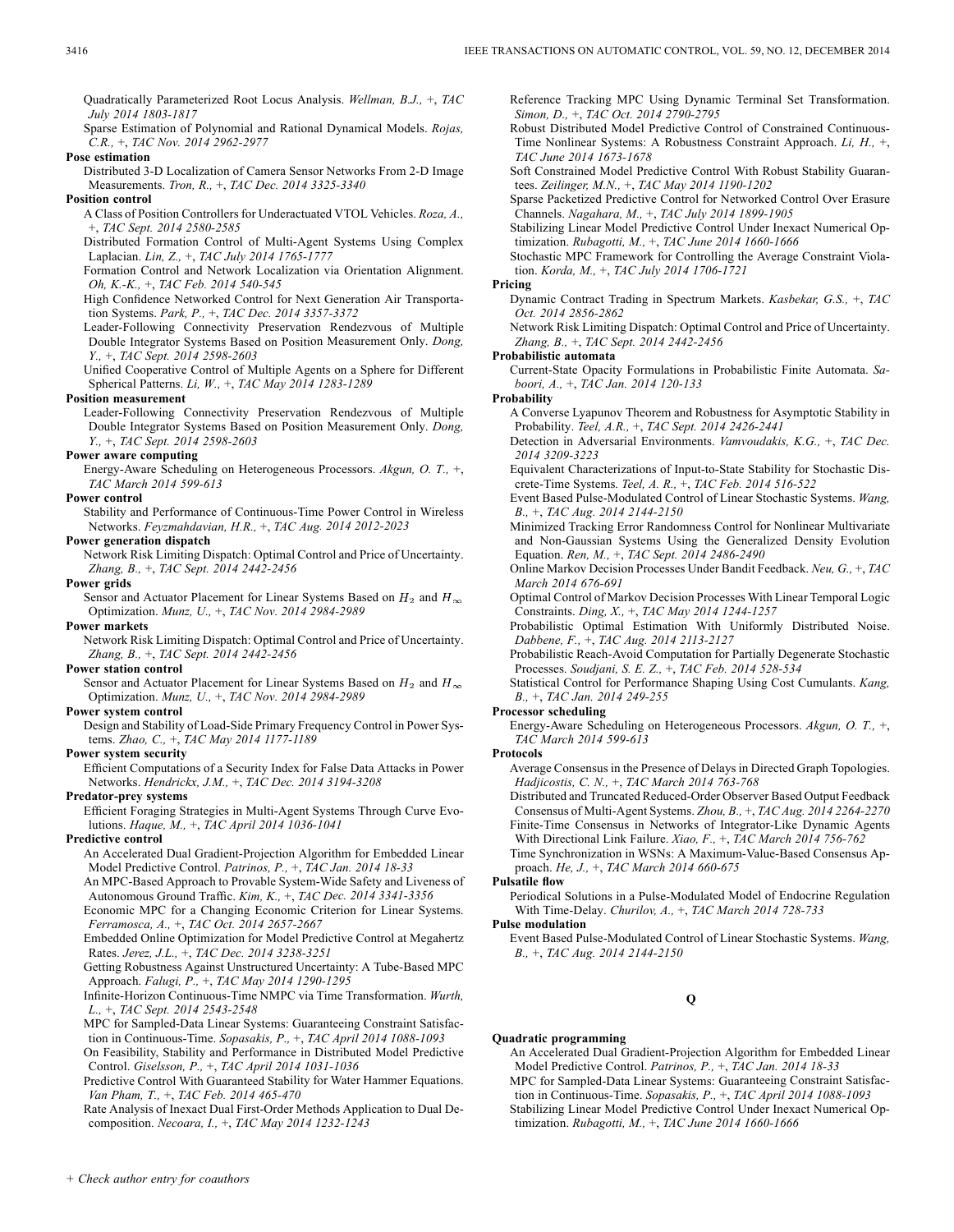#### **Quantum computing**

Decoherence-Free Linear Quantum Subsystems. *Yamamoto, N., TAC July 2014 1845-1857*

#### **Queueing theory**

Cyclic Change of Server's Performance: Impacts and Applications. *Huang, B.,* +, *TAC March 2014 703-713*

Explicit Characterization of Stability Region for Stationary Multi-Queue Multi-Server Systems. *Halabian, H.,* +, *TAC Feb. 2014 355-370*

Flow-Level Stability of Wireless Networks: Separation of Congestion Control and Scheduling. *Ghaderi, J.,* +, *TAC Aug. 2014 2052-2067*

Stackelberg Routing on Parallel Networks With Horizontal Queues. *Krichene, W.,* +, *TAC March 2014 714-727*

The Price of Anarchy in the Markovian Single Server Queue. *Gilboa-Freedman, G.,* +, *TAC Feb. 2014 455-459*

The Stability of Longest-Queue-First Scheduling With Variable Packet Sizes. *Maguluri, S.T.,* +, *TAC Aug. 2014 2295-2300*

#### **R**

#### **Radiation detection**

Networked Decision Making for Poisson Processes With Applications to Nuclear Detection. *Pahlajani, C. D.,* +, *TAC Jan. 2014 193-198*

## **Radio networks**

- Flow-Level Stability of Wireless Networks: Separation of Congestion Control and Scheduling. *Ghaderi, J.,* +, *TAC Aug. 2014 2052-2067*
- Optimal Energy Allocation for Kalman Filtering Over Packet Dropping Links With Imperfect Acknowledgments and Energy Harvesting Constraints. *Nourian, M.,* +, *TAC Aug. 2014 2128-2143*

Stability and Performance of Continuous-Time Power Control in Wireless Networks. *Feyzmahdavian, H.R.,* +, *TAC Aug. 2014 2012-2023*

Stability of a General Class of Distributed Algorithms for Power Control in Time-Varying Wireless Networks. *Devane, E.,* +, *TAC Aug. 2014 1999- 2011*

#### **Random noise**

Multi-Agent Consensus With Relative-State-Dependent Measurement Noises. *Li, T.,* +, *TAC Sept. 2014 2463-2468*

#### **Random processes**

A Supermodular Optimization Framework for Leader Selection Under Link Noise in Linear Multi-Agent Systems. *Clark, A.,* +, *TAC Feb. 2014 283-296* Distributed Cardinality Estimation in Anonymous Networks. *Varagnolo, D.,* +, *TAC March 2014 645-659*

Observability With Random Observations. *Sanandaji, B.M.,* +, *TAC Nov. 2014 3002-3007*

Stability of Sequence-Based Control With Random Delays and Dropouts. *Quevedo, D.E.,* +, *TAC May 2014 1296-1302*

Stochastic Stabilization of Partially Observed and Multi-Sensor Systems Driven by Unbounded Noise Under Fixed-Rate Information Constraints. *Johnston, A. P.,* +, *TAC March 2014 792-798*

#### **Random sequences**

Product of Random Stochastic Matrices. *Touri, B.,* +, *TAC Feb. 2014 437-448*

#### **Randomized algorithms**

On the Road Between Robust Optimization and the Scenario Approach for Chance Constrained Optimization Problems. *Margellos, K.,* +, *TAC Aug. 2014 2258-2263*

Particle Filtering Framework for a Class of Randomized Optimization Algorithms. *Zhou, E.,* +, *TAC April 2014 1025-1030*

Probabilistic Optimal Estimation With Uniformly Distributed Noise. *Dabbene, F.,* +, *TAC Aug. 2014 2113-2127*

## **Rate distortion theory**

Nonanticipative Rate Distortion Function and Relations to Filtering Theory. *Charalambous, C. D.,* +, *TAC April 2014 937-952*

#### **Reachability analysis**

Advances on the Reachability Index of Positive 2-D Systems. *Bailo, E.,* +, *TAC Aug. 2014 2248-2251*

Formal Synthesis of Control Policies for Continuous Time Markov Processes From Time-Bounded Temporal Logic Specifications. *Medina Ayala, A.,* +, *TAC Sept. 2014 2568-2573*

On the Robustness of Nominal Nonlinear Minimum-Time Control and Extension to Non-Robustly Controllable Target Sets. *Pin, G.,* +, *TAC April 2014 863-875*

Probabilistic Reach-Avoid Computation for Partially Degenerate Stochastic Processes. *Soudjani, S. E. Z.,* +, *TAC Feb. 2014 528-534*

Reachability Analysis of Nonlinear Differential-Algebraic Systems. *Althoff, M.,* +, *TAC Feb. 2014 371-383*

Stability Analysis for Switched Boolean Networks Under Arbitrary Switching Signals. *Li, H.,* +, *TAC July 2014 1978-1982*

Symbolic Supervisory Control of Distributed Systems With Communications. *Kalyon, G.,* +, *TAC Feb. 2014 396-408*

## **Realization theory**

Nonanticipative Rate Distortion Function and Relations to Filtering Theory. *Charalambous, C. D.,* +, *TAC April 2014 937-952*

On the Minimality and Uniqueness of the Bott–Duffin Realization Procedure. *Hughes, T.H.,* +, *TAC July 2014 1858-1873*

#### **Reduced order systems**

Distributed and Truncated Reduced-Order Observer Based Output Feedback Consensus of Multi-Agent Systems. *Zhou, B.,* +, *TAC Aug. 2014 2264-2270* Frequency-Interval Model Reduction of Bilinear Systems. *Shaker, H. R.,* +, *TAC July 2014 1948-1953*

Model Reduction and Clusterization of Large-Scale Bidirectional Networks. *Ishizaki, T.,* +, *TAC Jan. 2014 48-63*

Model Reduction for Nonlinear Systems by Incremental Balanced Truncation. *Besselink, B.,* +, *TAC Oct. 2014 2739-2753*

Nu-Gap Model Reduction in the Frequency Domain. *Sootla, A., TAC Jan. 2014 228-233*

Observers and Observer-Based Control for Descriptor Systems Revisited. *Darouach, M., TAC May 2014 1367-1373*

Output Feedback Control of Markovian Jump Repeated Scalar Nonlinear Systems. *Wu, L.,* +, *TAC Jan. 2014 199-204*

Reduction Model Approach for Linear Time-Varying Systems With Delays. *Mazenc, F.,* +, *TAC Aug. 2014 2068-2082*

Structures and Transformations for Model Reduction of Linear Quantum Stochastic Systems. *Nurdin, H.I., TAC Sept. 2014 2413-2425*

#### **Regression analysis**

A Difference of Convex Functions Algorithm for Switched Linear Regression. *Pham Dinh, T.,* +, *TAC Aug. 2014 2277-2282*

Constrained Optimal Input Signal Design for Data-Centric Estimation Methods. *Deshpande, S.,* +, *TAC Nov. 2014 2990-2995*

Distributed Constrained Optimization by Consensus-Based Primal-Dual Perturbation Method. *Chang, T.,* +, *TAC June 2014 1524-1538*

Feasible Parameter Set Approximation for Linear Models with Bounded Uncertain Regressors. *Casini, M.,* +, *TAC Nov. 2014 2910-2920*

Sparse Estimation of Polynomial and Rational Dynamical Models. *Rojas, C.R.,* +, *TAC Nov. 2014 2962-2977*

## **Regulation**

Cooperative Global Output Regulation for a Class of Nonlinear Multi-Agent Systems. *Dong, Y.,* +, *TAC May 2014 1348-1354*

#### **Relaxation methods**

Guest Editorial: Special Issue on Relaxation Methods in Identification and Estimation Problems. *Regruto, D.,* +, *TAC Nov. 2014 2869-2870*

#### **Renewable energy sources**

Network Risk Limiting Dispatch: Optimal Control and Price of Uncertainty. *Zhang, B.,* +, *TAC Sept. 2014 2442-2456*

#### **Resistors**

On the Minimality and Uniqueness of the Bott–Duffin Realization Procedure. *Hughes, T.H.,* +, *TAC July 2014 1858-1873*

**Resource allocation**

Generalized Efficiency Bounds in Distributed Resource Allocation. *Marden, J. R.,* +, *TAC March 2014 571-584*

On the Linear Separability of the Safe and Unsafe State Subsets of Single-Unit Resource Allocation Systems. *Reveliotis, S., TAC Sept. 2014 2509- 2511*

#### **Riccati equations**

 $H_{\infty}$  Consensus Achievement of Multi-Agent Systems With Directed and Switching Topology Networks. *Saboori, I.,* +, *TAC Nov. 2014 3104-3109* A Recursive Elimination Method for Finite-Horizon Optimal Control Problems of Discrete-Time Rational Systems. *Ohtsuka, T., TAC Nov. 2014 3081- 3086*

- Cooperative Output Regulation of Heterogeneous Multi-Agent Systems: An Criterion. *Huang, C.,* +, *TAC Jan. 2014 267-273*
- Event-Based State Estimation With Variance-Based Triggering. *Trimpe, S.,* +, *TAC Dec. 2014 3266-3281*
- Linear Quadratic Tracking Control of Partially-Unknown Continuous-Time Systems Using Reinforcement Learning. *Modares, H.,* +, *TAC Nov. 2014 3051-3056*
- On Stability and LQ Control of MJLS With a Markov Chain With General State Space. *Kordonis, I.,* +, *TAC Feb. 2014 535-540*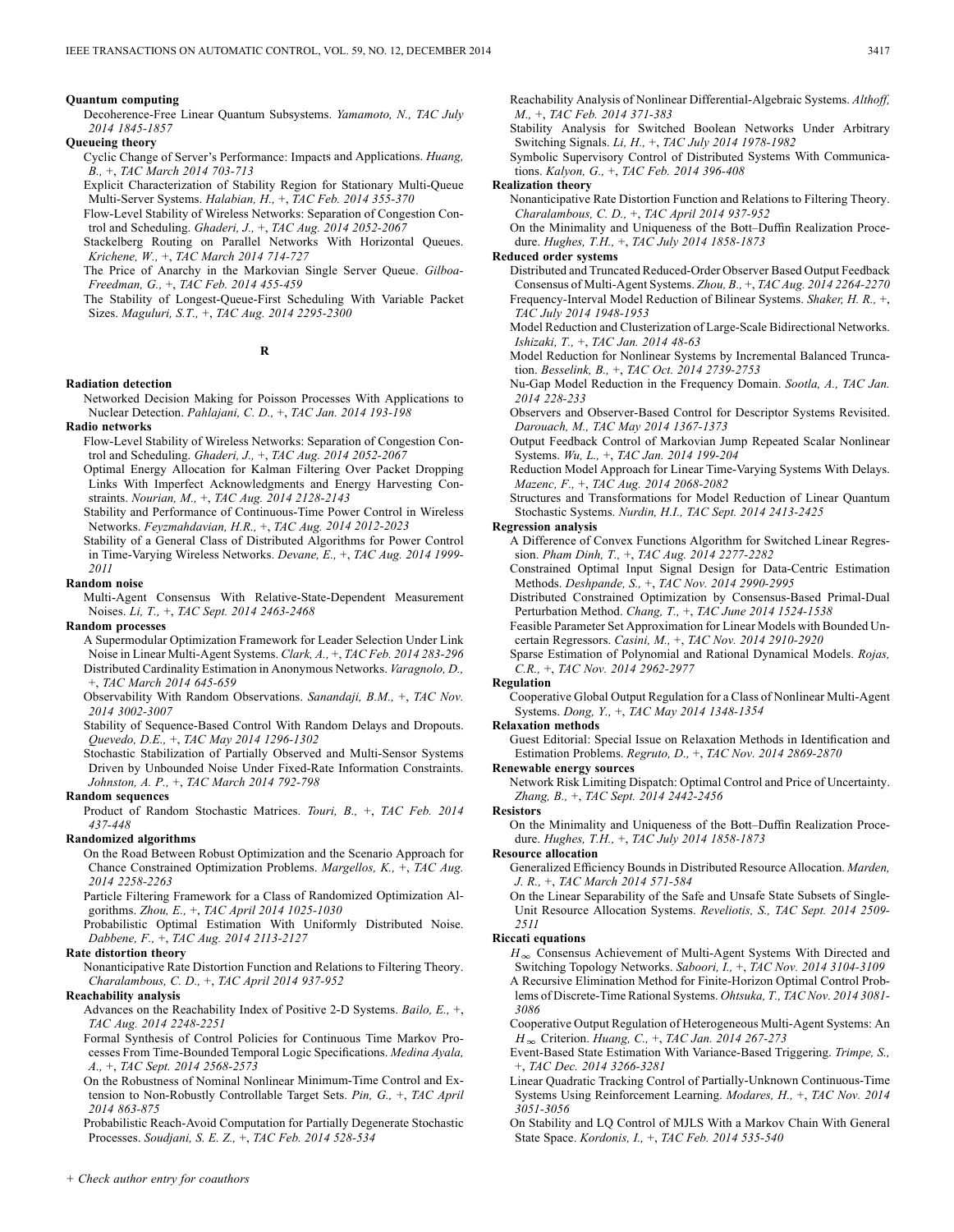Optimal Control of Boolean Control Networks. *Fornasini, E.,* +, *TAC May 2014 1258-1270*

## **Risk management**

Network Risk Limiting Dispatch: Optimal Control and Price of Uncertainty. *Zhang, B.,* +, *TAC Sept. 2014 2442-2456*

Unified Framework of Mean-Field Formulations for Optimal Multi-Period Mean-Variance Portfolio Selection. *Cui, X.,* +, *TAC July 2014 1833-1844* **Road safety**

An MPC-Based Approach to Provable System-Wide Safety and Liveness of Autonomous Ground Traffic. *Kim, K.,* +, *TAC Dec. 2014 3341-3356*

**Road traffic control**

An MPC-Based Approach to Provable System-Wide Safety and Liveness of Autonomous Ground Traffic. *Kim, K.,* +, *TAC Dec. 2014 3341-3356* Supporting Heterogeneity in Cyber-Physical Systems Architectures. *Rajhans, A.,* +, *TAC Dec. 2014 3178-3193*

#### **Road vehicles**

Distributed RHC for Tracking and Formation of Nonholonomic Multi-Vehicle Systems. *Wang, P.,* +, *TAC June 2014 1439-1453*

**Robot dynamics**

Convex Conditions on Decentralized Control for Graph Topology Preservation. *Fiacchini, M.,* +, *TAC June 2014 1640-1645*

**Robot vision**

Localization and Circumnavigation of a Slowly Moving Target Using Bearing Measurements. *Deghat, M.,* +, *TAC Aug. 2014 2182-2188*

## **Robots**

Optimal Control of Markov Decision Processes With Linear Temporal Logic Constraints. *Ding, X.,* +, *TAC May 2014 1244-1257*

#### **Robust control**

-Adaptive Control: Stability, Robustness, and Interpretations. *Ioannou, P.A.,* +, *TAC Nov. 2014 3075-3080*

A Converse Lyapunov Theorem and Robustness for Asymptotic Stability in Probability. *Teel, A.R.,* +, *TAC Sept. 2014 2426-2441*

A Synthesis Method of LTI MIMO Robust Controllers for Uncertain LPV Plants. *Rosa, P.,* +, *TAC Aug. 2014 2234-2240*

Combining iISS and ISS With Respect to Small Inputs: The Strong iISS Property. *Chaillet, A.,* +, *TAC Sept. 2014 2518-2524*

Cooperative Global Output Regulation for a Class of Nonlinear Multi-Agent Systems. *Dong, Y.,* +, *TAC May 2014 1348-1354*

Fast Structured Nuclear Norm Minimization With Applications to Set Membership Systems Identification. *Sznaier, M.,* +, *TAC Oct. 2014 2837-2842*

Further Enhancement on Robust  $H_{\infty}$  Control Design for Discrete-Time Singular Systems. *Chadli, M.,* +, *TAC Feb. 2014 494-499*

Generalizing Negative Imaginary Systems Theory to Include Free Body Dynamics: Control of Highly Resonant Structures With Free Body Motion. *Mabrok, M.A.,* +, *TAC Oct. 2014 2692-2707*

Getting Robustness Against Unstructured Uncertainty: A Tube-Based MPC Approach. *Falugi, P.,* +, *TAC May 2014 1290-1295*

Model Evaluation for Robust Tracking Under Unknown Upper Bounds on Perturbations and Measurement Noise. *Sokolov, V. F., TAC Feb. 2014 483-488*

On the Robustness of Nominal Nonlinear Minimum-Time Control and Extension to Non-Robustly Controllable Target Sets. *Pin, G.,* +, *TAC April 2014 863-875*

Optimal Robust Linear Quadratic Regulator for Systems Subject to Uncertainties. *Terra, M.H.,* +, *TAC Sept. 2014 2586-2591*

Performance Analysis of Nonlinear Sampled-Data Emulated Controllers. *Chen, Z.,* +, *TAC Oct. 2014 2778-2783*

Robust  $H_{\infty}$  Receding Horizon Control for a Class of Coordinated Control Problems Involving Dynamically Decoupled Subsystems. *Gautam, A.,* +, *TAC Jan. 2014 134-149*

Robust Adaptive Compensation of Periodic Disturbances With Unknown Frequency. *Marino, R.,* +, *TAC Oct. 2014 2760-2765*

Robust Adaptive Control for a Class of MIMO Nonlinear Systems by State and Output Feedback. *Ge, S. S.,* +, *TAC June 2014 1624-1629*

Robust Adaptive Inverse Control of a Class of Nonlinear Systems With Prandtl-Ishlinskii Hysteresis Model. *Liu, S.,* +, *TAC Aug. 2014 2170-2175*

Robust Distributed Model Predictive Control of Constrained Continuous-Time Nonlinear Systems: A Robustness Constraint Approach. *Li, H.,* +, *TAC June 2014 1673-1678*

Robust Output Synchronization of a Network of Heterogeneous Nonlinear Agents Via Nonlinear Regulation Theory. *Isidori, A.,* +, *TAC Oct. 2014 2680-2691*

Robust Pole Placement With Moore's Algorithm. *Schmid, R.,* +, *TAC Feb. 2014 500-505*

Robust Stability Analysis of Sparsely Interconnected Uncertain Systems. *Andersen, M.S.,* +, *TAC Aug. 2014 2151-2156*

Robust Stabilization of the Generalized Triangular Form Nonlinear Systems With Disturbances. *Dashkovskiy, S. N.,* +, *TAC June 2014 1577-1582*

Robust Static Output Feedback Controllers via Robust Stabilizability Functions. *Chesi, G., TAC June 2014 1618-1623*

Saturated RISE Feedback Control for a Class of Second-Order Nonlinear Systems. *Fischer, N.,* +, *TAC April 2014 1094-1099*

Soft Constrained Model Predictive Control With Robust Stability Guarantees. *Zeilinger, M.N.,* +, *TAC May 2014 1190-1202*

Stabilizing a SISO LTI Plant With Gain and Delay Margins as Large as Desired. *Gaudette, D.L.,* +, *TAC Sept. 2014 2324-2339*

Towards Robustness for Cyber-Physical Systems. *Tabuada, P.,* +, *TAC Dec. 2014 3151-3163*

#### **Routh methods**

Classical Results on the Stability of Linear Time-Invariant Systems, and the Schwarz Form. *Shorten, R.,* +, *TAC Nov. 2014 3020-3025*

## **Runge-Kutta methods**

Accurate Numerical Implementation of the Continuous-Discrete Extended Kalman Filter. *Kulikov, G. Yu.,* +, *TAC Jan. 2014 273-279*

## **S**

## **Sampled data systems**

ISS-Lyapunov Functions for Discontinuous Discrete-Time Systems. *Grune, L.,* +, *TAC Nov. 2014 3098-3103*

MPC for Sampled-Data Linear Systems: Guaranteeing Constraint Satisfaction in Continuous-Time. *Sopasakis, P.,* +, *TAC April 2014 1088-1093*

Multirate Observers for Nonlinear Sampled-Data Systems Using Input-to-State Stability and Discrete-Time Approximation. *Beikzadeh, H.,* +, *TAC Sept. 2014 2469-2474*

Performance Analysis of Nonlinear Sampled-Data Emulated Controllers. *Chen, Z.,* +, *TAC Oct. 2014 2778-2783*

Sampled-Data  $H^2$  Optimization of Systems With I/O Delays via Analog Loop Shifting. *Mirkin, L.,* +, *TAC March 2014 787-791*

Synchronization of Lagrangian Systems With Irregular Communication Delays. *Abdessameud, A.,* +, *TAC Jan. 2014 187-193*

Tracking Control for Nonlinear Networked Control Systems. *Postoyan, R.,* +, *TAC June 2014 1539-1554*

## **Sampling methods**

Gradient-Based Adaptive Stochastic Search for Non-Differentiable Optimization. *Zhou, E.,* +, *TAC July 2014 1818-1832*

Performance Analysis of Nonlinear Sampled-Data Emulated Controllers. *Chen, Z.,* +, *TAC Oct. 2014 2778-2783*

Stability of Nonlinear Networked Control Systems Over Multiple Communication Links With Asynchronous Sampling. *Tavassoli, B., TAC Feb. 2014 511-515*

Stabilizing Linear Model Predictive Control Under Inexact Numerical Optimization. *Rubagotti, M.,* +, *TAC June 2014 1660-1666*

Stochastic Sensor Scheduling for Networked Control Systems. *Farokhi, F.,* +, *TAC May 2014 1147-1162*

Stochastic Stabilization of Partially Observed and Multi-Sensor Systems Driven by Unbounded Noise Under Fixed-Rate Information Constraints. *Johnston, A. P.,* +, *TAC March 2014 792-798*

The Optimal Sampling Pattern for Linear Control Systems. *Bini, E.,* +, *TAC Jan. 2014 78-90*

#### **SCADA systems**

Efficient Computations of a Security Index for False Data Attacks in Power Networks. *Hendrickx, J.M.,* +, *TAC Dec. 2014 3194-3208*

## **Scheduling**

An Online Sensor Power Schedule for Remote State Estimation With Communication Energy Constraint. *Han, D.,* +, *TAC July 2014 1942-1947*

Modular Design of Jointly Optimal Controllers and Forwarding Policies for Wireless Control. *Demirel, B.,* +, *TAC Dec. 2014 3252-3265*

On the Optimal Solutions of the Infinite-Horizon Linear Sensor Scheduling Problem. *Zhao, L.,* +, *TAC Oct. 2014 2825-2830*

The Stability of Longest-Queue-First Scheduling With Variable Packet Sizes. *Maguluri, S.T.,* +, *TAC Aug. 2014 2295-2300*

#### **Schrodinger equation**

Characterization of the Critical Sets of Quantum Unitary Control Landscapes. *Dominy, J.M.,* +, *TAC Aug. 2014 2083-2098*

Decoherence-Free Linear Quantum Subsystems. *Yamamoto, N., TAC July 2014 1845-1857*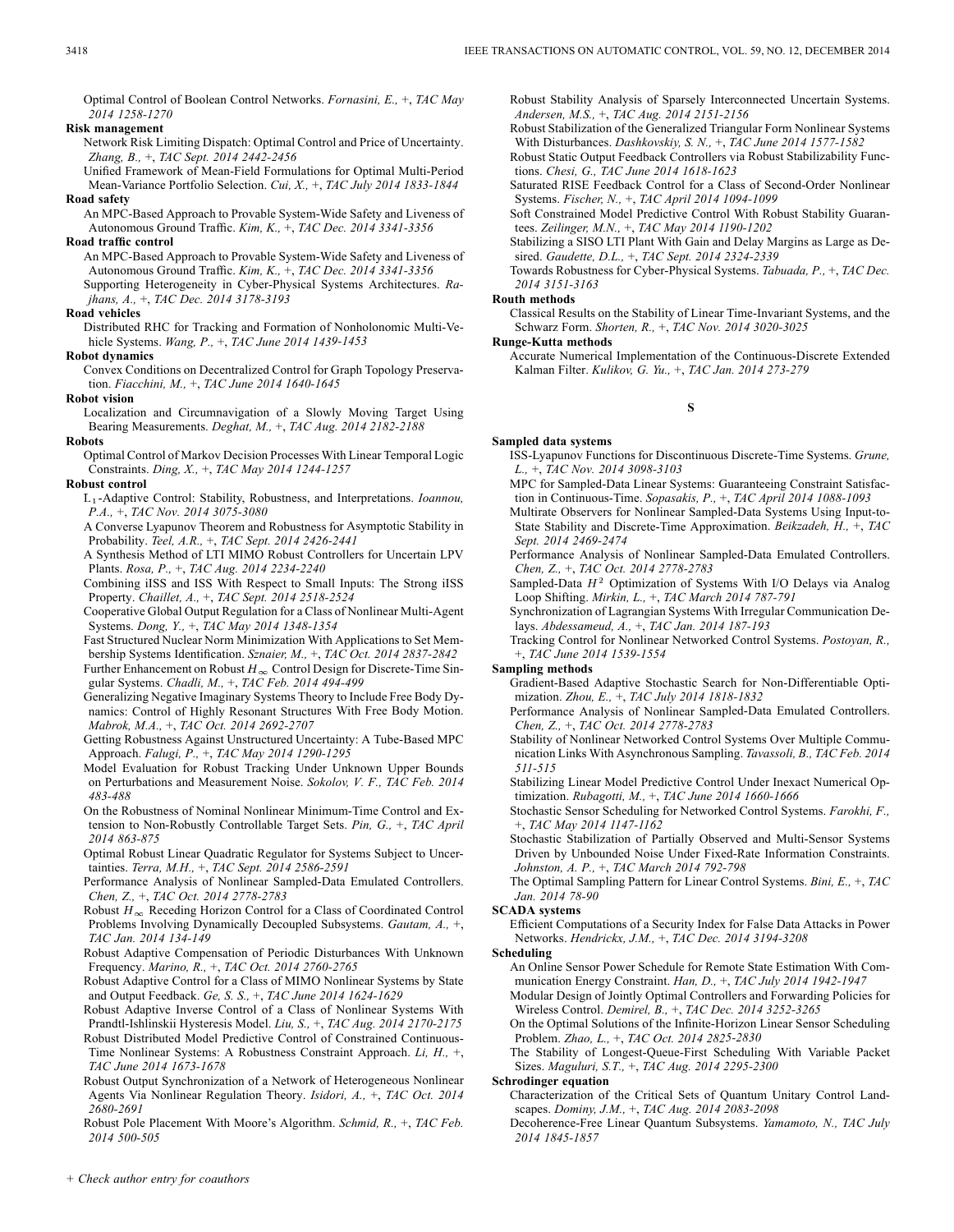#### **Search problems**

Accelerated Dual Descent for Network Flow Optimization. *Zargham, M.,* +, *TAC April 2014 905-920*

Gradient-Based Adaptive Stochastic Search for Non-Differentiable Optimization. *Zhou, E.,* +, *TAC July 2014 1818-1832*

#### **Security**

Guest Editorial Special Issue on Control of Cyber-Physical Systems. *Johansson, K.H.,* +, *TAC Dec. 2014 3120-3121*

#### **Security of data**

Secure Estimation and Control for Cyber-Physical Systems Under Adversarial Attacks. *Fawzi, H.,* +, *TAC June 2014 1454-1467*

#### **Sensitivity analysis**

Sensitivity Reduction by Stable Controllers for MIMO Infinite Dimensional Systems via the Tangential Nevanlinna-Pick Interpolation. *Wakaiki, M.,* +, *TAC April 2014 1099-1105*

#### **Sensor arrays**

Networked Decision Making for Poisson Processes With Applications to Nuclear Detection. *Pahlajani, C. D.,* +, *TAC Jan. 2014 193-198*

#### **Sensor fusion**

Distributed Fusion Estimation With Missing Measurements, Random Transmission Delays and Packet Dropouts. *Chen, B.,* +, *TAC July 2014 1961- 1967*

Networked Decision Making for Poisson Processes With Applications to Nuclear Detection. *Pahlajani, C. D.,* +, *TAC Jan. 2014 193-198*

Optimal Distributed Kalman Filtering Fusion With Singular Covariances of Filtering Errors and Measurement Noises. *Song, E.,* +, *TAC May 2014 1271- 1282*

Stochastic Stabilization of Partially Observed and Multi-Sensor Systems Driven by Unbounded Noise Under Fixed-Rate Information Constraints. *Johnston, A. P.,* +, *TAC March 2014 792-798*

#### **Sensor placement**

Sensor and Actuator Placement for Linear Systems Based on  $H_2$  and  $H_{\infty}$ Optimization. *Munz, U.,* +, *TAC Nov. 2014 2984-2989*

**Sensors**

A Stochastic Online Sensor Scheduler for Remote State Estimation With Time-Out Condition. *Wu, J.,* +, *TAC Nov. 2014 3110-3116*

An Online Sensor Power Schedule for Remote State Estimation With Communication Energy Constraint. *Han, D.,* +, *TAC July 2014 1942-1947*

Generalizing Negative Imaginary Systems Theory to Include Free Body Dynamics: Control of Highly Resonant Structures With Free Body Motion. *Mabrok, M.A.,* +, *TAC Oct. 2014 2692-2707*

On Most Permissive Observers in Dynamic Sensor Activation Problems. *Dallal, E.,* +, *TAC April 2014 966-981*

On the Optimal Solutions of the Infinite-Horizon Linear Sensor Scheduling Problem. *Zhao, L.,* +, *TAC Oct. 2014 2825-2830*

Stochastic Sensor Scheduling for Networked Control Systems. *Farokhi, F.,* +, *TAC May 2014 1147-1162*

#### **Set theory**

A Converse Lyapunov Theorem and Robustness for Asymptotic Stability in Probability. *Teel, A.R.,* +, *TAC Sept. 2014 2426-2441*

A Unified Framework for Solving a General Class of Conditional and Robust Set-Membership Estimation Problems. *Cerone, V.,* +, *TAC Nov. 2014 2897- 2909*

Adaptive Estimation for a Class of Nonlinearly Parameterized Dynamical Systems. *Adetola, V.,* +, *TAC Oct. 2014 2818-2824*

Approximate Projected Consensus for Convex Intersection Computation: Convergence Analysis and Critical Error Angle. *Lou, Y.,* +, *TAC July 2014 1722-1736*

Constrained Consensus in Unbalanced Networks With Communication Delays. *Lin, P.,* +, *TAC March 2014 775-781*

Convex Conditions on Decentralized Control for Graph Topology Preservation. *Fiacchini, M.,* +, *TAC June 2014 1640-1645*

Feasible Parameter Set Approximation for Linear Models with Bounded Uncertain Regressors. *Casini, M.,* +, *TAC Nov. 2014 2910-2920*

Finite Bisimulations for Switched Linear Systems. *Aydin Gol, E.,* +, *TAC Dec. 2014 3122-3134*

Mixing Coefficients Between Discrete and Real Random Variables: Computation and Properties. *Ahsen, M. E.,* +, *TAC Jan. 2014 34-47*

On the Linear Separability of the Safe and Unsafe State Subsets of Single-Unit Resource Allocation Systems. *Reveliotis, S., TAC Sept. 2014 2509- 2511*

Optimal Stabilization Using Lyapunov Measures. *Raghunathan, A.,* +, *TAC May 2014 1316-1321*

Zero Forcing Sets and Controllability of Dynamical Systems Defined on Graphs. *Monshizadeh, N.,* +, *TAC Sept. 2014 2562-2567*

#### **Shock absorbers**

Robust Distributed Model Predictive Control of Constrained Continuous-Time Nonlinear Systems: A Robustness Constraint Approach. *Li, H.,* +, *TAC June 2014 1673-1678*

## **Signal processing**

Constrained Optimal Input Signal Design for Data-Centric Estimation Methods. *Deshpande, S.,* +, *TAC Nov. 2014 2990-2995*

High Confidence Networked Control for Next Generation Air Transportation Systems. *Park, P.,* +, *TAC Dec. 2014 3357-3372*

Robust Sinusoid Identification With Structured and Unstructured Measurement Uncertainties. *Pin, G.,* +, *TAC June 2014 1588-1593*

Semi-Global Multi-Frequency Estimation in the Presence of Deadzone and Saturation. *Carnevale, D.,* +, *TAC July 2014 1913-1918*

The Role of Exosystems in Output Regulation. *Paunonen, L., TAC Aug. 2014 2301-2305*

## **Signal reconstruction**

Nonanticipative Rate Distortion Function and Relations to Filtering Theory. *Charalambous, C. D.,* +, *TAC April 2014 937-952*

#### **Simulated annealing**

Clustering and Coverage Control for Systems With Acceleration-Driven Dynamics. *Xu, Y.,* +, *TAC May 2014 1342-1347*

#### **Simulation**

Weak Invariant Simulation and Its Application to Analysis of Parameterized Networks. *Zibaeenejad, M.H.,* +, *TAC Aug. 2014 2024-2037*

### **Singular value decomposition**

- Fast Distributed Gradient Methods. *Jakovetic, D.,* +, *TAC May 2014 1131- 1146*
- Frequency Domain Subspace Identification Using Nuclear Norm Minimization and Hankel Matrix Realizations. *Smith, R.S., TAC Nov. 2014 2886- 2896*
- Nuclear Norm Spectrum Estimation From Uniformly Spaced Measurements. *Akcay, H., TAC Aug. 2014 2252-2257*

#### **SLAM (robots)**

Localization and Circumnavigation of a Slowly Moving Target Using Bearing Measurements. *Deghat, M.,* +, *TAC Aug. 2014 2182-2188*

**Smart power grids**

Distributed Constrained Optimization by Consensus-Based Primal-Dual Perturbation Method. *Chang, T.,* +, *TAC June 2014 1524-1538*

## **Smoothing methods**

Modified Bryson-Frazier Smoother Cross-Covariance. *Martin, W. R., TAC Jan. 2014 233-236*

#### **Software architecture**

Supporting Heterogeneity in Cyber-Physical Systems Architectures. *Rajhans, A.,* +, *TAC Dec. 2014 3178-3193*

#### **Sparse matrices**

Observability With Random Observations. *Sanandaji, B.M.,* +, *TAC Nov. 2014 3002-3007*

Robust Stability Analysis of Sparsely Interconnected Uncertain Systems. *Andersen, M.S.,* +, *TAC Aug. 2014 2151-2156*

#### **Special issues and sections**

Guest Editorial Special Issue on Control of Cyber-Physical Systems. *Johansson, K.H.,* +, *TAC Dec. 2014 3120-3121*

Guest Editorial: Special Issue on Relaxation Methods in Identification and Estimation Problems. *Regruto, D.,* +, *TAC Nov. 2014 2869-2870*

#### **Spectral analysis**

Nuclear Norm Spectrum Estimation From Uniformly Spaced Measurements. *Akcay, H., TAC Aug. 2014 2252-2257*

#### **Springs (mechanical)**

Robust Distributed Model Predictive Control of Constrained Continuous-Time Nonlinear Systems: A Robustness Constraint Approach. *Li, H.,* +, *TAC June 2014 1673-1678*

**Stability**

 $H_{\infty}$  Consensus Achievement of Multi-Agent Systems With Directed and Switching Topology Networks. *Saboori, I.,* +, *TAC Nov. 2014 3104-3109* A Class of Position Controllers for Underactuated VTOL Vehicles. *Roza, A.,* +, *TAC Sept. 2014 2580-2585*

A Combined Homogeneous Domination and Sign Function Approach to Output-Feedback Stabilization of Stochastic High-Order Nonlinear Systems. *Xie, X.-J.,* +, *TAC May 2014 1303-1309*

A Differential Lyapunov Framework for Contraction Analysis. *Forni, F.,* +, *TAC March 2014 614-628*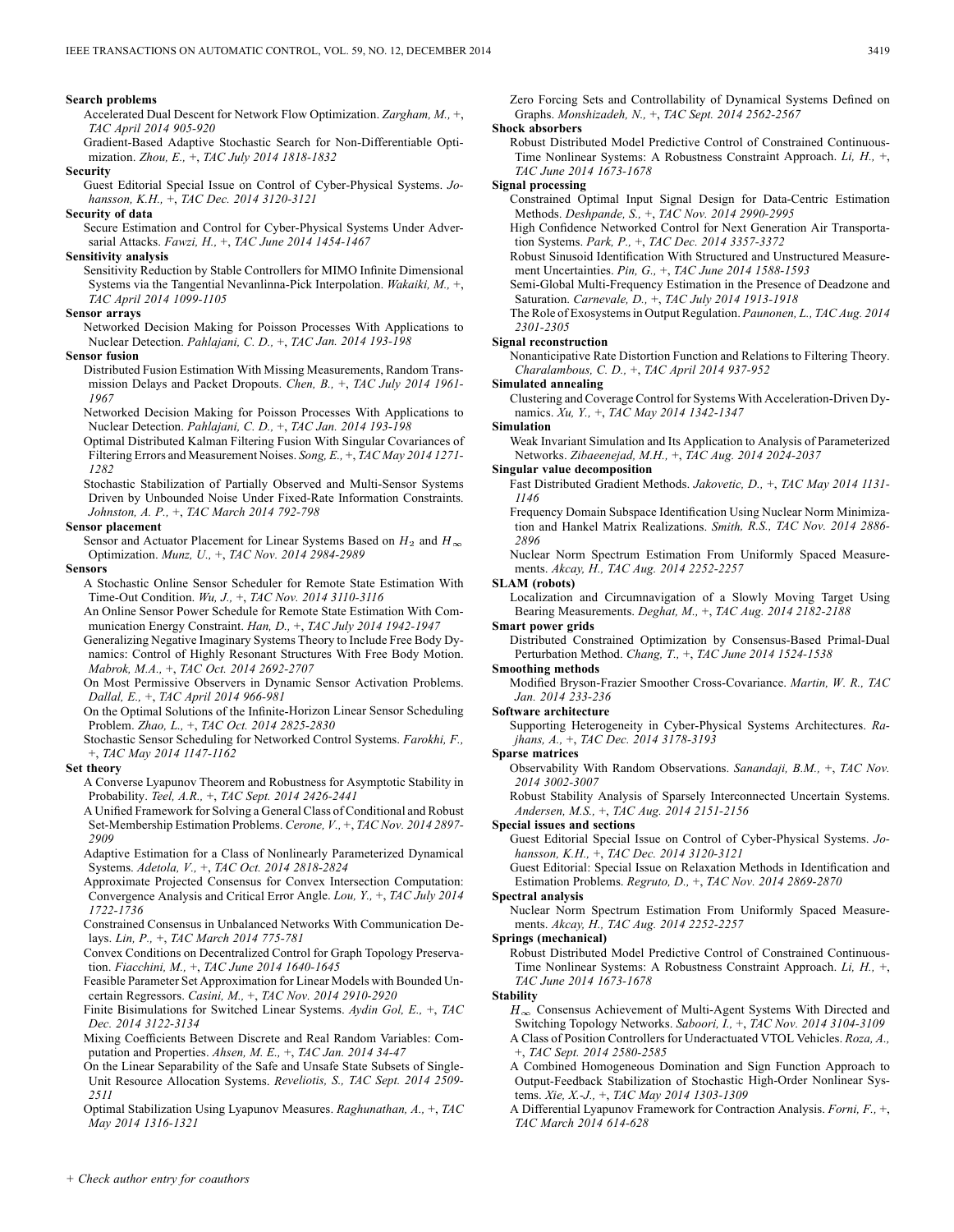A Distributed Multi-Agent Command Governor Strategy for the Coordination of Networked Interconnected Systems. *Casavola, A.,* +, *TAC Aug. 2014 2099-2112*

A Generalization of the Scattering Transformation for Conic Systems. *Polushin, I.G., TAC July 2014 1989-1995*

A Heuristic Approach to Static Output-Feedback Controller Synthesis With Restricted Frequency-Domain Specifications. *Li, X.,* +, *TAC April 2014 1008-1014*

A Switched LQ Regulator Design in Continuous Time. *Riedinger, P., TAC May 2014 1322-1328*

Adaptive Backstepping Stabilization of Nonlinear Uncertain Systems With Quantized Input Signal. *Zhou, J.,* +, *TAC Feb. 2014 460-464*

Adaptive Control of Spatially Invariant Systems: A Slowly Varying Approach. *Sarwar, A.,* +, *TAC June 2014 1635-1639*

Almost Periodic Parameters for the Second Moment Stability of Linear Stochastic Systems. *Vargas, A. N.,* +, *TAC April 2014 1072-1077*

Compensation of Wave Actuator Dynamics for Nonlinear Systems. *Bekiaris-Liberis, N.,* +, *TAC June 2014 1555-1570*

Constrained Consensus in Unbalanced Networks With Communication Delays. *Lin, P.,* +, *TAC March 2014 775-781*

Controlled Invariants and Trajectory Planning for Underactuated Mechanical Systems. *Shiriaev, A.S.,* +, *TAC Sept. 2014 2555-2561*

Controlling the Relative Agent Motion in Multi-Agent Formation Stabilization. *Guo, M.,* +, *TAC March 2014 820-826*

Convex Design Control for Practical Nonlinear Systems. *Baldi, S.,* +, *TAC July 2014 1692-1705*

Distributed Control of Networked Dynamical Systems: Static Feedback, In-

tegral Action and Consensus. *Andreasson, M.,* +, *TAC July 2014 1750-1764* Distributed Formation Control of Multi-Agent Systems Using Complex Laplacian. *Lin, Z.,* +, *TAC July 2014 1765-1777*

Event Based Pulse-Modulated Control of Linear Stochastic Systems. *Wang, B.,* +, *TAC Aug. 2014 2144-2150*

Forward and Converse Lyapunov Theorems for Discrete Dynamical Systems. *Jafari, R.,* +, *TAC Sept. 2014 2496-2501*

Global Finite-Time Stability Characterized Through a Local Notion of Homogeneity. *Zavala-Rio, A.,* +, *TAC Feb. 2014 471-477*

Improved Razumikhin-Type Theorem for Input-To-State Stability of Nonlinear Time-Delay Systems. *Ning, C.,* +, *TAC July 2014 1983-1988*

Infinite-Horizon Continuous-Time NMPC via Time Transformation. *Wurth, L.,* +, *TAC Sept. 2014 2543-2548*

ISS-Lyapunov Functions for Discontinuous Discrete-Time Systems. *Grune, L.,* +, *TAC Nov. 2014 3098-3103*

Model Reduction for Nonlinear Systems by Incremental Balanced Truncation. *Besselink, B.,* +, *TAC Oct. 2014 2739-2753*

Moment Stability of Nonlinear Stochastic Systems With Time-Delays Based on  $H$ -Representation Technique. *Zhao, X.*, +, *TAC March 2014 814-819* 

Multirate Observers for Nonlinear Sampled-Data Systems Using Input-to-State Stability and Discrete-Time Approximation. *Beikzadeh, H.,* +, *TAC Sept. 2014 2469-2474*

Near Optimal LQR Performance in the Decentralized Setting. *Miller, D. E.,* +, *TAC Feb. 2014 327-340*

Nu-Gap Model Reduction in the Frequency Domain. *Sootla, A., TAC Jan. 2014 228-233*

On Delay-Independent Stability of a Class of Nonlinear Positive Time-Delay Systems. *Bokharaie, V. S.,* +, *TAC July 2014 1974-1977*

On Feasibility, Stability and Performance in Distributed Model Predictive Control. *Giselsson, P.,* +, *TAC April 2014 1031-1036*

On Stability and LQ Control of MJLS With a Markov Chain With General State Space. *Kordonis, I.,* +, *TAC Feb. 2014 535-540*

On Stabilizability of Nonlinearly Parameterized Discrete-Time Systems. *Li, C.,* +, *TAC Nov. 2014 3014-3019*

Optimal Stabilization Using Lyapunov Measures. *Raghunathan, A.,* +, *TAC May 2014 1316-1321*

Output Feedback Control of Markovian Jump Repeated Scalar Nonlinear Systems. *Wu, L.,* +, *TAC Jan. 2014 199-204*

Price-Based Adaptive Scheduling in Multi-Loop Control Systems With Resource Constraints. *Molin, A.,* +, *TAC Dec. 2014 3282-3295*

Quadratically Parameterized Root Locus Analysis. *Wellman, B.J.,* +, *TAC July 2014 1803-1817*

Reachability Analysis of Nonlinear Differential-Algebraic Systems. *Althoff, M.,* +, *TAC Feb. 2014 371-383*

Reduction Model Approach for Linear Time-Varying Systems With Delays. *Mazenc, F.,* +, *TAC Aug. 2014 2068-2082*

Reference Tracking MPC Using Dynamic Terminal Set Transformation. *Simon, D.,* +, *TAC Oct. 2014 2790-2795*

Robust Sinusoid Identification With Structured and Unstructured Measurement Uncertainties. *Pin, G.,* +, *TAC June 2014 1588-1593*

Secure Estimation and Control for Cyber-Physical Systems Under Adversarial Attacks. *Fawzi, H.,* +, *TAC June 2014 1454-1467*

Self-Triggered Output Feedback Control of Linear Plants in the Presence of Unknown Disturbances. *Almeida, J.,* +, *TAC Nov. 2014 3040-3045*

Sensitivity Reduction by Stable Controllers for MIMO Infinite Dimensional Systems via the Tangential Nevanlinna-Pick Interpolation. *Wakaiki, M.,* +, *TAC April 2014 1099-1105*

Stability Analysis and Stabilization of Systems With Input Backlash. *Tarbouriech, S.,* +, *TAC Feb. 2014 488-494*

Stability Analysis for Switched Boolean Networks Under Arbitrary Switching Signals. *Li, H.,* +, *TAC July 2014 1978-1982*

Stability Analysis of A Class of Hybrid Stochastic Retarded Systems Under Asynchronous Switching. *Kang, Y.,* +, *TAC June 2014 1511-1523*

Stability Analysis of Continuous-Time Switched Systems With a Random Switching Signal. *Xiong, J.,* +, *TAC Jan. 2014 180-186*

Stability Analysis of Lur'e-Type Switched Systems. *Geromel, J.C.,* +, *TAC Nov. 2014 3046-3050*

Stability Analysis of Systems With Generalized Frequency Variables. *Hara, S.,* +, *TAC Feb. 2014 313-326*

Stability of Sequence-Based Control With Random Delays and Dropouts. *Quevedo, D.E.,* +, *TAC May 2014 1296-1302*

Stability of Switched Linear Differential Systems. *Mayo-Maldonado, J.C.,* +, *TAC Aug. 2014 2038-2051*

Stabilizability Across a Gaussian Product Channel: Necessary and Sufficient Conditions. *Kumar, U.,* +, *TAC Sept. 2014 2530-2535*

Stabilization of Continuous-Time Fractional Positive Systems by Using a Lyapunov Function. *Benzaouia, A.,* +, *TAC Aug. 2014 2203-2208*

Stabilization of Discrete-Time Linear Systems Subject to Input Saturation and Multiple Unknown Constant Delays. *Wang, X.,* +, *TAC June 2014 1667- 1672*

Stabilization of Linear Systems Over Gaussian Networks. *Zaidi, A.A.,* +, *TAC Sept. 2014 2369-2384*

Stabilization of Singular Markovian Jump Systems With Generally Uncertain Transition Rates. *Kao, Y.,* +, *TAC Sept. 2014 2604-2610*

Stabilizing Dynamic Controllers for Hybrid Systems: A Hybrid Control Lyapunov Function Approach. *Di Cairano, S.,* +, *TAC Oct. 2014 2629-2643*

Stable Internally Positive Representations of Continuous Time Systems. *Cacace, F.,* +, *TAC April 2014 1048-1053*

Stochastic Stability of Event-Triggered Anytime Control. *Quevedo, D.E.,* +, *TAC Dec. 2014 3373-3379*

Stochastic Stability of Jump Discrete-Time Linear Systems With Markov Chain in a General Borel Space. *Costa, O. L. V.,* +, *TAC Jan. 2014 223-227*

Stochastic Stabilization of Partially Observed and Multi-Sensor Systems Driven by Unbounded Noise Under Fixed-Rate Information Constraints. *Johnston, A. P.,* +, *TAC March 2014 792-798*

The Role of Exosystems in Output Regulation. *Paunonen, L., TAC Aug. 2014 2301-2305*

Unified Analysis of Iterative Learning and Repetitive Controllers in Trial Domain. *Pipeleers, G.,* +, *TAC April 2014 953-965*

Unified Cooperative Control of Multiple Agents on a Sphere for Different Spherical Patterns. *Li, W.,* +, *TAC May 2014 1283-1289*

Youla-Like Parametrizations Subject to QI Subspace Constraints. *Sabau, S.,* +, *TAC June 2014 1411-1422*

## **Stability analysis**

Corrections to "Stochastic Barbalat's Lemma and Its Applications" [Jun 12 1537-1543]. *Yu, X.,* +, *TAC May 2014 1386-1390*

## **State estimation**

A Stochastic Online Sensor Scheduler for Remote State Estimation With Time-Out Condition. *Wu, J.,* +, *TAC Nov. 2014 3110-3116*

Adaptive Estimation for a Class of Nonlinearly Parameterized Dynamical Systems. *Adetola, V.,* +, *TAC Oct. 2014 2818-2824*

An Online Sensor Power Schedule for Remote State Estimation With Com-

munication Energy Constraint. *Han, D.,* +, *TAC July 2014 1942-1947* Convergence Guarantees for Moving Horizon Estimation Based on the Real-

Time Iteration Scheme. *Wynn, A.,* +, *TAC Aug. 2014 2215-2221* LMMSE Filtering in Feedback Systems With White Random Modes: Ap-

plication to Tracking in Clutter. *Sigalov, D.,* +, *TAC Sept. 2014 2549-2554* On Hybrid State Estimation for Stochastic Hybrid Systems. *Liu, W.,* +, *TAC Oct. 2014 2615-2628*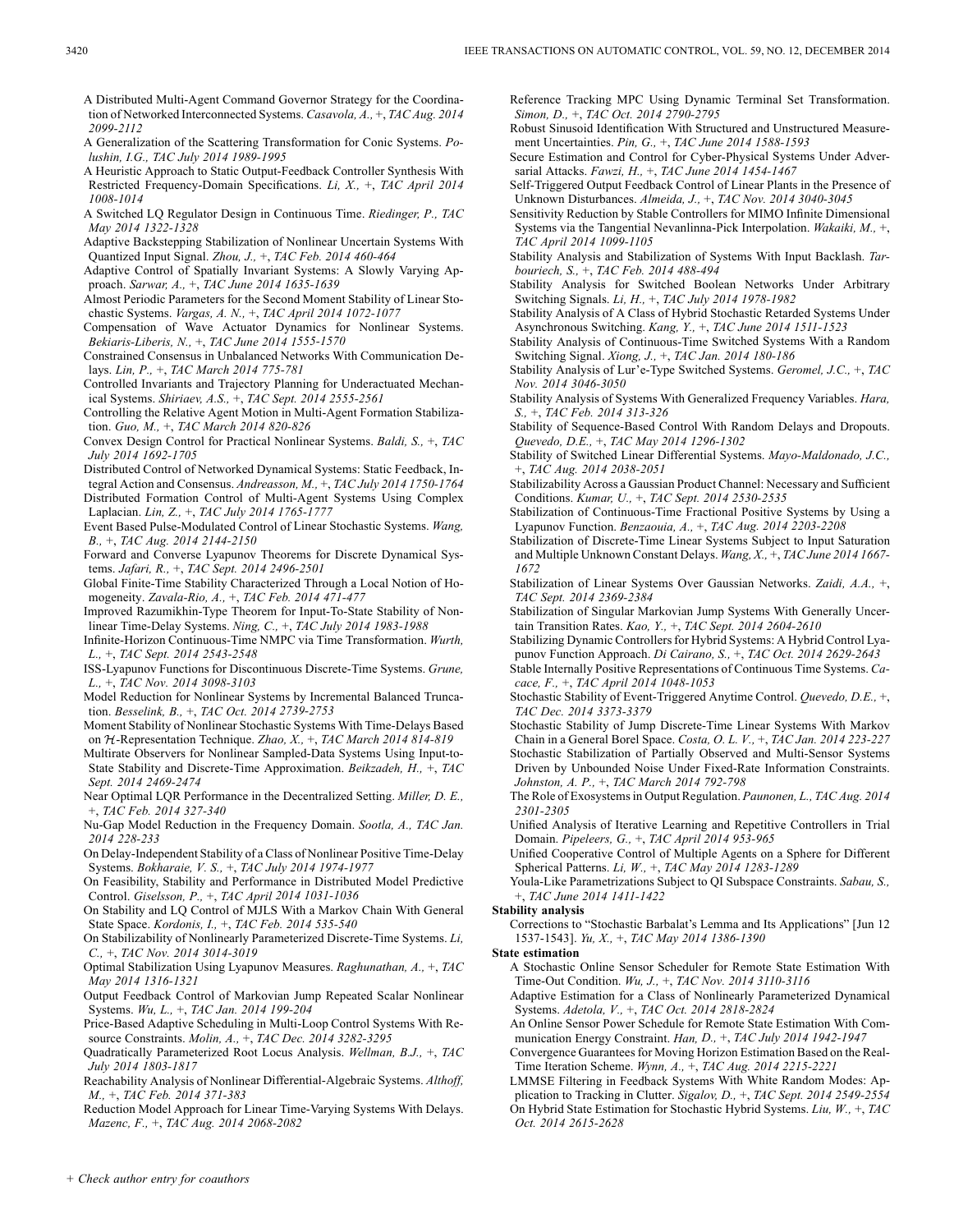Optimal Controller Synthesis for Decentralized Systems Over Graphs via Spectral Factorization. *Swigart, J.,* +, *TAC Sept. 2014 2311-2323*

Optimal Distributed Kalman Filtering Fusion With Singular Covariances of Filtering Errors and Measurement Noises. *Song, E.,* +, *TAC May 2014 1271- 1282*

Optimal Power Management in Wireless Control Systems. *Gatsis, K.,* +, *TAC June 2014 1495-1510*

Secure Estimation and Control for Cyber-Physical Systems Under Adversarial Attacks. *Fawzi, H.,* +, *TAC June 2014 1454-1467*

## **State feedback**

 $H_{\infty}$  Consensus Achievement of Multi-Agent Systems With Directed and Switching Topology Networks. *Saboori, I.,* +, *TAC Nov. 2014 3104-3109* A Mean Field Game Synthesis of Initial Mean Consensus Problems: A Con-

tinuum Approach for Non-Gaussian Behavior. *Nourian, M.,* +, *TAC Feb. 2014 449-455*

A Recursive Elimination Method for Finite-Horizon Optimal Control Problems of Discrete-Time Rational Systems. *Ohtsuka, T., TAC Nov. 2014 3081- 3086*

A Small-Gain Theorem for Switched Interconnected Nonlinear Systems and Its Applications. *Long, L.,* +, *TAC April 2014 1082-1088*

A Switched LQ Regulator Design in Continuous Time. *Riedinger, P., TAC May 2014 1322-1328*

Decentralized Event-Triggering for Control of Nonlinear Systems. *Tallapragada, P.,* +, *TAC Dec. 2014 3312-3324*

Distributed and Truncated Reduced-Order Observer Based Output Feedback Consensus of Multi-Agent Systems. *Zhou, B.,* +, *TAC Aug. 2014 2264-2270*

Finite-Time Consensus in Networks of Integrator-Like Dynamic Agents With Directional Link Failure. *Xiao, F.,* +, *TAC March 2014 756-762*

Further Enhancement on Robust  $H_{\infty}$  Control Design for Discrete-Time Singular Systems. *Chadli, M.,* +, *TAC Feb. 2014 494-499*

LQ Control for Coordinated Linear Systems. *Kempker, P. L.,* +, *TAC April 2014 851-862*

Output Regulation for Control Systems on  $SE(n)$ : A Separation Principle Based Approach. *Schmidt, G.S.,* +, *TAC Nov. 2014 3057-3062*

Robust Adaptive Control for a Class of MIMO Nonlinear Systems by State and Output Feedback. *Ge, S. S.,* +, *TAC June 2014 1624-1629*

Robust Pole Placement With Moore's Algorithm. *Schmid, R.,* +, *TAC Feb. 2014 500-505*

Self-Triggered Output Feedback Control of Linear Plants in the Presence of Unknown Disturbances. *Almeida, J.,* +, *TAC Nov. 2014 3040-3045*

Sensor and Actuator Placement for Linear Systems Based on  $H_2$  and  $H_{\infty}$ Optimization. *Munz, U.,* +, *TAC Nov. 2014 2984-2989*

Stability of Sequence-Based Control With Random Delays and Dropouts. *Quevedo, D.E.,* +, *TAC May 2014 1296-1302*

Stabilization of Continuous-Time Fractional Positive Systems by Using a Lyapunov Function. *Benzaouia, A.,* +, *TAC Aug. 2014 2203-2208*

Stabilization of Singular Markovian Jump Systems With Generally Uncertain Transition Rates. *Kao, Y.,* +, *TAC Sept. 2014 2604-2610*

Stabilizing Dynamic Controllers for Hybrid Systems: A Hybrid Control Lyapunov Function Approach. *Di Cairano, S.,* +, *TAC Oct. 2014 2629-2643* The State Feedback Regulator Problem for Regular Linear Systems.

*Natarajan, V.,* +, *TAC Oct. 2014 2708-2723*

**State-space methods**

A Differential Lyapunov Framework for Contraction Analysis. *Forni, F.,* +, *TAC March 2014 614-628*

A Framework for Compositional Synthesis of Modular Nonblocking Supervisors. *Mohajerani, S.,* +, *TAC Jan. 2014 150-162*

Adjoint Polynomial Formulas for Nonlinear State-Space Realization. *Belikov, J.,* +, *TAC Jan. 2014 256-261*

Characterization of the Critical Sets of Quantum Unitary Control Landscapes. *Dominy, J.M.,* +, *TAC Aug. 2014 2083-2098*

Computation of Time Optimal Feedback Control Using Groebner Basis. *Patil, D.U.,* +, *TAC Aug. 2014 2271-2276*

Control for Safety Specifications of Systems With Imperfect Information on a Partial Order. *Ghaemi, R.,* +, *TAC April 2014 982-995*

Controllability of Discrete Time Bilinear Systems in Finite and Infinite Dimensional Spaces. *Alami Louati, D.,* +, *TAC Sept. 2014 2491-2495*

Finite Bisimulations for Switched Linear Systems. *Aydin Gol, E.,* +, *TAC Dec. 2014 3122-3134*

Identification of Parameterized Gray-Box State-Space Systems: From a Black-Box Linear Time-Invariant Representation to a Structured One. *Mercere, G.,* +, *TAC Nov. 2014 2873-2885*

LMMSE Filtering in Feedback Systems With White Random Modes: Application to Tracking in Clutter. *Sigalov, D.,* +, *TAC Sept. 2014 2549-2554* On Hybrid State Estimation for Stochastic Hybrid Systems. *Liu, W.,* +, *TAC Oct. 2014 2615-2628*

On Stability and LQ Control of MJLS With a Markov Chain With General State Space. *Kordonis, I.,* +, *TAC Feb. 2014 535-540*

On the Stabilizability and Consensus of Positive Homogeneous Multi-Agent Dynamical Systems. *Valcher, M. E.,* +, *TAC July 2014 1936-1941*

Optimal Control of Hidden Markov Models With Binary Observations. *Komaee, A.,* +, *TAC Jan. 2014 64-77*

Optimal Controller Synthesis for Decentralized Systems Over Graphs via Spectral Factorization. *Swigart, J.,* +, *TAC Sept. 2014 2311-2323*

Probabilistic Reach-Avoid Computation for Partially Degenerate Stochastic Processes. *Soudjani, S. E. Z.,* +, *TAC Feb. 2014 528-534*

Reach Controllability of Single Input Affine Systems on a Simplex. *Semsar-Kazerooni, E.,* +, *TAC March 2014 738-744*

Reachability Analysis of Nonlinear Differential-Algebraic Systems. *Althoff, M.,* +, *TAC Feb. 2014 371-383*

Stability Analysis and Stabilization of Systems With Input Backlash. *Tarbouriech, S.,* +, *TAC Feb. 2014 488-494*

Stability Analysis of Lur'e-Type Switched Systems. *Geromel, J.C.,* +, *TAC Nov. 2014 3046-3050*

Subspace Identification of Large-Scale Interconnected Systems. *Haber, A.,* +, *TAC Oct. 2014 2754-2759*

#### **Statistical analysis**

A Supermodular Optimization Framework for Leader Selection Under Link Noise in Linear Multi-Agent Systems. *Clark, A.,* +, *TAC Feb. 2014 283-296* Distributed Cardinality Estimation in Anonymous Networks. *Varagnolo, D.,* +, *TAC March 2014 645-659*

Minimized Tracking Error Randomness Control for Nonlinear Multivariate and Non-Gaussian Systems Using the Generalized Density Evolution Equation. *Ren, M.,* +, *TAC Sept. 2014 2486-2490*

Partial-Information State-Based Optimization of Partially Observable Markov Decision Processes and the Separation Principle. *Cao, X.-R.,* +, *TAC April 2014 921-936*

#### **Statistical distributions**

Distributed Cardinality Estimation in Anonymous Networks. *Varagnolo, D.,* +, *TAC March 2014 645-659*

Extremum Problems With Total Variation Distance and Their Applications. *Charalambous, C.D.,* +, *TAC Sept. 2014 2353-2368*

Optimal Control of Hidden Markov Models With Binary Observations. *Komaee, A.,* +, *TAC Jan. 2014 64-77*

Particle Filtering Framework for a Class of Randomized Optimization Algorithms. *Zhou, E.,* +, *TAC April 2014 1025-1030*

## **Stochastic games**

Common Information Based Markov Perfect Equilibria for Stochastic Games With Asymmetric Information: Finite Games. *Nayyar, A.,* +, *TAC March 2014 555-570*

Risk-Sensitive Mean-Field Games. *Tembine, H.,* +, *TAC April 2014 835-850* **Stochastic processes**

A Stochastic Approach to Dubins Vehicle Tracking Problems. *Anderson, R.P.,* +, *TAC Oct. 2014 2801-2806*

Average Consensus in the Presence of Delays in Directed Graph Topologies. *Hadjicostis, C. N.,* +, *TAC March 2014 763-768*

Corrections to "Stochastic Barbalat's Lemma and Its Applications" [Jun 12 1537-1543]. *Yu, X.,* +, *TAC May 2014 1386-1390*

Distributed Fusion Estimation With Missing Measurements, Random Transmission Delays and Packet Dropouts. *Chen, B.,* +, *TAC July 2014 1961- 1967*

Fast Distributed Gradient Methods. *Jakovetic, D.,* +, *TAC May 2014 1131- 1146*

Multi-Agent Consensus With Relative-State-Dependent Measurement Noises. *Li, T.,* +, *TAC Sept. 2014 2463-2468*

Network Risk Limiting Dispatch: Optimal Control and Price of Uncertainty. *Zhang, B.,* +, *TAC Sept. 2014 2442-2456*

Networked Decision Making for Poisson Processes With Applications to Nuclear Detection. *Pahlajani, C. D.,* +, *TAC Jan. 2014 193-198*

Optimal Energy Allocation for Kalman Filtering Over Packet Dropping Links With Imperfect Acknowledgments and Energy Harvesting Constraints. *Nourian, M.,* +, *TAC Aug. 2014 2128-2143*

Product of Random Stochastic Matrices. *Touri, B.,* +, *TAC Feb. 2014 437-448*

Sarymsakov Matrices and Asynchronous Implementation of Distributed Coordination Algorithms. *Xia, W.,* +, *TAC Aug. 2014 2228-2233*

The Forest Consensus Theorem. *Chebotarev, P.,* +, *TAC Sept. 2014 2475- 2479*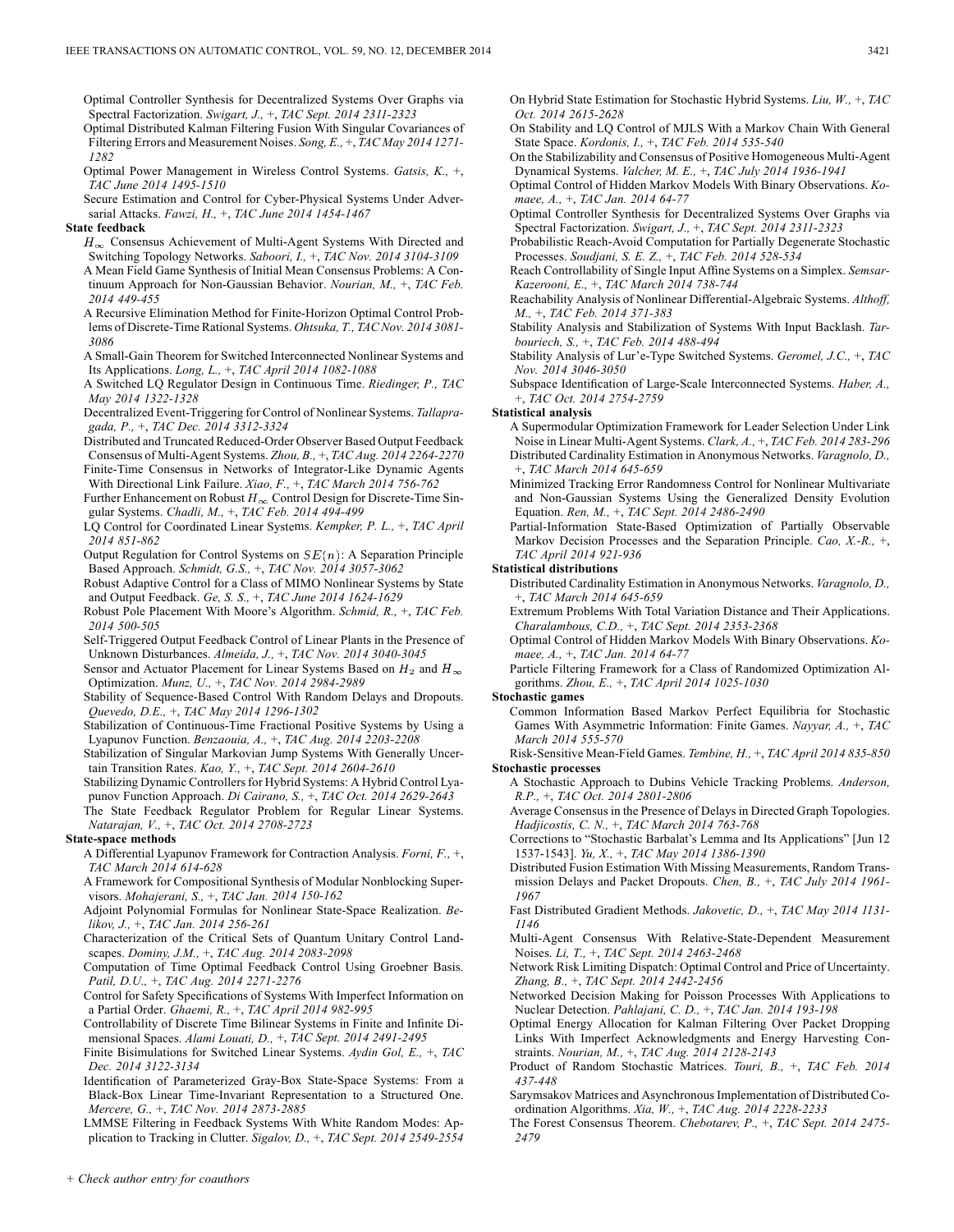#### **Stochastic programming**

Dynamic Contract Trading in Spectrum Markets. *Kasbekar, G.S.,* +, *TAC Oct. 2014 2856-2862*

Gradient-Based Adaptive Stochastic Search for Non-Differentiable Optimization. *Zhou, E.,* +, *TAC July 2014 1818-1832*

#### **Stochastic systems**

A Combined Homogeneous Domination and Sign Function Approach to Output-Feedback Stabilization of Stochastic High-Order Nonlinear Systems. *Xie, X.-J.,* +, *TAC May 2014 1303-1309*

A Converse Lyapunov Theorem and Robustness for Asymptotic Stability in Probability. *Teel, A.R.,* +, *TAC Sept. 2014 2426-2441*

A Mean Field Game Synthesis of Initial Mean Consensus Problems: A Continuum Approach for Non-Gaussian Behavior. *Nourian, M.,* +, *TAC Feb. 2014 449-455*

Accurate Numerical Implementation of the Continuous-Discrete Extended Kalman Filter. *Kulikov, G. Yu.,* +, *TAC Jan. 2014 273-279*

Adaptive Failure Compensation Control for Uncertain Systems With Stochastic Actuator Failures. *Fan, H.,* +, *TAC March 2014 808-814*

Almost Periodic Parameters for the Second Moment Stability of Linear Stochastic Systems. *Vargas, A. N.,* +, *TAC April 2014 1072-1077*

An Argument for the Bayesian Control of Partially Observable Markov Decision Processes. *Vargo, E.,* +, *TAC Oct. 2014 2796-2800*

Corrections to "Stochastic Barbalat's Lemma and Its Applications" [Jun 12 1537-1543]. *Yu, X.,* +, *TAC May 2014 1386-1390*

Cyclic Change of Server's Performance: Impacts and Applications. *Huang, B.,* +, *TAC March 2014 703-713*

Equivalent Characterizations of Input-to-State Stability for Stochastic Discrete-Time Systems. *Teel, A. R.,* +, *TAC Feb. 2014 516-522*

Event Based Pulse-Modulated Control of Linear Stochastic Systems. *Wang, B.,* +, *TAC Aug. 2014 2144-2150*

Explicit Characterization of Stability Region for Stationary Multi-Queue Multi-Server Systems. *Halabian, H.,* +, *TAC Feb. 2014 355-370*

Extremum Problems With Total Variation Distance and Their Applications. *Charalambous, C.D.,* +, *TAC Sept. 2014 2353-2368*

Formal Synthesis of Control Policies for Continuous Time Markov Processes From Time-Bounded Temporal Logic Specifications. *Medina Ayala, A.,* +, *TAC Sept. 2014 2568-2573*

Identification for Systems With Binary Subsystems. *Spall, J. C., TAC Jan. 2014 3-17*

Minimized Tracking Error Randomness Control for Nonlinear Multivariate and Non-Gaussian Systems Using the Generalized Density Evolution Equation. *Ren, M.,* +, *TAC Sept. 2014 2486-2490*

Moment Stability of Nonlinear Stochastic Systems With Time-Delays Based on  $H$ -Representation Technique. *Zhao, X.*, +, *TAC March 2014 814-819* 

On Hybrid State Estimation for Stochastic Hybrid Systems. *Liu, W.,* +, *TAC Oct. 2014 2615-2628*

Output Feedback Control of Markovian Jump Repeated Scalar Nonlinear Systems. *Wu, L.,* +, *TAC Jan. 2014 199-204*

Price-Based Adaptive Scheduling in Multi-Loop Control Systems With Resource Constraints. *Molin, A.,* +, *TAC Dec. 2014 3282-3295*

Probabilistic Reach-Avoid Computation for Partially Degenerate Stochastic Processes. *Soudjani, S. E. Z.,* +, *TAC Feb. 2014 528-534*

Quickest Detection of a Random Pulse in White Gaussian Noise. *Komaee, A., TAC June 2014 1468-1479*

Relationship Between Nash Equilibrium Strategies and  $H_2/H_{\infty}$  Control of Stochastic Markov Jump Systems With Multiplicative Noise. *Sheng, L.,* +, *TAC Sept. 2014 2592-2597*

Risk-Sensitive Mean-Field Games. *Tembine, H.,* +, *TAC April 2014 835-850*

Some Remarks on General Nonlinear Stochastic  $H_{\infty}$  Control With State, Control, and Disturbance-Dependent Noise. *Zhang, W.,* +, *TAC Jan. 2014 237-242*

Stability Analysis of A Class of Hybrid Stochastic Retarded Systems Under Asynchronous Switching. *Kang, Y.,* +, *TAC June 2014 1511-1523*

Stabilization of Singular Markovian Jump Systems With Generally Uncertain Transition Rates. *Kao, Y.,* +, *TAC Sept. 2014 2604-2610*

Statistical Control for Performance Shaping Using Cost Cumulants. *Kang, B.,* +, *TAC Jan. 2014 249-255*

Stochastic MPC Framework for Controlling the Average Constraint Violation. *Korda, M.,* +, *TAC July 2014 1706-1721*

Stochastic Sensor Scheduling for Networked Control Systems. *Farokhi, F.,* +, *TAC May 2014 1147-1162*

Stochastic Stability of Event-Triggered Anytime Control. *Quevedo, D.E.,* +, *TAC Dec. 2014 3373-3379*

Stochastic Stabilization of Partially Observed and Multi-Sensor Systems Driven by Unbounded Noise Under Fixed-Rate Information Constraints. *Johnston, A. P.,* +, *TAC March 2014 792-798*

Structures and Transformations for Model Reduction of Linear Quantum Stochastic Systems. *Nurdin, H.I., TAC Sept. 2014 2413-2425*

Symbolic Control of Stochastic Systems via Approximately Bisimilar Finite Abstractions. *Zamani, M.,* +, *TAC Dec. 2014 3135-3150*

Unified Framework of Mean-Field Formulations for Optimal Multi-Period Mean-Variance Portfolio Selection. *Cui, X.,* +, *TAC July 2014 1833-1844* **Stock control**

Optimal Control of Hidden Markov Models With Binary Observations. *Komaee, A.,* +, *TAC Jan. 2014 64-77*

**Suboptimal control**

Stabilizing Linear Model Predictive Control Under Inexact Numerical Optimization. *Rubagotti, M.,* +, *TAC June 2014 1660-1666*

**Surveillance**

High Confidence Networked Control for Next Generation Air Transportation Systems. *Park, P.,* +, *TAC Dec. 2014 3357-3372*

**Switching functions**

Dynamical Behaviors of an Euler Discretized Sliding Mode Control Systems. *Qu, S.,* +, *TAC Sept. 2014 2525-2529*

**Synchronization**

Design of Optimal Sparse Interconnection Graphs for Synchronization of Oscillator Networks. *Fardad, M.,* +, *TAC Sept. 2014 2457-2462*

Modeling and Control of Weight-Balanced Timed Event Graphs in Dioids. *Cottenceau, B.,* +, *TAC May 2014 1219-1231*

- Network Clock Synchronization Based on the Second-Order Linear Consensus Algorithm. *Carli, R.,* +, *TAC Feb. 2014 409-422*
- Output Synchronization of Networked Passive Systems With Event-Driven Communication. *Yu, H.,* +, *TAC March 2014 750-756*

Robust Output Synchronization of a Network of Heterogeneous Nonlinear Agents Via Nonlinear Regulation Theory. *Isidori, A.,* +, *TAC Oct. 2014 2680-2691*

Synchronization of Lagrangian Systems With Irregular Communication Delays. *Abdessameud, A.,* +, *TAC Jan. 2014 187-193*

Time Synchronization in WSNs: A Maximum-Value-Based Consensus Approach. *He, J.,* +, *TAC March 2014 660-675*

**System identification**

Guest Editorial: Special Issue on Relaxation Methods in Identification and Estimation Problems. *Regruto, D.,* +, *TAC Nov. 2014 2869-2870*

**T**

#### **Target tracking**

A Stochastic Approach to Dubins Vehicle Tracking Problems. *Anderson, R.P.,* +, *TAC Oct. 2014 2801-2806*

## **Task analysis**

Adaptive Symbolic Control for Finite-State Transition Systems With Grammatical Inference. *Fu, J.,* +, *TAC Feb. 2014 505-511*

**Taxation**

How Economic Inequality Has Increased by Tax Cuts? Power-Based Modular Supervisory Control of Discrete Event Systems. *Park, S., TAC Oct. 2014 2843-2848*

#### **Telecommunication channels**

Kalman Filtering With Intermittent Observations: On the Boundedness of the Expected Error Covariance. *Rohr, E.R.,* +, *TAC Oct. 2014 2724-2738*

# **Telecommunication congestion control**

Flow-Level Stability of Wireless Networks: Separation of Congestion Control and Scheduling. *Ghaderi, J.,* +, *TAC Aug. 2014 2052-2067*

**Telecommunication control**

Modular Design of Jointly Optimal Controllers and Forwarding Policies for Wireless Control. *Demirel, B.,* +, *TAC Dec. 2014 3252-3265*

Sparse Packetized Predictive Control for Networked Control Over Erasure Channels. *Nagahara, M.,* +, *TAC July 2014 1899-1905*

Stability and Performance of Continuous-Time Power Control in Wireless Networks. *Feyzmahdavian, H.R.,* +, *TAC Aug. 2014 2012-2023*

Stability of a General Class of Distributed Algorithms for Power Control in Time-Varying Wireless Networks. *Devane, E.,* +, *TAC Aug. 2014 1999- 2011*

## **Telecommunication industry**

Dynamic Contract Trading in Spectrum Markets. *Kasbekar, G.S.,* +, *TAC Oct. 2014 2856-2862*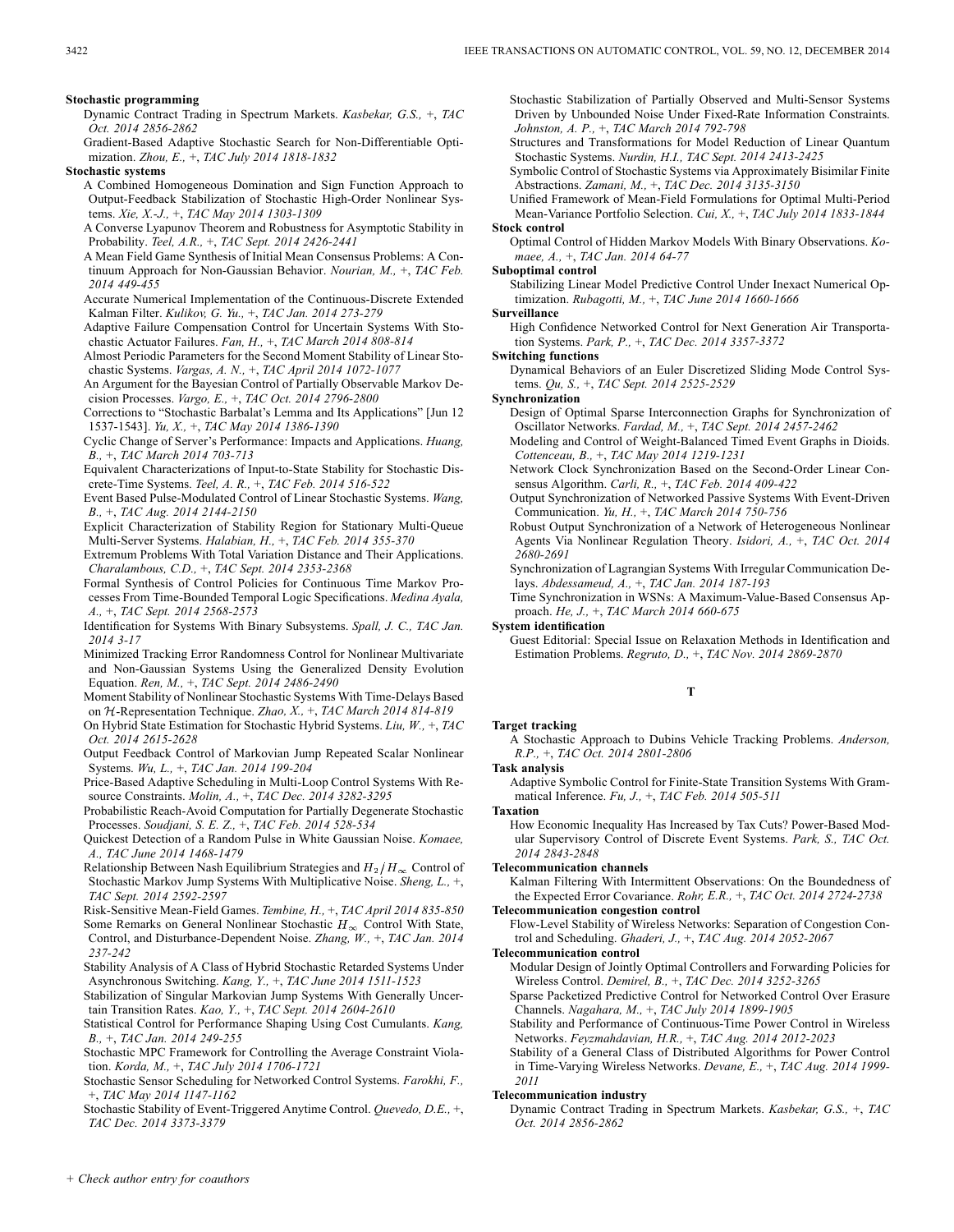#### **Telecommunication links**

The Stability of Longest-Queue-First Scheduling With Variable Packet Sizes. *Maguluri, S.T.,* +, *TAC Aug. 2014 2295-2300*

## **Telecommunication network reliability**

Modular Design of Jointly Optimal Controllers and Forwarding Policies for Wireless Control. *Demirel, B.,* +, *TAC Dec. 2014 3252-3265*

The Stability of Longest-Queue-First Scheduling With Variable Packet Sizes. *Maguluri, S.T.,* +, *TAC Aug. 2014 2295-2300*

#### **Telecommunication network routing**

Flow-Level Stability of Wireless Networks: Separation of Congestion Control and Scheduling. *Ghaderi, J.,* +, *TAC Aug. 2014 2052-2067*

Submodular Utility Maximization for Deadline Constrained Data Collection in Sensor Networks. *Zheng, Z.,* +, *TAC Sept. 2014 2400-2412*

#### **Telecommunication network topology**

 $H_{\infty}$  Consensus Achievement of Multi-Agent Systems With Directed and Switching Topology Networks. *Saboori, I.,* +, *TAC Nov. 2014 3104-3109* Average Consensus in the Presence of Delays in Directed Graph Topologies. *Hadjicostis, C. N.,* +, *TAC March 2014 763-768*

#### **Telecommunication networks**

Kalman Filtering With Intermittent Observations: On the Boundedness of the Expected Error Covariance. *Rohr, E.R.,* +, *TAC Oct. 2014 2724-2738*

**Telecommunication power management** Optimal Power Management in Wireless Control Systems. *Gatsis, K.,* +, *TAC June 2014 1495-1510*

#### **Telecommunication traffic**

A Passivity Framework for Modeling and Mitigating Wormhole Attacks on Networked Control Systems. *Lee, P.,* +, *TAC Dec. 2014 3224-3237*

## **Telecontrol**

Stabilizability Across a Gaussian Product Channel: Necessary and Sufficient Conditions. *Kumar, U.,* +, *TAC Sept. 2014 2530-2535*

#### **Temporal logic**

Finite Bisimulations for Switched Linear Systems. *Aydin Gol, E.,* +, *TAC Dec. 2014 3122-3134*

Language-Guided Controller Synthesis for Linear Systems. *Aydin Gol, E.,* +, *TAC May 2014 1163-1176*

Optimal Control of Markov Decision Processes With Linear Temporal Logic Constraints. *Ding, X.,* +, *TAC May 2014 1244-1257*

Symbolic Control of Stochastic Systems via Approximately Bisimilar Finite Abstractions. *Zamani, M.,* +, *TAC Dec. 2014 3135-3150*

#### **Tensors**

Stability Analysis for Switched Boolean Networks Under Arbitrary Switching Signals. *Li, H.,* +, *TAC July 2014 1978-1982*

#### **Thermal variables control**

Global Exponential Stabilization of a Two-Dimensional Pool-Boiling Model. *van Gils, R. W.,* +, *TAC Jan. 2014 205-210*

### **Time optimal control**

Computation of Time Optimal Feedback Control Using Groebner Basis. *Patil, D.U.,* +, *TAC Aug. 2014 2271-2276*

Time-Optimal Control of a Two Level Quantum System via Interaction With an Auxiliary System. *Albertini, F.,* +, *TAC Nov. 2014 3026-3032*

#### **Time-domain analysis**

Zero Crossings, Overshoot and Initial Undershoot in the Step and Impulse Responses of Linear Systems. *Damm, T.,* +, *TAC July 2014 1925-1929*

## **Time-varying filters**

Periodically Time-Varying  $\mathcal{H}_{\infty}$  Memory Filter Design for Discrete-Time LTI Systems With Polytopic Uncertainty. *Lee, D. H.,* +, *TAC May 2014 1380-1385*

## **Time-varying systems**

A Difference of Convex Functions Algorithm for Switched Linear Regression. *Pham Dinh, T.,* +, *TAC Aug. 2014 2277-2282*

A Mean Square Consensus Protocol for Linear Multi-Agent Systems With Communication Noises and Fixed Topologies. *Cheng, L.,* +, *TAC Jan. 2014 261-267*

A Minmax Extremum-Seeking Controller Design Technique. *Guay, M.,* +, *TAC July 2014 1874-1886*

A Small-Gain Theorem for Switched Interconnected Nonlinear Systems and Its Applications. *Long, L.,* +, *TAC April 2014 1082-1088*

A Switched LQ Regulator Design in Continuous Time. *Riedinger, P., TAC May 2014 1322-1328*

A Synthesis Method of LTI MIMO Robust Controllers for Uncertain LPV Plants. *Rosa, P.,* +, *TAC Aug. 2014 2234-2240*

Adaptive Control for Regulation of a Quadratic Function of the State. *Sharon, Y.,* +, *TAC Oct. 2014 2831-2836*

An Iterative Learning Control Approach for Linear Systems With Randomly Varying Trial Lengths. *Li, X.,* +, *TAC July 2014 1954-1960*

Asymptotic Tracking Control of Uncertain Nonlinear Systems With Unknown Actuator Nonlinearity. *Zhang, Z.,* +, *TAC May 2014 1336-1341*

Averaging Criteria for Asymptotic Stability of Time-Varying Systems. *Tsinias, J.,* +, *TAC June 2014 1654-1659*

Control of Linear Switched Systems With Receding Horizon Modal Information. *Essick, R.,* +, *TAC Sept. 2014 2340-2352*

Convex Certificates for Model (In)validation of Switched Affine Systems With Unknown Switches. *Ozay, N.,* +, *TAC Nov. 2014 2921-2932*

Cooperative Control Design for Time-Varying Formations of Multi-Agent Systems. *Brinon-Arranz, L.,* +, *TAC Aug. 2014 2283-2288*

Dynamical Behaviors of an Euler Discretized Sliding Mode Control Systems. *Qu, S.,* +, *TAC Sept. 2014 2525-2529*

Event-Based State Estimation With Variance-Based Triggering. *Trimpe, S.,* +, *TAC Dec. 2014 3266-3281*

Memoryless Static Output Feedback Sliding Mode Control for Nonlinear Systems With Delayed Disturbances. *Yan, X.-G.,* +, *TAC July 2014 1906- 1912*

On the Linearization Up to Multi-Output Injection for a Class of Systems With Implicitly Defined Outputs. *Rodrigues, S. S.,* +, *TAC May 2014 1310- 1315*

Periodically Time-Varying  $\mathcal{H}_{\infty}$  Memory Filter Design for Discrete-Time LTI Systems With Polytopic Uncertainty. *Lee, D. H.,* +, *TAC May 2014 1380-1385*

Reduction Model Approach for Linear Time-Varying Systems With Delays. *Mazenc, F.,* +, *TAC Aug. 2014 2068-2082*

Relaxed Persistent Flow/Jump Conditions for Uniform Global Asymptotic Stability. *Prieur, C.,* +, *TAC Oct. 2014 2766-2771*

Robust  $H_{\infty}$  Receding Horizon Control for a Class of Coordinated Control Problems Involving Dynamically Decoupled Subsystems. *Gautam, A.,* +, *TAC Jan. 2014 134-149*

Saturated RISE Feedback Control for a Class of Second-Order Nonlinear Systems. *Fischer, N.,* +, *TAC April 2014 1094-1099*

Selective  $\ell_1$  Minimization for Sparse Recovery. *Le, V.L.,* +, *TAC Nov. 2014 3008-3013*

Stability Analysis for Switched Boolean Networks Under Arbitrary Switching Signals. *Li, H.,* +, *TAC July 2014 1978-1982*

Stability Analysis of Continuous-Time Switched Systems With a Random Switching Signal. *Xiong, J.,* +, *TAC Jan. 2014 180-186*

Stability Analysis of Lur'e-Type Switched Systems. *Geromel, J.C.,* +, *TAC Nov. 2014 3046-3050*

Stability and Performance of Continuous-Time Power Control in Wireless Networks. *Feyzmahdavian, H.R.,* +, *TAC Aug. 2014 2012-2023*

Stability of a General Class of Distributed Algorithms for Power Control in Time-Varying Wireless Networks. *Devane, E.,* +, *TAC Aug. 2014 1999- 2011*

Stability of Switched Linear Differential Systems. *Mayo-Maldonado, J.C.,* +, *TAC Aug. 2014 2038-2051*

Stability of Switched Linear Hyperbolic Systems by Lyapunov Techniques. *Prieur, C.,* +, *TAC Aug. 2014 2196-2202*

Stabilization of Linear Systems Over Gaussian Networks. *Zaidi, A.A.,* +, *TAC Sept. 2014 2369-2384*

Stabilizing a SISO LTI Plant With Gain and Delay Margins as Large as Desired. *Gaudette, D.L.,* +, *TAC Sept. 2014 2324-2339*

Strong Structural Controllability and Observability of Linear Time-Varying Systems. *Reissig, G.,* +, *TAC Nov. 2014 3087-3092*

Synchronization of Lagrangian Systems With Irregular Communication Delays. *Abdessameud, A.,* +, *TAC Jan. 2014 187-193*

## **Topology**

A Supermodular Optimization Framework for Leader Selection Under Link Noise in Linear Multi-Agent Systems. *Clark, A.,* +, *TAC Feb. 2014 283-296* Minimizing Convergence Error in Multi-Agent Systems Via Leader Selection: A Supermodular Optimization Approach. *Clark, A.,* +, *TAC June 2014 1480-1494*

Model Reduction and Clusterization of Large-Scale Bidirectional Networks. *Ishizaki, T.,* +, *TAC Jan. 2014 48-63*

Multi-Agent Consensus With Relative-State-Dependent Measurement Noises. *Li, T.,* +, *TAC Sept. 2014 2463-2468*

On Discrete-Time Convergence for General Linear Multi-Agent Systems Under Dynamic Topology. *Qin, J.,* +, *TAC April 2014 1054-1059*

The Stability of Longest-Queue-First Scheduling With Variable Packet Sizes. *Maguluri, S.T.,* +, *TAC Aug. 2014 2295-2300*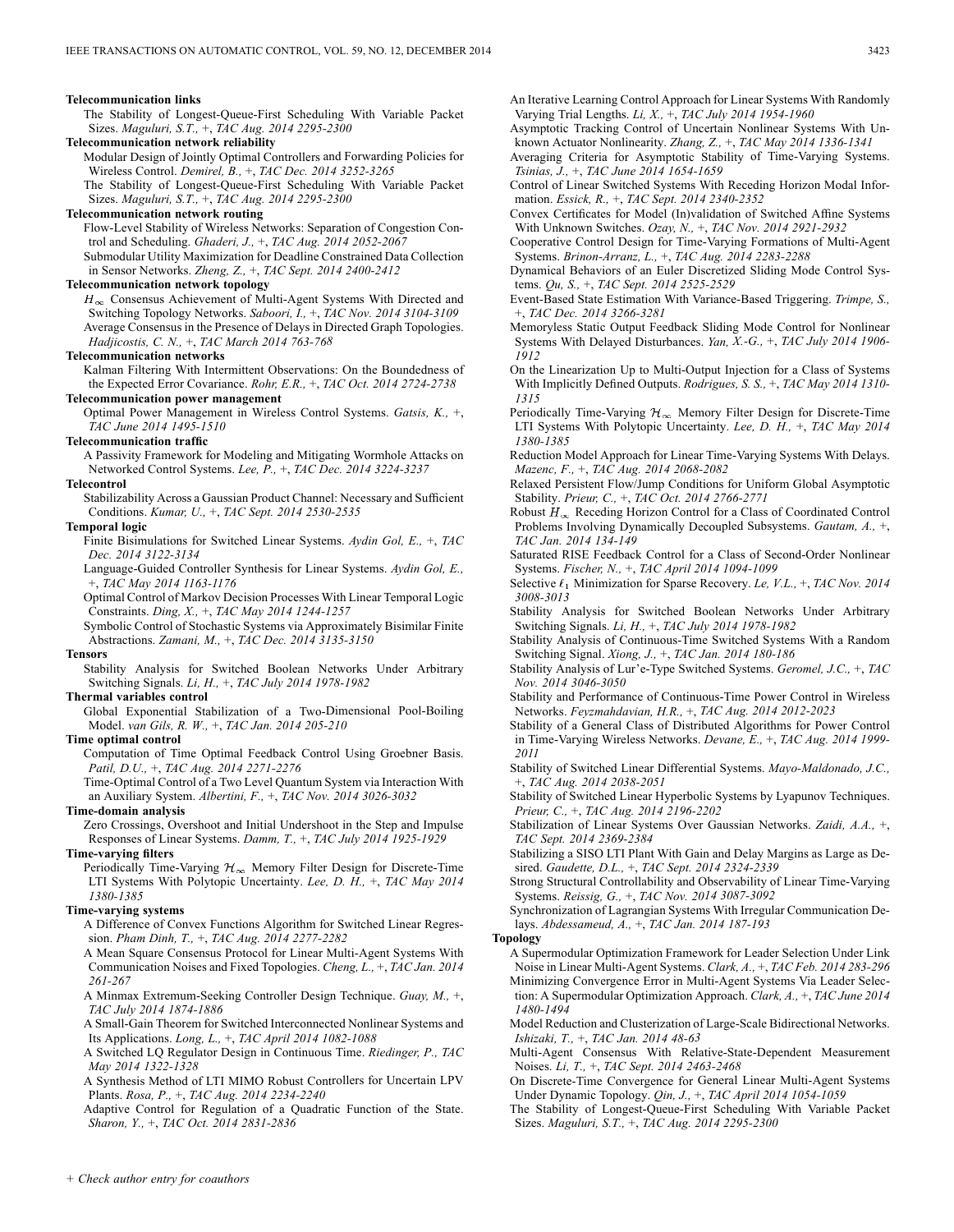#### **Tracking**

- Model Evaluation for Robust Tracking Under Unknown Upper Bounds on Perturbations and Measurement Noise. *Sokolov, V. F., TAC Feb. 2014 483-488*
- Saturated RISE Feedback Control for a Class of Second-Order Nonlinear Systems. *Fischer, N.,* +, *TAC April 2014 1094-1099*
- The Role of Exosystems in Output Regulation. *Paunonen, L., TAC Aug. 2014 2301-2305*

## **Trajectory control**

- Controlled Invariants and Trajectory Planning for Underactuated Mechanical Systems. *Shiriaev, A.S.,* +, *TAC Sept. 2014 2555-2561*
- Localization and Circumnavigation of a Slowly Moving Target Using Bearing Measurements. *Deghat, M.,* +, *TAC Aug. 2014 2182-2188*
- On the Robustness of Nominal Nonlinear Minimum-Time Control and Extension to Non-Robustly Controllable Target Sets. *Pin, G.,* +, *TAC April 2014 863-875*
- Stability Analysis and Stabilization of Systems With Input Backlash. *Tarbouriech, S.,* +, *TAC Feb. 2014 488-494*

#### **Transfer functions**

- Adaptive Projection-Based Observers and  $L_1$  Adaptive Controllers for Infinite-Dimensional Systems With Full-State Measurement. *Natarajan, V.,* +, *TAC March 2014 585-598*
- Disturbance Attenuation in a Consensus Network of Identical Linear Systems: An Approach. *Oh, K.-K.,* +, *TAC Aug. 2014 2164-2169*
- Generalizing Negative Imaginary Systems Theory to Include Free Body Dynamics: Control of Highly Resonant Structures With Free Body Motion. *Mabrok, M.A.,* +, *TAC Oct. 2014 2692-2707*

The State Feedback Regulator Problem for Regular Linear Systems. *Natarajan, V.,* +, *TAC Oct. 2014 2708-2723*

#### **Transforms**

A Class of Stable Square-Root Nonlinear Information Filters. *Wang, S.,* +, *TAC July 2014 1893-1898*

## **Transient analysis**

Controlling the Relative Agent Motion in Multi-Agent Formation Stabilization. *Guo, M.,* +, *TAC March 2014 820-826*

## **Transient response**

System Identification Via Sparse Multiple Kernel-Based Regularization Using Sequential Convex Optimization Techniques. *Chen, T.,* +, *TAC Nov. 2014 2933-2945*

Zero Crossings, Overshoot and Initial Undershoot in the Step and Impulse Responses of Linear Systems. *Damm, T.,* +, *TAC July 2014 1925-1929*

#### **Transportation**

An MPC-Based Approach to Provable System-Wide Safety and Liveness of Autonomous Ground Traffic. *Kim, K.,* +, *TAC Dec. 2014 3341-3356*

#### **Trees (mathematics)**

- Consensus of Networked Mechanical Systems With Communication Delays: A Unified Framework. *Wang, H., TAC June 2014 1571-1576*
- Finite-Time Consensus in Networks of Integrator-Like Dynamic Agents With Directional Link Failure. *Xiao, F.,* +, *TAC March 2014 756-762*
- Submodular Utility Maximization for Deadline Constrained Data Collection in Sensor Networks. *Zheng, Z.,* +, *TAC Sept. 2014 2400-2412*

Supervisor Localization of Discrete-Event Systems Based on State Tree Structures. *Cai, K.,* +, *TAC May 2014 1329-1335*

Synchronization of Lagrangian Systems With Irregular Communication Delays. *Abdessameud, A.,* +, *TAC Jan. 2014 187-193*

Zero Forcing Sets and Controllability of Dynamical Systems Defined on Graphs. *Monshizadeh, N.,* +, *TAC Sept. 2014 2562-2567*

## **U**

## **Uncertain systems**

- A Synthesis Method of LTI MIMO Robust Controllers for Uncertain LPV Plants. *Rosa, P.,* +, *TAC Aug. 2014 2234-2240*
- Adaptive Backstepping Stabilization of Nonlinear Uncertain Systems With Quantized Input Signal. *Zhou, J.,* +, *TAC Feb. 2014 460-464*
- Adaptive Estimation for a Class of Nonlinearly Parameterized Dynamical Systems. *Adetola, V.,* +, *TAC Oct. 2014 2818-2824*
- Adaptive Failure Compensation Control for Uncertain Systems With Stochastic Actuator Failures. *Fan, H.,* +, *TAC March 2014 808-814*
- Adaptive Projection-Based Observers and  $L_1$  Adaptive Controllers for Infinite-Dimensional Systems With Full-State Measurement. *Natarajan, V.,* +, *TAC March 2014 585-598*

Asymptotic Tracking Control of Uncertain Nonlinear Systems With Unknown Actuator Nonlinearity. *Zhang, Z.,* +, *TAC May 2014 1336-1341*

- Consensus of Networked Mechanical Systems With Communication Delays: A Unified Framework. *Wang, H., TAC June 2014 1571-1576*
- Control for Safety Specifications of Systems With Imperfect Information on a Partial Order. *Ghaemi, R.,* +, *TAC April 2014 982-995*
- Efficient Polynomial-Time Outer Bounds on State Trajectories for Uncertain Polynomial Systems Using Skewed Structured Singular Values. *Kishida, M.,* +, *TAC Nov. 2014 3063-3068*
- Further Enhancement on Robust  $H_{\infty}$  Control Design for Discrete-Time Singular Systems. *Chadli, M.,* +, *TAC Feb. 2014 494-499*
- On Hybrid State Estimation for Stochastic Hybrid Systems. *Liu, W.,* +, *TAC Oct. 2014 2615-2628*

On Stabilizability of Nonlinearly Parameterized Discrete-Time Systems. *Li, C.,* +, *TAC Nov. 2014 3014-3019*

Optimal Robust Linear Quadratic Regulator for Systems Subject to Uncertainties. *Terra, M.H.,* +, *TAC Sept. 2014 2586-2591*

- Prediction-Based Stabilization of Linear Systems Subject to Input-Dependent Input Delay of Integral-Type. *Bresch-Pietri, D.,* +, *TAC Sept. 2014 2385-2399*
- Reduction Model Approach for Linear Time-Varying Systems With Delays. *Mazenc, F.,* +, *TAC Aug. 2014 2068-2082*
- Robust  $H_{\infty}$  Receding Horizon Control for a Class of Coordinated Control Problems Involving Dynamically Decoupled Subsystems. *Gautam, A.,* +, *TAC Jan. 2014 134-149*

Robust Stability Analysis of Sparsely Interconnected Uncertain Systems. *Andersen, M.S.,* +, *TAC Aug. 2014 2151-2156*

Saturated RISE Feedback Control for a Class of Second-Order Nonlinear Systems. *Fischer, N.,* +, *TAC April 2014 1094-1099*

Stabilization of Singular Markovian Jump Systems With Generally Uncertain Transition Rates. *Kao, Y.,* +, *TAC Sept. 2014 2604-2610*

Stabilizing a SISO LTI Plant With Gain and Delay Margins as Large as Desired. *Gaudette, D.L.,* +, *TAC Sept. 2014 2324-2339*

## **User interfaces**

Differentially Private Filtering. *Le Ny, J.,* +, *TAC Feb. 2014 341-354*

## **V**

#### **Variable structure systems**

Discrete-Time Terminal Sliding Mode Control Systems Based on Euler's Discretization. *Li, S.,* +, *TAC Feb. 2014 546-552*

Dynamical Behaviors of an Euler Discretized Sliding Mode Control Systems. *Qu, S.,* +, *TAC Sept. 2014 2525-2529*

Memoryless Static Output Feedback Sliding Mode Control for Nonlinear Systems With Delayed Disturbances. *Yan, X.-G.,* +, *TAC July 2014 1906- 1912*

Robust Fault Estimation Using Relative Information in Linear Multi-Agent Networks. *Menon, P. P.,* +, *TAC Feb. 2014 477-482*

**Vectors**

A Novel Penalty Approach for Nonlinear Dynamic Optimization Problems With Inequality Path Constraints. *Liu, X.,* +, *TAC Oct. 2014 2863-2867*

Consensus of Networked Mechanical Systems With Communication De-

lays: A Unified Framework. *Wang, H., TAC June 2014 1571-1576* Disturbance Attenuation in a Consensus Network of Identical Linear Sys-

tems: An Approach. *Oh, K.-K.,* +, *TAC Aug. 2014 2164-2169* Exponential Stability of Homogeneous Positive Systems of Degree One

- With Time-Varying Delays. *Feyzmahdavian, H.R.,* +, *TAC June 2014 1594- 1599*
- Global Finite-Time Stability Characterized Through a Local Notion of Homogeneity. *Zavala-Rio, A.,* +, *TAC Feb. 2014 471-477*
- Necessary and Sufficient Conditions for Pareto Optimality in Infinite Horizon Cooperative Differential Games. *Reddy, P.V.,* +, *TAC Sept. 2014 2536-2542*
- Observability With Random Observations. *Sanandaji, B.M.,* +, *TAC Nov. 2014 3002-3007*
- On the Equivalence Between Dissipativity and Optimality of Discontinuous Nonlinear Regulators for Filippov Dynamical Systems. *Sadikhov, T.,* +, *TAC Feb. 2014 423-436*
- Optimal Control of Hidden Markov Models With Binary Observations. *Komaee, A.,* +, *TAC Jan. 2014 64-77*
- Optimal Stabilization Problem With Minimax Cost in a Critical Case. *Grushkovskaya, V.,* +, *TAC Sept. 2014 2512-2517*